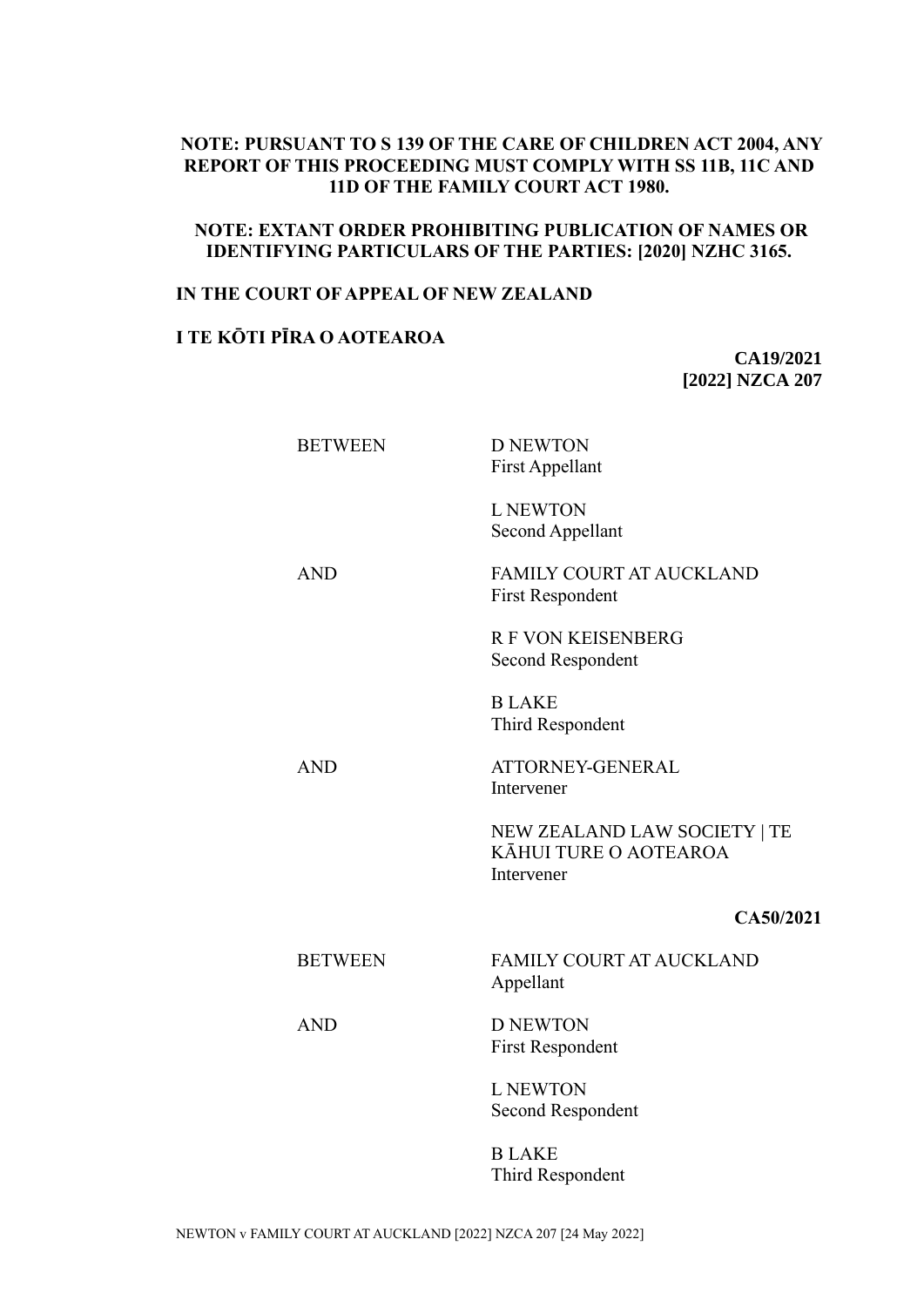AND ATTORNEY-GENERAL Intervener

> NEW ZEALAND LAW SOCIETY | TE KĀHUI TURE O AOTEAROA Intervener

| Hearing:  | 23–24 November 2021                                                                                                                                                                                                                                                                                                                                                                                                                                                                                                                                                             |
|-----------|---------------------------------------------------------------------------------------------------------------------------------------------------------------------------------------------------------------------------------------------------------------------------------------------------------------------------------------------------------------------------------------------------------------------------------------------------------------------------------------------------------------------------------------------------------------------------------|
| Court:    | Cooper, Collins and Goddard JJ                                                                                                                                                                                                                                                                                                                                                                                                                                                                                                                                                  |
| Counsel:  | DAT Chambers QC for First and Second Appellant in CA19/2021<br>and First and Second Respondent in CA50/21<br>No appearance for First Respondent in CA19/2021 and Appellant<br>in CA50/2021<br>V A Crawshaw QC and S M Wilson for Second Respondent in<br>CA19/2021<br>No appearance for Third Respondent in CA19/2021 and Third<br>Respondent in CA50/2021<br>A Chan QC, B M McKenna and C N Tocher for Attorney-General<br>as Intervener<br>ACM Fisher QC for New Zealand Law Society   Te Kāhui Ture o<br>Aotearoa as Intervener<br>A J Cooke as lawyer representing children |
| Judgment: | 24 May 2022 at 3.00 pm                                                                                                                                                                                                                                                                                                                                                                                                                                                                                                                                                          |

# **JUDGMENT OF THE COURT**

## **CA19/2021**

- **A The appeal is dismissed.**
- **B The appellants must pay costs to each of the second and third respondents for a standard appeal on a band A basis with usual disbursements. We certify for second counsel.**
- **C This Court's file may not be searched by any person without the leave of a judge, which must be sought by written application on notice to the parties.**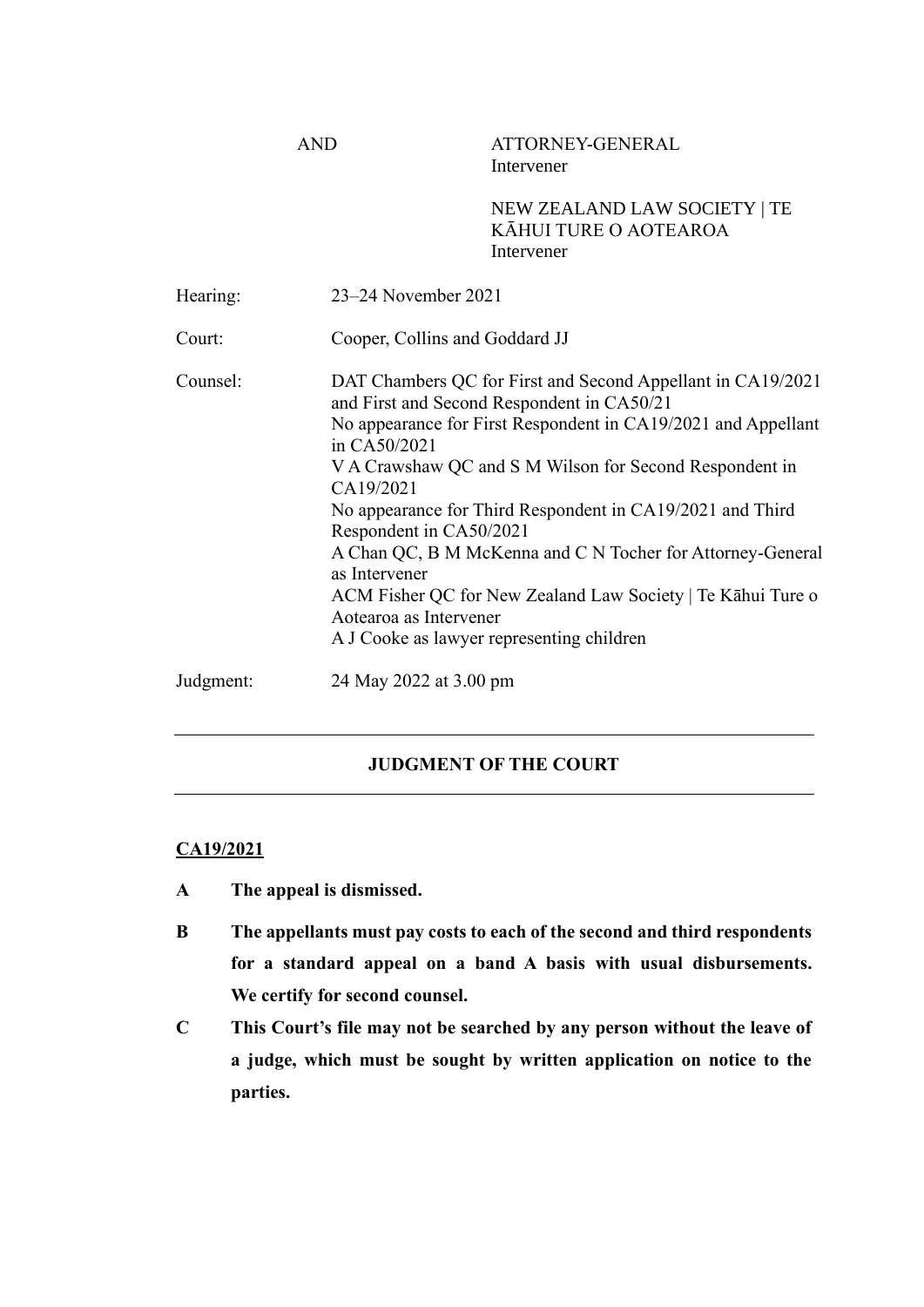### **CA50/2021**

- **A The appeal is allowed.**
- **B The proceeding is remitted back to the Family Court to determine whether, in the current circumstances, a psychological report should be obtained under s 133 of the Care of Children Act 2004. In making that determination the Family Court must have regard to this judgment.**
- **C Costs in respect of this appeal are to lie where they fall.**
- **D This Court's file may not be searched by any person without the leave of a judge, which must be sought by written application on notice to the parties.**

# **Table of contents**

## **Para no**

| <b>Introduction</b>                                              | $[1]$              |
|------------------------------------------------------------------|--------------------|
| Ascertaining the views of a child before making a s 133 order    | $[5]$              |
| Judicial review of s 133 orders                                  | [6]                |
| LFC reports are not amenable to judicial review                  | $[12]$             |
| Implications for these proceedings                               | $[16]$             |
| <b>Relevant legislation</b>                                      |                    |
| Care of Children Act 2004                                        | $[18]$<br>$[19]$   |
| Family Court Act 1980                                            | $[33]$             |
| Family Court (Supporting Children in Court) Legislation Act 2021 | $\lceil 34 \rceil$ |
| Convention on the Rights of the Child                            | $\lceil 38 \rceil$ |
| The proceedings $-$ an overview                                  |                    |
| Application for parenting order by maternal grandmother          | $[40]$<br>[40]     |
| Application for parenting order by maternal grandmother          | [43]               |
| First s 133 order                                                | [45]               |
| First judicial review proceeding                                 | $[62]$             |
| First High Court judgment                                        | [66]               |
| Judge de Jong's October 2018 minute                              | [68]               |
| Recall application in relation to October 2018 minute            | [74]               |
| Second s 133 order                                               | [80]               |
| Second judicial review proceeding                                | [89]               |
| Second and third High Court judgments                            | [95]               |
| <b>First High Court judgment</b>                                 |                    |
| <b>Second High Court judgment</b>                                |                    |
| <b>Third High Court judgment</b>                                 |                    |
| Second cause of action: LFC report ultra vires                   | [126]<br>$[127]$   |
| Third cause of action: breach of natural justice                 | $[136]$            |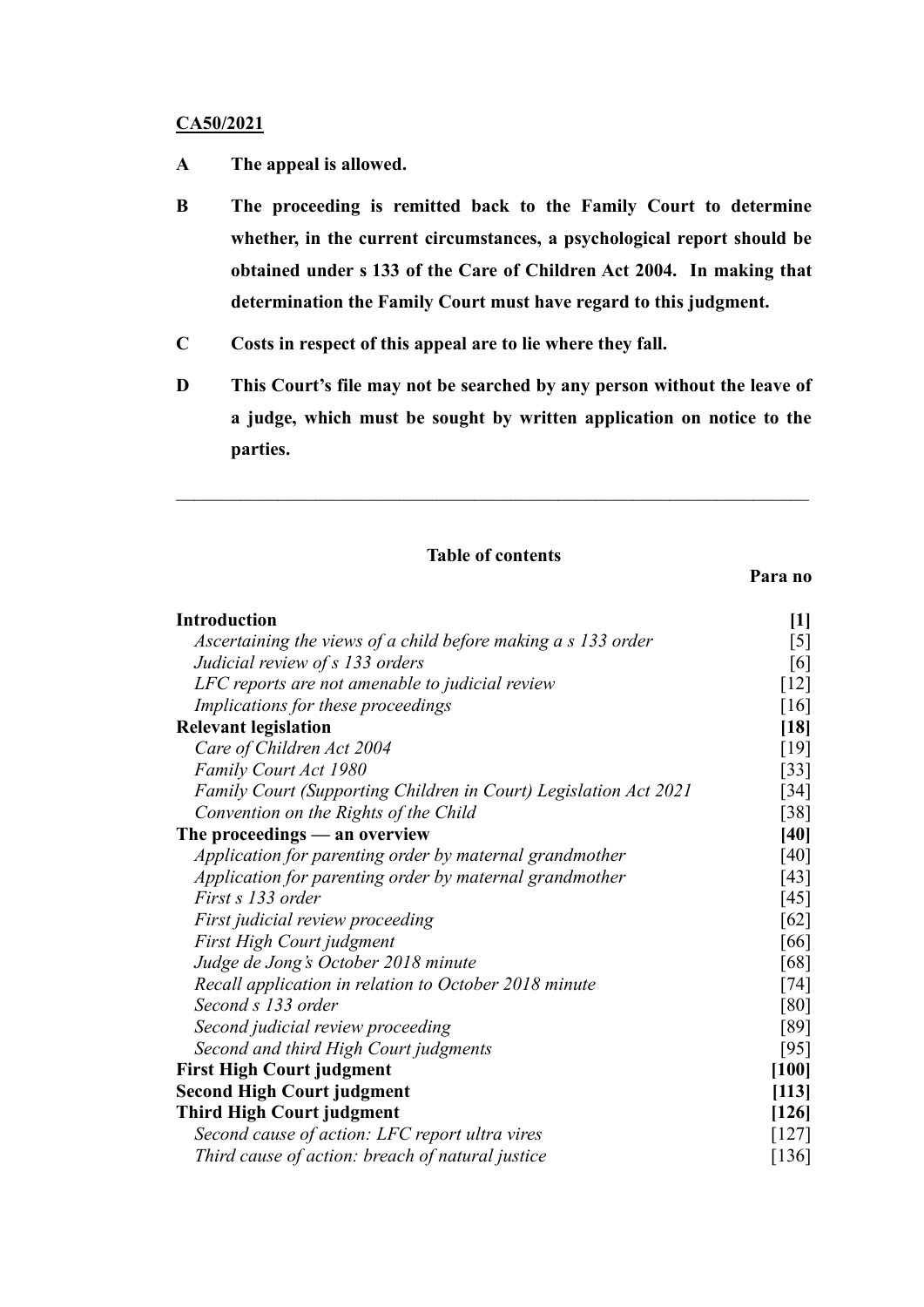| The appeals before this Court                                     | [150]   |
|-------------------------------------------------------------------|---------|
| The Newtons' appeal against the third High Court judgment         | $[150]$ |
| Family Court appeal from first High Court judgment                | $[154]$ |
| <b>Issues on appeal</b>                                           | [160]   |
| The evidence before the High Court and this Court                 |         |
| Report from Children's Commissioner                               | [169]   |
| <b>Evidence of Professor Seymour</b>                              | $[174]$ |
| Joint memorandum on Family Court practice                         | $[182]$ |
| "Evidence" on interpretation of COCA                              | [185]   |
| Issue one: appropriateness of judicial review of s 133 orders     |         |
| The issue                                                         | [192]   |
| Submissions                                                       | [193]   |
| <b>Discussion</b>                                                 | [196]   |
| Issue two: ascertaining children's views in relation to obtaining |         |
| s 133 report                                                      | $[207]$ |
| The issue                                                         | $[207]$ |
| Submissions for the Newtons                                       | [208]   |
| Submissions of other parties                                      | [211]   |
| <b>Discussion</b>                                                 | $[224]$ |
| <b>Issue three: pre-determination</b>                             |         |
| The issue                                                         | $[244]$ |
| Attorney-General's submissions                                    | $[245]$ |
| Submissions for the Newtons                                       | [249]   |
| <b>Discussion</b>                                                 | $[253]$ |
| <b>Issue four: reviewability of LFC report</b>                    | [269]   |
| The issue                                                         | [269]   |
| Submissions on appeal                                             | $[270]$ |
| <b>Discussion</b>                                                 | $[275]$ |
| Issue five: claim for removal of documents from the court file    | [290]   |
| The issue                                                         | $[290]$ |
| Submissions on appeal                                             | $[292]$ |
| Discussion                                                        | $[297]$ |
| <b>Relief</b>                                                     | [307]   |
| <b>Costs</b>                                                      | [310]   |
| <b>Result</b>                                                     | $[312]$ |

# **REASONS OF THE COURT**

(Given by Goddard J)

# <span id="page-3-0"></span>**Introduction**

[1] The two appeals before this Court have their genesis in an application for a parenting order under s 48 of the Care of Children Act 2004 (COCA) in respect of two children, whom we will refer to as Paul and Susan. The application was made by their maternal grandmother (whom we refer to as Ms B Lake). She seeks an order providing for her to have contact with Paul and Susan. The application is opposed by the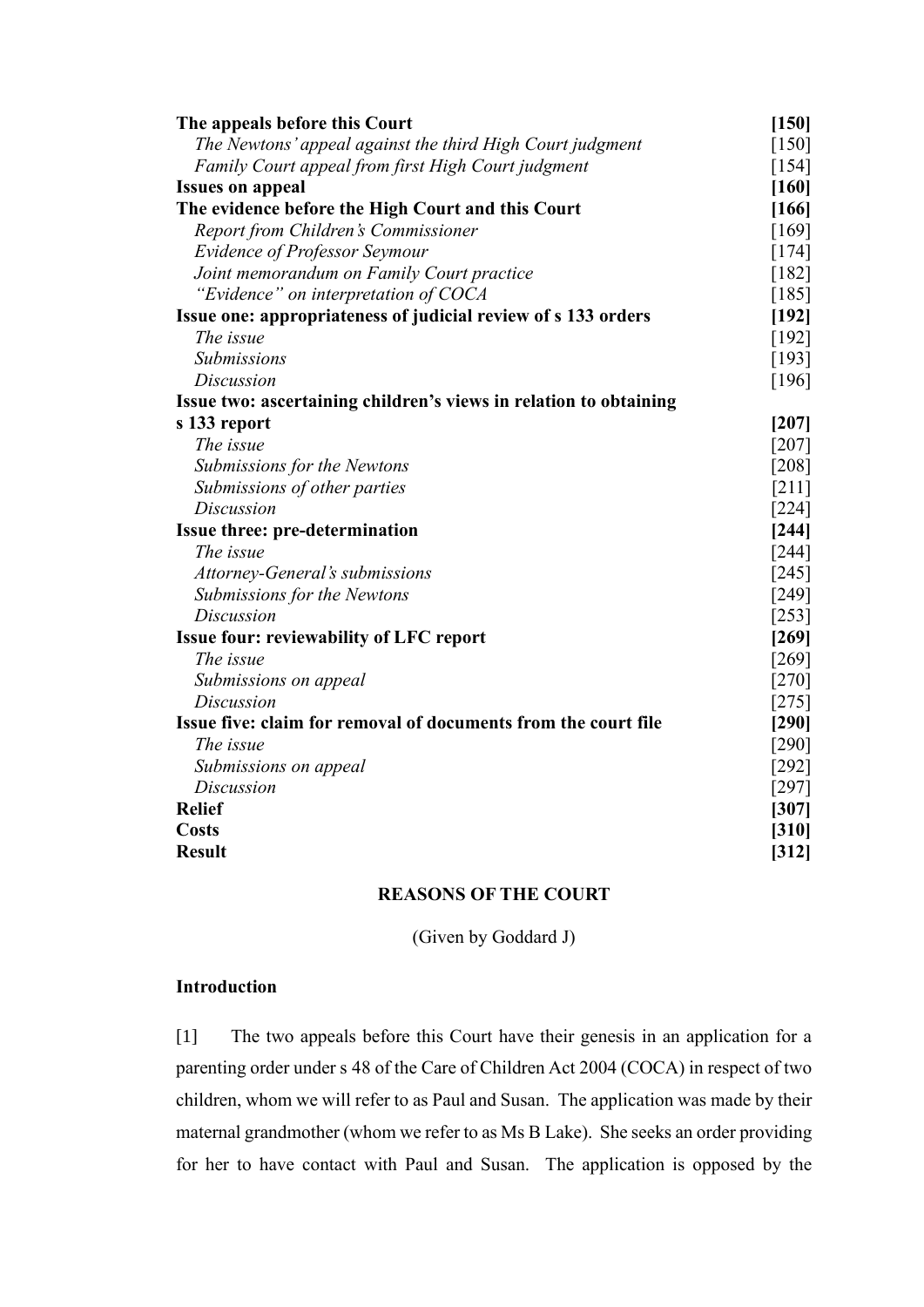children's father and stepmother (whom we refer to as Mr and Mrs Newton), with whom the children live. $<sup>1</sup>$ </sup>

[2] Ms B Lake's application was made in June 2017, almost five years ago. No progress has been made towards a substantive determination of that application because the parties have been embroiled in litigation in the Family Court, in the High Court, and now in this Court, about whether a psychological report in respect of the children should be obtained under s 133 of COCA.

- [3] The appeals raise three main legal issues:
	- (a) Is it necessary, before a Family Court judge makes an order under s 133 of COCA that a psychological report be prepared, that the judge ascertain and take into account the views of the child who would be the subject of that report?
	- (b) Is it open to a party to proceedings under COCA to apply to the High Court for judicial review of a s 133 order, or is such an application an abuse of process?
	- (c) In what circumstances, if any, can a party to proceedings under COCA seek judicial review of reports prepared by a person appointed as lawyer for the child (LFC) under that Act?
- [4] We summarise our conclusions on each of those issues as follows.

### <span id="page-4-0"></span>*Ascertaining the views of a child before making a s 133 order*

[5] A Family Court judge may consider, in a particular case, that it is desirable to ascertain the views of a child in connection with a proposal that a s 133 report be obtained. But the judge is not required to do so in every case. Whether it is appropriate to ascertain the child's views, and the specific issues in respect of which their views

<sup>&</sup>lt;sup>1</sup> We have adopted fictitious names for the children and their parents and grandmother to protect the children's privacy.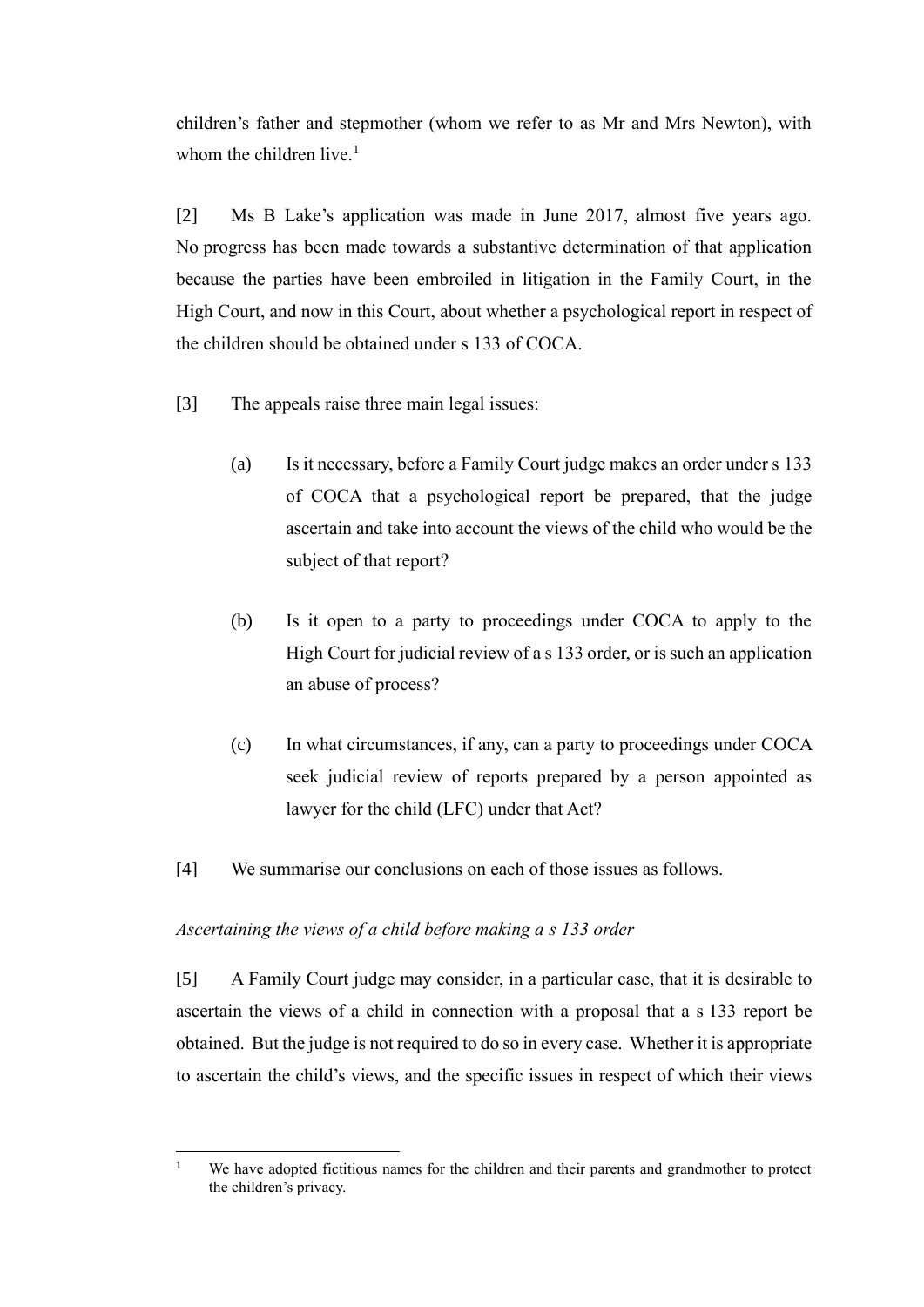should be obtained, are matters for the judgement of the Family Court judge having regard to ss 4 and 6 of COCA and the particular circumstances of the case.

### <span id="page-5-0"></span>*Judicial review of s 133 orders*

[6] Judicial review is in principle available in respect of an interlocutory decision made by a Family Court judge under COCA, where the judge has failed to exercise a statutory power in accordance with that Act. But such a decision will be set aside in judicial review proceedings only where such relief is consistent with the scheme of the legislation, including the carefully structured appeal rights set out in s 143 of COCA. Judicial review is intended to ensure fidelity to the statutory scheme, not to undermine it.

[7] Section 143(3A) of COCA expressly provides that there is no right of appeal from a s 133 order, even by leave. That restriction reflects two considerations: the nature of a s 133 order — it is a preliminary order made to obtain information that the judge considers will assist the court to make substantive decisions — and the need for prompt decision-making under COCA. It would undermine the statutory objective set out in s 4(2) of making decisions in a timeframe consistent with a child's sense of time if parties could delay obtaining a s 133 report, and delay informed decision-making on a substantive application, by pursuing challenges to s 133 decisions.

[8] It would be inconsistent with the statutory scheme for relief to be granted in judicial review proceedings in respect of a decision under s 133 except in a very clearcut case of fundamental error. An order under s 133 will not be set aside in judicial review proceedings merely because the High Court judge considers that the criteria set out in s 133(6) were not met. The High Court judge would need to be persuaded that it was not open to the Family Court judge to form the view that the criteria were met.

[9] Section 133(7) of COCA requires the court to have regard to the parties'wishes before deciding whether or not to make a s 133 order, if the court knows the parties' wishes or can speedily ascertain them. But the child who is the subject of an application for a parenting order is not a party to the proceedings. Section 133(7) does not require the court to ascertain the child's views. Nor are those views a mandatory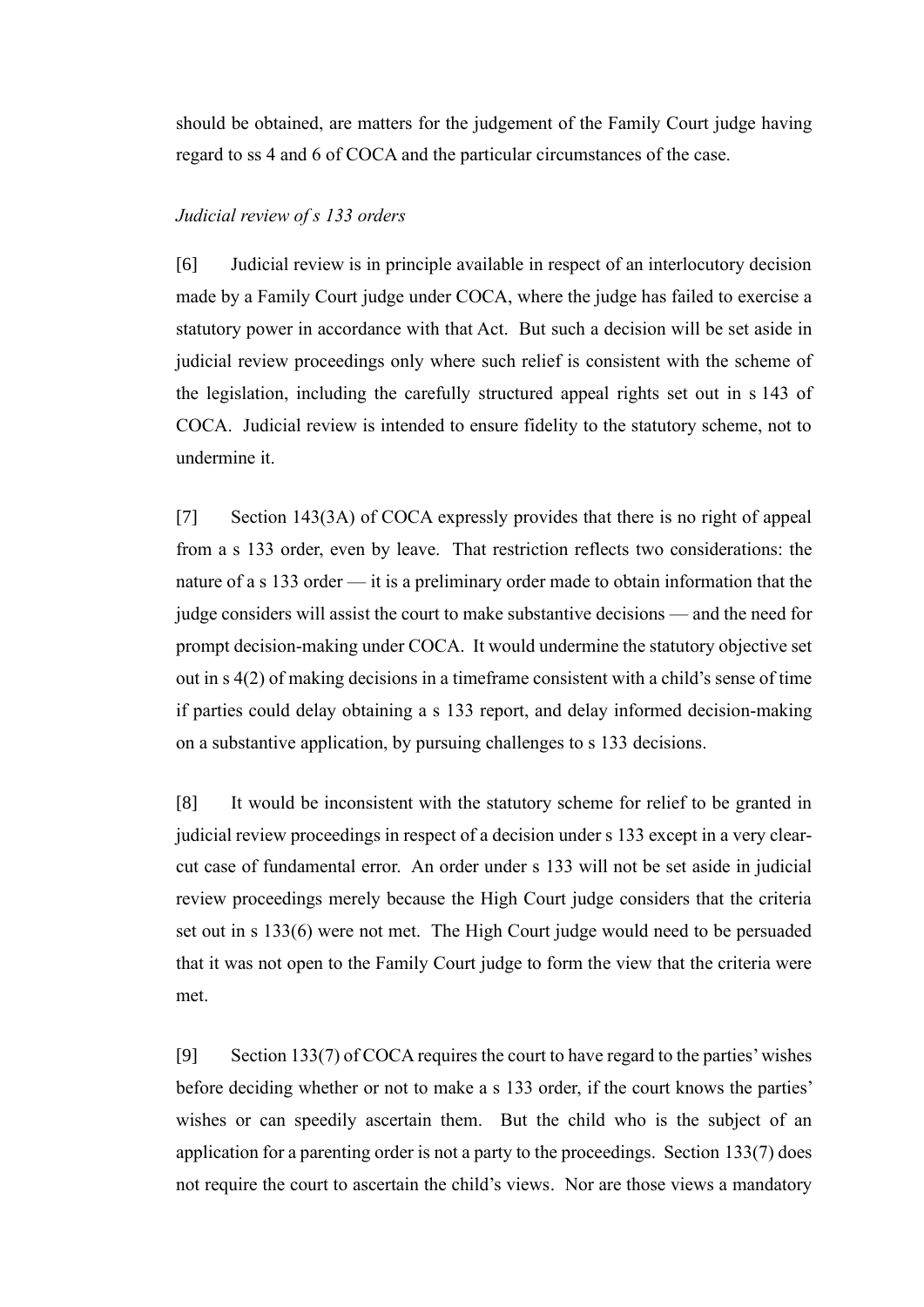relevant consideration before a Family Court judge can make an order for a s 133 report to be obtained. A s 133 order cannot be challenged in judicial review proceedings on the basis that the child's views were not obtained before the order was made.

- [10] Judicial review of a s 133 order may be granted in rare circumstances where:
	- (a) the ground of review is consistent with the statutory scheme. Thus for example judicial review might be sought on the grounds of apparent bias; and
	- (b) it is necessary to do so in order to avoid consequences that could not be remedied by waiting for the Family Court to make a final decision, and a party exercising rights of appeal in respect of that final decision.

[11] Review of a s 133 order on the grounds of pre-determination is also in principle available. But care needs to be taken to distinguish between prompt decision-making on a frequently encountered preliminary issue by a well-prepared judge with substantial experience of such matters, and a decision made by a judge with a closed mind that is made up in advance, and is not open to persuasion. Only the latter amounts to pre-determination.

### <span id="page-6-0"></span>*LFC reports are not amenable to judicial review*

[12] The report of an LFC appointed under s 7 of COCA is simply a submission on the facts and the law made by the LFC to the court on behalf of the child. It decides nothing. It will be taken into account by the judge along with the parties' submissions, and the other material before the court. Any decisions affecting the parties and the child are made by the judge, who may or may not accept the submissions of the LFC.

[13] A report prepared by an LFC is not amenable to judicial review. The LFC is not exercising a statutory power of decision, or any other form of statutory power, when preparing a report. Nor is there any basis for judicial review of an LFC's report at common law.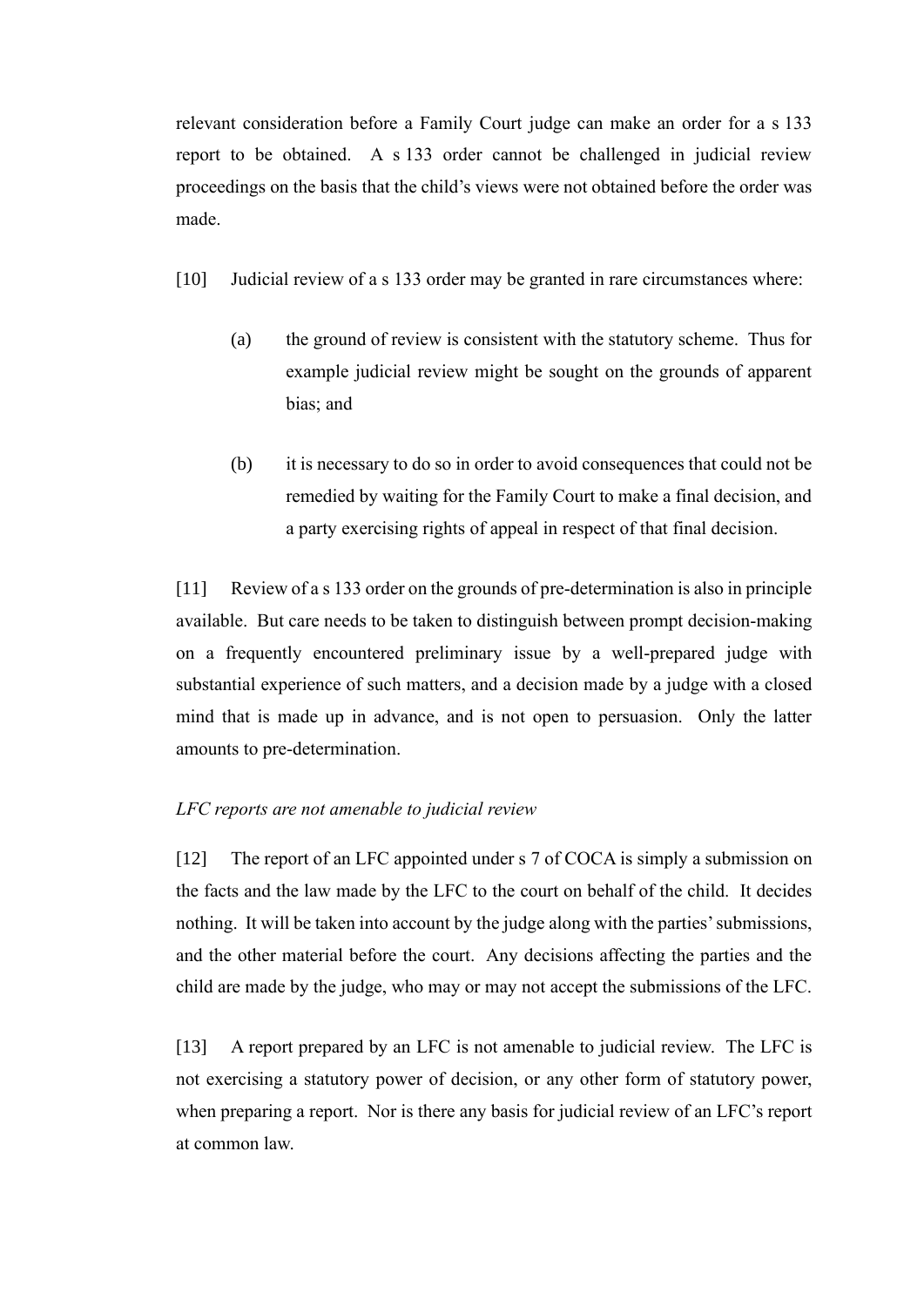[14] The LFC is an officer of the Family Court, under the direction and supervision of that court. If there are concerns about the conduct of an LFC, there are established mechanisms for making complaints to the Family Court and to the New Zealand Law Society | Te Kāhui Ture o Aotearoa (NZLS). Judicial review is neither necessary nor appropriate in order to ensure proper performance by an LFC of their statutory and professional responsibilities.

[15] An order made by a Family Court judge cannot be challenged in judicial review proceedings on the basis that it was made in reliance on an "ultra vires" report by an LFC. It is conceptually incoherent to describe submissions by an LFC as "ultra vires", however wrong in law or inappropriate they may be. The submissions of an LFC that are wrong in law are not unlawful: they are simply wrong. Other parties can make submissions pointing out the respects in which they consider an LFC's submissions are wrong or inappropriate. The judge then makes a decision. The legislation sets out the rights of appeal to the High Court that are available in respect of different categories of decision. Judicial review of the judge's decision may also be available in rare circumstances, as already mentioned. But the judge's decision cannot be the subject of a collateral attack dressed up as an application for judicial review of the LFC's report. It is an abuse of process to attempt to do so.

## <span id="page-7-0"></span>*Implications for these proceedings*

[16] The consequence of our findings for the present proceedings is that the Family Court will need to consider whether a s 133 order should be made in the current circumstances, having regard to the guidance we have provided about the operation of s 133 and the interplay between that provision and s 6 of COCA. The Family Court judge may ask the LFC to ascertain the views of the children on their willingness to speak with a psychologist, and in particular on whether they are happy to speak with the psychologist who prepared s 133 reports in 2011 and 2014, if the judge considers that it would be helpful to do so in this particular case. But that will be a matter for the judge. Obtaining the children's views is not a prerequisite for the making of a s 133 order.

[17] Our reasons are set out in more detail below.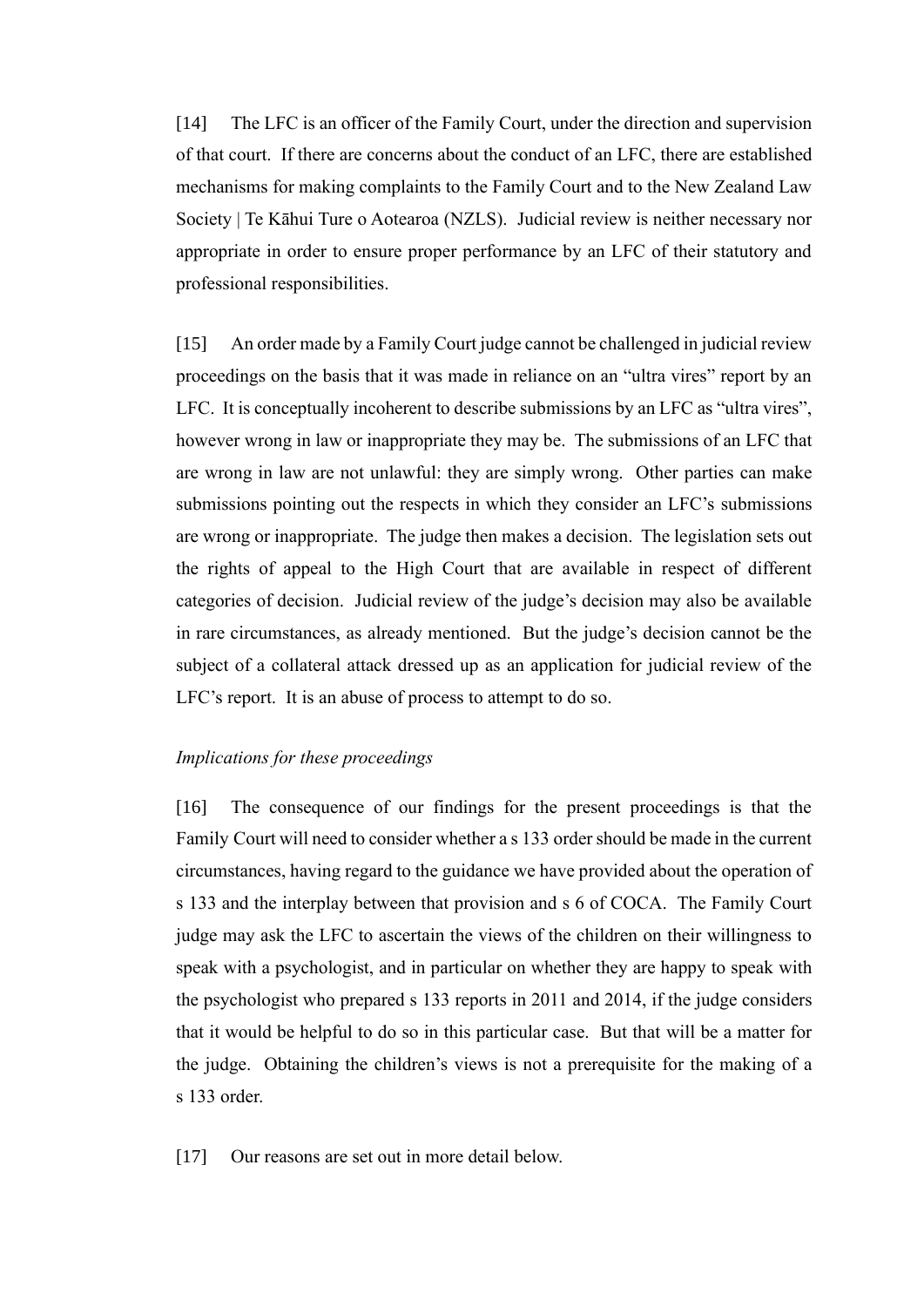### <span id="page-8-0"></span>**Relevant legislation**

[18] Before we outline the lengthy procedural history of these proceedings, it is helpful to set out the statutory provisions that govern the grandmother's application for a parenting order, and the circumstances in which an order may be made under s 133 of COCA for a psychological report to be obtained.

## <span id="page-8-1"></span>*Care of Children Act 2004*

- [19] The purpose of COCA is set out in s 3(1). It is to:
	- (a) promote children's welfare and best interests, and facilitate their development, by helping to ensure that appropriate arrangements are in place for their guardianship and care; and
	- (b) recognise certain rights of children.

[20] The fundamental principle governing decision making under COCA is set out in s 4. That provision emphasises that the welfare and best interests of a child are paramount:

### **4 Child's welfare and best interests to be paramount**

- (1) The welfare and best interests of a child in his or her particular circumstances must be the first and paramount consideration—
	- (a) in the administration and application of this Act, for example, in proceedings under this Act; and
	- (b) in any other proceedings involving the guardianship of, or the role of providing day-to-day care for, or contact with, a child.
- (2) Any person considering the welfare and best interests of a child in his or her particular circumstances—
	- (a) must take into account—
		- (i) the principle that decisions affecting the child should be made and implemented within a time frame that is appropriate to the child's sense of time; and
		- (ii) the principles in section 5; and
	- (b) may take into account the conduct of the person who is seeking to have a role in the upbringing of the child to the extent that that conduct is relevant to the child's welfare and best interests.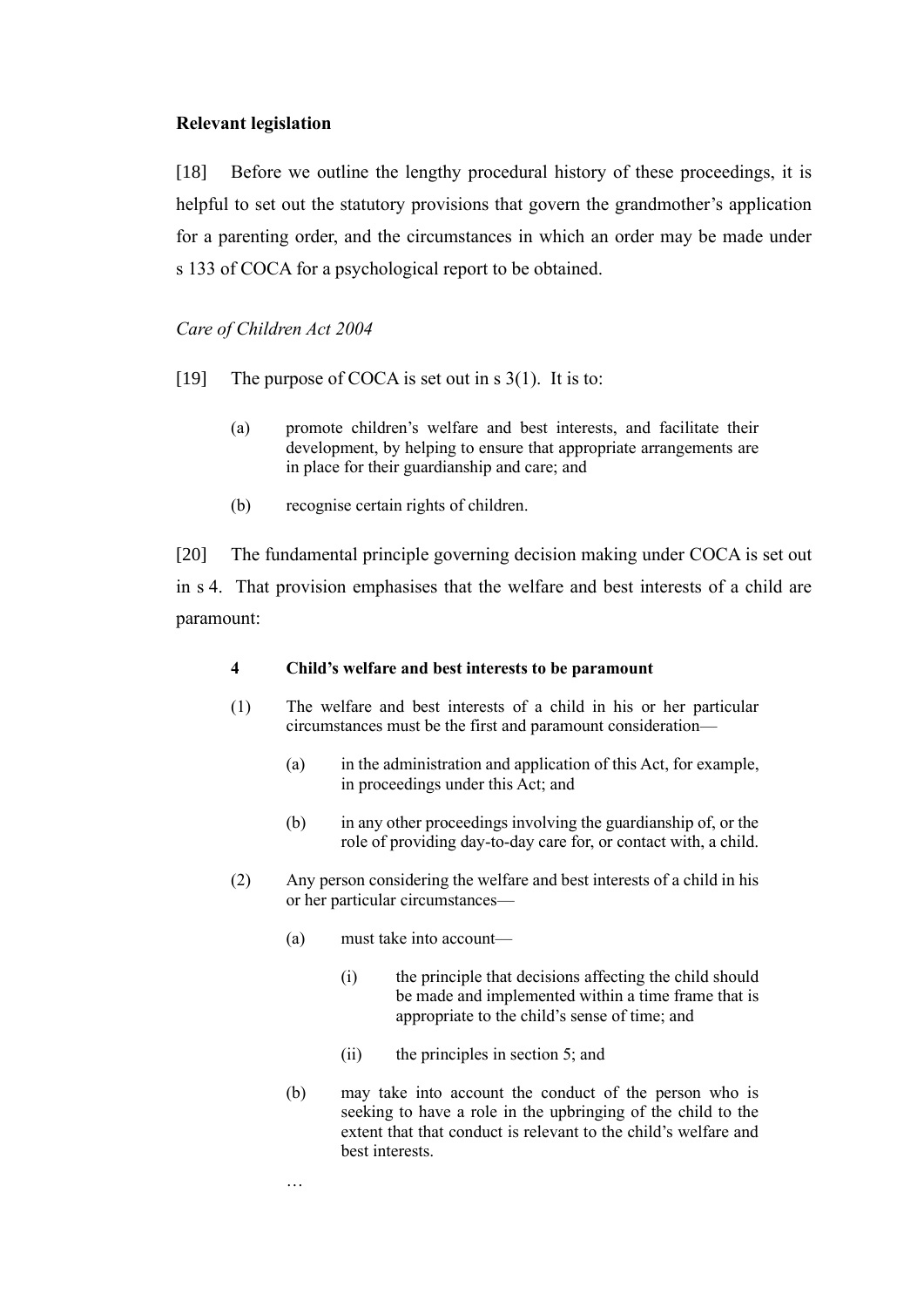[21] Section 5 sets out principles relevant to a child's welfare and best interests. Paragraph (b) provides that "a child's care, development, and upbringing should be primarily the responsibility of his or her parents and guardians". Paragraph (e) provides that "a child should continue to have a relationship with both of his or her parents, and … a child's relationship with his or her family group, whānau, hapū, or iwi should be preserved and strengthened."

[22] Section 6 provides that in certain proceedings a child must have a reasonable opportunity to express their views on matters that affect them, and those views must be taken into account:

#### **6 Child's views**

- (1) This subsection applies to proceedings involving—
	- (a) the guardianship of, or the role of providing day-to-day care for, or contact with, a child; or
	- (b) the administration of property belonging to, or held in trust for, a child; or
	- (c) the application of the income of property of that kind.
- (2) In proceedings to which subsection (1) applies,—
	- (a) a child must be given reasonable opportunities to express views on matters affecting the child; and
	- (b) any views the child expresses (either directly or through a representative) must be taken into account.

[23] Section 7 provides for the appointment of a lawyer to represent a child in proceedings under COCA:

### **7 Appointment of lawyer to represent child in proceedings**

A court may appoint, or direct the Registrar of the court to appoint, a lawyer to represent a child who is the subject of, or who is a party to, proceedings (other than criminal proceedings) under this Act if the court—

- (a) has concerns for the safety or well-being of the child; and
- (b) considers an appointment necessary.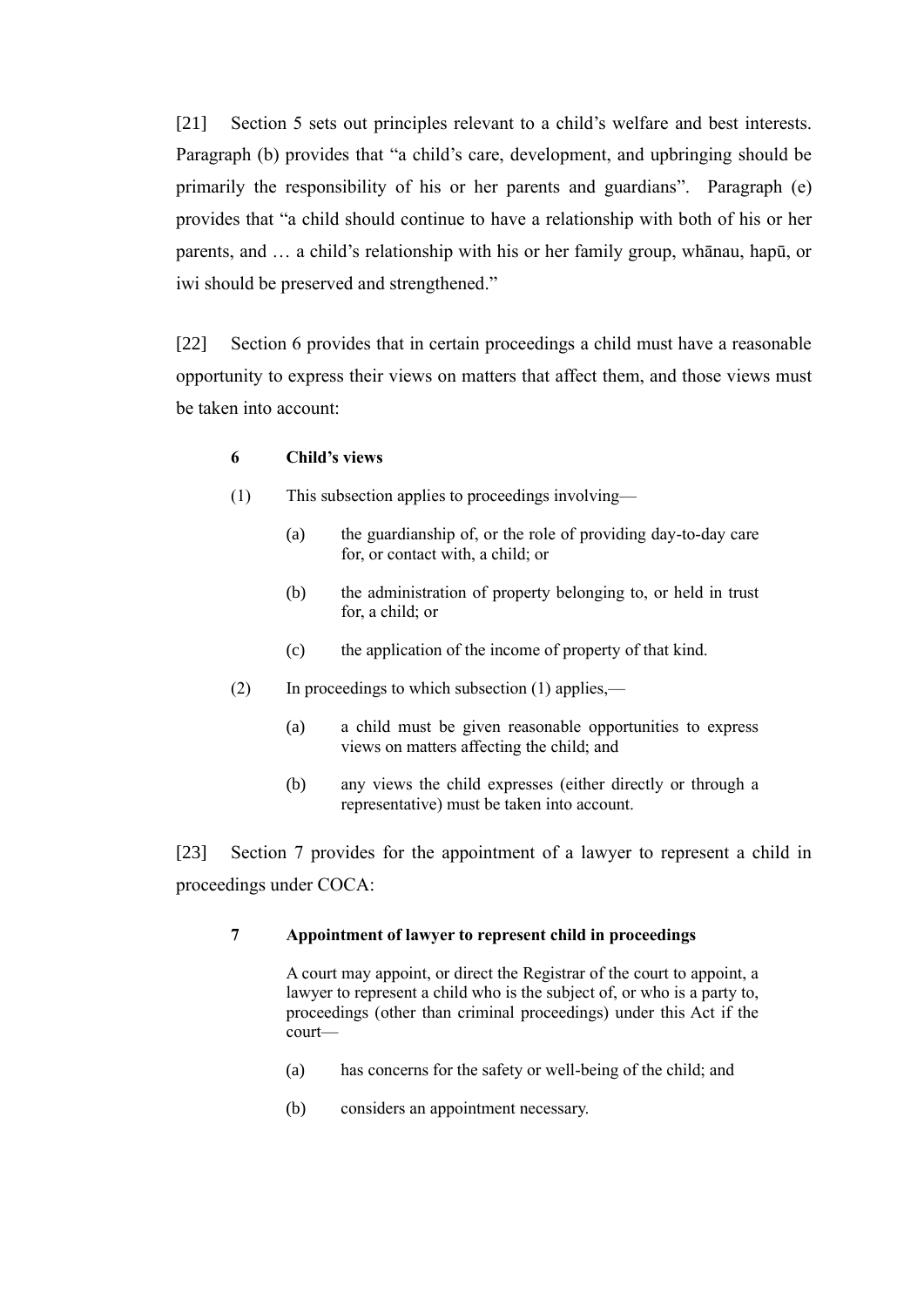[24] Section 48(1) provides for the court to "make a parenting order determining the time or times when specified persons have the role of providing day-to-day care for, or may have contact with, [a] child". An application for a parenting order must be made by an eligible person, as defined in s 47. It is common ground that the children's grandmother is an eligible person.

[25] Section 133 provides for the Family Court to seek reports from various sources to assist with the determination of proceedings: cultural reports, medical reports, psychiatric reports and psychological reports.

[26] Section 133(4A) provides that in certain proceedings, including an application for a parenting order, the court may obtain a psychological report. The meaning of the term "psychological report" for this purpose is set out in s 133(1):

**psychological report** means a report that is about the child who is the subject of an application and that covers any or all of the following matters:

- (a) how current arrangements for the child's care are working for the child:
- (b) the child's relationship with each party, including, if appropriate, the child's attachment to each party:
- (c) the child's relationship with other significant persons in the child's life:
- (d) the effect or likely effect on the child of each party's parenting skills:
- (e) the effect or likely effect on the child of the parties' ability or otherwise to co-operate in the parenting of the child:
- (f) the advantages and disadvantages for the child of the options for the care of the child:
- (g) any matter that the court specifies under subsection  $(5)(b)(ii)$

[27] Section 133(5) provides that where the court wishes to obtain a psychological report, either the court or the Registrar must request a psychologist to prepare the report. The court must specify which of the matters listed in paragraphs (a) to (f) of the definition of psychological report the report is to cover. The court may also specify any matter not listed in those paragraphs that the report is to cover.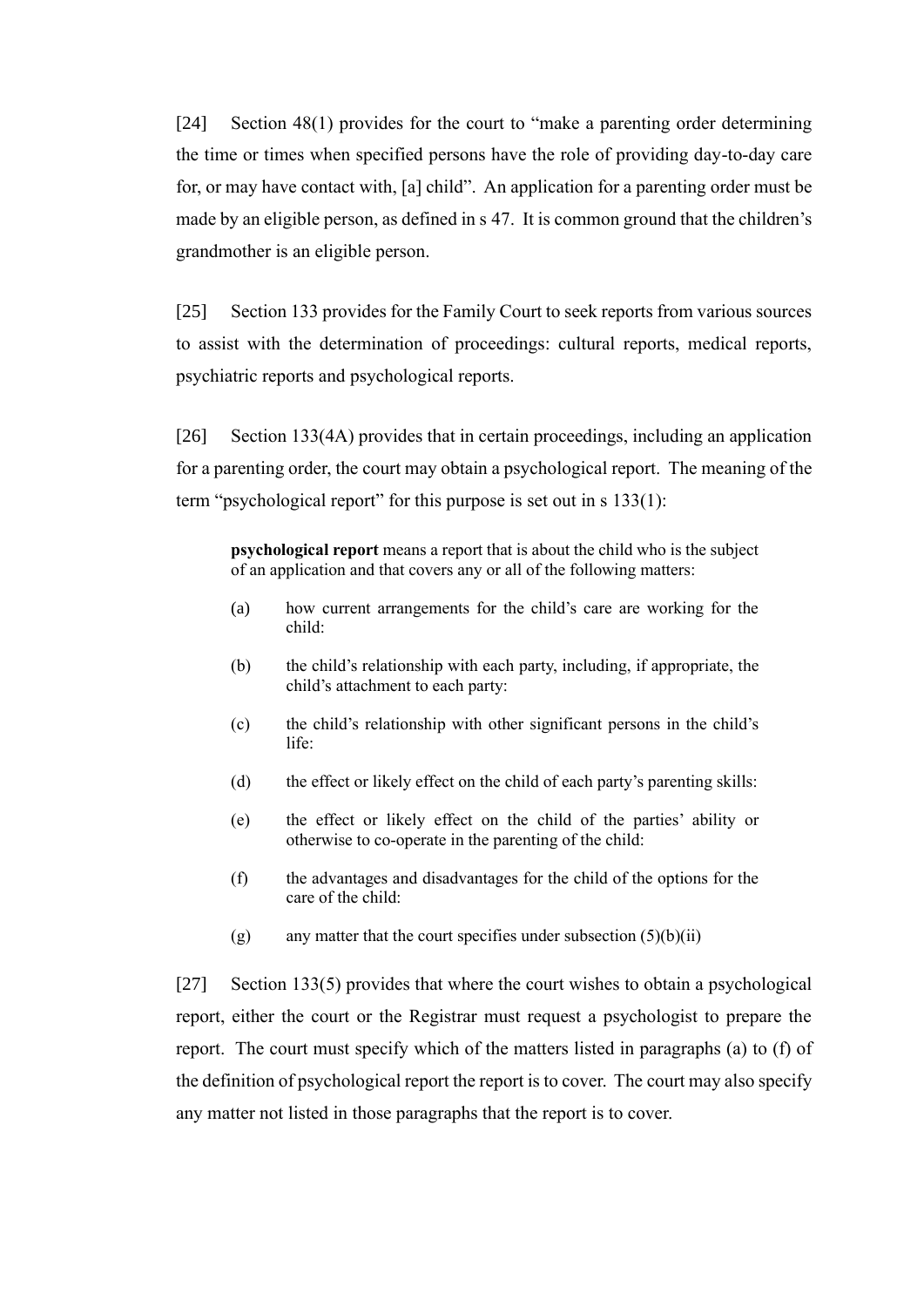[28] The circumstances in which the Family Court may seek a psychological report are set out in s 133(6) and (7), which are at the heart of the issues raised by this appeal:

- $(6)$  The court may act under subsection  $(5)$  only if—
	- (a) the court is satisfied that the information that the psychological report will provide is essential for the proper disposition of the application; and
	- (b) the court is satisfied that the psychological report is the best source of the information, having regard to the quality, timeliness, and cost of other sources; and
	- (c) the court is satisfied that the proceedings will not be unduly delayed by the time taken to prepare the psychological report; and
	- (d) the court is satisfied that any delay in the proceedings will not have an unacceptable effect on the child; and
	- (e) the court does not seek the psychological report solely or primarily to ascertain the child's wishes.
- (7) If the court is entitled by subsection (6) to act under subsection (5) and if the court knows the parties' wishes about the obtaining of a psychological report or can speedily ascertain them, the court must have regard to the parties' wishes before deciding whether or not to act under subsection (5).

[29] The court may direct that meetings take place between the report writer and the child and the parties under  $s$  133(8) and (9):

- (8) If the court acts under subsection  $\ldots$  (5), it may give directions at the same time on arrangements for—
	- (a) the child to meet with the report writer; or
	- (b) 1 or more of the parties to meet with the report writer; or
	- (c) the child and 1 or more of the parties to meet with the report writer.
- (9) If a party or the child fails to meet with the report writer as directed by the court,—
	- (a) the report writer must notify the court; and
	- (b) the court may make further directions.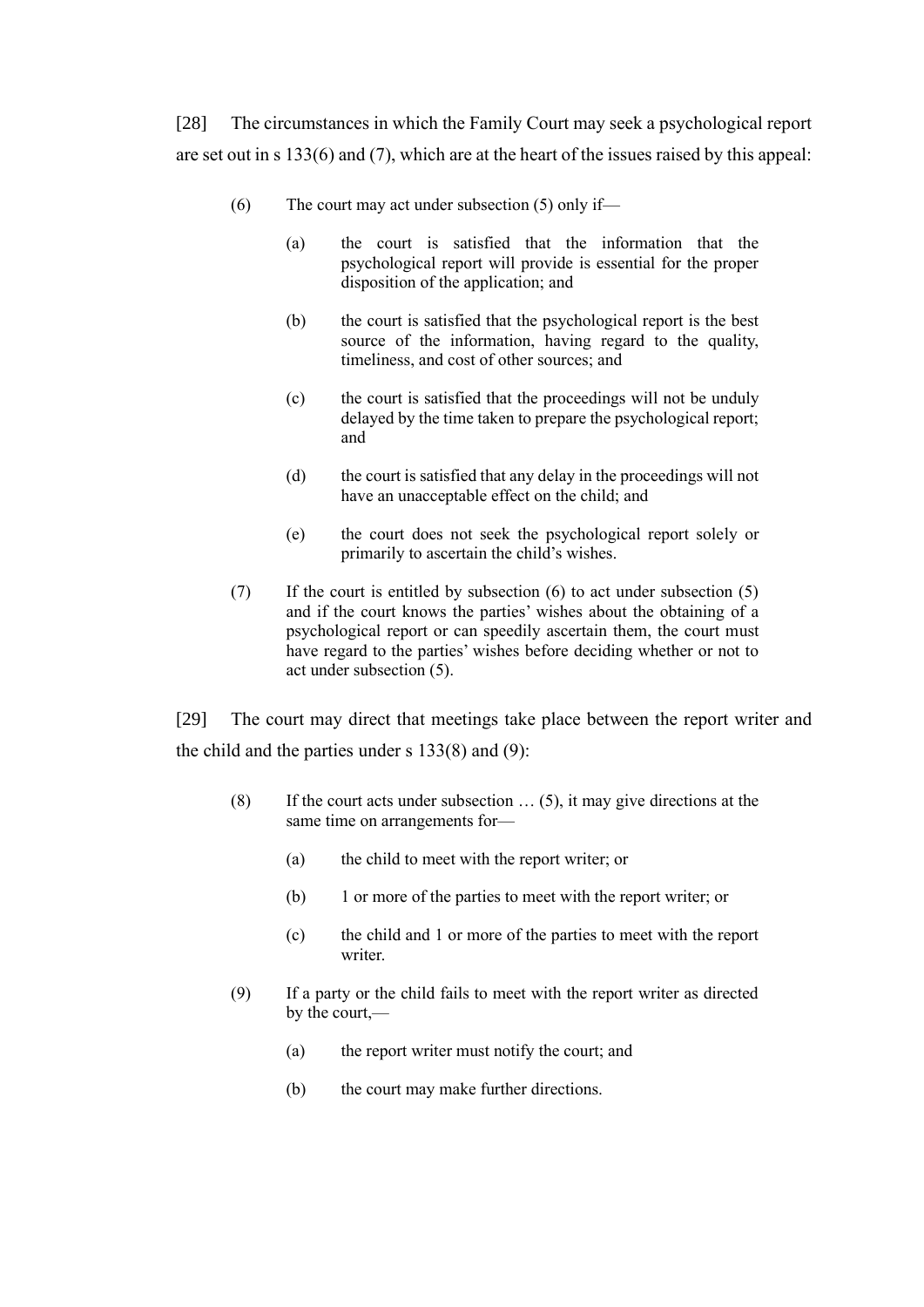[30] After the report is provided to the Family Court, the Registrar provides copies of the report to the lawyers for the parties, or in certain circumstances to the parties themselves, and to any lawyer appointed to act for the child. $2^2$ 

[31] Before the report is copied to an LFC, the court must consider whether the report may be given or shown to the child.<sup>3</sup> An LFC may give or show the report to the child for whom the lawyer is acting only if the court so orders. But "in every case the [LFC] must explain to the child the purpose and contents of the report, unless the [LFC] considers that to do so would be contrary to the welfare and best interests of the child". 4

[32] Section 143 provides for appeals to the High Court from certain decisions of the Family Court. There is a right of appeal from substantive determinations.<sup>5</sup> There is a right of appeal from interlocutory and interim orders with the leave of the Family Court. But, very importantly for present purposes, s 143(3A)(b)(iii) expressly excludes appeals from s 133 decisions:

### **143 Appeals to High Court**

- (1) This subsection applies to a decision of the Family Court or District Court, in proceedings under this Act (other than criminal proceedings), to—
	- (a) make or refuse to make an order (other than an interlocutory or interim order); or
	- (b) dismiss the proceedings; or
	- (c) otherwise finally determine the proceedings.
- (2) A party to proceedings in which there is made a decision to which subsection (1) applies, or a child to whom those proceedings relate, may appeal to the High Court against the decision. However, if the proceedings are under section 46C or 46R, the party or child may appeal only with the leave of the High Court.
- (3) A party to proceedings under this Act in the Family Court or District Court in which an interlocutory or interim order is made, or a child to whom those proceedings relate, may, with the leave of the Family Court or District Court (as the case requires), appeal to the High Court against the order.

<sup>&</sup>lt;sup>2</sup> Care of Children Act 2004, s 134.<br> $\frac{3}{2}$  Section 134(4)

 $\frac{3}{4}$  Section 134(4).

 $\frac{4}{5}$  Section 134 (5).<br>Section 143(1)

Section 143(1).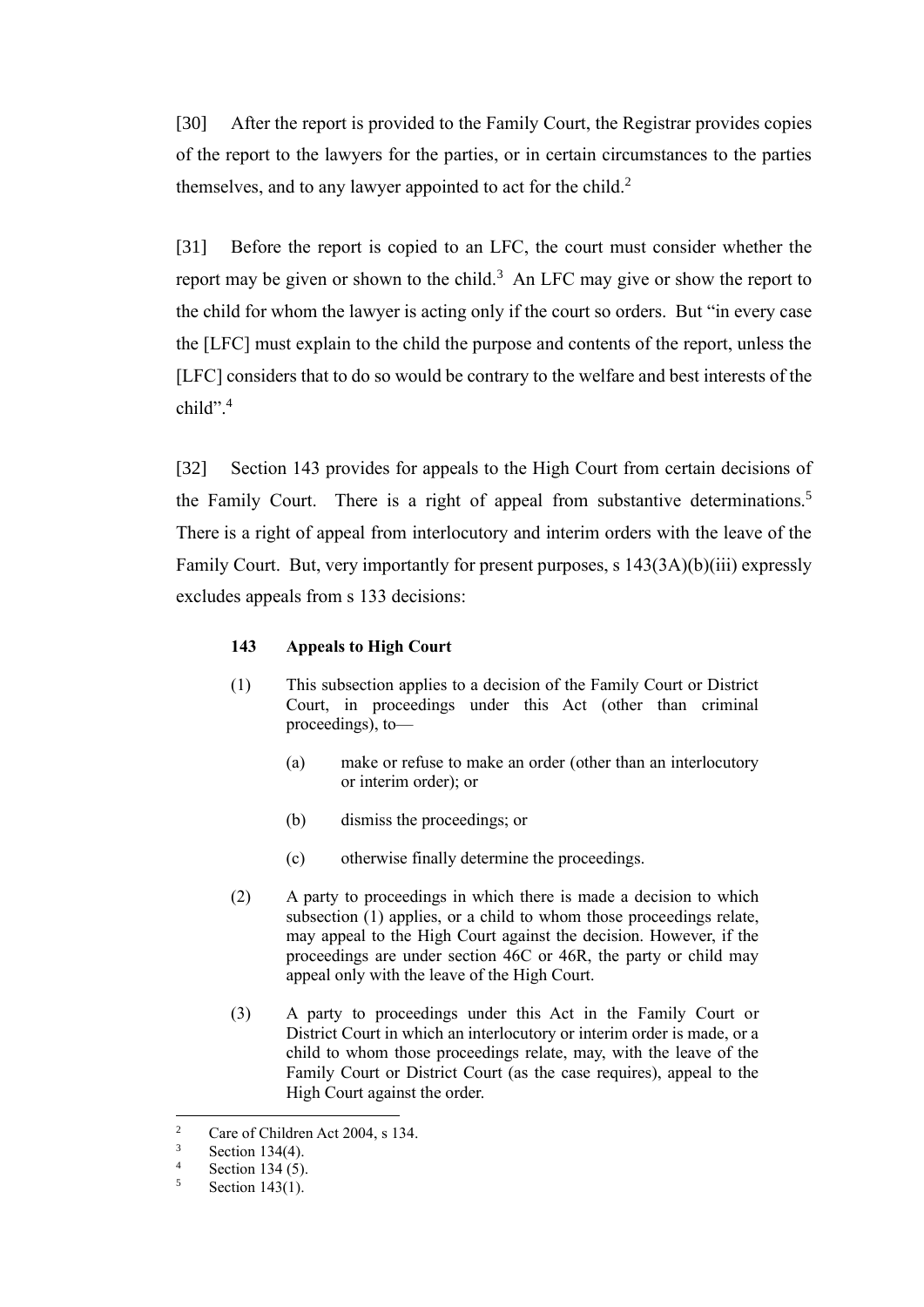(3A) *However, no appeal may be made to the High Court under subsection (3) in relation to*—

…

- (b) a decision under—
	- (i) section 7 to appoint, or to direct the Registrar of the court to appoint, a lawyer to represent a child; or
	- (ii) section 130 to appoint, or to direct the Registrar of the court to appoint, a lawyer to assist the court; or
	- (iii) *section 133 to obtain a written* cultural report, medical report, psychiatric report, or *psychological report*.

(emphasis added)

#### <span id="page-13-0"></span>*Family Court Act 1980*

[33] Section 9B of the Family Court Act 1980 provides guidance on the role of a lawyer appointed to represent a child under COCA and certain other Acts:

## **9B Role of lawyer appointed to represent child or young person in proceedings**

- (1) The role of a lawyer who is appointed to represent a child or young person in proceedings is to—
	- (a) act for the child or young person in the proceedings in a way that the lawyer considers promotes the welfare and best interests of the child or young person:
	- (b) ensure that any views expressed by the child or young person to the lawyer on matters affecting the child or young person and relevant to the proceedings are communicated to the court:
	- (c) assist the parties to reach agreement on the matters in dispute in the proceedings to the extent to which doing so is in the best interests of the child or young person:
	- (d) provide advice to the child or young person, at a level commensurate with that child's or young person's level of understanding, about—
		- (i) any right of appeal against a decision of the court; and
		- (ii) the merits of pursuing any such appeal:
	- (e) undertake any other task required by or under any other Act.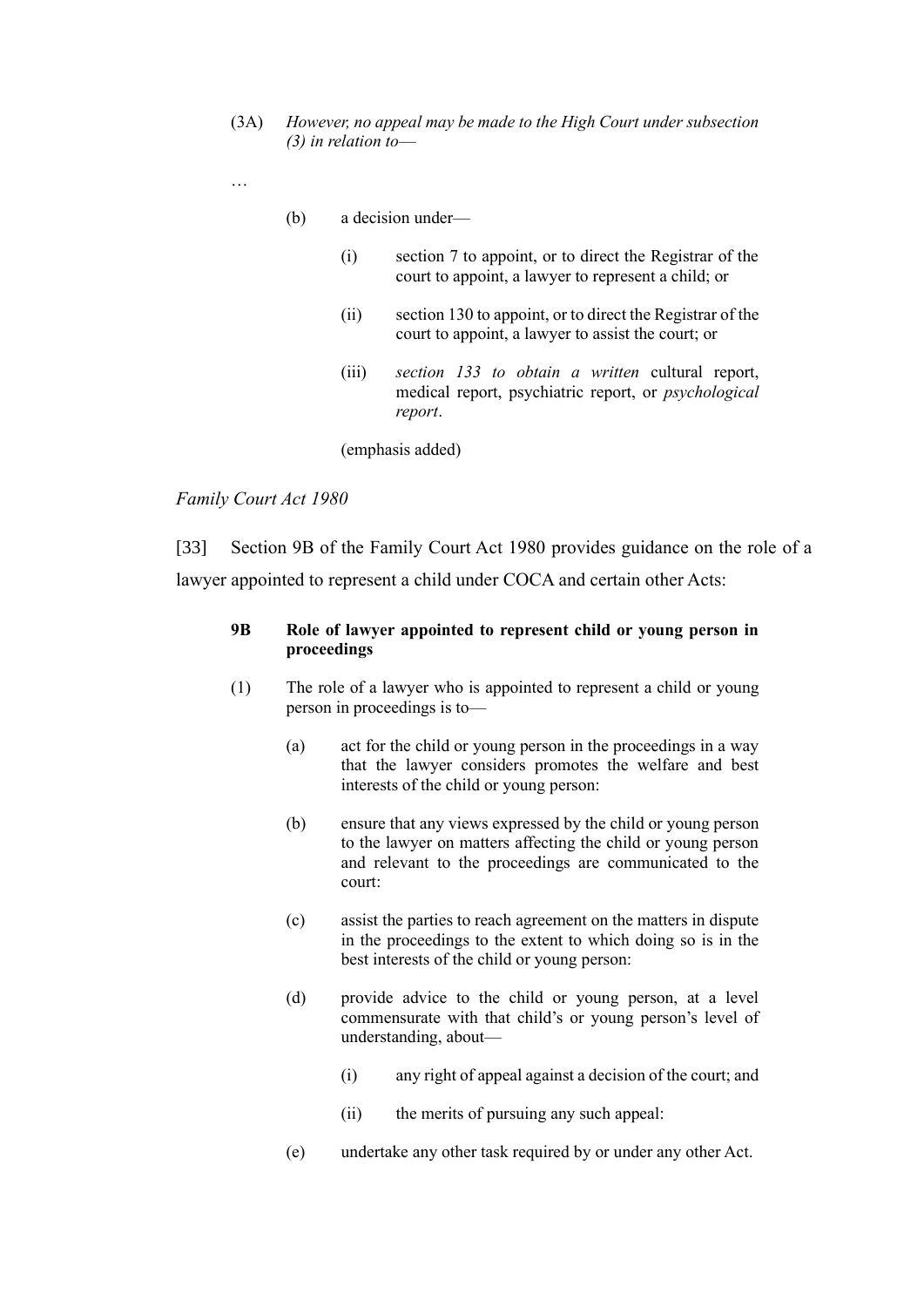- (2) To facilitate the role set out in subsection  $(1)(b)$ , the lawyer must meet with the child or young person and, if it is appropriate to do so, ascertain the child's or young person's views on matters affecting the child or young person relevant to the proceedings.
- (3) However, subsection (2) does not apply if, because of exceptional circumstances, a Judge directs that it is inappropriate for the lawyer to meet with the child or young person.
- (4) A lawyer appointed to represent a child or young person in proceedings may—
	- (a) call any person as a witness in the proceedings:
	- (b) cross-examine witnesses called by any party to the proceedings or by the court.

# <span id="page-14-0"></span>*Family Court (Supporting Children in Court) Legislation Act 2021*

[34] The Family Court (Supporting Children in Court) Legislation Act 2021 is not yet in force. It will come into force on the earlier of a date appointed by Order in Council and the date two years after Royal Assent. <sup>6</sup> But we refer to it because it contains some helpful guidance on the purpose of s 6 of COCA. And we accept the submission of Ms Chambers QC for the Newtons that this Act confirms the "direction of travel" in relation to ascertaining children's views in proceedings that affect them.

[35] The Act will amend s 5 of COCA, which sets out principles relating to a child's welfare and best interests, by adding a new paragraph (g):

(g) a child must be given reasonable opportunities to participate in any decision affecting them.

[36] The Act will amend s 6 of COCA by inserting a new subsection (1AAA) as follows:

(1AAA) The purpose of this section is to implement in New Zealand Article 12 of the United Nations Convention on the Rights of the Child.

<sup>6</sup> Family Court (Supporting Children in Court) Legislation Act 2021, s 2.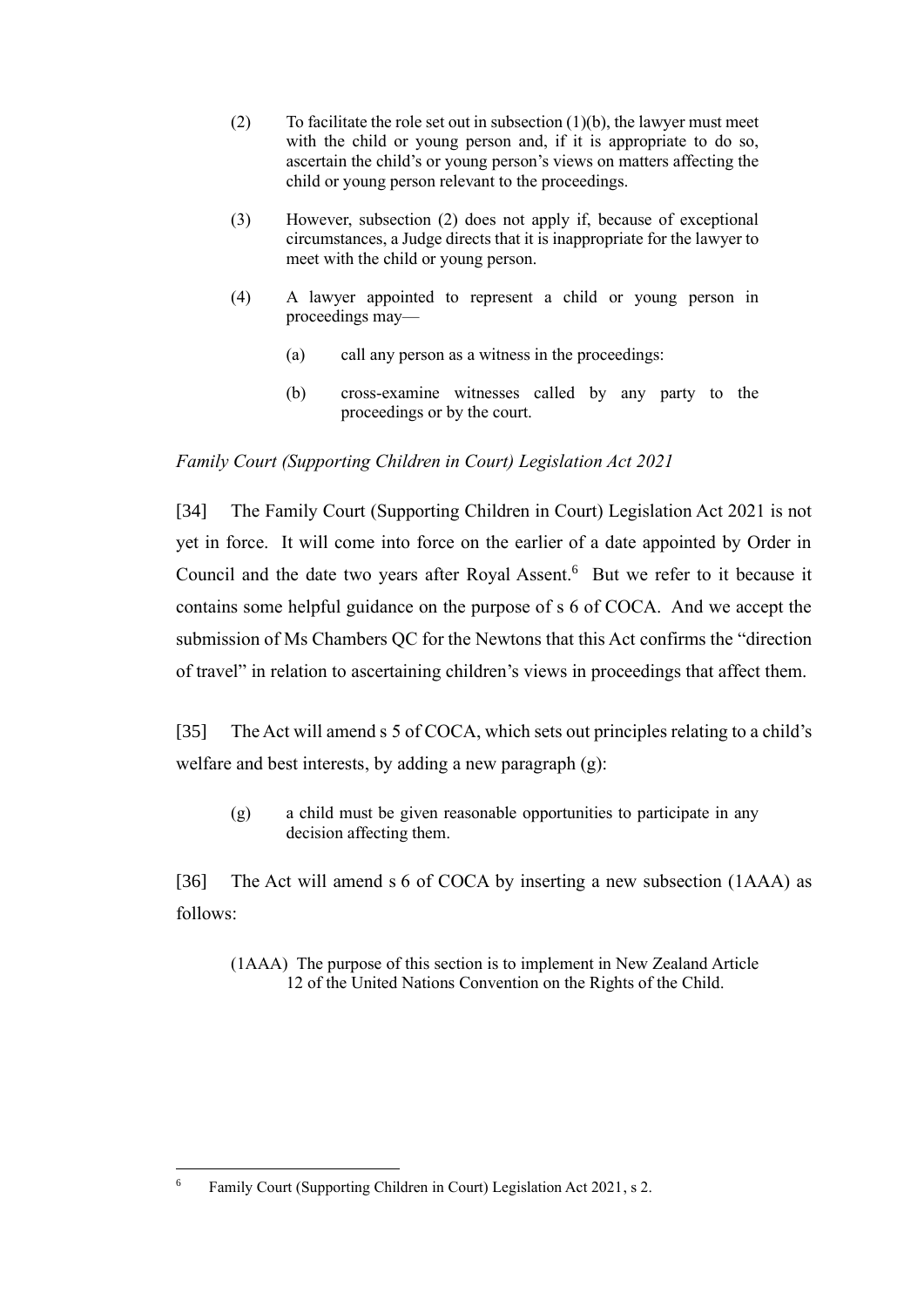# [37] The Act will also insert a new s 7AA:

### **7AA Lawyer appointed to represent child must explain proceedings to child**

A lawyer appointed under section 7 to represent a child must, if it is reasonably practicable to do so having regard to the age and maturity of the child, explain the nature of the proceedings to the child in a manner that the child is most likely to understand.

# <span id="page-15-0"></span>*Convention on the Rights of the Child*

[38] The United Nations Convention on the Rights of the Child (CRC) entered into force in September 1990.<sup>7</sup> New Zealand ratified the CRC on 6 April 1993.

[39] Section 6 of COCA is intended to give effect to art 12 of the CRC, as the new s 6(1AAA) set out above confirms. Article 12 provides:

## **Article 12**

- 1. States Parties shall assure to the child who is capable of forming his or her own views the right to express those views freely in all matters affecting the child, the views of the child being given due weight in accordance with the age and maturity of the child.
- 2. For this purpose, the child shall in particular be provided the opportunity to be heard in any judicial and administrative proceedings affecting the child, either directly, or through a representative or an appropriate body, in a manner consistent with the procedural rules of national law.

# <span id="page-15-1"></span>**The proceedings — an overview**

# <span id="page-15-2"></span>*Application for parenting order by maternal grandmother*

[40] Paul was born in May 2008. Susan was born in January 2010. Their mother, whom we will refer to as Ms A Lake, was in a de facto relationship with Mr Newton. They lived together between June 2007 and August 2009. Susan was born after they had separated.

[41] The arrangements for the care of the children were the subject of considerable conflict between the father and the mother from 2010 to 2014. The Family Court was

<sup>7</sup> Convention on the Rights of the Child 1577 UNTS 3 (opened for signature 20 November 1989, entered into force 2 September 1990).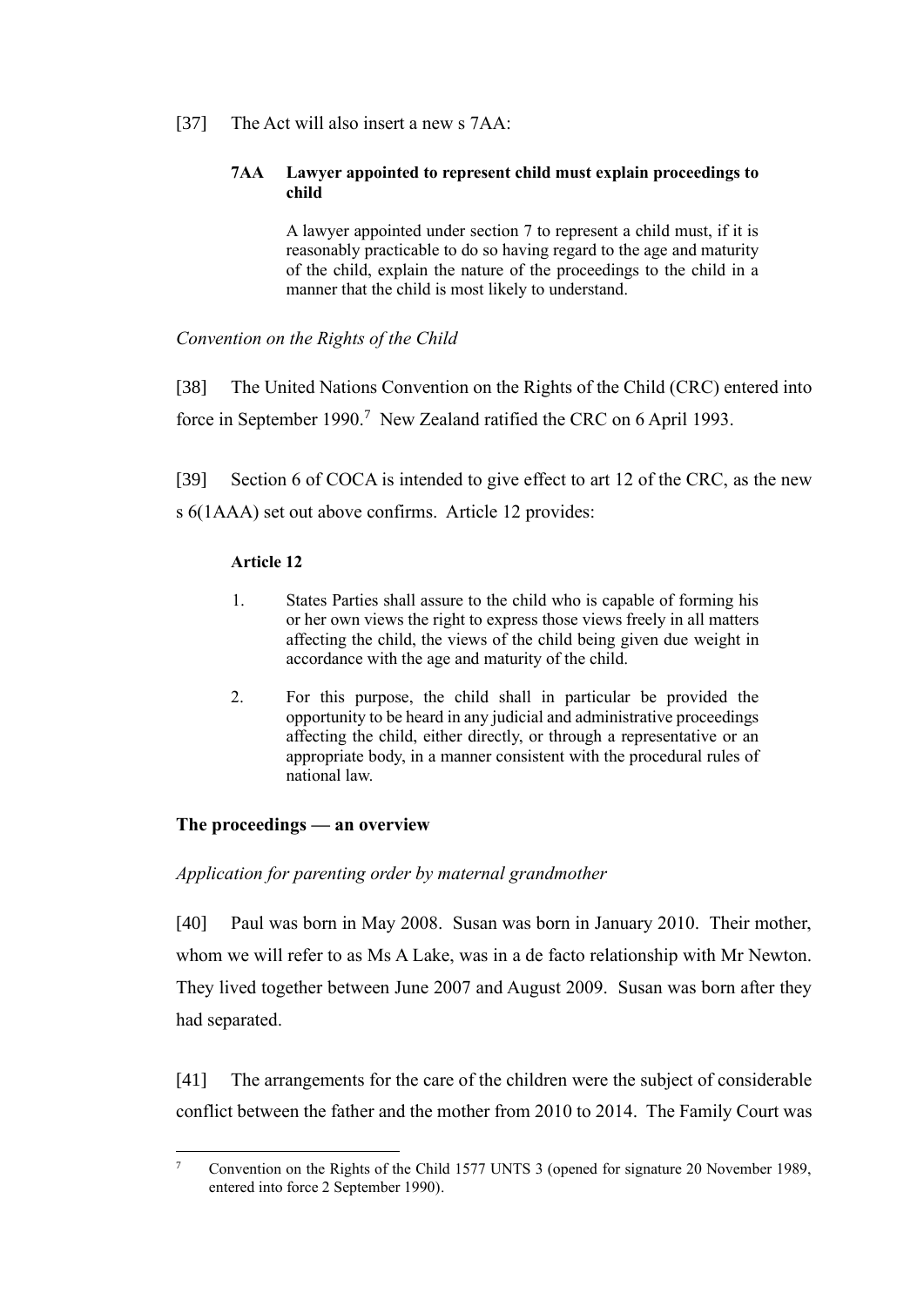called on to determine a range of issues in relation to those arrangements. The proceedings were case-managed by Judge de Jong. Reports were obtained from a psychologist under s 133 of COCA in 2011, and again in 2014, to inform the Court's determination of those proceedings. On 30 June 2014 a final parenting order was made which provided for shared care between Mr Newton and Ms A Lake.

[42] Ms A Lake died suddenly in January 2016. Following her death, Mr Newton and his wife Mrs Newton took on the role of primary caregivers of the children. Mrs Newton was appointed an additional guardian of the children in July 2016. The children live with Mr and Mrs Newton.

# <span id="page-16-0"></span>*Application for parenting order by maternal grandmother*

[43] In June 2017 the children's maternal grandmother, Ms B Lake, applied for a parenting order granting her regular contact with the children. The application was opposed by the Newtons.

[44] Mr and Mrs Newton requested that the parenting order application be dealt with by Judge de Jong, as he had case managed the earlier proceedings and was familiar with the family's background.

### <span id="page-16-1"></span>*First s 133 order*

[45] On 13 September 2017 Judge de Jong issued a memorandum and directions on the papers. Mr and Mrs Newton had suggested, in a supporting memorandum accompanying their notice of response to Ms B Lake's application, that no appointment of an LFC should be made due to the history of proceedings about the care of the children, their vulnerability, and concern about having another professional involved in the children's lives. The Judge noted that the difficulty with that submission was that the Court would be unable to make a decision without obtaining the views of the children. They had a right to be heard. And the evidence before the Court raised concerns about the children's wellbeing. For these reasons, and because the children had previously had a lawyer acting for them, the Judge reappointed Ms Cobcroft as LFC under s 7 of COCA and s 9B of the Family Court Act.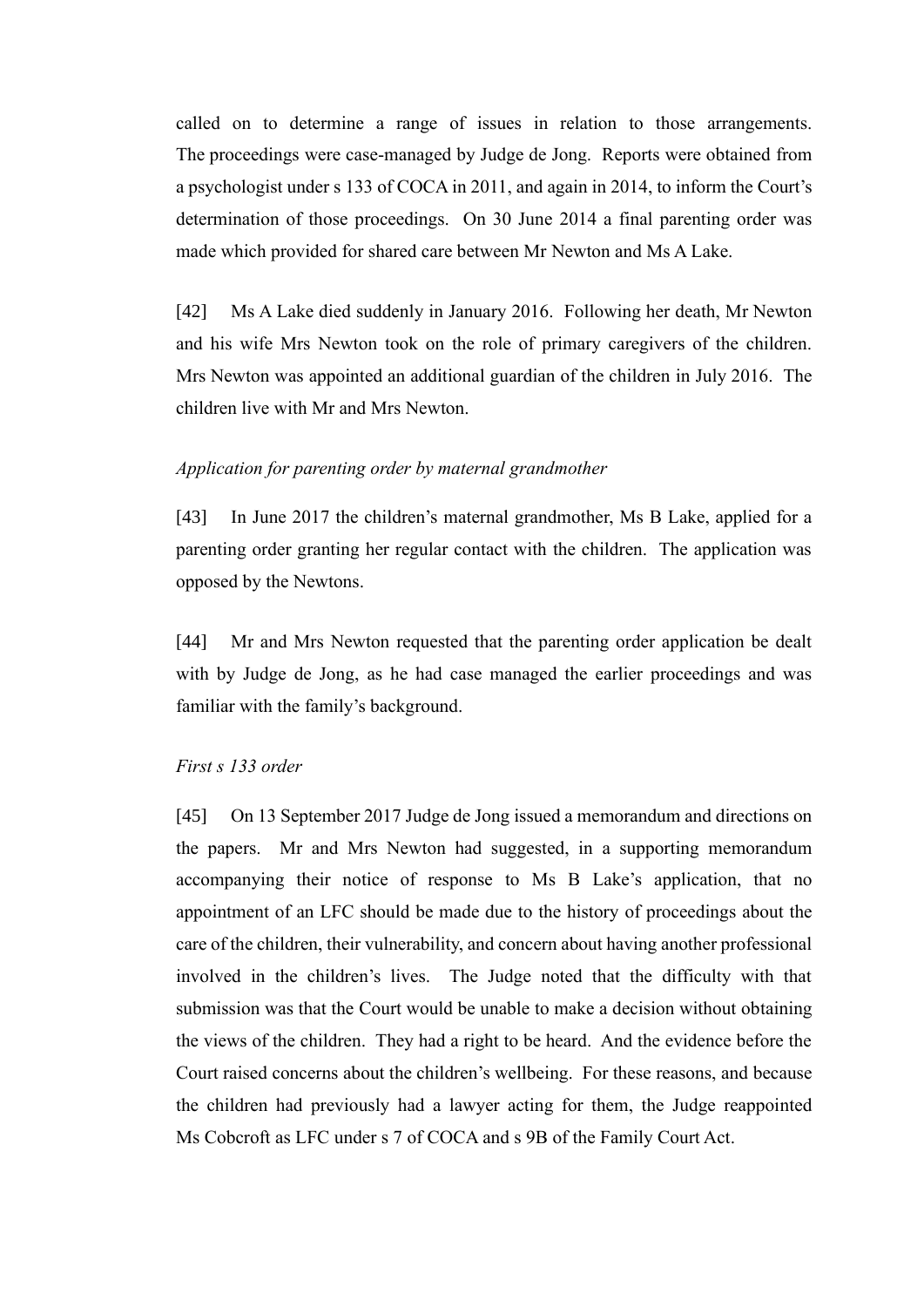[46] The Judge directed that an issues conference be scheduled before him if possible. Rule 416X of the Family Court Rules 2002 provides that the "purpose of an issues conference is to enable a Judge, having seen and spoken with the parties to an application, to make any orders or give any directions the Judge thinks fit". Ms Cobcroft was directed to file a memorandum no later than seven days before the issues conference.

[47] The Judge's memorandum recorded that this might be a case where a psychological report should be obtained under s 133 of COCA.

[48] The conference took place before Judge de Jong on 27 November 2017. The LFC filed a memorandum dated 17 October 2017 in advance of the conference outlining the background to the proceedings and the steps she had taken up to that date. Neither of the parties filed a memorandum in advance of the conference.

[49] At the beginning of the conference, the LFC handed up a second memorandum. There was a pause of about one minute while the Judge read that memorandum. It recorded that the LFC had been unable to interview the children. She described difficulties she had encountered in arranging an interview, and sought a direction that she be authorised to interview them at school. The memorandum concluded:

Consideration should be given at the issues conference as to whether a section 133 report is necessary. The previous report writer was Renuka Wali.

[50] Counsel for Ms B Lake then spoke. She supported the LFC's request for a direction that the LFC be able to see the children at school. She noted that the LFC "is also proposing that a section 133 report is appropriate here and my client's quite comfortable with that".

[51] Ms Chambers QC, who appeared for Mr and Mrs Newton, also handed up a memorandum. The Judge did not pause to read it, but asked Ms Chambers what her clients' position was. Ms Chambers advised the Judge that Mr and Mrs Newton accepted that Ms Cobcroft had to see the children, but had concerns about managing that process. She advised the Judge that her instructions in terms of a s 133 report were "simply unclear at the moment". There were factors pulling both ways.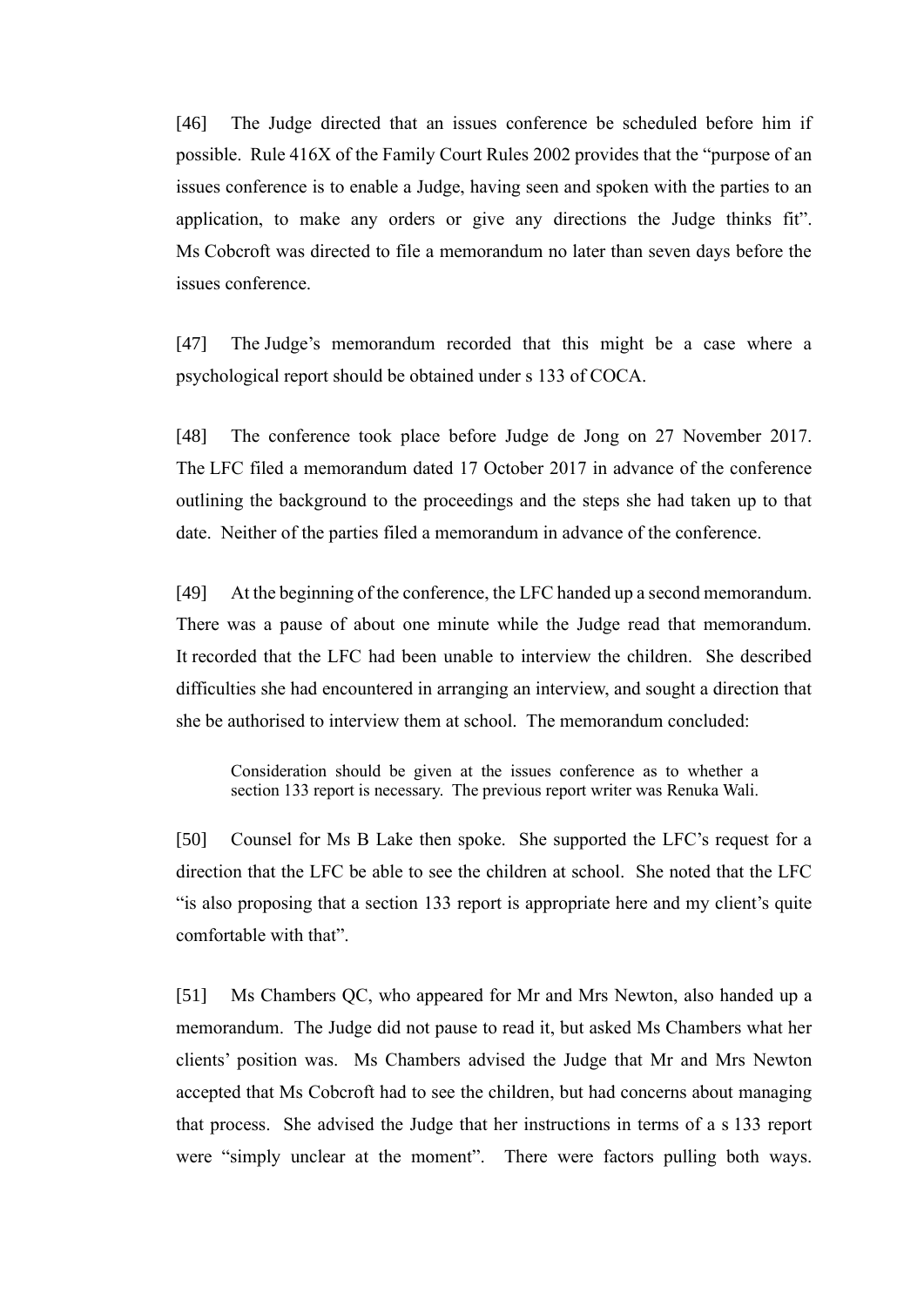One parent was saying yes, and one was not so sure. Ms Chambers suggested that their position be advised to the Court after Ms Cobcroft's report was filed. That could be dealt with by way of memorandum. Ms Chambers noted that Mr and Mrs Newton "are very protective … [and] concerned about this litigation causing major problems in regard to these children who are obviously extremely vulnerable".

[52] After Ms Chambers had completed her submissions, the transcript of the hearing records the Judge as saying:

So, Ms Cobcroft, I am very concerned about what's happening and I think we need a 133 report straight away.

[53] Ms Cobcroft endorsed that view, submitting that a s 133 report should be commissioned as soon as possible as there were lengthy delays in getting people appointed. She said it would be preferable if Ms Wali was available again. For her part, she would file a report within 14 days.

[54] The Judge then observed:

Well we are going to get the report anyway. The speed of your report matters little.

[55] We infer that the Judge was saying that the timing of Ms Cobcroft's report was not urgent because he would be directing that a s 133 report be obtained, which would take some time.

[56] The Judge went on to say that he intended to direct that a psychological report be obtained. He thought it was essential in this case given the dynamics on both sides. In relation to the brief for the psychologist the Judge said:

In terms of the brief, probably we're asking the psychologist to ascertain the children's views about having a relationship with the maternal grandmother and identify what influences or external forces, if you like, are likely to have affected the children's views. I'd be looking at the psychologist assessing the children's relationship with each party, the relevance of that being the aftermath of losing their mother and how the children are affected by that and how that fits in with their relationships and the effect or likely effect on the children of having or not having a relationship with their maternal grandmother and the advantages and disadvantages for the children of the proposed contact options and then looking at what recommendations, if any, about therapeutic support or intervention. So I don't know if anybody has any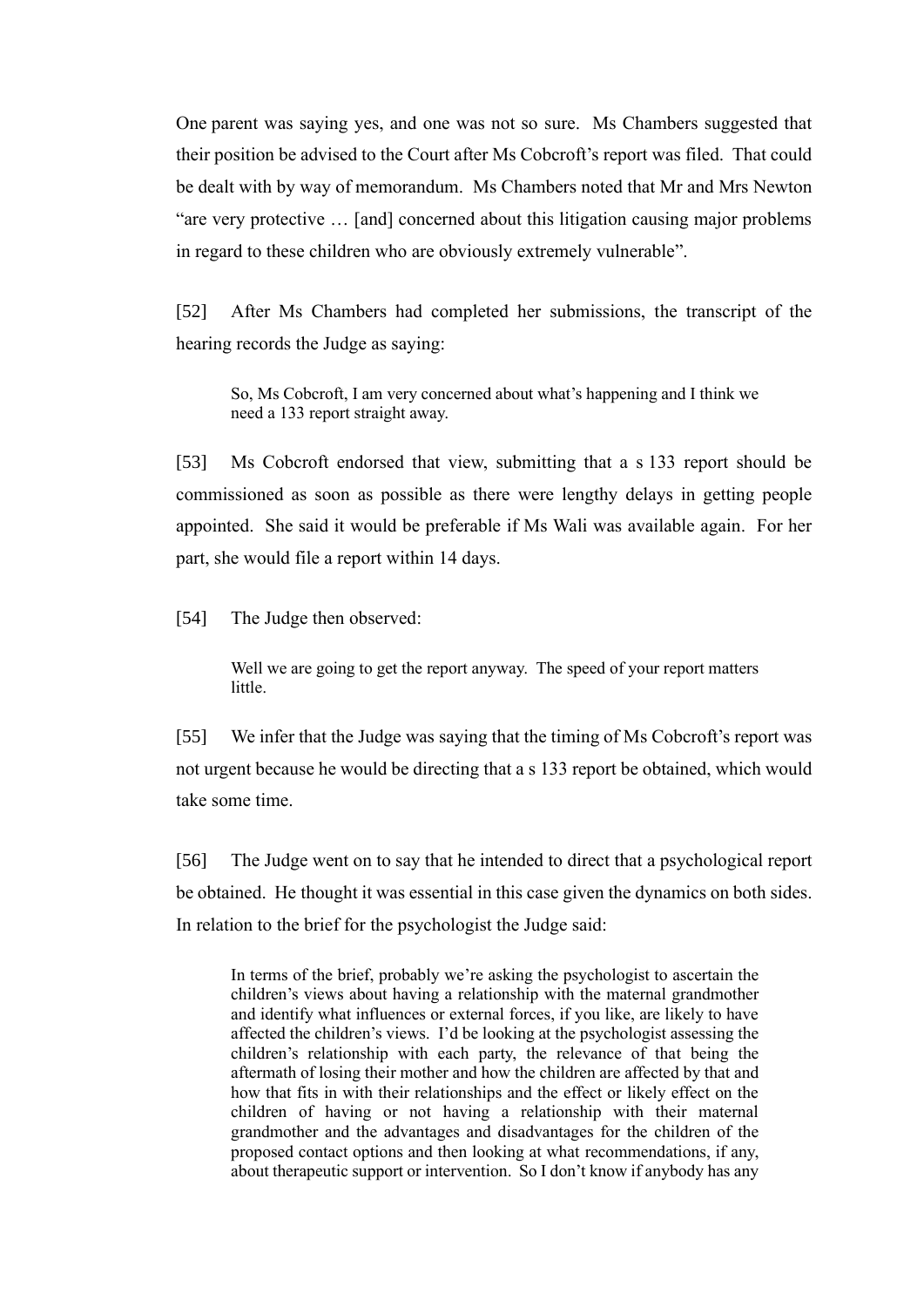other thoughts about the terms of reference but I think they cover the main things.

[57] Ms Cobcroft expressed agreement with the suggested terms of reference. No other counsel spoke in response to the Judge's inquiry about the terms of reference.

[58] In the context of the judicial review proceedings that resulted in the first High Court judgment, described in more detail below, the High Court requested Judge de Jong to provide a report about the issues conference. In a memorandum dated 1 June 2018 the Judge explained that he had been a touch typist since the age of 15 and is "very computer savvy". He had many templates on his computer that he had developed over the 12 years he had been a judge. One of the templates was an adapted psychologist's brief based on the brief prescribed by s 133. The Judge advised that he routinely utilises the template at directions conferences to personalise the psychologist's brief as required.

[59] In this case, the Judge completed the s 133 brief on his computer. There was a pause in the hearing of about two minutes while he did so. He then printed off copies for counsel on the printer in the courtroom. He dictated a minute which briefly described the proceedings, and went on to deal with the s 133 report, saying:

I am satisfied that it is essential for the proper disposition of these proceedings that a s 133 psychological report is directed. The children have not been having contact with the maternal side of their family. I plan to make further directions once the psychological report is to hand. Renuka Wali has previously been engaged as the psychologist on this file and is therefore familiar with the children and they with her. It is appropriate that she is used for this purpose if available.

[60] The minute directed that a s 133 report should be prepared "as attached". The brief for the psychologist prepared by the Judge in the course of the hearing read as follows:

- 1. A s133(1) psychological report is directed to assess the following
	- a) the children's views about having a relationship with their maternal grandmother
	- b) identify what, if any, influences/external pressures are likely to have affected the children's views
	- c) the children's relationship with each party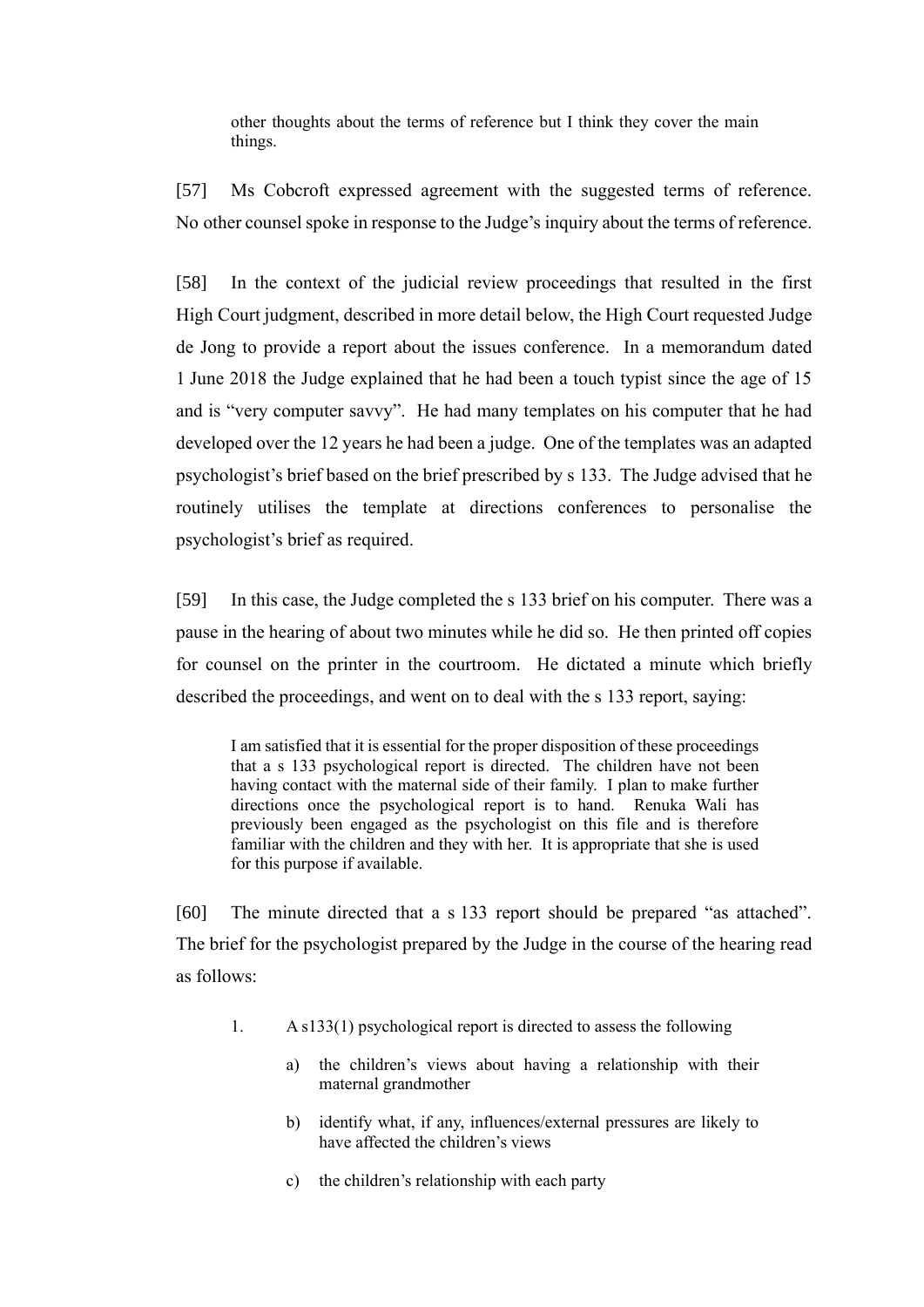- d) the effect or likely effect on the children of having, or not having, a relationship with their maternal grandmother
- e) the advantages and disadvantages for the children of the proposed contact options
- f) make recommendations about what, if any, therapeutic support or intervention is required for this family

[61] The Judge's minute was subsequently typed up and sent to the parties. It appears they received it in December 2017.

### <span id="page-20-0"></span>*First judicial review proceeding*

[62] In February 2018 Mr and Mrs Newton filed judicial review proceedings seeking an order setting aside the s 133 order made by Judge de Jong on 27 November 2017 (the first s 133 order). The first s 133 order was challenged on two grounds: pre-determination, and failure to take into account mandatory relevant considerations.

- [63] The Newtons pleaded that in making the order:
	- (a) the Judge had arrived at the issues conference with a closed mind "as evidenced by his pre-prepared s 133 order that he pulled out and so ordered at the conference"; and
	- (b) as a result, the Judge failed to exercise the discretion required by s 133 of COCA before making his order. He "did not allow time for meaningful submissions by the parties on the issue before making up his mind".

[64] The Newtons also pleaded that the Judge failed to take into account the relevant considerations listed in s 133(6) and (7). Section 133(6) lists five matters in relation to which the court must be satisfied. The Newtons pleaded that the Judge addressed only one of these in his minute. And s  $133(7)$  requires the court to have regard to the parties' wishes before deciding whether or not to order a report if the court knows the parties' wishes, or can speedily ascertain them. That criterion was not referred to in the Judge's minute.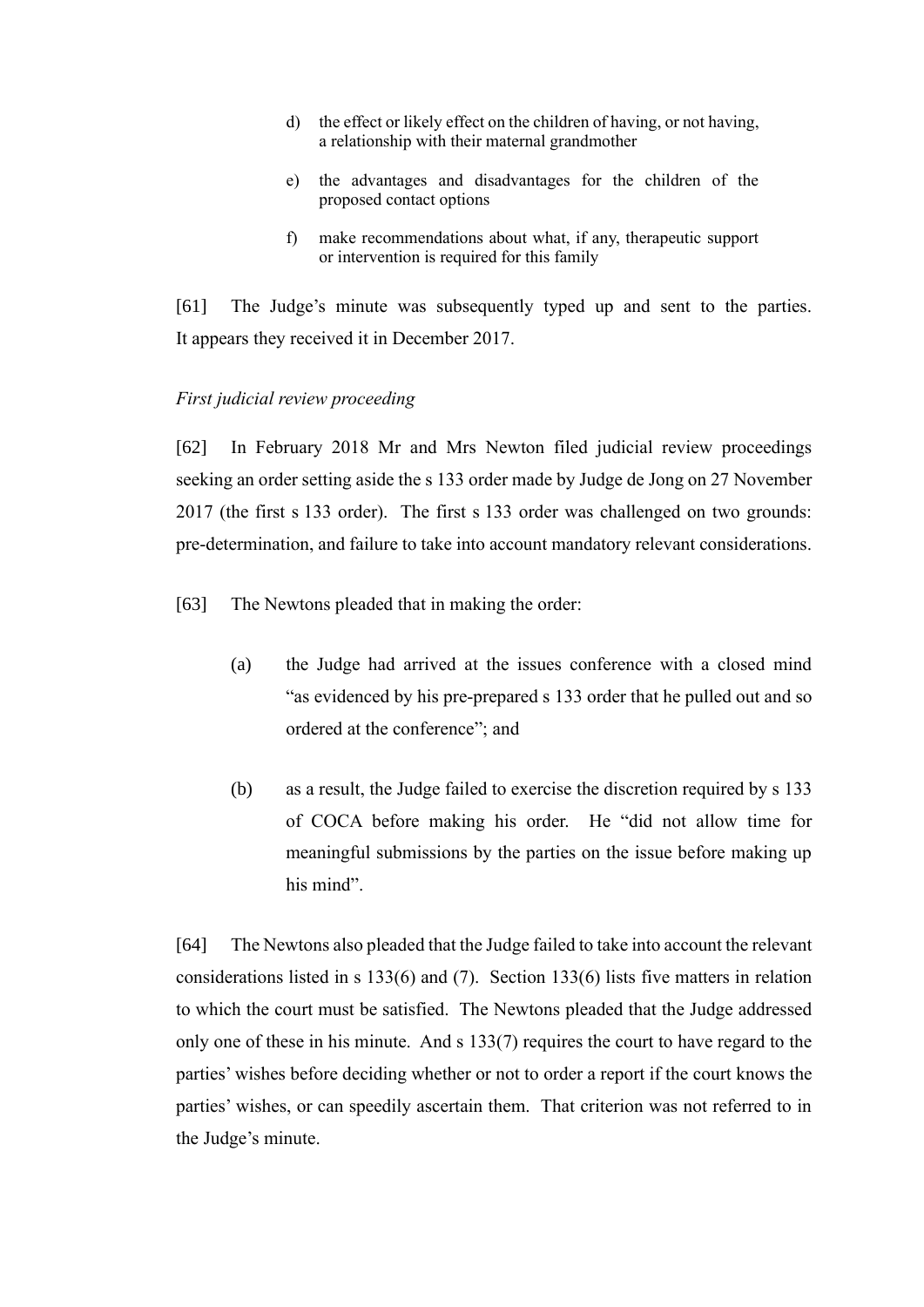[65] The Newtons sought an interim order that pending the determination of the judicial review application, no further steps be taken to implement the order directing a psychologist's report. There was no opposition to such an order being made. In those circumstances, and given implementation of the order directing a psychologist's report would render the application for judicial review nugatory, Fitzgerald J considered an interim order was appropriate. She made the interim order sought.<sup>8</sup>

### <span id="page-21-0"></span>*First High Court judgment*

<span id="page-21-3"></span>[66] The first judicial review proceeding was heard by Courtney J on 15 June 2018. The application was successful. Courtney J found that a fair-minded lay observer would have concluded that the issue had been pre-determined (first High Court judgment).<sup>9</sup> Courtney J also considered that Judge de Jong had failed to address relevant mandatory considerations under s 133(6) and  $(7)$ .<sup>10</sup> In particular, Courtney J considered that the views of the children should have been obtained before seeking the s 133 report. She expressed the view that this was required by s 133(7), which requires the views of the parties to be obtained where that can be done speedily.<sup>11</sup>

[67] The first High Court judgment is described in more detail below. For the purpose of explaining the chronology of these proceedings, however, the key point is that the order that a s 133 report be obtained was set aside and the matter remitted to the Family Court for further consideration.

### <span id="page-21-1"></span>*Judge de Jong's October 2018 minute*

[68] The matter came back before Judge de Jong at a directions conference held on 9 October 2018. The Judge noted that the directions conference followed on from the first High Court judgment setting aside the s 133 order for preparation of a psychological report. The Judge issued a minute following that conference (October 2018 minute).<sup>12</sup> In the October 2018 minute Judge de Jong described the

<span id="page-21-2"></span><sup>8</sup> *CB v Family Court at Auckland* HC Auckland CIV-2018-404-177, 1 May 2018.

<sup>9</sup> *AA v Family Court at Auckland* [2018] NZHC 1638, [2018] NZAR 1101 [First High Court judgment] at [30].

 $10$  At [31].

 $11 \text{ At [33]}$ .<br> $12 \text{ Hz}$ 

<sup>12</sup> *[Lake] v [Newton]* FC Auckland FAM-2010-004-1891, 9 October 2018 (October 2018 minute).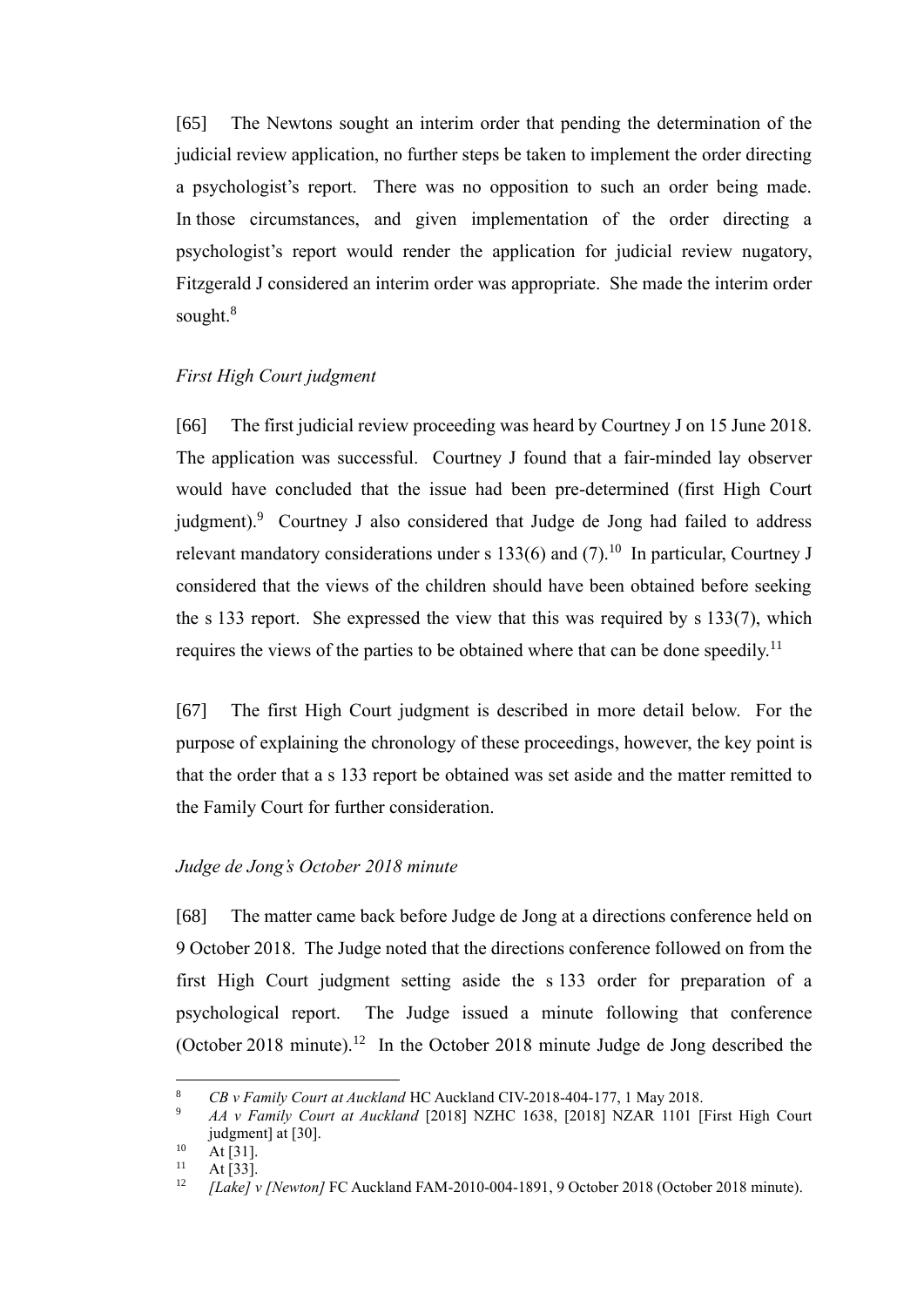first High Court judgment as "extraordinary for a number of reasons I will refer to in a moment".<sup>13</sup>

[69] The October 2018 minute records that the Judge understood that the Newtons had filed complaints with the NZLS about the LFC and the lawyer for Ms B Lake. The minute continued:

[4] Finally, the father and stepmother effectively want me to disqualify myself from dealing with this file. The effect of the High Court judgment is to attack my honesty and integrity as a Judge to the extent I should step aside and perhaps even resign as a Judge. For this reason I plan to disqualify myself from dealing with this file in the future and will now make some comments and directions to ensure this file is advanced.

[5] First and foremost, I apologise to the young boy involved in this case, aged 10, and his sister, aged 8. Although I found a s 133 report was essential for the proper disposition of the proceedings I did not give full reasons for this. In the context of the November 2017 15 minute directions conference, the overall state of the proceedings, and what counsel told me at the time of the conference, I thought the file would speak for itself. Evidently it did not.

[6] Courtney J found I predetermined the need for a 133 report, that I had likely pre-prepared the psychological brief, that I did not invite input from counsel about the brief, that I did not allow lawyer for child to speak, that I could not have been satisfied a s 133 report was necessary without knowing what the children's paediatrician had to say about them, and that I did not have the views of the children as required by s133(7).

[7] It may be helpful to the future of this case if it is known what was actually in my mind and to briefly address each of the points raised by Courtney J especially as lawyer for the children was not involved in the High Court proceeding and, therefore, the views of the children were not available to Courtney J.

[70] Judge de Jong then set out the background to the proceedings, and to the November 2017 issues conference. He described in some detail what happened at that conference. He said that he had not decided in advance what orders he would make at that conference.<sup>14</sup>

[71] Judge de Jong recorded that he agreed with Courtney J that it would be usual to seek the views of children before seeking a s 133 report, but did not agree this was

 $13$  At [1].

At  $[13]$ .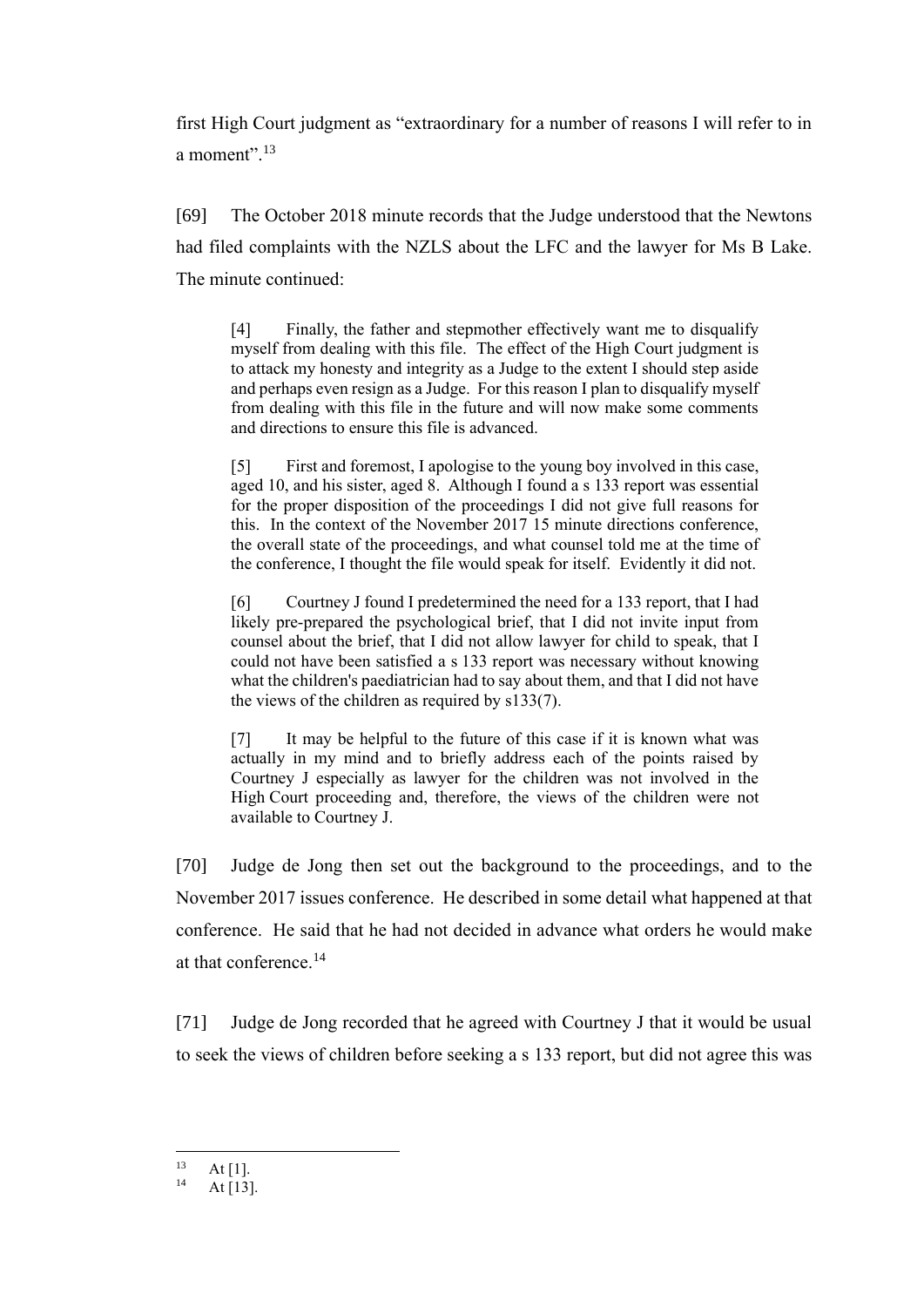required by s 133(7) "because that subsection relates to parties, and the children are not parties".<sup>15</sup>

[72] Judge de Jong noted that the LFC and the maternal grandmother remained of the view that a s 133 report was essential for the proper disposition of the proceedings, but the Newtons were not convinced. It was not appropriate that he determine this issue because of the findings made by Courtney J "and the objection raised by the father and stepmother to my involvement".<sup>16</sup>

[73] Ms Cobcroft sought to withdraw as LFC.<sup>17</sup> The Judge granted her leave to do so. He directed that a new appointment of a senior LFC should be made as soon as possible.<sup>18</sup> He also directed that a one hour hearing be arranged urgently to determine whether a s 133 report is required, and to consider the future conduct of the proceedings.<sup>19</sup> The minute noted that the file should not be placed before him (or before another Judge who had disqualified herself from dealing with the matter). $^{20}$ 

# <span id="page-23-0"></span>*Recall application in relation to October 2018 minute*

[74] The Newtons applied for recall of the October 2018 minute, expressing concern that it would "taint any future Judge". In December 2018 Judge Burns directed that the recall application be placed before Judge de Jong.

[75] It appears there was then a lengthy delay in the Family Court registry before the recall application was referred back to Judge de Jong. The Judge dealt with the application on the papers. He issued a memorandum dated 19 December 2019 (the recall decision) in which he accepted that "there may at least be a slight risk of future Judges being influenced by the contents of my minute".<sup>21</sup> He accepted that it was appropriate in the interests of justice to recall the minute and replace certain sentences.<sup>22</sup>

<span id="page-23-1"></span> $15$  At [17].

 $16$  At [18].

At  $[19]$ .

 $18$  At [20].

At [22].

 $20$  At [23].

<sup>21</sup> *[Lake] v [Newton]* FC Auckland FAM-2010-004-1891, 19 December 2019 (Recall memorandum of Judge de Jong) at [8].

 $22$  At [13].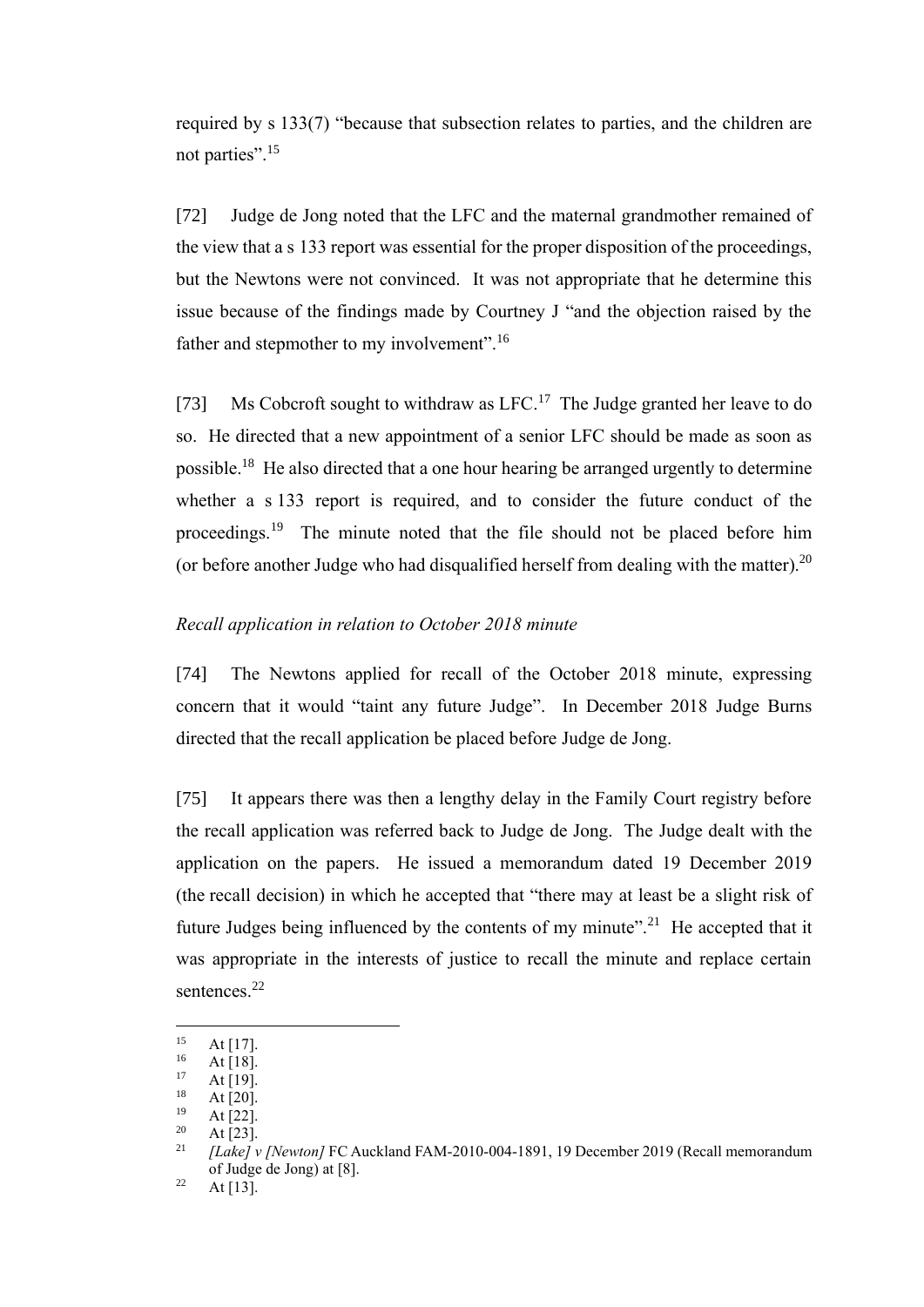[76] The Judge recorded that Mr and Mrs Newton had given evidence that they only wanted him to disqualify himself from determining the issue of whether or not a s 133 report was directed. The Judge accepted their position, but believed the effect of that position was that it was necessary for him to disqualify himself from any further involvement in the proceeding.<sup>23</sup>

[77] Another matter raised by the Newtons was the Judge's expression of concern in the October 2018 minute about the LFC being "blocked from seeing the children by the stepmother".<sup>24</sup> The Newtons deposed that this statement was wrong. The Judge recorded that he was very concerned about the ongoing adult conflict, the effect on the children of this conflict, and the extraordinary delay. He observed that it was evident from the Newton's evidence that there was at least some resistance to the LFC meeting the children.<sup>25</sup> But he was satisfied that it was in the interests of justice to recall the October 2018 minute and express this in more neutral terms.<sup>26</sup>

- [78] The Judge made the following orders and directions:<sup>27</sup>
	- a. My 9 October 2018 minute is recalled on the following terms
		- i. the fourth sentence in paragraph [3] is replaced to read "A copy of a Law Society complaint against lawyer for child, and seeking her removal, is attached to a memorandum dated 17 September 2018 filed on behalf of the father and step mother."
		- ii. the first sentence of paragraph [4] is replaced to read "The father and stepmother seek to disqualify me from determining whether a s133 report is directed but they are happy for me to continue dealing with substantive matters. For my part, I believe I am left in an untenable position."
		- iii. the third sentence of paragraph [8] is replaced to read "I assume the High Court did not have all those files at the judicial review."
		- iv. the third sentence of paragraph [17] is replaced to read "It was also relevant that I was concerned in November 2017 that lawyer for child was allegedly being blocked from seeing the children by the step mother and that efforts were being made

 $23 \text{ At } [14].$ <br>  $24 \text{ October}$ 

<sup>&</sup>lt;sup>24</sup> October 2018 minute, above n [12,](#page-21-2) at [17].<br><sup>25</sup> Besell memorandum of Judge de Jong ab

<sup>25</sup> Recall memorandum of Judge de Jong, above n [21,](#page-23-1) at  $[18]$ <br>26 At  $[21]$ 

 $\frac{26}{27}$  At [21].

At  $[22]$ .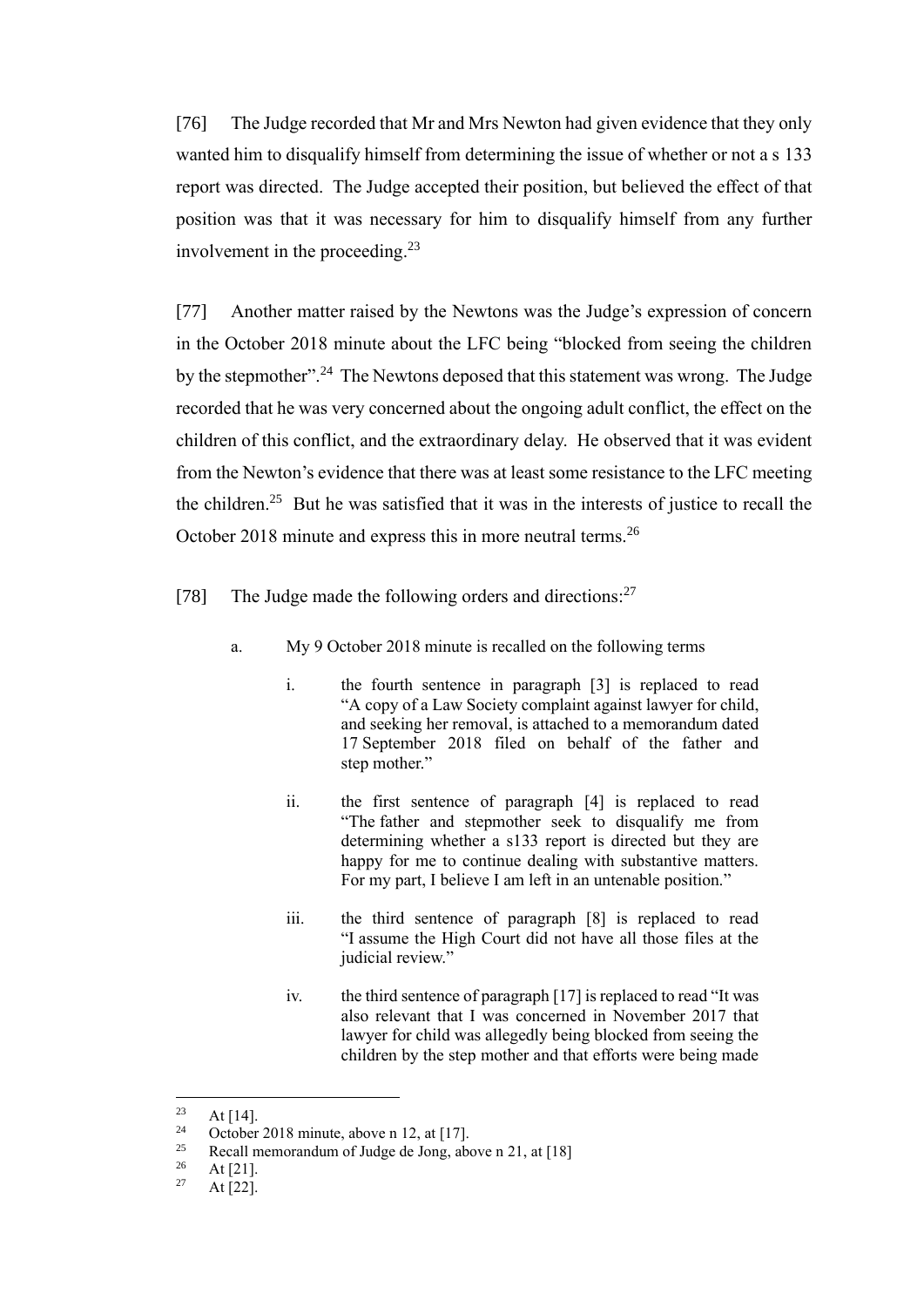to delay the proceedings. These allegations are denied and will no doubt be tested in due course."

[79] The October 2018 minute was re-released with those modifications (the re-released minute).

# <span id="page-25-0"></span>*Second s 133 order*

[80] The one hour hearing directed by Judge de Jong took place before Judge Burns on 3 December 2018. The parties were represented. Ms von Keisenberg, who had been appointed as LFC, also appeared.

[81] In advance of the hearing, on 11 November 2018, the LFC filed a memorandum which summarised the background to the application (the November 2018 LFC report). The report included summaries of discussions she had had with the children, with the head teacher at Susan's school, and with Dr Smith, the children's paediatrician. The LFC submitted that (contrary to the view expressed in the first High Court judgment) the Family Court was not required by s 133(7) to ascertain the views of the children with respect to obtaining a s 133 report. Section 133(7) did not apply to the children, as they were not parties to the application before the Court.

[82] The LFC filed supplementary submissions on 3 December 2018, the day of the hearing. She submitted that a s 133 report was essential to enable the court to resolve the contested application by Ms B Lake.

[83] At that hearing, Ms Chambers identified four issues for determination:<sup>28</sup>

- (a) to determine the application for recall and correction of the Court's directions of 9 October 2018;
- (b) to determine issues regarding the Lawyer for Children's report and the possible deletion of a number of paragraphs;
- (c) the ascertaining of the children's views regarding obtaining a s 133 report;
- (d) whether the proceedings should be adjourned until the procedural errors/corrections have been made. Therefore, adjourning the application for the Court to direct a s 133 report.

<sup>28</sup> *[Lake] v [Newton]* [2018] NZFC 9614 [December 2018 FC judgment] at [4].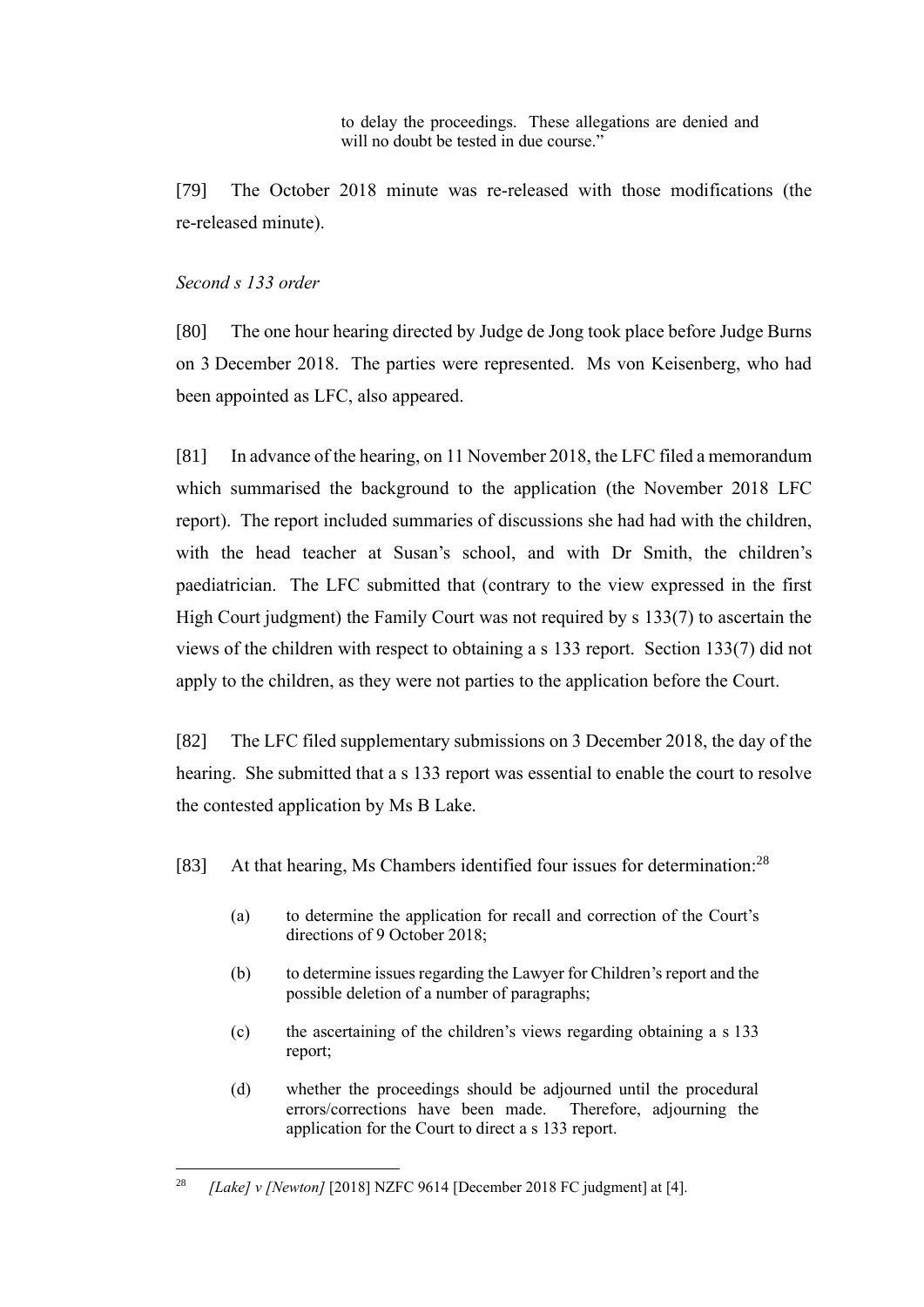[84] As already mentioned, Judge Burns directed that the application for recall be determined by Judge de Jong.

[85] The Newtons sought the deletion of the paragraphs of the LFC's report relating to discussions with Susan's school and with Dr Smith on the basis that they contained incorrect evidence. The Judge considered the appropriate way forward in relation to the LFC's comments about her discussions with Dr Smith was to get the best evidence available to the Court from Dr Smith. He directed that the relevant paragraphs be deleted from the LFC's report, and that a medical report under s 133 be provided by Dr Smith in relation to the children "so the Court has the best medical evidence available to it on the impact of the children's ADHD and in the context of what impact (if any) it will have on the applications before the Court".<sup>29</sup> The Judge noted that affidavits had been filed by the Newtons from two teachers at the school, so there was direct evidence available to the Court. The Judge did not therefore consider that it was necessary for him to rule on deletion of the paragraphs in the LFC's report relating to the school. $30$ 

[86] Judge Burns then went on to consider whether the children's views should be ascertained before a s 133 psychologist's report could be commissioned. He considered that the legislation did not require the children's views to be ascertained on procedural directions, including whether a psychologist's report is obtained. He did not accept the submission by Ms Chambers that the High Court had directed that the children's views must be ascertained.<sup>31</sup> He analysed para [33] of the first High Court judgment to determine whether he was bound by it to seek the views of the children, saying:<sup>32</sup>

…

(f) I have read the decision of Justice Courtney in *AA v Family Court at Auckland*. I observe the paragraph [33] relied on by Lady Chambers that no Lawyer for the Child was appointed in the review proceedings. Therefore the High Court accepted that the children were not parties to the proceedings under the Care of Children Act. I also consider that paragraph [33] is an additional reason

 $\frac{29}{30}$  At [6].

 $\frac{30}{31}$  At [7].

 $31$  At [11].

At  $[12]$ – $[13]$ .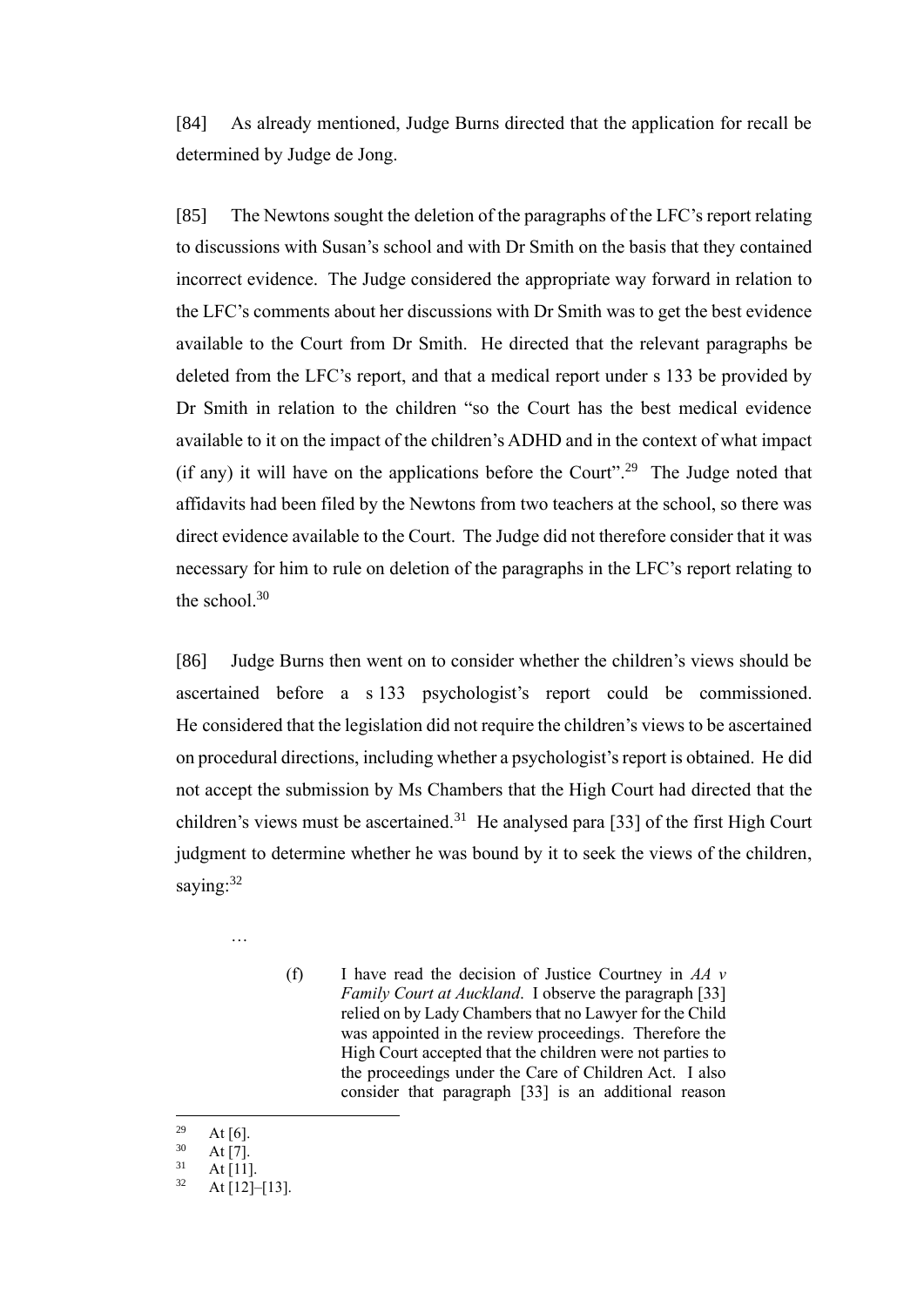added by Justice Courtney for the determination to remit the matter back to the Family Court for reconsideration and is not part of the ratio of the decision. I consider that paragraph [33] can properly fall within an obiter statement. Therefore, I do not accept the submission made by Lady Chambers that I am bound by that paragraph of the judgment. I do not think the issue was fully argued before the High Court and it could not have been because there was no representative appointed for the children in the proceedings to advocate on their behalf as to whether the Court was making a binding ruling to apply to all Family Court proceedings where a psychologist report was being considered.

- (g) I also do not accept that paragraph [33] amounts to a direction to the Family Court to obtain the children's views.
- …

This is in the context where Ms Cobcroft had not been able to see the children for a number of reasons and so she had not been able to interview them. The words themselves do not amount to a direction but an observation that it is usual to seek their views. I do not know where Justice Courtney got the information from that it is usual in the Family Court to seek children's views for the obtaining of a psychologist report but I am not aware of this being the Court's practice.

[87] The Judge proceeded to consider whether a s 133 report should be commissioned. He considered each of the factors identified in s 133(6) in some detail. He considered the parties' wishes in relation to the report. He concluded that a s 133 report was essential for the proper disposition of the case:<sup>33</sup>

… I have reached the conclusion that the Court has no other choice but to obtain the expert assistance of a psychologist in this case because of the competing cases presented by the parties to the Court which [raise] significant and long-term psychological issues. The only person who can provide expert assistance to the Court is a registered psychologist and I am satisfied that a report is essential. [The LFC] supports the obtaining of a report.

[88] The Judge directed that a s 133 report be commissioned to assess the following:<sup>34</sup>

(a) The children's views about having contact with their maternal grandmother.

 $33$  At [24].

At  $[26]$ .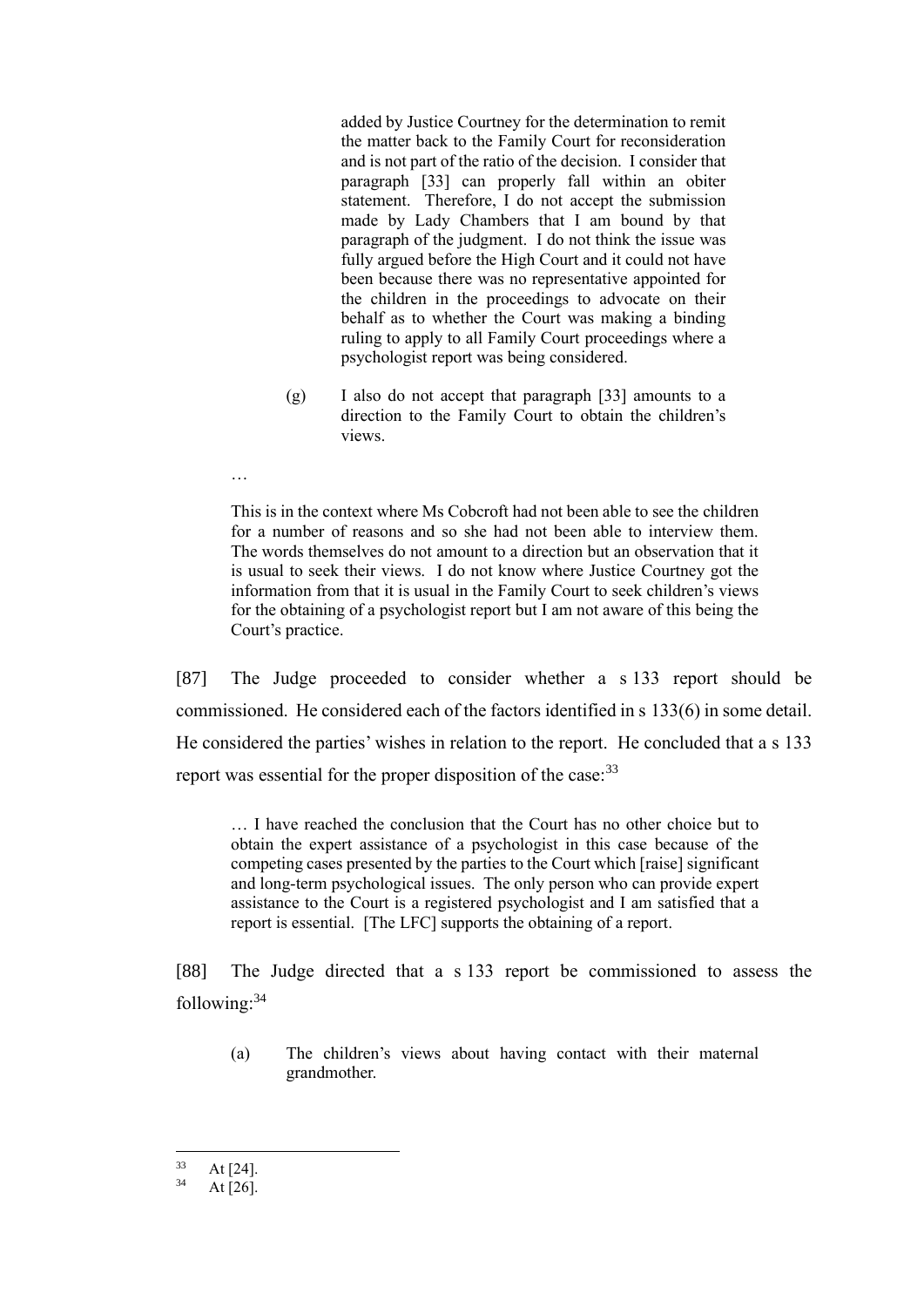- (b) Identify what, (if any) influences/external pressures are likely to have affected the children's views.
- (c) The children's relationship with each party.
- (d) The effect or likely effect on the children of having or not having contact with their maternal grandmother at this time.
- (e) The advantage and disadvantages of the children of the proposed contact options.
- (f) Make recommendations about what, if any, therapeutic support or intervention is required for this family.

## <span id="page-28-0"></span>*Second judicial review proceedings*

[89] The Newtons then filed new judicial review proceedings seeking orders setting aside the s 133 order made by Judge Burns (second judicial review proceedings). They pleaded three causes of action.

[90] The first cause of action alleged that Judge Burns failed to take into account mandatory relevant considerations set out in s 133(6) and (7). In particular, the Judge was required to ascertain the children's wishes, and take them into account, because of the express direction of Courtney J to that effect in the first High Court judgment and s 6 of COCA. The s 133 order was made without due regard to the statutory criteria in ss 6 and 133 of COCA, art 12 of the CRC and was contrary to the express and binding direction of Courtney J.

[91] The second cause of action alleged that Judge Burns relied on an irrelevant consideration: the November 2018 LFC report, which they claimed was ultra vires. They pleaded that this report was contrary to the practice note issued by the Principal Family Court Judge in relation to the role of the LFC, guidelines for LFCs issued by the NZLS, and the CRC.

[92] The third cause of action alleged that Judge Burns breached the principles of natural justice by failing to deal first with the recall application of the minute issued by Judge de Jong on the court file. They also pleaded that the failure to deal with the recall application was a breach of the obligations imposed on the Judge by s 4 of COCA.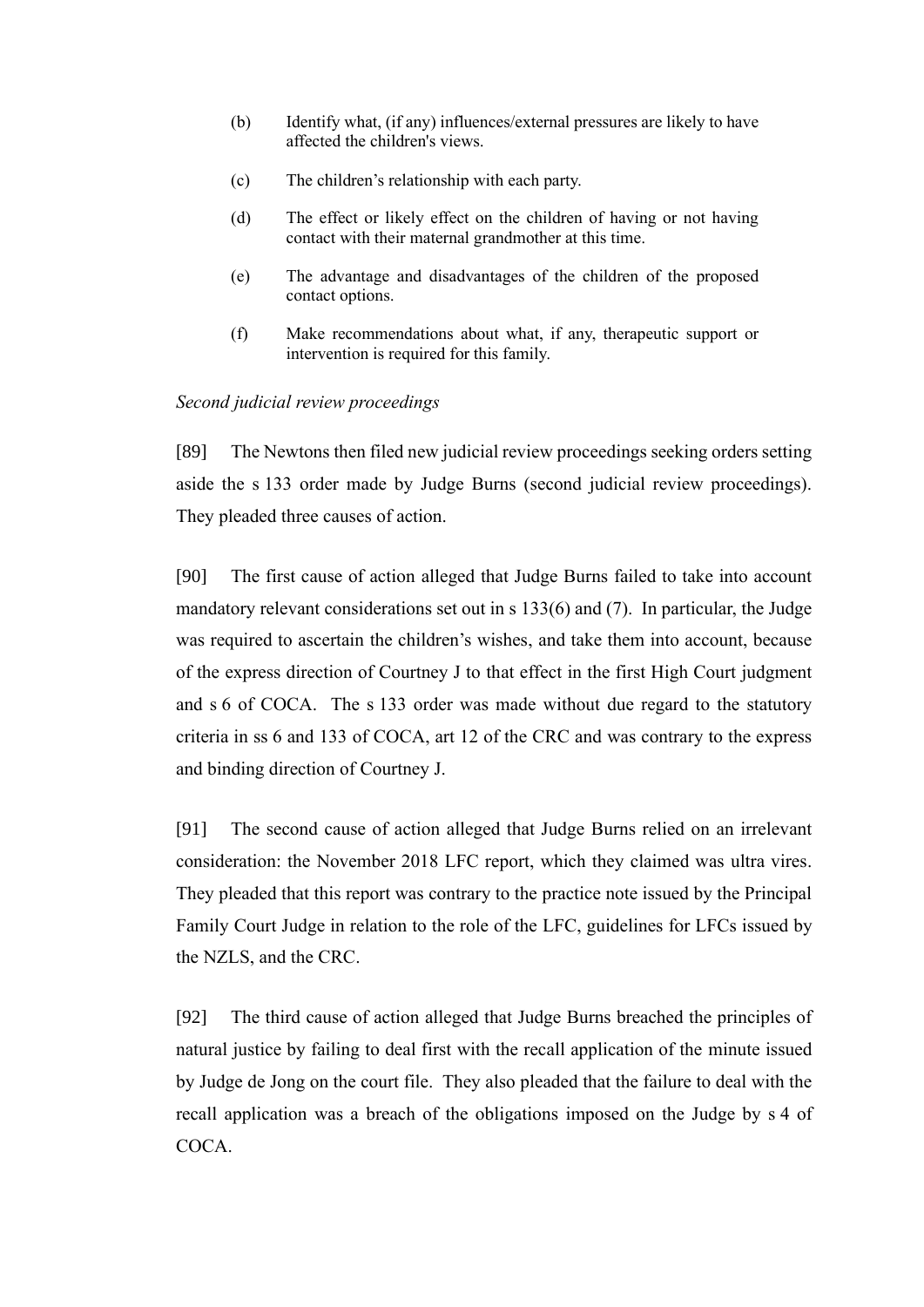[93] The respondents named in the proceedings were the Family Court at Auckland, Ms von Keisenberg (the author of the November 2018 LFC report), and Ms B Lake.

<span id="page-29-1"></span>[94] The NZLS was granted leave to intervene in the proceedings.<sup>35</sup> Because the Family Court did not take an active role in the proceedings, the High Court appointed counsel to assist the Court as contradictor in relation to the third cause of action.<sup>36</sup>

### <span id="page-29-0"></span>*Second and third High Court judgments*

[95] The judicial review application was allocated a one day fixture before Duffy J on 4 December 2019. There was insufficient time to hear from all the parties on all the issues raised in the second and third causes of action. On 19 February 2020 the Judge issued an interim judgment determining the first cause of action (second High Court judgment). $37$  The second High Court judgment is described in more detail below.

[96] In short, Duffy J held that the Family Court was required to proceed in accordance with the directions given by Courtney J. It was not open to Judge Burns to decide that it was not necessary that the views of the children be ascertained before a s 133 report was commissioned. Nor was it open to Duffy J to reconsider that question: if any party wished to challenge the decision of Courtney J, the appropriate remedy was to appeal to the Court of Appeal.

[97] The order made by Judge Burns for the preparation of a s 133 report was set aside. The question whether a s 133 report should be ordered was referred back to the Family Court for reconsideration "in accordance with the reasoning of this judgment and the factual and legal findings in the judgment of Courtney J".<sup>38</sup> However Duffy J directed that the orders and directions she made for reconsideration of whether a s 133 report should be obtained should not be implemented until the outcome of the third cause of action was finally resolved.<sup>39</sup>

<sup>35</sup> *DN v Family Court at Auckland* [2019] NZHC 2028, [2019] NZFLR 150 at [20].

<sup>36</sup> *DN v Family Court at Auckland* [2020] NZHC 210, [2020] NZFLR 15 [second High Court judgment] at [20].

 $37$  Second High Court judgment, above n [36.](#page-29-1)

 $38$  At [41].

At  $[42]$ .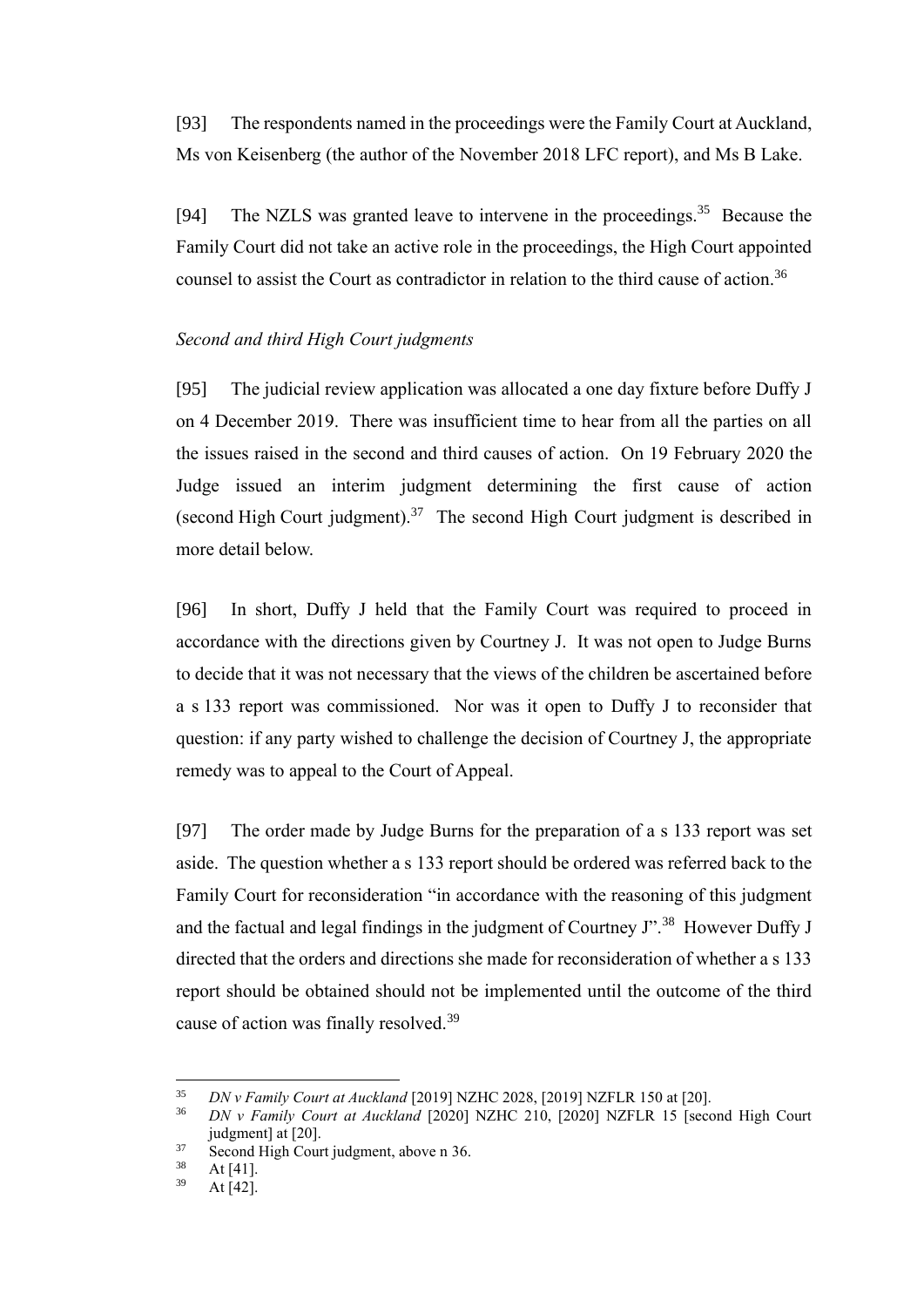[98] The second and third causes of action were argued at a further hearing before Duffy J on 7 and 8 May 2020. On 1 December 2020 Duffy J delivered a judgment dismissing the second and third causes of action (third High Court judgment).<sup>40</sup> The third High Court judgment is also described in more detail below.

[99] Following delivery of the third High Court judgment the Newtons applied for a stay of the direction given in the second High Court judgment that the Family Court reconsider whether to order a s 133 report. The Newtons wanted to extend the interim orders made in the second High Court judgment until their appeal to this Court had been determined. There was no opposition to the grant of a stay. Duffy J was satisfied a stay should be granted. She directed that the order she had made in the second High Court judgment, deferring reconsideration of whether a s 133 report should be obtained, would remain in effect until the Newtons' appeal against the third High Court judgment and the Family Court's appeal against the first High Court judgment were determined by this Court.<sup>41</sup>

## <span id="page-30-0"></span>**First High Court judgment**

[100] As already mentioned, the first judicial review application came before Courtney J in June 2018. Ms Chambers appeared for the Newtons. The Family Court at Auckland, which was named as the first respondent, indicated that it would abide the decision of the Court. The second respondent, Ms B Lake, also indicated that she would abide the decision of the Court. In order to provide a contradictor, counsel to assist the Court was appointed.<sup>42</sup>

[101] The High Court had before it the audio recording of the Family Court issues conference held on 27 November 2017, and a transcript of that conference. The High Court also, as noted above, directed that a report be obtained from Judge de Jong for the purposes of the judicial review application. He provided his report in a memorandum dated 1 June 2018.

<sup>40</sup> *DN v Family Court at Auckland* [2020] NZHC 3165 [third High Court judgment].

<sup>&</sup>lt;sup>41</sup> *DN v Family Court at Auckland*  $\left[2021\right]$  NZHC 1116 at  $\left[45\right]$  and  $\left[49\right]$ .<br><sup>42</sup> First High Court judgment, above n 9, at [11, n 1]

First High Court judgment, above n [9,](#page-21-3) at [1], n 1.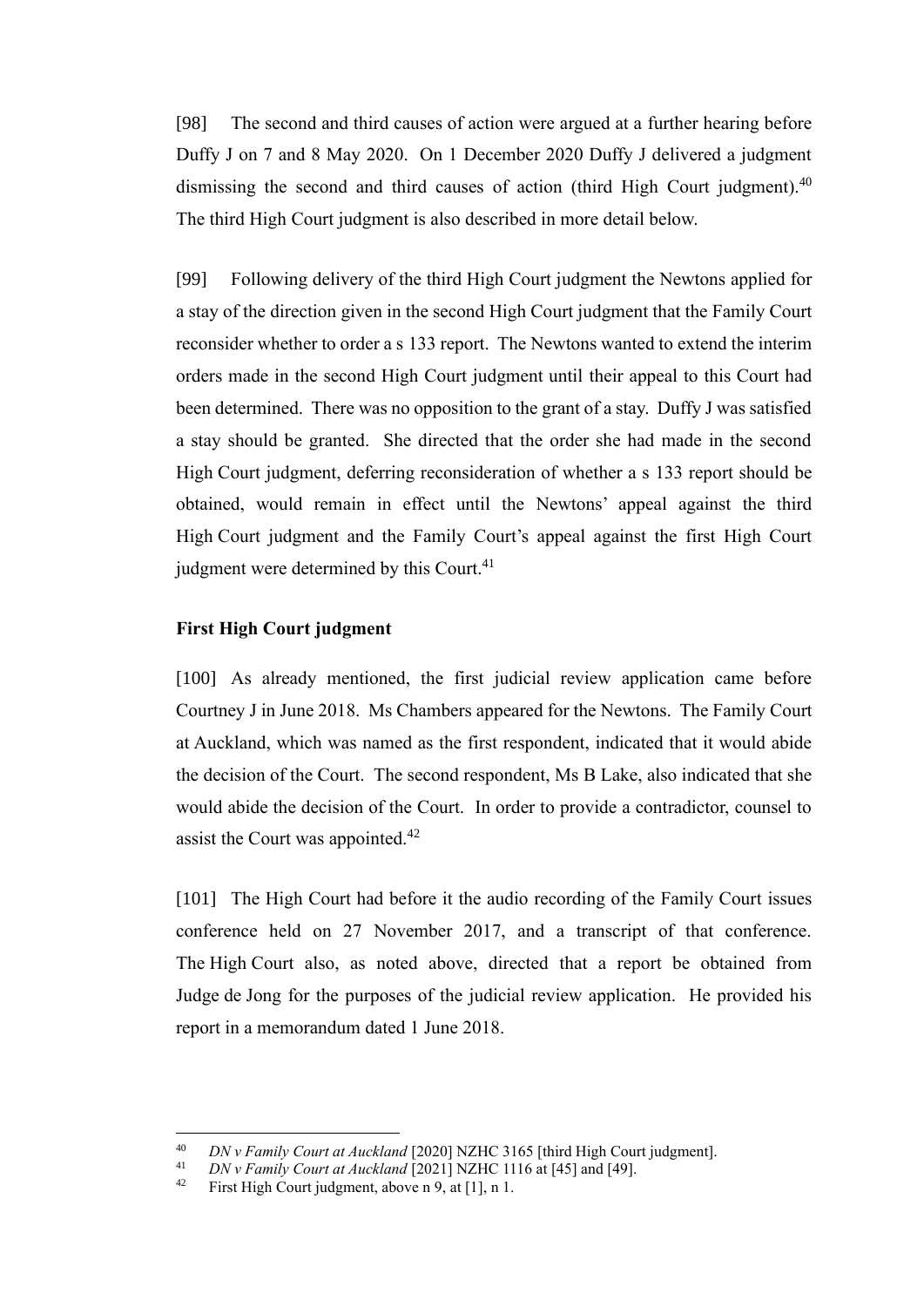[102] Courtney J began by discussing the principles relevant to a challenge to a decision on the grounds of pre-determination. She noted that pre-determination is "generally regarded as conceptually different from bias, and the fair-minded lay observer test applicable to the latter" is "inapt". However "the cases usually cited in support of this approach involve administrative decision-makers". In cases involving judicial or quasi-judicial decision-makers, "the fair-minded lay observer test has been regarded as appropriate".<sup>43</sup>

[103] Courtney J considered that where the decision-maker is a judge or has a quasi-judicial function, asking whether he or she would have appeared to a fair-minded lay observer "to have pre-determined the matter is more appropriate than inquiring whether, as a matter of fact, that had happened".<sup>44</sup>

[104] Courtney J next addressed the statutory threshold for the exercise of the s 133 discretion. A psychological report may be directed "only if" the criteria specified by s 133(6) have been met. She considered that the relevant criteria were those in paras (a) and (b) of s  $133(6)$ :<sup>45</sup>

- (a) the court is satisfied that the information that the psychological report will provide is essential for the proper disposition of the application; and
- (b) the court is satisfied that the psychological report is the best source of the information, having regard to the quality, timeliness, and cost of other sources …

[105] The Judge recorded that she had reviewed the transcript of the directions conference and listened to the audio recording. The hearing took about 15 minutes. A further approximately 10 minutes was spent while the Judge prepared his minute. $46$ The Judge described the directions conference, and the memoranda that were handed up, in some detail. She noted that there was a pause while the Judge read the

 $43$  At [2].

 $44$  At [4].

 $45$  At [5].

<sup>46</sup> At [12]. From the audio recording, to which we have also listened, it appears that the hearing took about 15 minutes, as Courtney J noted. There was then a pause of approximately two minutes while the Judge typed the brief for the psychologist. He then dictated his minute, which took about 5 minutes. Towards the end of dictating that brief he asked the court taker to distribute to counsel copies of the brief, which the Judge had printed on the courtroom printer.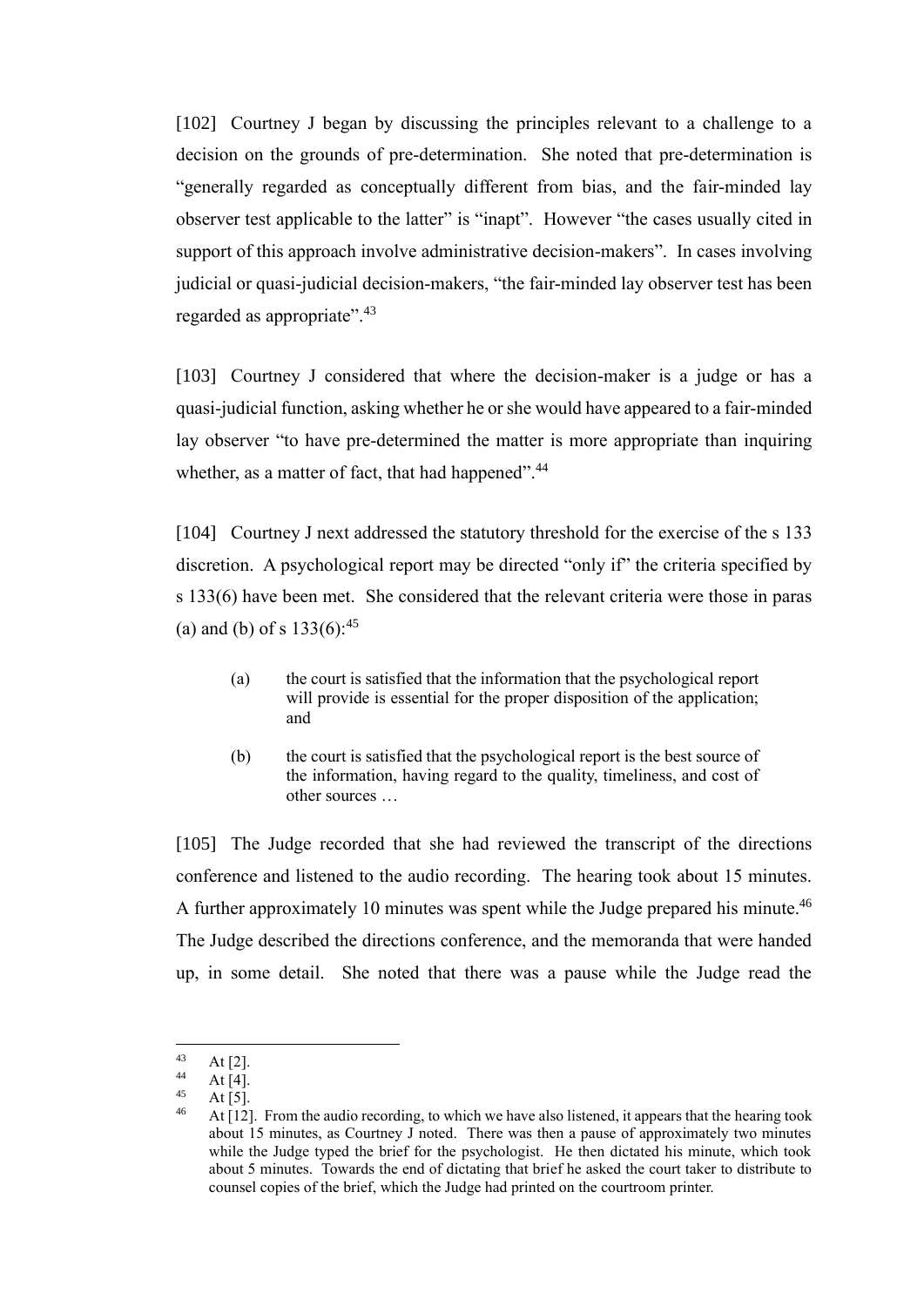memorandum handed up by the LFC.<sup>47</sup> She considered it was doubtful that Judge de Jong read Ms Chambers' memorandum, as there was no pause as there had been after counsel for the child had handed up her memorandum. However Ms Chambers had addressed the issues in her memorandum orally.<sup>48</sup>

[106] Courtney J recorded that there was "a long pause, about 10 minutes, before the Judge could be heard either reading out or dictating a minute".<sup>49</sup> She noted that it seemed likely from the report provided by the Judge that he typed the minute himself.<sup>50</sup>

[107] Courtney J said that the "Judge did not refer to the brief for the s 133 report writer and, unlike the minute, there was no audio of the Judge reading that out". She observed that the brief was attached to the minute and it seemed likely that it was provided at the same time.<sup>51</sup> (We note that this was not in fact the case. It is apparent from the audio recording and from the report provided by Judge de Jong that the brief for the psychologist was discussed with counsel, and then typed by the Judge. The brief was printed off and handed out to counsel at the hearing. The Judge did not type his minute at the hearing. Rather, it was dictated in order to be typed up subsequently. It appears the parties did not receive the minute until some time after the hearing, in December 2017.)

[108] Courtney J said that two aspects of the hearing led her to the conclusion that the Judge had reached his decision before hearing from counsel and did not properly consider counsel's submissions. 52

[109] First, at the outset of the conference "no party was seeking a direction for a s 133 report". The LFC had "merely flagged that a s 133 report should be considered". Ms B Lake had not sought a s 133 report, though her counsel expressed support for

 $47$  At [13].

 $48$  At [19].

At [24]. The reference to a pause of about 10 minutes may be a typographical error: as noted above, the pause was about two minutes.

 $50$  At [24].

 $51$  At [25].

At  $[28]$ .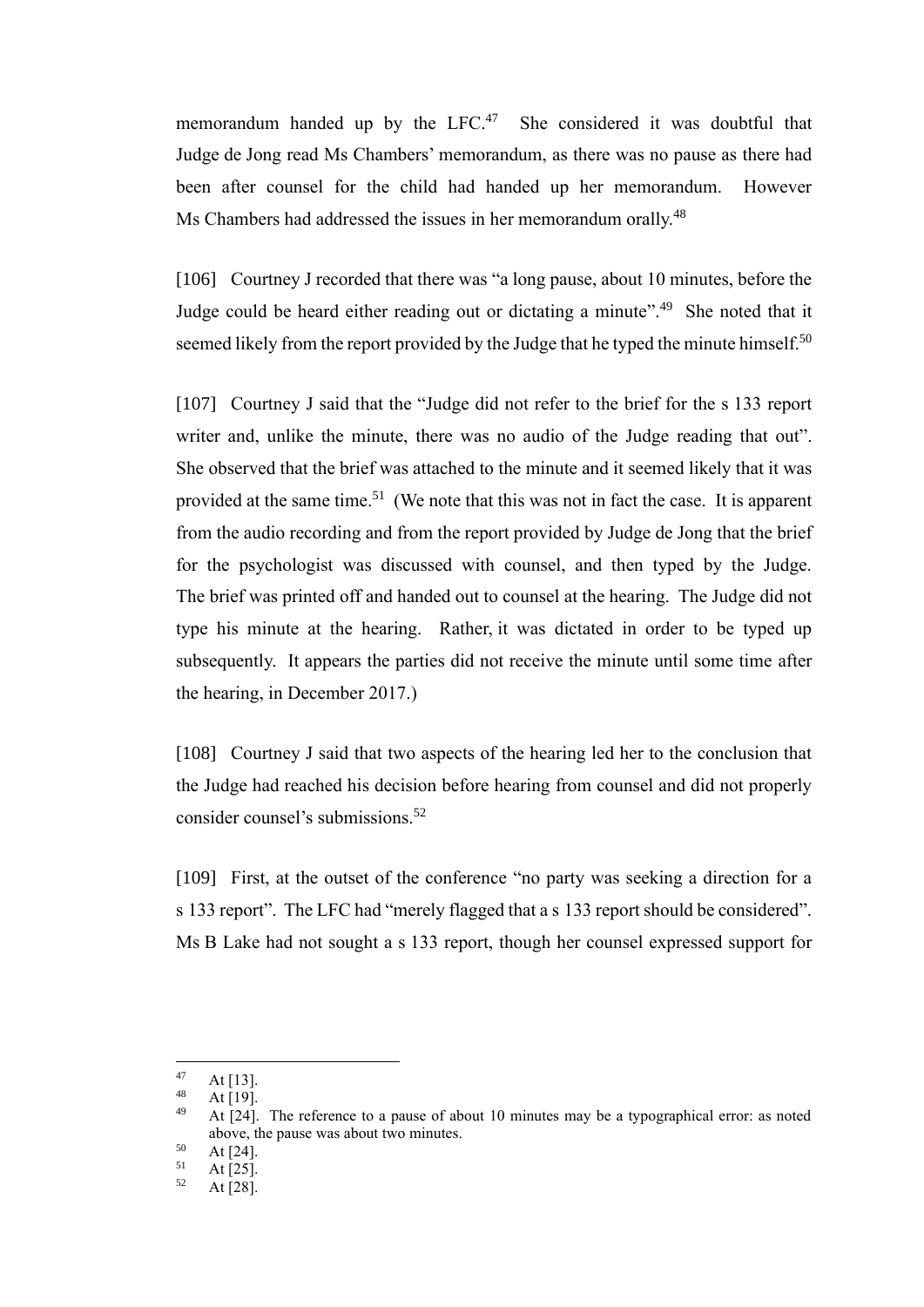the idea orally.<sup>53</sup> Ms Chambers, counsel for the Newtons, sought to have a s 133 report considered after the LFC had spoken to the children and reported. Courtney J said:

[29] Having heard (but not responded to) Ms Chambers and without having heard from Ms Cobcroft at all on the issue, the Judge expressed the view that he was "very concerned about what's happening" and considered that "we need a s 133 report straightaway". These statements do suggest a view that had already been formed. It was only after the Judge had made these statements that Ms Cobcroft said, contrary to her second memorandum (but understandably, given the Judge's strong indication), that she also thought a section 133 report should be obtained.

[110] Second, "having made it clear that he intended to order a s 133 report, the Judge paused for a short time and then gave a detailed, apparently extempore, description of the brief that would be required for the s 133 report". Courtney J said: $54$ 

… The relatively complex language of the brief he subsequently produced closely mirrored the oral description. I consider it more likely than not that the Judge had already prepared the brief and that his oral description reflected the brief, rather than the brief being prepared following the decision to make the order. In other words, I am satisfied that the brief to the s 133 report writer had already been prepared. That, in itself, does not indicate pre-determination. But coupled with the way the issue was dealt with in the course of the hearing, it would, in my view, have led a fair-minded lay observer to conclude that this was the case. I should add, out of caution, that this would have been my conclusion even under the higher test of whether, as a matter of fact, the issue had been pre-determined.

[111] Courtney J went on to say that a third factor provided additional support for her conclusion, as well as being the alternative ground for the application: the submission that the Judge had failed to address the relevant mandatory considerations under s 133(6) and (7). Ms Chambers' submission was that until the LFC had spoken to both the children's doctor and to the children themselves, it was premature to direct a s 133 report. Courtney J considered that Dr Smith represented a significant, possibly even the best, source of information about the children and their current state of mind, taking into account the effect of their medication and their progress to date.<sup>55</sup> She said:

[32] In these circumstances, it is difficult to see how the Court could have been satisfied that a psychological report was essential for the proper disposition of the application without knowing what Dr Smith had to say.

 $53$  At [28].

 $54$  At [30].

At  $[31]$ .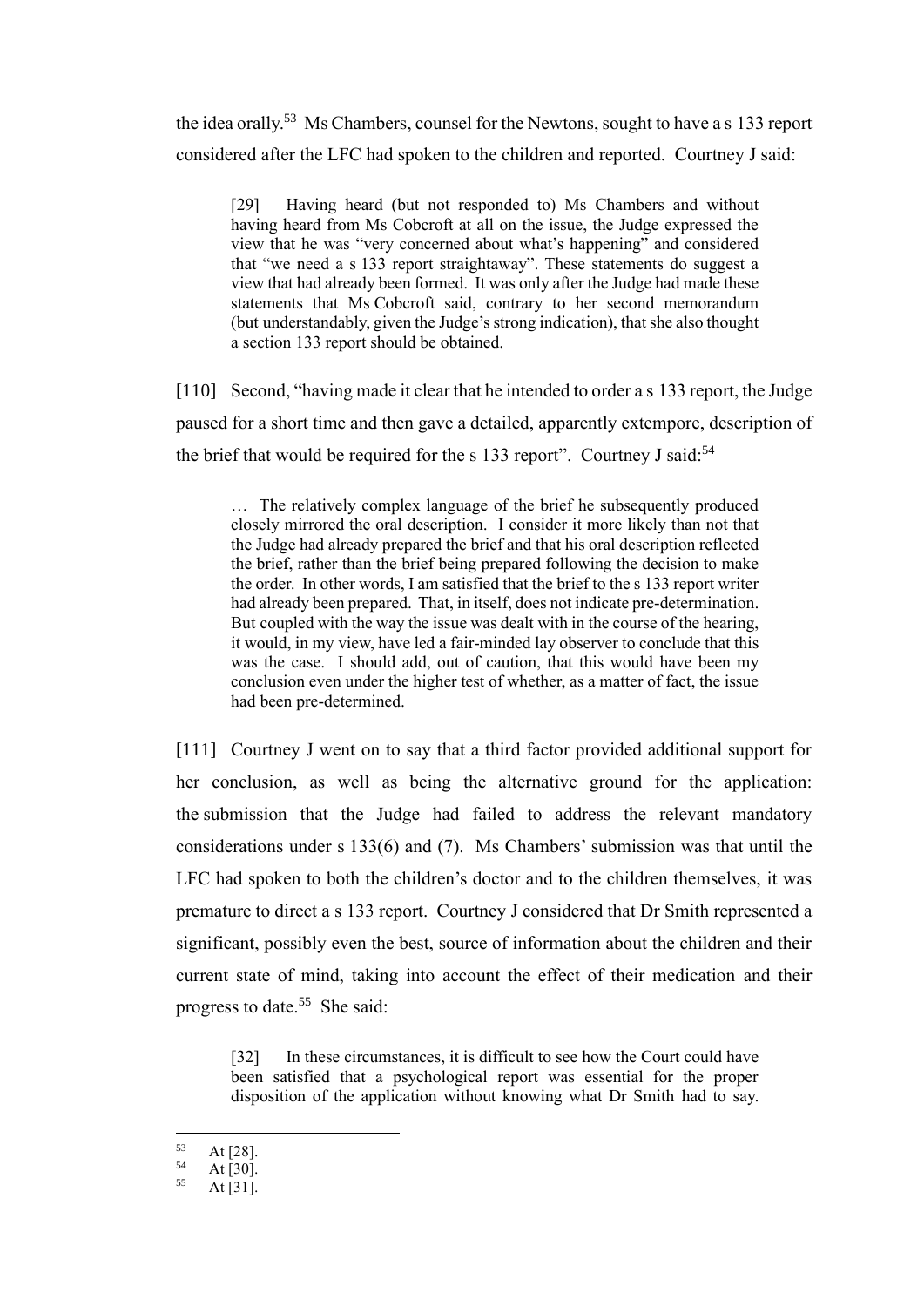For example, Dr Smith's input might indicate that it is not in the children's best interests to be interviewed at this stage and that further time is desirable or that the brief for the psychological report writer should be different to that directed by the Judge, or it might provide sufficient information to conclude that a report is not necessary. Either way, an important source of information existed and, until the Judge knew more about the information that Dr Smith had to offer, the statutory threshold was not met.

[33] Nor have the views of the children been taken into account in making the decision that a s 133 report was required, as required by s 133(7). The children are of an age where it would be usual to seek their views and incorporate those views into the decision-making process. That is a task that fell to lawyer for the children and could be obtained prior to a decision being made about a s 133 report.

[112] The application for judicial review was allowed. The order that a s 133 report be obtained was set aside, and the matter remitted to the Family Court for further consideration.<sup>56</sup>

## <span id="page-34-0"></span>**Second High Court judgment**

[113] The second High Court judgment determined the first cause of action in the Newtons' second judicial review application: the challenge to the second s 133 order made by Judge Burns on the grounds that Judge Burns failed to take into account mandatory relevant considerations in s 133(6) and (7), in particular the views of the children. In doing so, the Newtons pleaded, he acted contrary to the express and binding direction of Courtney J.

[114] As Duffy J noted, a distinguishing feature of the judicial review application before her was "that Judge Burns' decision to order a s 133 report was made in circumstances where Courtney J in [the High Court] had already made factual and legal findings on the earlier order of Judge de Jong to obtain a s 133 report". "The findings Courtney J made on the pre-determination grounds of review related solely to Judge de Jong's decision". But the findings Courtney J made on the alternative grounds of review, which related to relevant considerations under s 133(6) and (7), were relevant to how the reconsideration in the Family Court was to be undertaken.<sup>57</sup>

 $56$  At [34].<br> $57$  Second

Second High Court judgment, above n [36,](#page-29-1) at [21].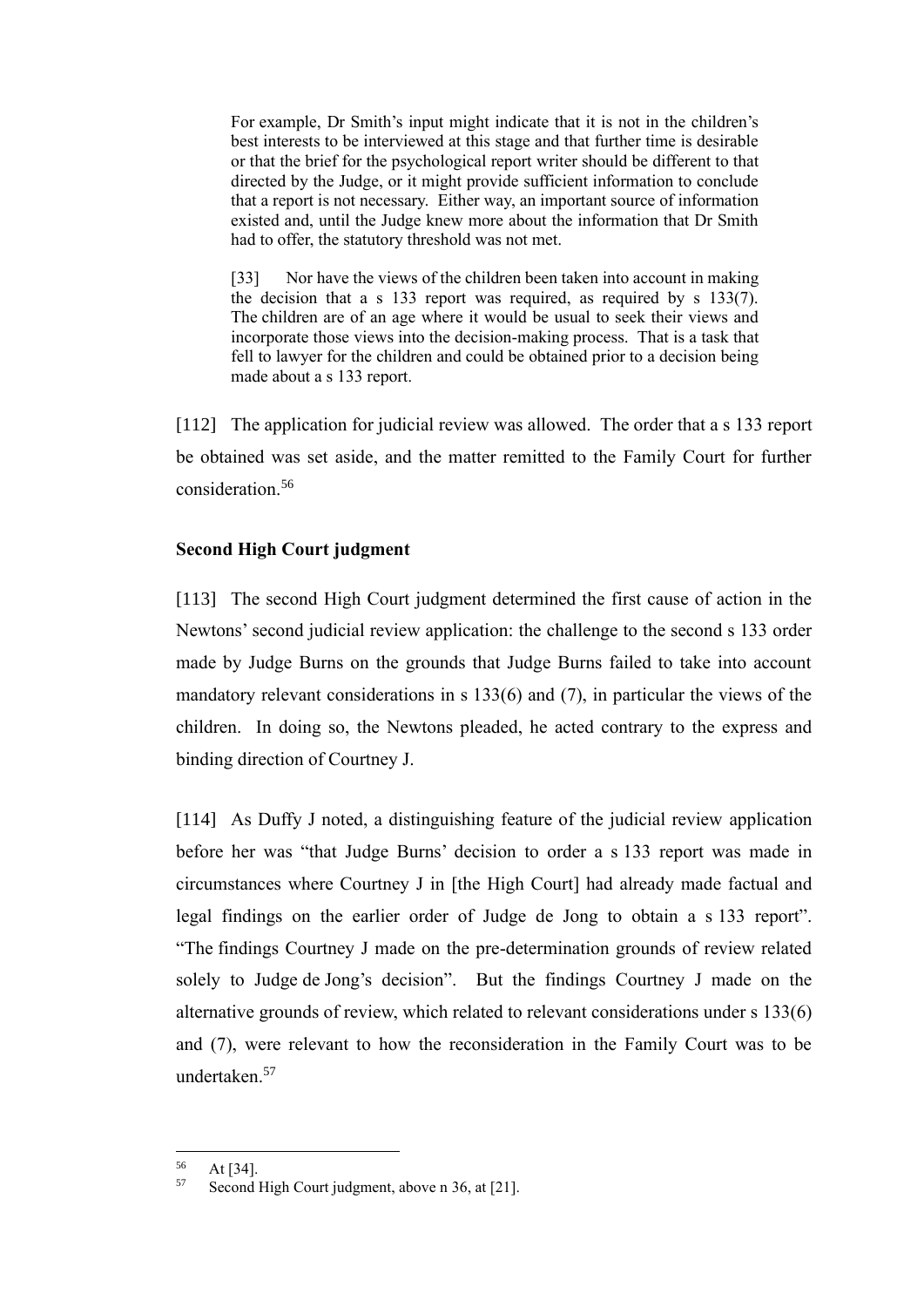### [115] Duffy J summarised the relevant findings as follows:

[22] Courtney J had found that in the circumstances of these children in this case, Judge de Jong could not be satisfied a s 133 report was essential without first knowing what Dr [Smith] had to say about obtaining a s 133 report. Until his views were known the statutory threshold in s 133(6) was not met. Courtney J also found that in this case s 133(7) required the lawyer for the children to obtain the children's views before a s 133 report was obtained …

[116] There was nothing to suggest, Duffy J said, that there had been "any material change in the children's circumstances following the delivery of Courtney J's judgment". No one who was a party to the judicial review before Courtney J had appealed against her judgment. So the first question was the extent to which Judge Burns, as the Family Court Judge who was reconsidering whether to order a s 133 report, was bound to follow the directions and reasoning of Courtney J.<sup>58</sup>

[117] As Duffy J explained, where a decision is remitted to the original decision-maker the matter must be considered de novo, as if the first decision had not been made. However in undertaking this reconsideration the decision-maker must have regard to the reviewing court's reasons and to any directions provided by that court.<sup>59</sup> The decision-maker must adhere to the reasoning of the court that remitted the decision. $60$ 

[118] It followed, Duffy J said:<sup>61</sup>

… that Judge Burns was required to act consistently with the reasoning of Courtney J and in accordance with her findings on fact and law. It was not open to Judge Burns to disregard the reasoning of Courtney J on the need to obtain the views of the children and Dr [Smith] before a s 133 report was ordered.

Duffy J did not accept the view expressed by Judge Burns that the reasoning of Courtney J was merely obiter. It was necessary to dispose of the second cause of action. It formed part of the ratio decidendi of Courtney J's judgment.

 $58$  At [23].

<sup>&</sup>lt;sup>59</sup> At [24], citing the Judicial Review Procedure Act 2016, s 17(6)(c).<br><sup>60</sup> At [24]

 $\begin{array}{cc}\n 60 \\
61 \\
41\n \end{array}$  At [24].

At  $[26]$ .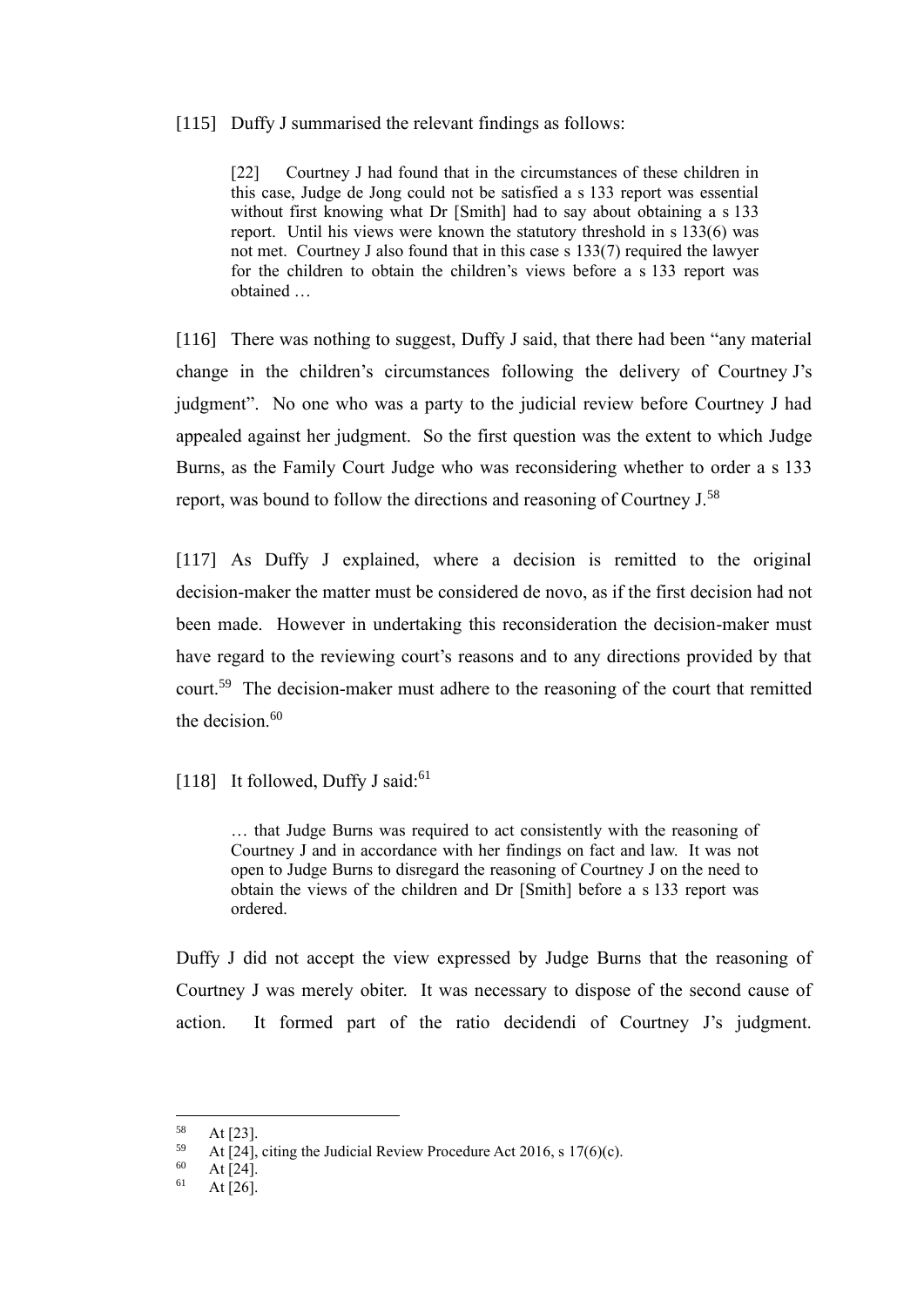The Family Court was bound "by the findings of both fact and law on which that reasoning rest[ed]".<sup>62</sup>

[119] The respondents argued that the doctrine of precedent must "[yield] to the welfare and best interests of the children". Section 4 of COCA provides that their welfare and best interests are the paramount consideration. Thus, they argued, "Judge Burns was free to apply his own interpretation of s 133".<sup>63</sup> Duffy J did not accept that submission. She considered that s 4 could not: <sup>64</sup>

… trump fundamental constitutional principles relevant to judicial process. The doctrine of precedent is one such principle … Adherence to it is one of the means by which the rule of law is observed. Conversely, when a court of lesser jurisdiction ignores the binding decisions of a senior court this threatens adherence to the rule of law.

[120] She added that the "right of access to [the High Court] to engage" the supervisory jurisdiction of judicial review of the Family Court reflects "another fundamental constitutional principle. Where a decision-maker under review ignores the decision of [the High Court] in exercising its supervisory function that also threatens the rule of law". 65

[121] Duffy J considered that these fundamental principles trumped s 4 of COCA or, put another way, adherence to fundamental constitutional principles would always be something that is in the children's best interests. For the Family Court to do otherwise can never be in the best interests of children. So, Duffy J said, there is no conflict between s 4 and the requirement for Judge Burns to comply with the findings of fact and law made by Courtney J.<sup>66</sup>

[122] Duffy J acknowledged that leave had been granted to the NZLS to intervene and be heard on the more general question of "the appropriateness of seeking a child's view as to whether a s 133 report is necessary and on the practical implications for the role and practice of lawyer for the child if that is required".<sup>67</sup> However the conclusion

 $\begin{bmatrix} 62 \\ 63 \end{bmatrix}$  At [26].

 $\begin{array}{c} 63 \\ 64 \end{array}$  At [27].

<sup>&</sup>lt;sup>64</sup> At [28] (footnotes omitted).

 $\frac{65}{66}$  At [29].

At  $[29]$ .

<sup>67</sup> At [31], citing *DN v Family Court at Auckland*, above n [35,](#page-29-0) at [7].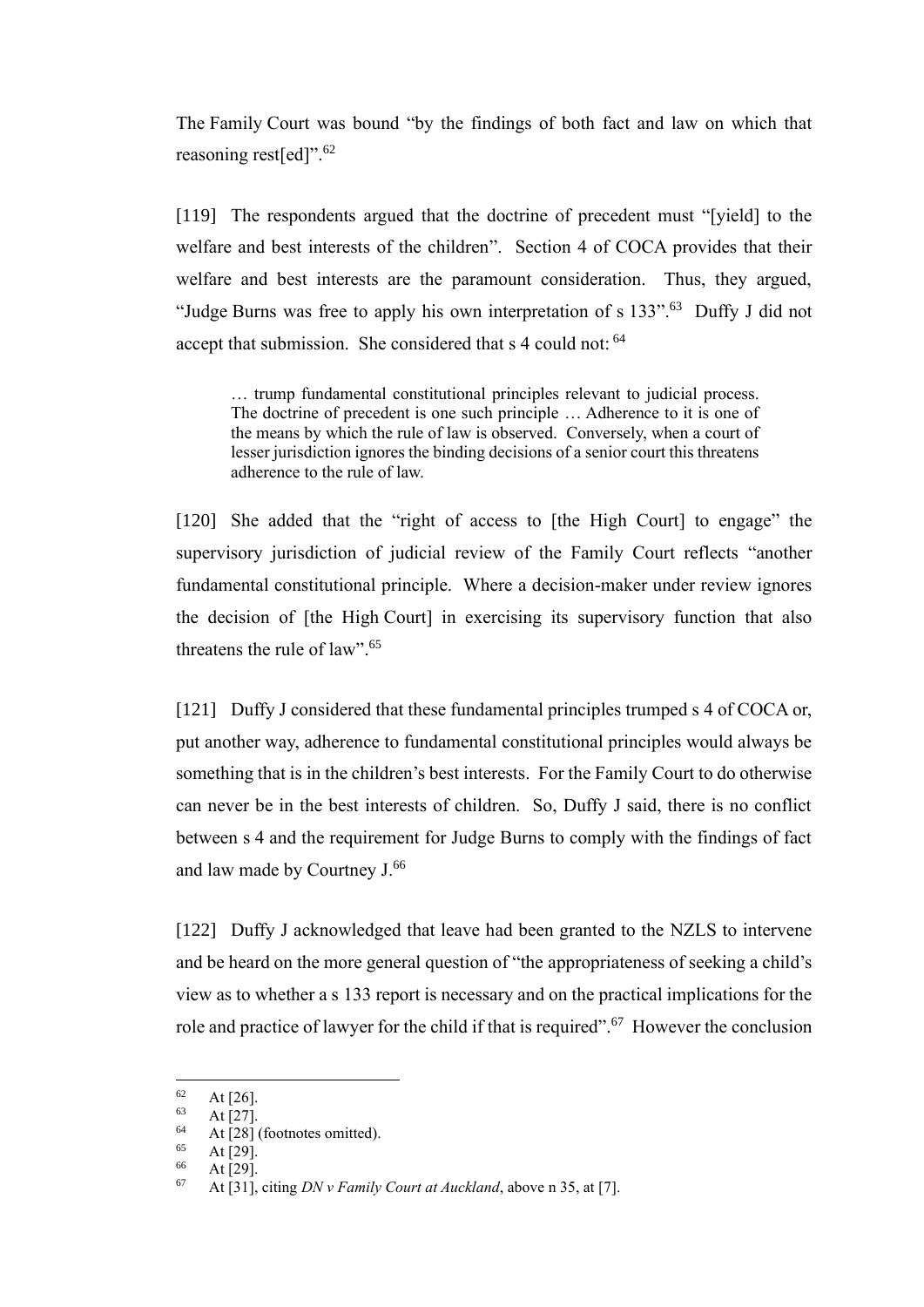Duffy J had reached on the first cause of action meant she was precluded from considering whether it is appropriate for children's views to be obtained before a s 133 report is ordered. Duffy J could not give what would amount to no more than general declarations on general questions of law, as the issue of whether the children's views should be obtained before directing a s 133 report in the present proceeding had already been decided. Further, Duffy J said, insofar as her views on this legal question might depart from those of Courtney J it would be wrong for her "to express them, and so by a side wind contradict her judgment. Absent appeal, Courtney J's decision must stand in relation to the parties."<sup>68</sup> An appeal from Courtney J's decision was the appropriate remedy for any party who wanted to question that judgment.<sup>69</sup> Although the Family Court had not been an active participant in the judicial review before Courtney J, it was possible for the Court to seek to pursue an appeal through the intervention of the Attorney-General. There had been an available remedy for either the grandmother or the Family Court, had they wished to challenge the judgment of Courtney J.<sup>70</sup>

[123] Duffy J was satisfied that the decision of Judge Burns to order a s 133 report should be set aside. The Family Court would need to reconsider whether to make a s 133 order in accordance with the reasons set out in the second High Court judgment and the factual and legal findings made by Courtney  $J^{1}$ . Thus before any s 133 order was made, the Family Court judge who considered the matter was required to:  $72$ 

- (a) be provided with an opinion from Dr [Smith] on the advisability of obtaining a s 133 report on the children; and
- (b) be provided by the [LFC] with a report, following interview of the children, that informs the Family Court Judge of the children's views on whether a s 133 report on them should be obtained.

[124] We pause to note that there was no appeal by any party from the second High Court judgment. That is not surprising. As Duffy J explained, there was no proper basis on which the Family Court could depart from the reasoning of the High Court in the first High Court judgment and adopt an approach inconsistent with

 $\begin{array}{c} 68 \\ 69 \\ 111 \\ 69 \end{array}$  At [31].

 $\frac{69}{70}$  At [32].

 $\frac{70}{71}$  At [33].

 $\frac{71}{72}$  At [34].

At  $[41]$ .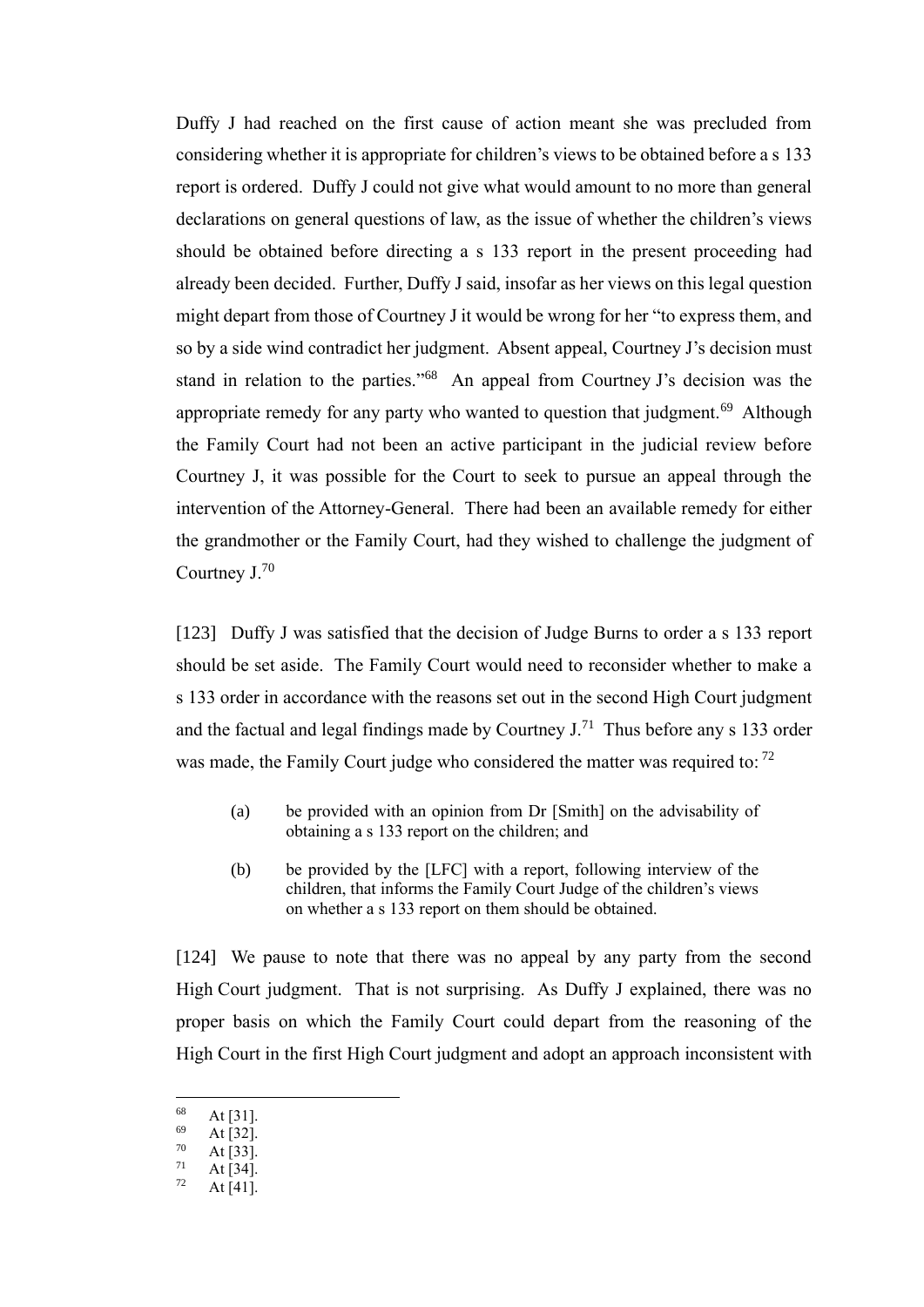the findings in that judgment. It did not matter that Judge Burns had a different view about what s 133 required: the Family Court was not free to disregard the High Court judgment.

[125] We will however need to revisit the directions given to the Family Court in relation to reconsideration of whether a s 133 report should be obtained, in light of our answers to the issues before this Court.

### **Third High Court judgment**

[126] The third High Court judgment determined the second and third causes of action in the second judicial review proceeding.<sup>73</sup>

#### *Second cause of action: LFC report ultra vires*

[127] In the second cause of action the Newtons challenged the report of the LFC and the s 133 order made by Judge Burns. They contended that Judge Burns' decision was "made in error of law" because it was made in reliance on the report of the LFC, which they alleged was ultra vires. $74$ 

[128] The practice note issued by the Principal Family Court Judge provides that a report from the LFC "should be short, factual and informative", "should be couched in neutral terms and should not introduce any material that ought to come to the court's knowledge only by way of evidence".<sup>75</sup> Here, the applicants contended, the report of the LFC on which Judge Burns relied recorded "ultra vires" hearsay evidence and opinions by the LFC. It contained hearsay evidence from teachers at the children's school and from Dr Smith.<sup>76</sup> It expressed the view that a s 133 report should be ordered without first obtaining the views of the children, despite the findings made by Courtney J in the first High Court judgment.<sup>77</sup>

 $^{73}$  Third High Court judgment, above n [40,](#page-30-0) at [1].

At  $[2]$ .

<sup>75</sup> At [2], referring to *Family Court Practice Note: Lawyer for the Child — Selection, Appointment and other matters* [2020] NZFC 3346.

 $\frac{76}{77}$  At [3].

At  $[6]$ .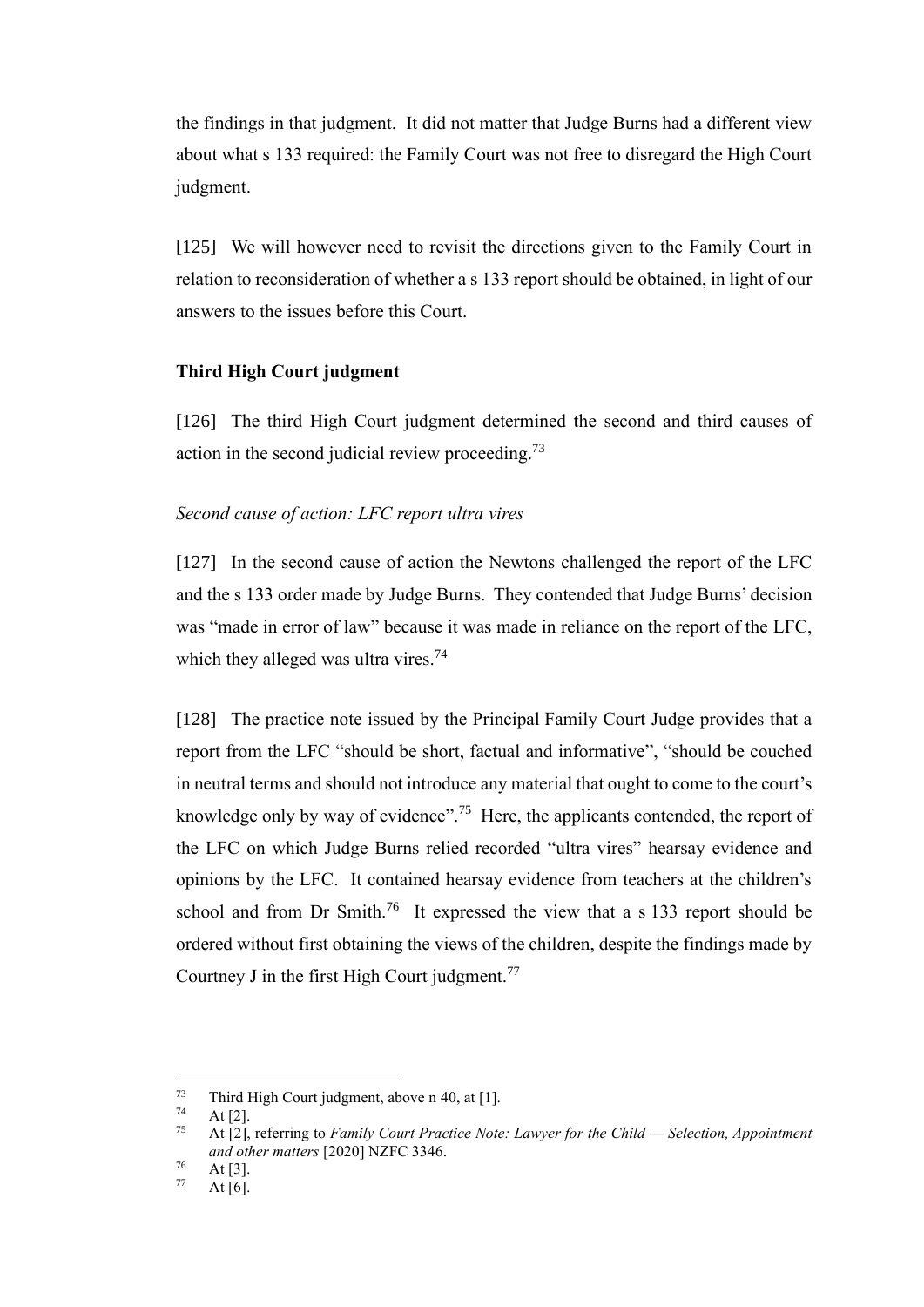[129] The applicants alleged that Judge Burns directly relied upon the LFC's report. Reliance on an ultra vires report constituted an error of law on his part.<sup>78</sup> The applicants sought: 79

… a declaration that the actions of the [LFC] were ultra vires; an order removing or in the alternative redacting the report of the [LFC] from the Family Court file; and an order setting aside the decision of Judge Burns.

[130] Duffy J was: $80$ 

… satisfied that insofar as the [LFC] made submissions in her report to the effect that Judge Burns was not bound by Courtney J's findings and was free to decide the question of a s 133 report afresh, those submissions were wrong in law.

That was the issue that Duffy J had decided in the second High Court judgment. It "was not open to the [LFC] to contend before Judge Burns that it was open to him to order a s 133 report without first obtaining and paying regard to the wishes of the children". 81

[131] Thus, Duffy J said, "to the extent the [LFC's] submissions were adopted by Judge Burns they caused him to go wrong in law". Errors of law on the part of the LFC "either caused or contributed to Judge Burns erring in law". But that did not mean "that the legally incorrect submissions or the conduct of [LFC] in making those submissions were amenable to judicial review".<sup>82</sup>

[132] The role of LFC involves a statutory function, which Duffy J considered may in principle render it amenable to judicial review. $83$  When the LFC performs their statutory function under s 9B of the Family Court Act, "there may be occasions when this performance has a direct effect that renders any unlawful performance amenable to review".<sup>84</sup>

- $\frac{78}{79}$  At [7].
- $\frac{79}{80}$  At [8].
- At  $[10]$ .
- $81$  At [10].
- $\frac{82}{83}$  At [10].
- $\frac{83}{84}$  At [12].
- At  $[13]$ .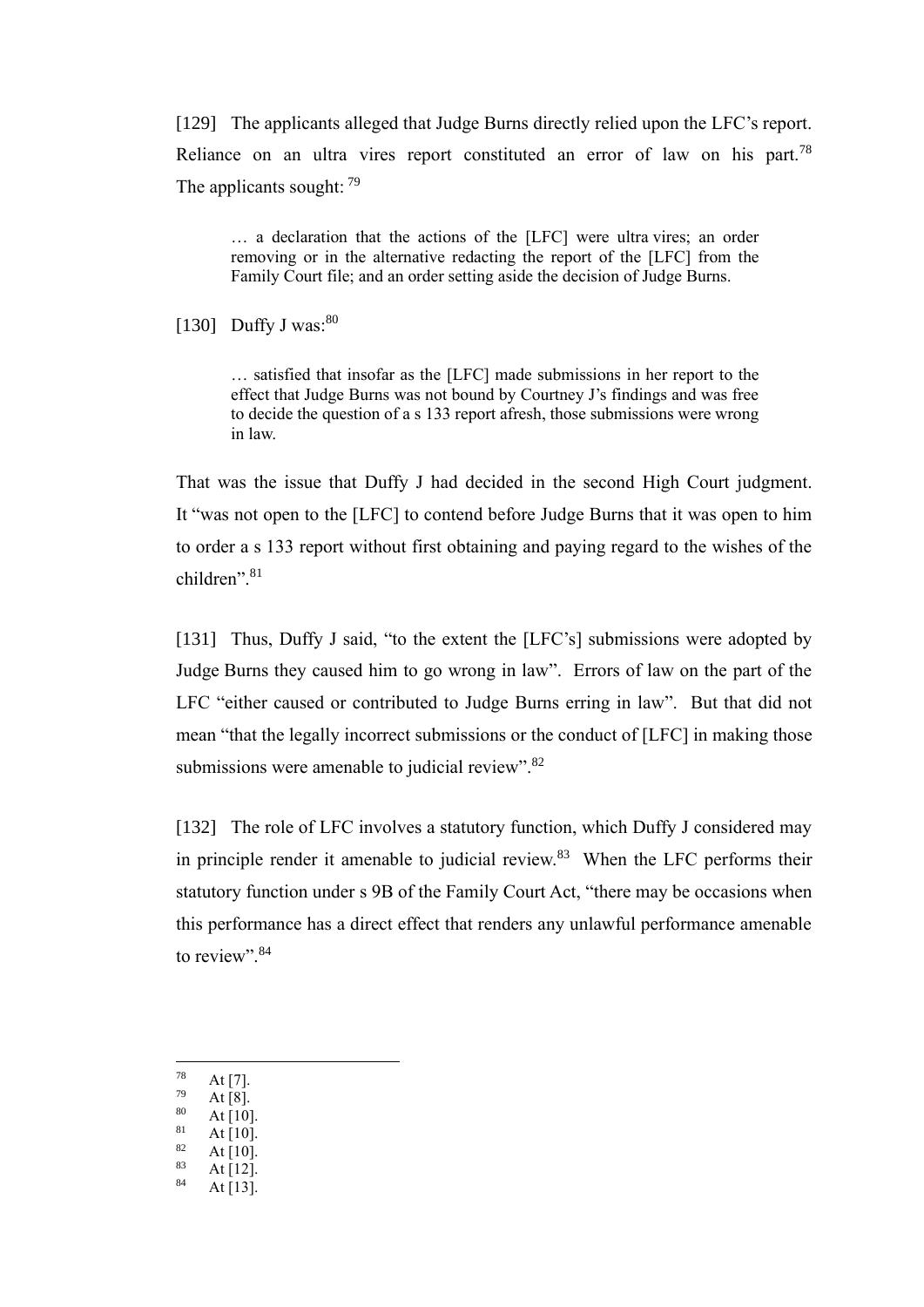[133] However, Duffy J held, the presentation of a report to the Family Court has no direct effect on the child or anyone else. It is open to the Family Court Judge who receives the report to determine to what extent it is persuasive:<sup>85</sup>

… When a report of [an LFC] misstates or misapplies the law, as happened in the present case, the Family Court Judge will either recognise the errors and put those aspects of the report to the side or the Judge will fail to realise there are errors, which is what happened here. In the latter case the erroneous influence of the report will leave the judgment vulnerable to being set aside on either appeal or judicial review, the latter of which happened here. In such circumstances I consider the correct approach is for this Court to grant relief in the form of setting aside the judgment rather than by a declaration the report of the [LFC] … is ultra vires because it contains errors of law, which is essentially the relief the applicants seek. This is another reason why I consider the applicants cannot obtain a declaration that the report of the [LFC] is ultra vires.

[134] Duffy J also did not accept the argument that the report of the LFC amounted to an irrelevant consideration that Judge Burns should not have taken into account. In principle, the report of an LFC will be a relevant consideration which a Family Court judge is obliged to consider. But that does not mean the report must be followed or applied. All that is required is that it is properly considered. Duffy J did not consider that the general character of the report — a relevant consideration for the Judge — could "be transformed into being an irrelevant consideration simply by the poor quality of the report's content".<sup>86</sup>

[135] Thus the applicants could not obtain relief that directly affects the report of the LFC. The second cause of action had not been made out.

### *Third cause of action: breach of natural justice*

[136] Duffy J then went on to consider the third cause of action. The pleading of this cause of action had been amended following the recall decision by Judge de Jong. As amended, the Newtons' pleading alleged that the re-released minute and the recall decision "did not go far enough to address their concerns about the presence of inaccurate and prejudicial material on the Family Court file".<sup>87</sup> They alleged that the October 2018 minute of Judge de Jong, the re-released minute and the recall decision

<sup>&</sup>lt;sup>85</sup> At [13] (footnote omitted).

 $\frac{86}{87}$  At [14].

At  $[22]$ .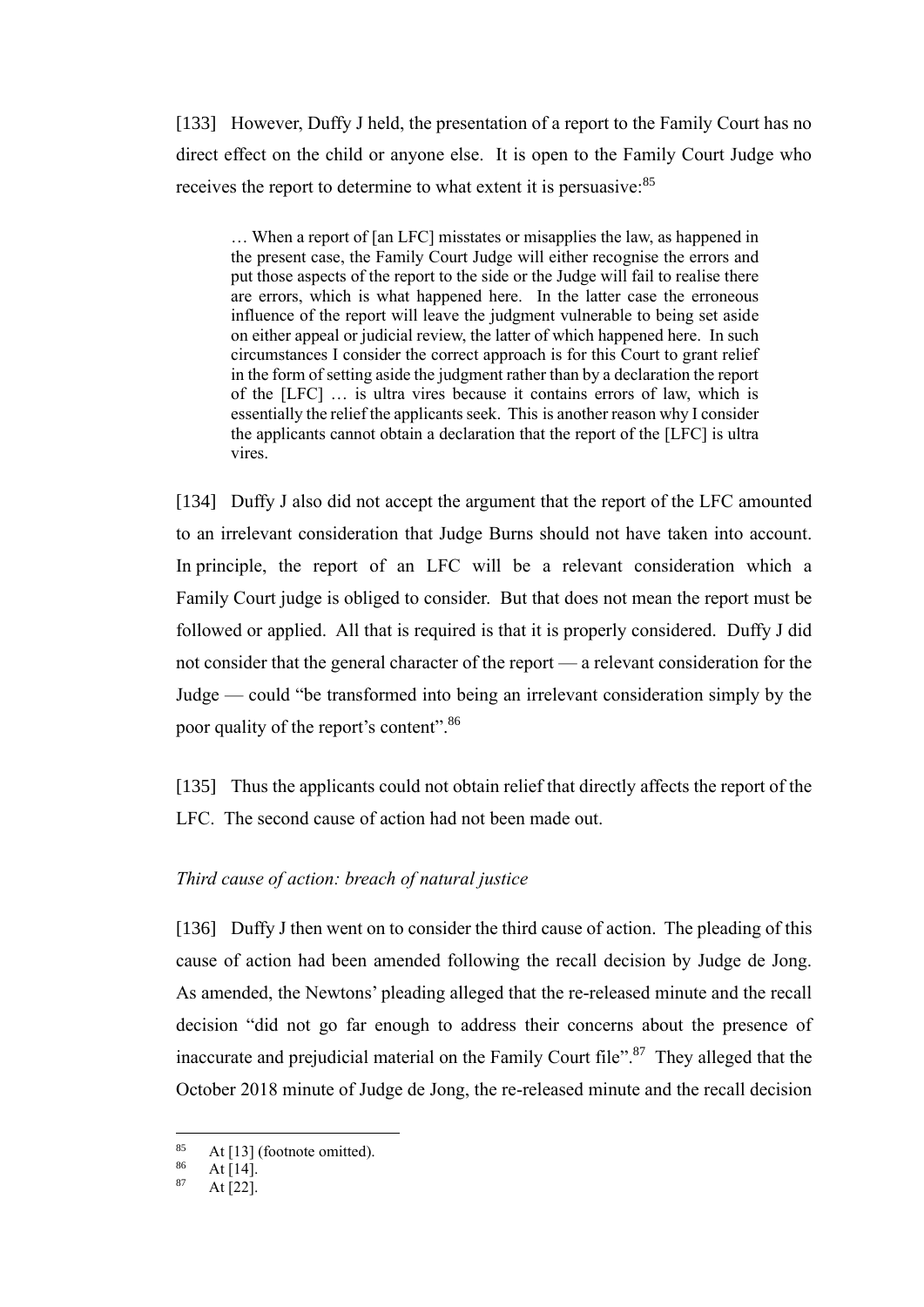(the challenged documents) should also be removed from the Family Court file. There was a risk, they claimed, that if the challenged documents remained on the file they may be read by future judges in the Family Court proceeding, creating a risk of a reasonable appearance of bias on the part of those judges and depriving the Newtons of their right to a fair hearing.<sup>88</sup>

[137] Duffy J noted that the third ground of review was forward-looking: the claim was that for so long as the challenged documents remained on the court file, future Family Court judges "who hear the proceeding would do so under a cloak of apparent bias". The Newtons claimed that a fair-minded lay observer might reasonably apprehend, for so long as those documents remained available on the court file, that there was a real possibility that future judges might not bring an impartial mind to the question each was required to decide. Hence the relief the Newtons sought in the form of an order requiring the removal of the challenged documents from the court file.<sup>89</sup>

[138] Duffy J was satisfied that the challenged documents and the conduct of Judge de Jong would lead a fair-minded lay observer to conclude apparent bias was present. His conduct was "not typical of first instance judges who find their decisions overturned on appeal or set aside" in judicial review proceedings. To this extent, Duffy J said, she could understand the concerns of the Newtons. However Judge de Jong had disqualified himself from making any further determinations on the question of whether to order a s 133 report, so any issue regarding apparent bias on his part was now of historic interest only. Any apparent bias on the part of Judge de Jong did not mean future judges would "follow in his footsteps".<sup>90</sup>

[139] Duffy J did not consider that the presence of the challenged documents on the court file could found concerns about apparent bias on the part of future Family Court judges dealing with the proceeding. A fair-minded lay observer would not consider that there was a logical connection between the presence of those documents on the court file and the risk of apparent bias on the part of future judges, for five main reasons. 91

 $88$  At [23].

 $\frac{89}{90}$  At [39].

 $^{90}_{91}$  At [46].

At  $[51]$ .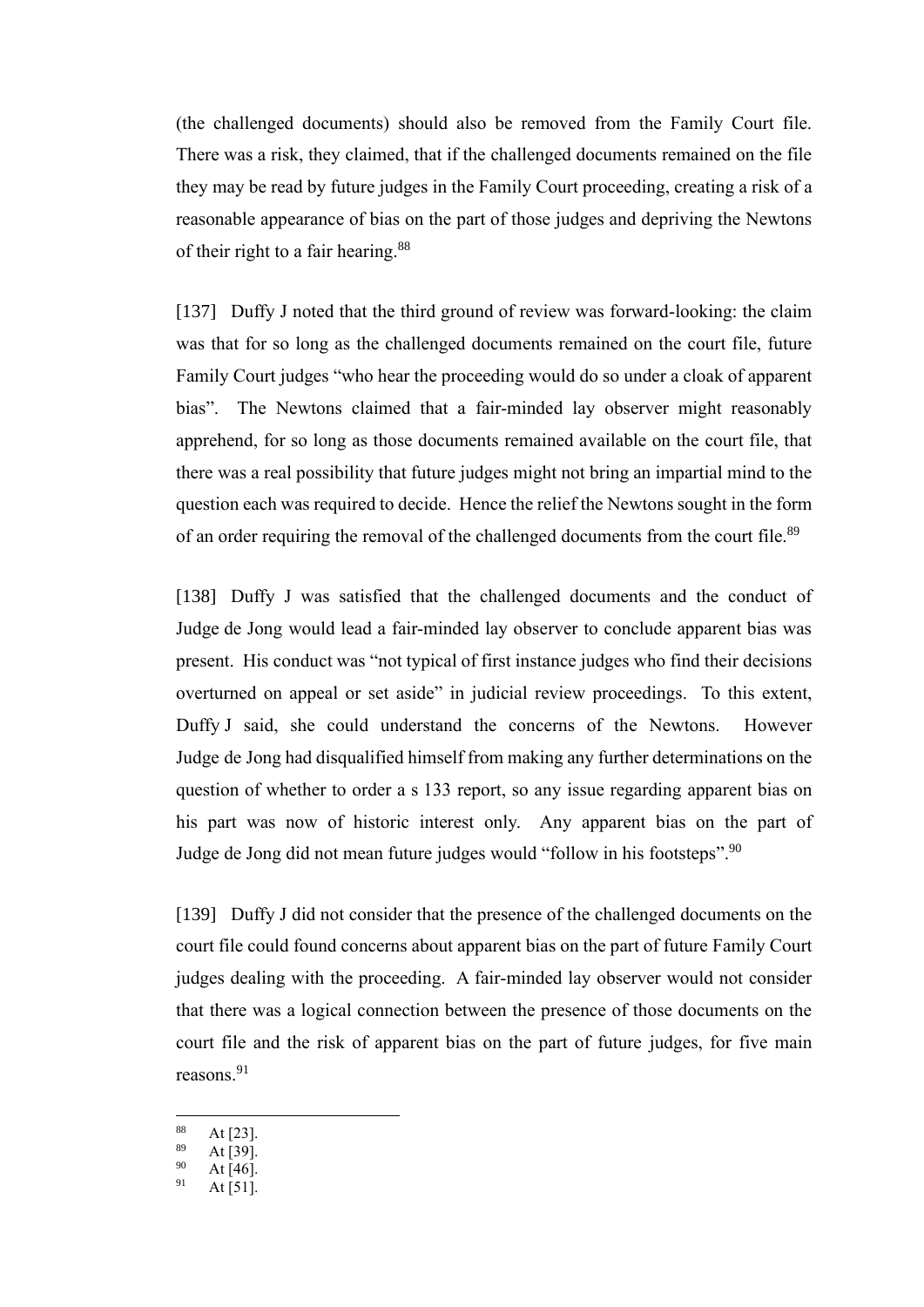[140] First, the challenged documents would be viewed by the fair-minded lay observer in their overall context, including the decisions of the High Court in the two judicial review proceedings: <sup>92</sup>

Those decisions clearly indicated the factual and legal findings made by [the High Court], and how future Family Court judges should approach the question of whether the children's views should be sought before a decision is made on whether to order further psychologists' reports …

[141] Second, Duffy J said: $93$ 

the fair-minded lay observer would be aware of the hierarchy of [courts] and the general expectations as to how first instance judges will respond when their decisions are set aside by senior courts … These events are not cause for judicial comment by the first instance judge. The fair-minded lay observer's awareness of these expectations would logically lead to [them] placing a greater emphasis on the directions of [the High Court] in the two judicial review decisions rather than what had been outlined in the [challenged] documents …

[142] In particular, regarding the decision still to be made on ordering a s 133 report, the fair-minded lay observer would expect that a future judge would approach the matter with an open mind and on the basis of the decisions of the High Court in the judicial review proceedings.<sup>94</sup>

[143] Third, Duffy J held: 95

the fair-minded lay observer would understand the expectations relating to the conduct of [judges] (independence in decision-making, observance of their judicial oath and their obligations to sit on any case to which they are allocated unless there is reason for recusal). Those expectations would outweigh any influence the challenged documents might have on future [judges] involved in the [proceedings].

[144] Fourth, she said:  $96$ 

the fair-minded lay observer would be reasonably informed of the workings of the judicial system and therefore would understand that a future [judge] who is responsible for dealing with a matter in the … Family Court proceeding will concentrate on reading the relevant material provided by the parties and the [LFC], as well as hearing from them in [court], rather than reviewing

 $\frac{92}{93}$  At [52].

At [53].

 $^{94}$  At [53].

At [54] (footnote omitted).

 $96$  At [55] (footnote omitted).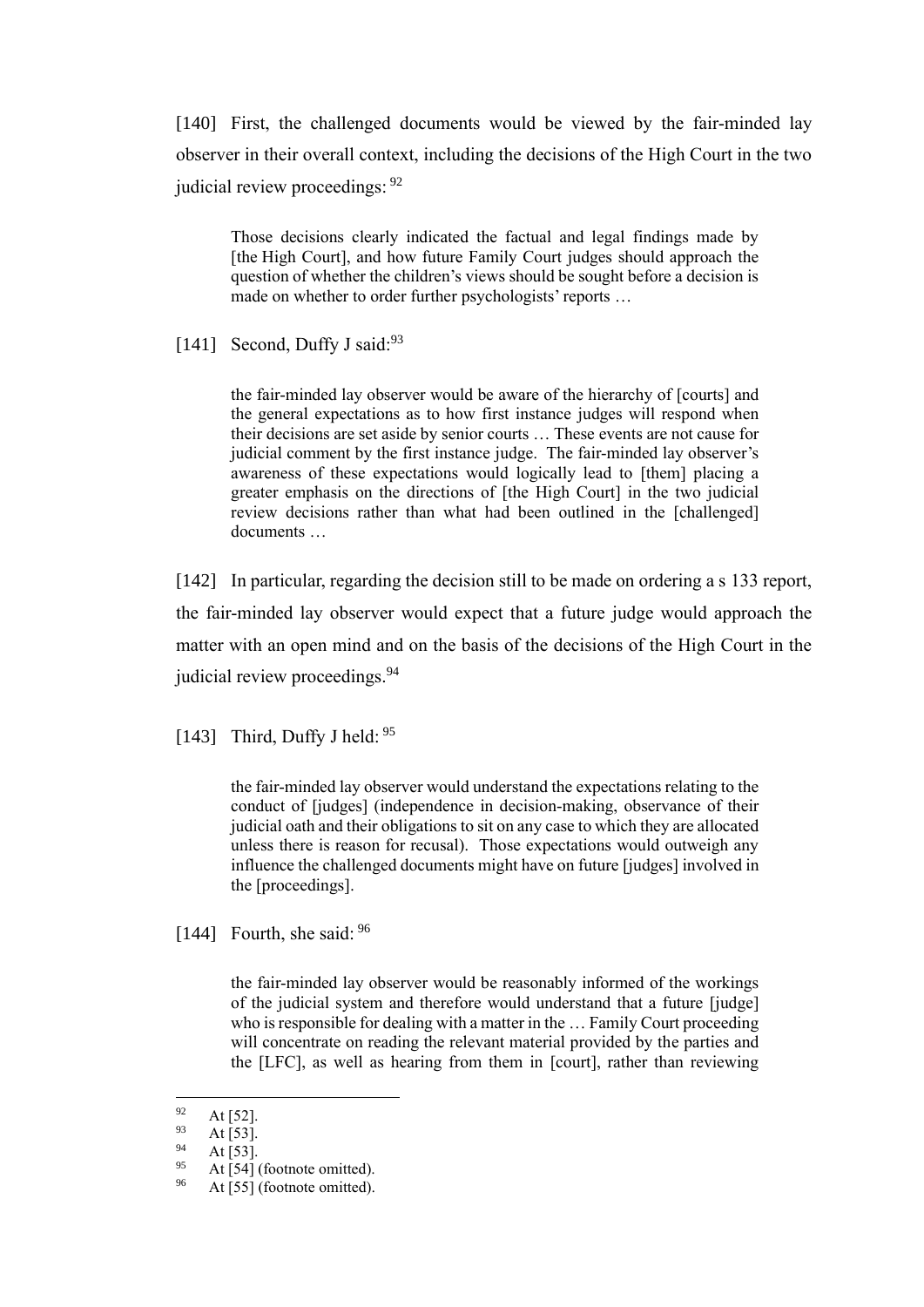historic material on the [court] file … the views of judges who have been engaged in earlier aspects of a proceeding are not typically relevant to subsequent steps in that proceeding. Judges are obliged to reach their own views on the facts … and law relevant to the issues to be determined. The parties are entitled to have a [judge] assess their respective cases based on the views that [judge] has formed, and not by reference to the thoughts of other judges who may have had some earlier involvement in their cases.

[145] The fair-minded lay observer would, Duffy J said, be expected to be aware of these matters.

[146] Finally, Duffy J considered that a fair-minded lay observer would conclude there is no useful purpose in a future judge reading the challenged documents and therefore there would be little, if any, expectation of this happening. The documents would not assist the judge who comes to make the s  $133$  determination in the future.<sup>97</sup>

[147] Thus, Duffy J found, the test for apparent bias was not satisfied. The third cause of action had not been made out.<sup>98</sup> There was no basis for Duffy J to order the challenged documents to be removed from the court file.<sup>99</sup>

[148] Duffy J went on to note that there was a separate question as to whether the High Court could order the removal of a court document from a court file. "The Family Court is a court of record and, as such, it is required to keep a permanent record of all essential steps in proceedings". This is a common law obligation that is reflected in s 17 of the Public Records Act 2005. It was unclear to Duffy J whether the High Court could exercise powers that intrude on the management of Family Court files. However it was not necessary for her to resolve that issue.<sup>100</sup>

[149] The second and third causes of action were therefore dismissed.<sup>101</sup>

 $97$  At [56].

 $98$  At [57].

 $^{99}$  At [58].

 $\frac{100}{101}$  At [58].

At  $[59]$ – $[60]$ .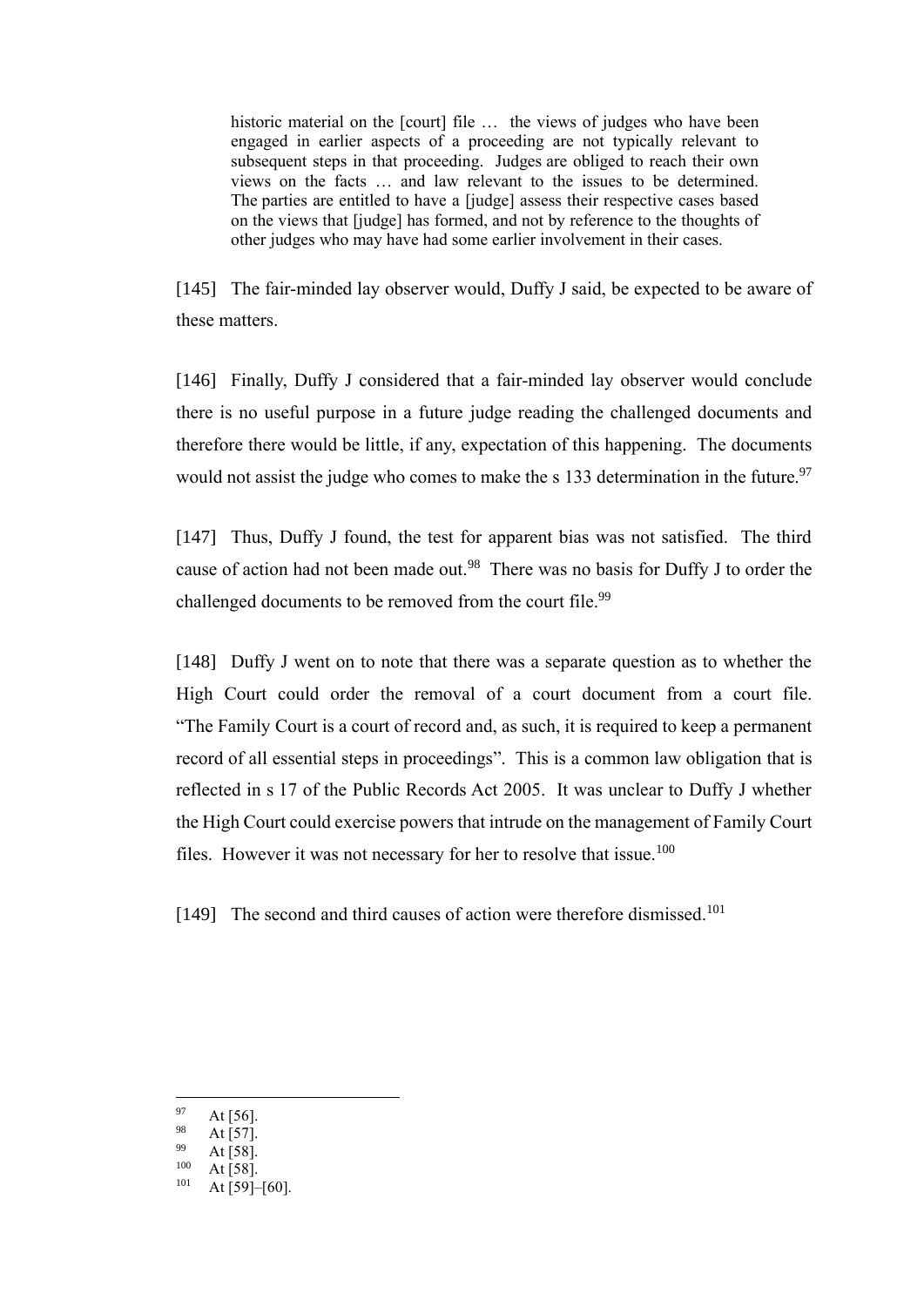## **The appeals before this Court**

## *The Newtons' appeal against the third High Court judgment*

[150] In January 2021 the Newtons filed an appeal to this Court against the third High Court judgment. Their grounds of appeal included that:

- (a) Duffy J erred in failing to separately consider the relief they sought in relation to the report of the LFC, declaring that it was ultra vires and requiring it to be removed from the court file or in the alternative redacted; and
- (b) Duffy J erred in declining to order that the challenged documents be removed from the Family Court file. The third cause of action was not limited to apparent bias. Duffy J erred in finding there was no useful purpose in a future judge reading those documents and that there would be little if any expectation by a fair-minded lay observer of this happening.
- [151] The Newtons sought a judgment from this Court:
	- (a) setting aside the third High Court judgment;
	- (b) declaring the report of the LFC filed on 5 November 2018 ultra vires;
	- (c) removing, or in the alternative, redacting, that report from the Family Court proceedings file; and
	- (d) directing the Family Court to remove from its file the challenged documents.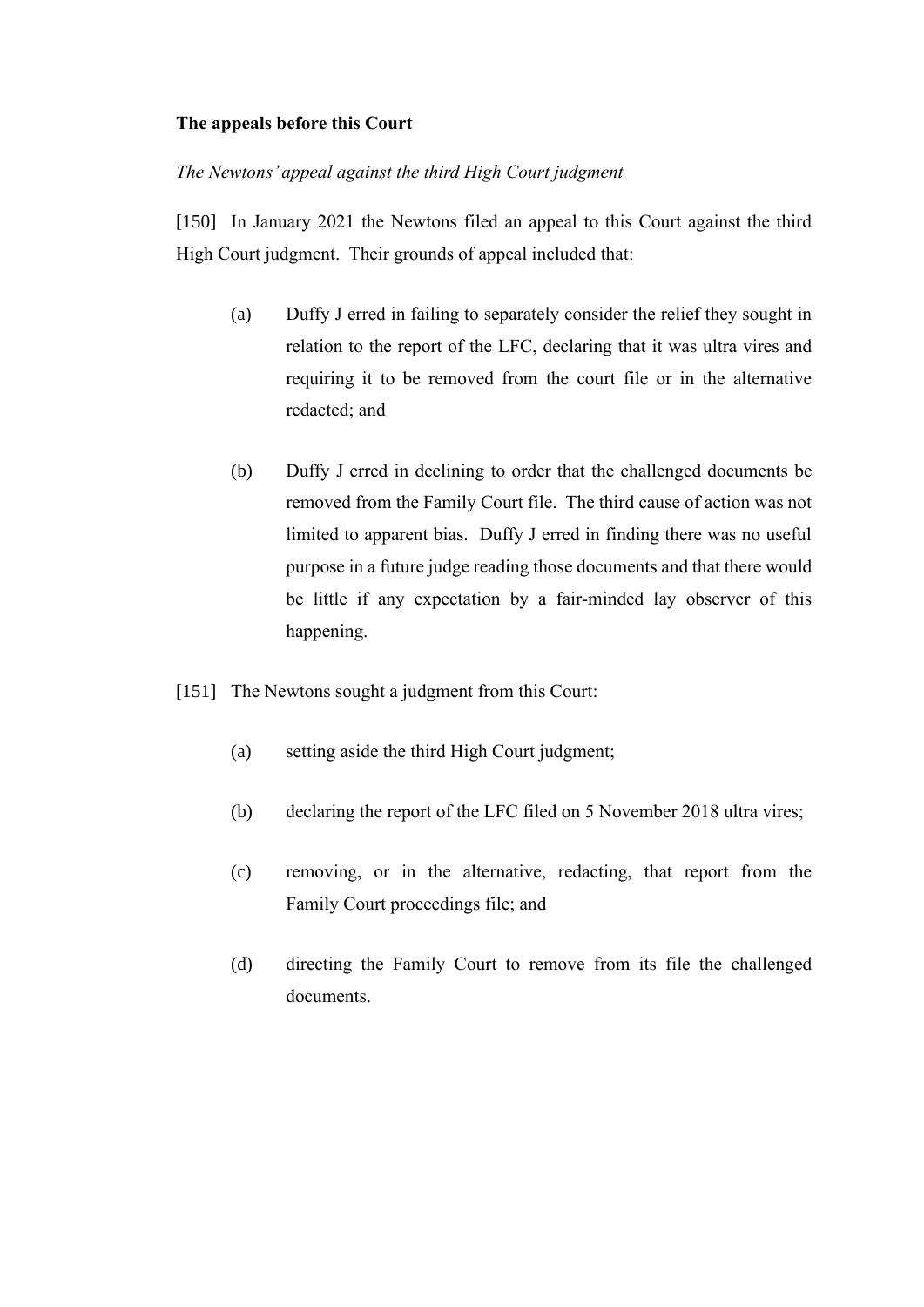[152] Counsel for the LFC gave notice of intention to support the third High Court judgment on other grounds. Those additional grounds were that:

- (a) the role of LFC is not amenable to judicial review; and
- (b) the LFC at all times performed her role appropriately and within the scope of her statutory role.
- [153] Leave was granted to the NZLS to intervene in this appeal.<sup>102</sup>

## *Family Court appeal from first High Court judgment*

[154] After the Newtons filed their appeal from the third High Court judgment, the Family Court applied for an extension of time to appeal against the first High Court judgment. This Court granted an extension of time, and directed that the appeal be heard together with the appeal against the third High Court judgment.<sup>103</sup> Leave was granted to the Attorney-General to intervene in the appeal.<sup>104</sup> It is not normally appropriate for a lower court to play an active role in judicial review proceedings before the High Court or on appeal. This Court considered that it would be more appropriate for the Attorney-General to take responsibility for prosecuting the appeal.<sup>105</sup>

[155] The grounds of appeal against the first High Court judgment included that the High Court had erred in:

- (a) finding that s 133 of COCA requires a child's views to be taken into account when deciding whether a psychological report is required;
- (b) failing to take into consideration the role of the LFC, and specifically the discretion to be exercised by LFC as to whether a child's views might be obtained prior to a decision being made about a s 133 psychological report; and

<sup>102</sup> *DN v Family Court at Auckland* CA19/2021, 22 April 2021 (Minute No 2 of Goddard J).

<sup>&</sup>lt;sup>103</sup> *Family Court v AA* [2021] NZCA 189 at [29]–[30].

 $104$  At [31].

At  $[22]$ .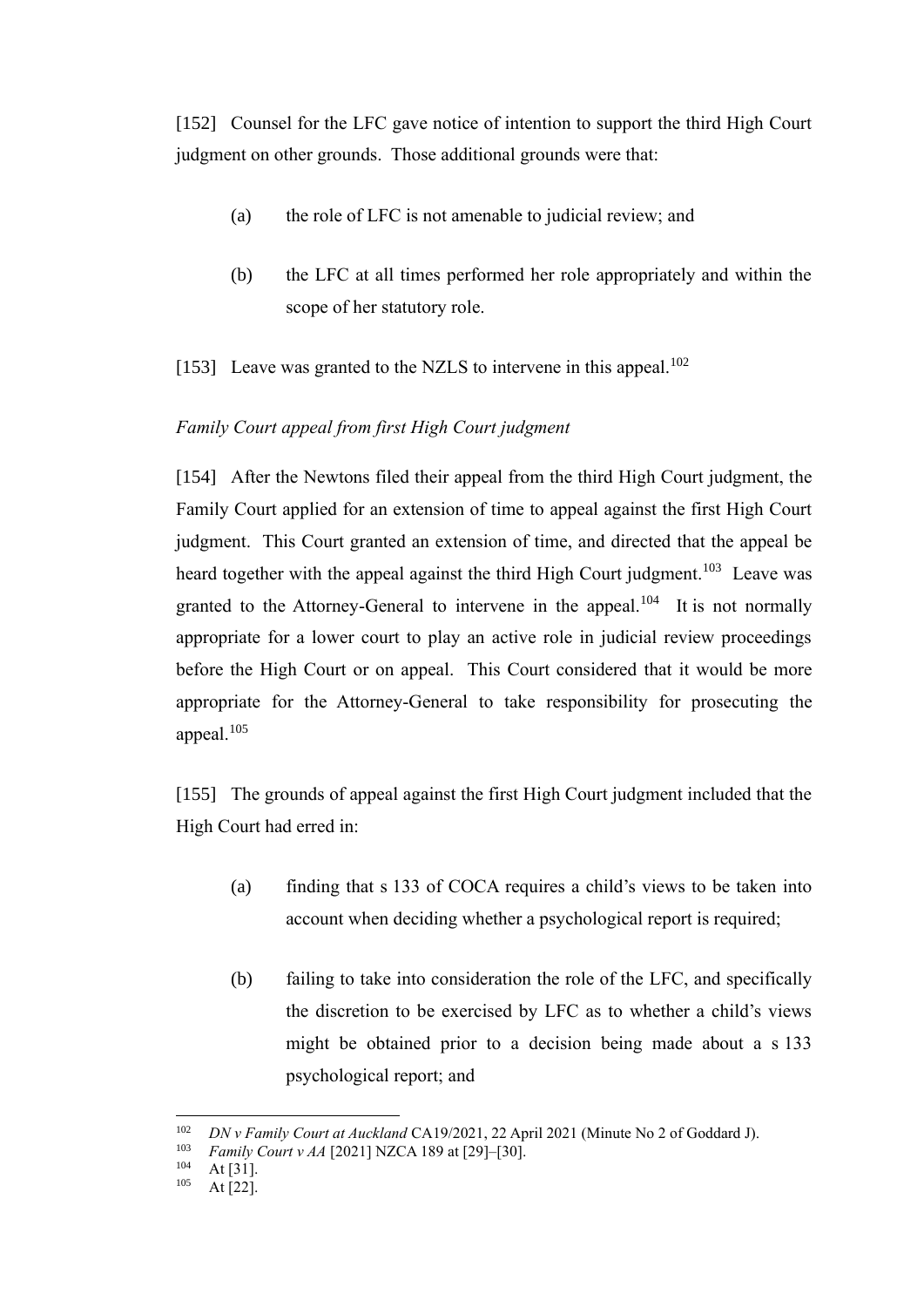(c) finding that Judge de Jong had pre-determined the requirement for a s 133 psychological report.

[156] The grounds of appeal also included a claim that the use of the Judicial Review Procedure Act 2016 to challenge interlocutory rulings of the Family Court in proceedings under COCA is tantamount to an abuse of the processes of the High Court.

[157] The Newtons gave notice of their intention to support the first High Court judgment on other grounds. Those other grounds were, in summary, that COCA requires that the views of the children who are the subject of proceedings must be ascertained and considered before a s 133 report is obtained.

[158] Leave was granted to the NZLS to intervene in this appeal in relation to the operation of s 133 of COCA, and whether the views of the children should have been sought before directing a psychological report under s 133.<sup>106</sup>

[159] This Court appointed Mr Cooke as LFC in connection with both appeals. He had been appointed as the LFC in the Family Court, following the appointment of Ms von Keisenberg as a Family Court judge.

# **Issues on appeal**

[160] The Attorney-General and the Newtons identified the following issues that arise in the appeal from the first High Court judgment:

- (a) whether Courtney J erred in law in finding that a child's views must be taken into account under s 133(7) of COCA;
- (b) whether s 6 of COCA requires the Family Court to take a child's views into account before ordering a s 133 report;
- (c) whether s 133(6) requires the Family Court to take a child's views into account before ordering a s 133 report;

 $106$  At [26].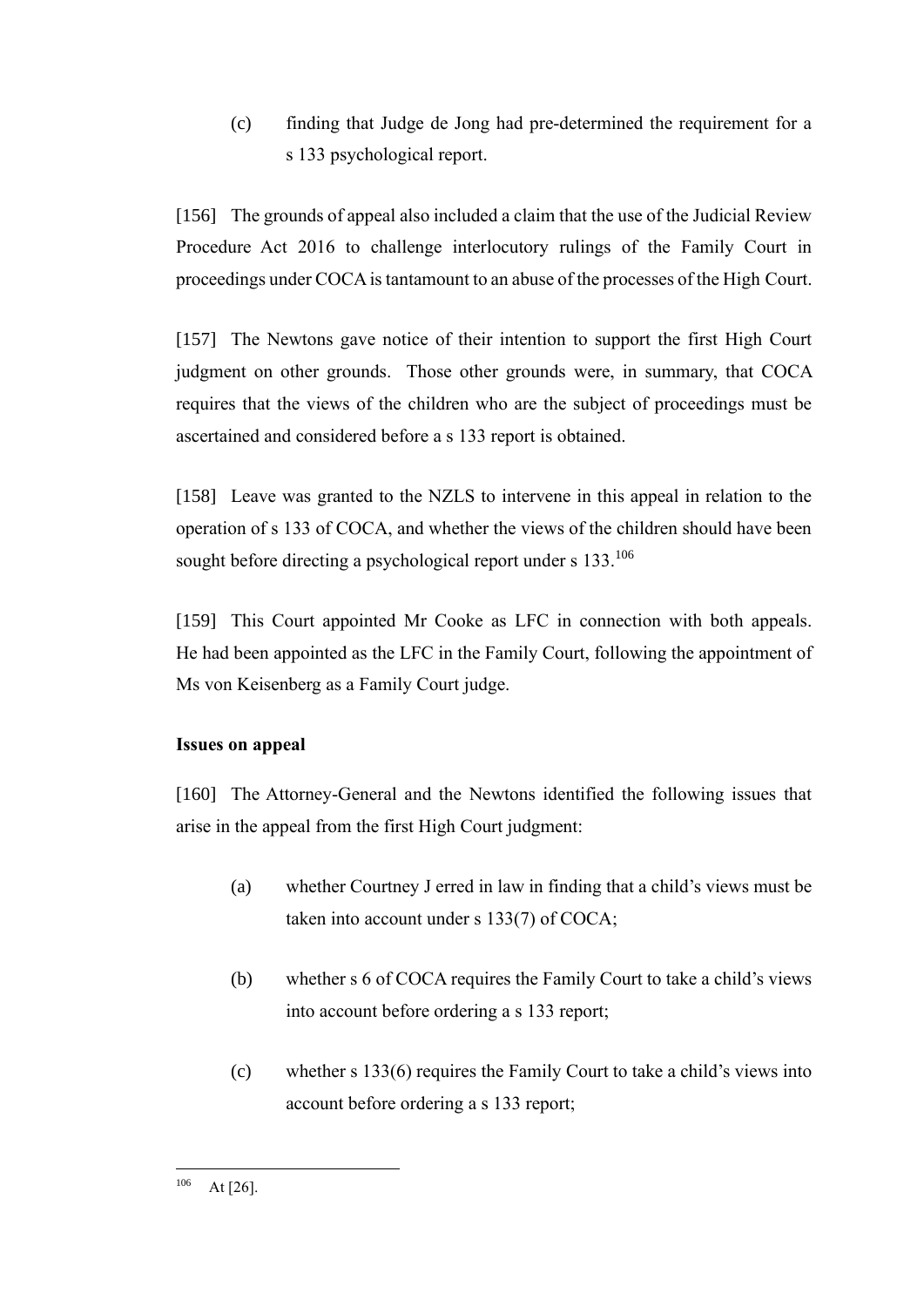- (d) whether in finding that the Family Court must take a child's views into account before ordering a s 133 report, Courtney J erred in law by failing to take into consideration that the LFC has a discretion as to whether or not to ascertain a child's views;
- (e) whether the use of the Judicial Review Procedure Act to challenge interlocutory rulings of the Family Court in COCA proceedings is an abuse of the process of the High Court;
- (f) whether Courtney J erred in law in finding that Judge de Jong had pre-determined the requirement for a s 133 report; and
- (g) whether Courtney J erred in law in disregarding a report filed by Judge de Jong in which he explained how he prepared the brief, and by disregarding the function of the court in preparing a brief by reference to the definition of psychological report in s  $133(1)$ , and s  $133(5)(b)(ii)$ of COCA.

[161] We consider that the first four of these issues can be grouped together. They are all aspects of the question whether a child's views must be taken into account by the Family Court before ordering a s 133 report.

[162] The sixth and seventh issues can also be addressed together. We will address the relevance of the report prepared by Judge de Jong when we consider whether Courtney J erred in finding that Judge de Jong had pre-determined his decision in relation to the s 133 report.

[163] The appeal from the third High Court judgment raises issues in relation to:

- (a) the extent to which judicial review may be sought in respect of a report prepared by the LFC in Family Court proceedings; and
- (b) the circumstances (if any) in which the High Court can direct that documents be removed from a Family Court file.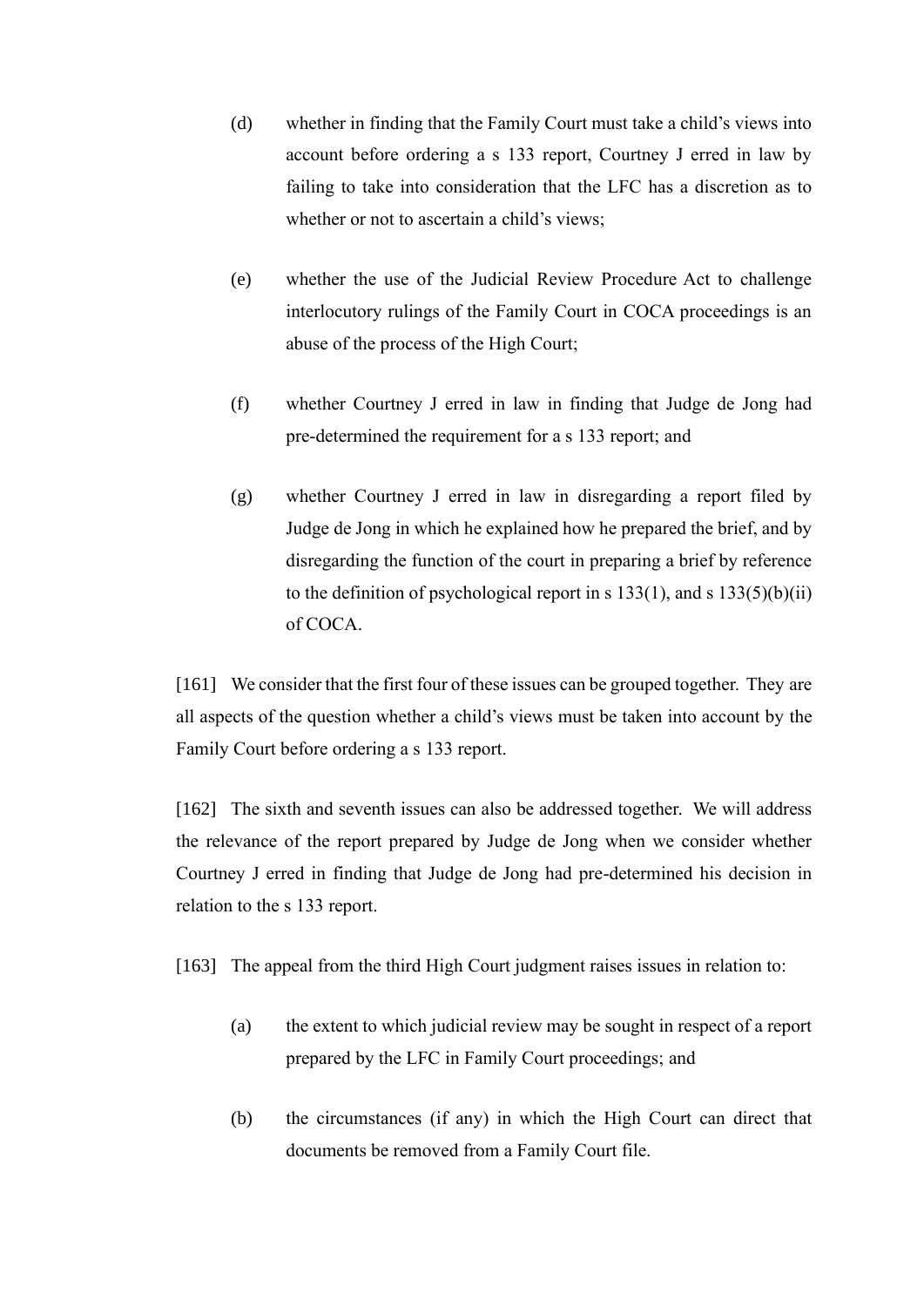[164] We will address the issues raised by the two appeals under five headings:

- (a) the appropriateness of judicial review of s 133 orders;
- (b) ascertaining children's views in relation to s 133 orders;
- (c) pre-determination;
- (d) reviewability of an LFC report; and
- (e) removal of documents from a Family Court file.

[165] Before we do so, however, we will summarise the relevant evidence, and in particular the expert evidence, that was before the High Court and this Court.

#### **The evidence before the High Court and this Court**

[166] The Newtons filed affidavits in support of each of their judicial review applications, setting out the background to the Family Court proceedings and explaining their concerns in relation to the making of the s 133 orders.

[167] As already mentioned, in the first judicial review proceeding the Court had before it by way of evidence the transcript of the hearing before Judge de Jong on 27 November 2017, the audio recording of that conference, and the report from Judge de Jong to the High Court dated 1 June 2018.

[168] In the second judicial review proceeding the High Court also had before it a report from the Children's Commissioner, and affidavits filed by the NZLS from Professor Seymour, an experienced clinical psychologist.

### *Report from Children's Commissioner*

[169] The Children's Commissioner provided a report to the High Court under s  $12(1)(g)(ii)$  of the Children's Commissioner Act 2003. The report was provided at the request of Ms Chambers. Ms Crawshaw QC, counsel for the LFC, endorsed the request for a report.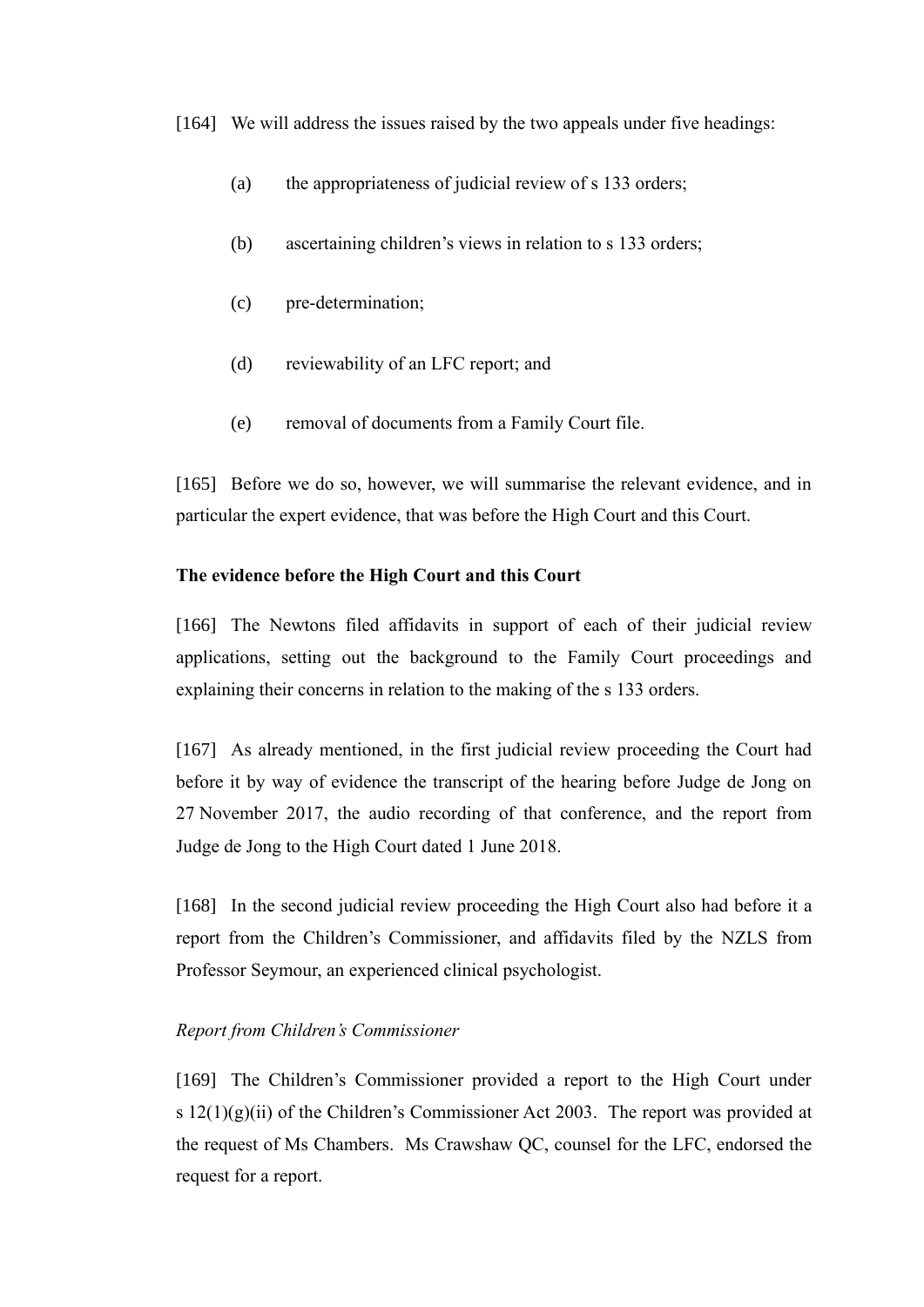[170] The report, which was provided in October 2019, addressed the question:

Should children be consulted and have an opportunity to express their view as to whether a s133 psychologist's report is essential in proceedings under the Care of Children Act 2004?

[171] The Commissioner emphasised in his report that children's participation in decisions that affect them is a fundamental right set out in the CRC. In his view, that right is not widely recognised or sufficiently valued in New Zealand.

[172] The Commissioner said he considers that courts should take a child-centred and rights-based approach to decision making. That would go beyond simply giving children the opportunity to put forward their views, to actively supporting them through the process in a way that is responsive to their age and stage of development, cultural background, abilities and needs. He emphasised that his opinion is that it is critical that children's views are sought, listened to and considered in all decisions affecting them, including procedural issues. "They are after all, experts in their own lives".

[173] The Commissioner summarised his views in relation to the participation of children in the ordering of a s 133 report as follows:

- 31. A child-centred and rights-based approach to decision making about the ordering of a s133 psychological report could look like this:
	- a) The Lawyer for Child checks to see if the children involved have previously expressed views that are relevant to their participation in a psychology report. Relevant information on prior views, such as if the children have refused to participate previously or if the children have found involvement in other reports traumatic, should be shared with the Judge for consideration. This information is important but should not preclude the child from being asked their views at the present stage.
	- b) The parents and/or guardians of the children and/or the Lawyer for Child and/or an appropriate person, guides the children through the judicial process including explaining, in a way that is understandable to the children, what a s133 psychological report is, why it is used and how it is usually conducted (ie where it takes place, duration, format, likely questions to be asked).
	- c) Children then have the time and space to express their views about participating in the s133 psychological report process if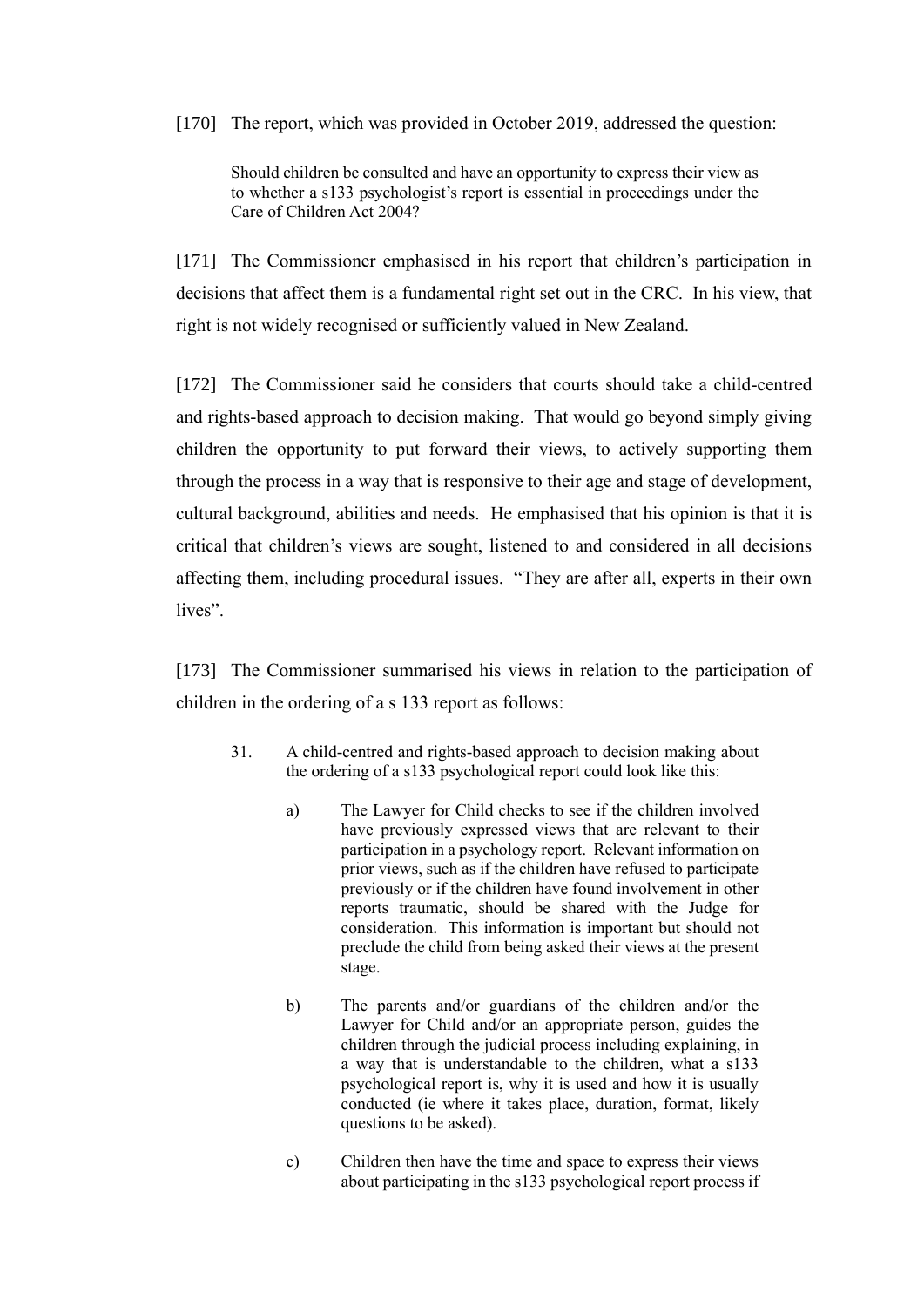they wish to. These views should be listened to, recorded and shared, if the children want them to be, with the Judge for consideration. Children have the right to not share their views on this matter and should be supported to understand the process so that they can make that decision and share their views freely. The children should be supported to speak directly with the Judge to share their views if they wish.

- d) The Judge considers the children's views alongside other evidence and information in making a decision in the children's best interests about the essentiality of the ordering of a s133 psychological report.
- e) The Lawyer for Child then reports back to the children about how their views were considered in the decision-making process and the nature of the Judge's decision.

### *Evidence of Professor Seymour*

[174] Professor Seymour is an emeritus professor at the University of Auckland. He has extensive experience both in practice as a clinical psychologist and in teaching and clinical supervision of students training as clinical psychologists. He has published widely in the field. Professor Seymour was asked to provide expert evidence from a psychologist's perspective on the appropriateness (or otherwise) of seeking a child's view as to whether a s 133 report is necessary in any circumstances.

<span id="page-50-0"></span>[175] Professor Seymour described the standard brief for a s 133 report, and the way in which a psychologist will go about preparing their report in answer to such a brief by drawing on multiple sources of evidence:

- 30. The [legislation] … defines a 'standard brief' for psychological reports in the following terms:
	- (a) how current arrangements for the child are working for the child;
	- (b) the child's relationship with each party, including if appropriate, the child's attachment to each party;
	- (c) the child's relationship with other significant person's in the child's life;
	- (d) the effect or likely effect on the child of each party's parenting skills;
	- (e) the effect or likely effect on the child of the parties' ability or otherwise to co-operate in the parenting of the child;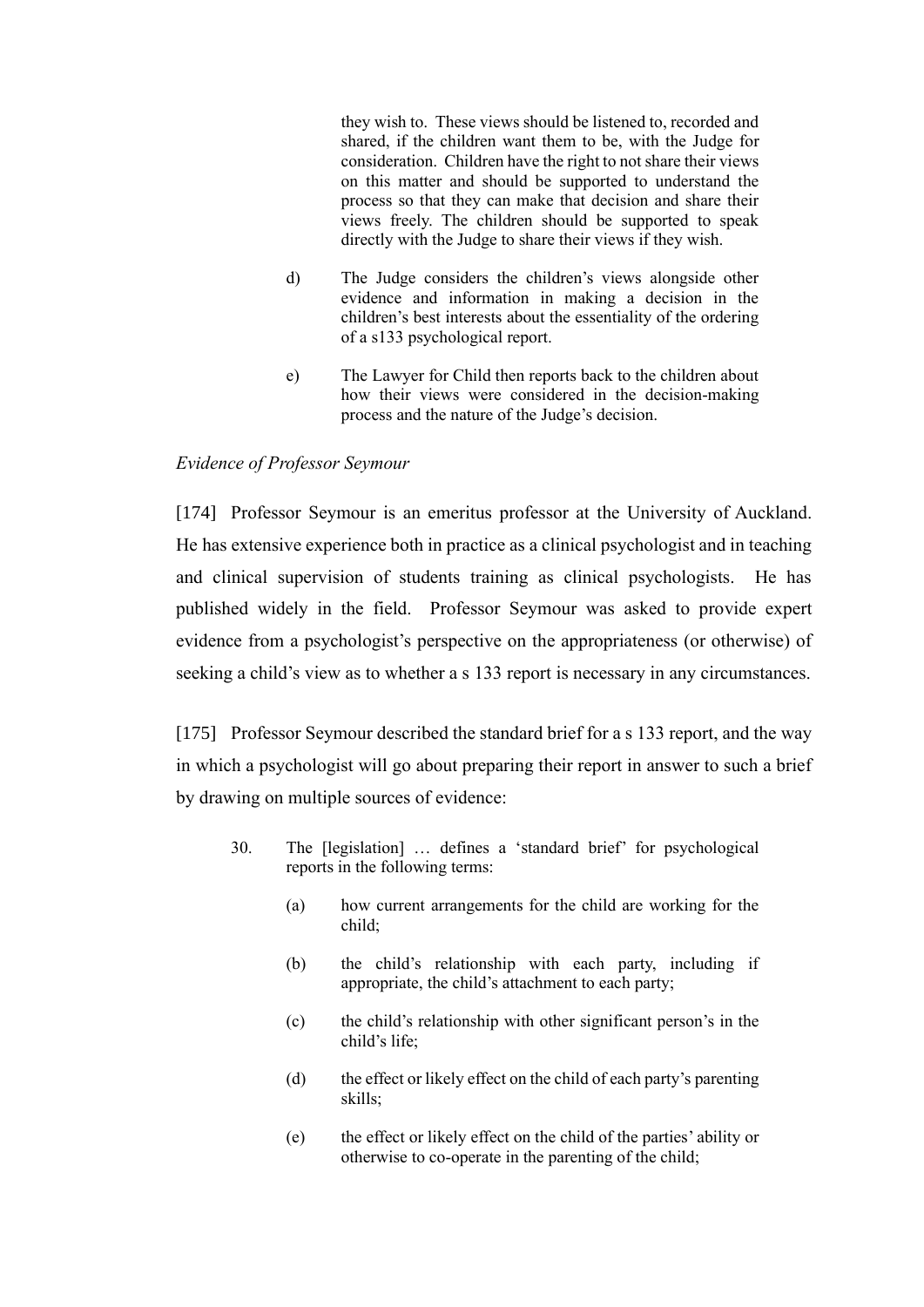- (f) the advantages and disadvantages for the child of the options for the care of the child;
- $(g)$  any matter that the court specifies under subsection  $(5)(b)(ii)$ .
- 31. Frequently added to the standard brief is the direction to ascertain and comment on the views of the child in relation to care arrangements. This typically includes investigation of the reasons for the particular views expressed by the child, such as parent pressure.
- 32. Psychological reports rely on multiple sources of evidence and the triangulation of this data. Typically the psychologist's report will be compiled from interviews with the children who are the subject of the report, interviews with parents/caregivers, observation of interaction between parent/caregivers and children, interviews with collateral parties such as extended family members, teachers, other professionals involved with the children, and consideration of written documents such as previous psychologist's reports, previous judgments, reports of lawyer for child, and affidavits produced by the parties.
- 33. Assessing concerns about the safety of a child requires consideration of parenting skills and behaviour. Affidavit evidence and interviews with parties may raise issues of child safety because of parental histories of violence, substance abuse, or mental health difficulties, all of which could pose a risk to a child, depending on their context, recency and severity.
- 34. Issues such as a child's attachment to a parent and parents' and other caregivers' parenting skills are now part of the standard brief. The parents' history in their own family of origin is often relevant to understanding attachment issues in relation to their own children.

[176] The affidavit identified some of the reasons for differences in content between reports prepared by the LFC and a psychologist:

40. Other differences between lawyer for child's and psychologist's reports may occur as a consequence of the wider brief that is typical in directions given to psychologists. The report of lawyer for child is typically a direct representation of the child's statements, in the manner of taking instructions from a client. The assessment of a child's views in a psychologists' report may include direct verbatim report of the children's statements, but also include detailed consideration of the weight to be given to these views as a consequence of factors such as attachment relationships, any history of child maltreatment, disruption to living arrangements, exposure to parental conflict, and direct parent influence in the form of coaching and indirect influence in the form of a lack of support for the child's relationship with the other parent.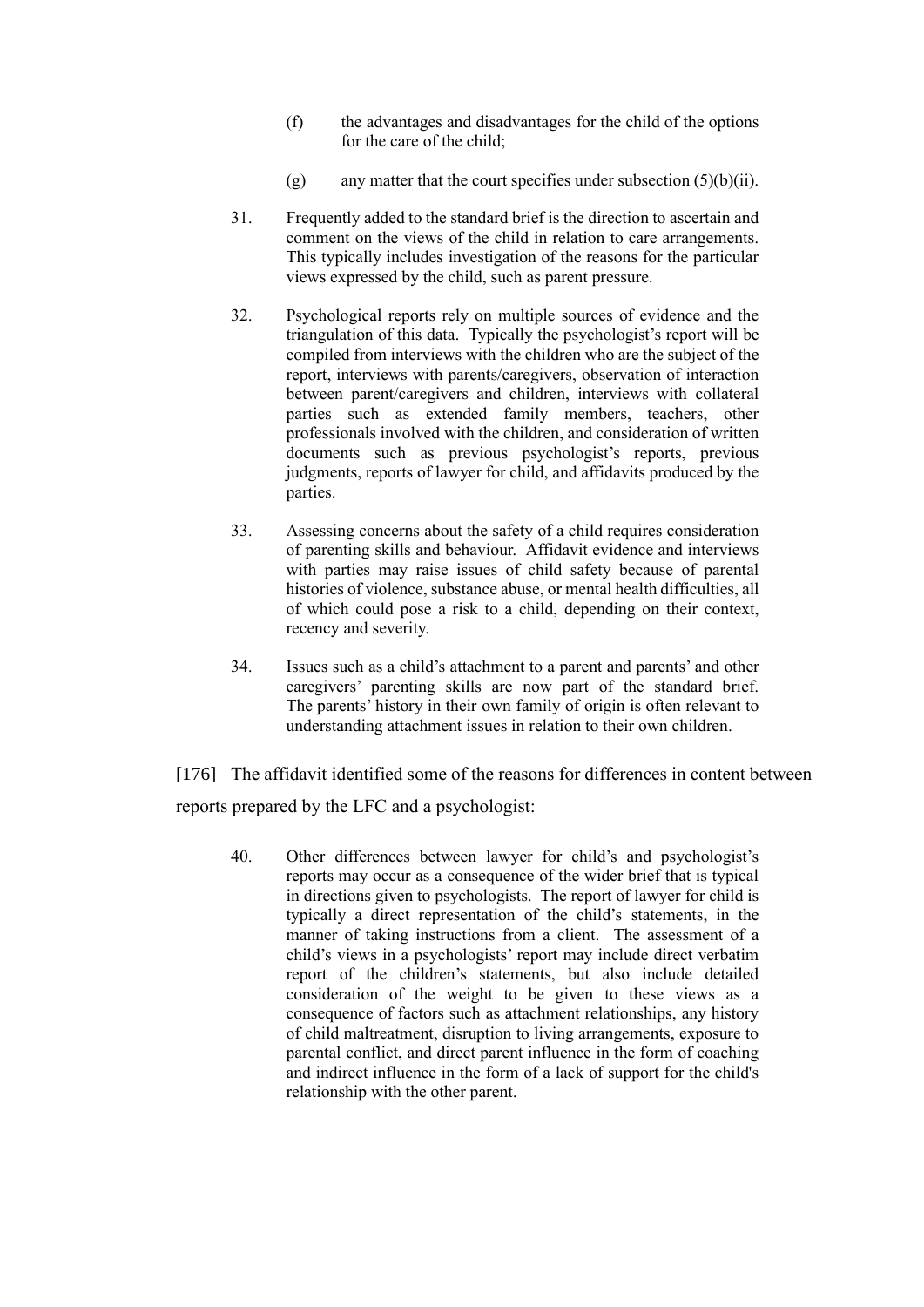[177] Professor Seymour described psychologists' practice in relation to the assessment of children's views as follows:

- 41. As discussed already, children have a legal right to participate in decisions affecting them and for their views to be considered. Furthermore, a child may actually want to make their views known. It is also recognised that children have the right not to express views.
- 42. It is typical of psychologists' practice that children are not directly asked for their wishes, preferences or views, but rather, are engaged in an open conversation that elicits such information. Some children may spontaneously express their views. The guidelines for psychologists includes the following statement: "Do not ask children of any age directly for their preferences or wishes in respect of living arrangements. Instead, get them talking to you, and their wishes and preferences will naturally be discussed." Children may also provide information indirectly and non-verbally, for example, by exhibiting distressed behaviour in relation to certain matters.
- 43. Children's views are considered within the broader context of their maturity. A child's expressed view may reflect poor understanding of issues and may be based on insufficient information.
- 44. Children's views are also subject to external influence. Parental influence is particularly relevant in the circumstances of a child being exposed to parental conflict and where there are abuse allegations. Children are vulnerable to parents'manipulation and may fear further exposure to conflict and consequences from their taking part in interviews.
- 45. Psychologists assist the child to be at ease. Psychologists conduct the interview in such a way as to minimise a potential impact on a child that burdens them with a sense of responsibility for decision-making or that puts them at emotional risk. This includes consideration of the interview setting. The neutrality of venue and lack of physical proximity to parents/caregivers may be relevant to what children may decide to divulge to an interviewer. Children are not interviewed in the presence of parents, caregivers, or siblings. Similarly, interviews should not take place where adults can overhear children, or the child may think that adults can overhear them. Schools are considered appropriate settings in which to interview children due to being a neutral but familiar setting away from parental presence.

(Footnote omitted).

[178] Professor Seymour explained that as a matter of professional ethics a psychologist is required to obtain informed consent from a child:

47. In keeping with the principles of informed consent, children are typically informed in appropriate language that a report will be provided to the court, and that lawyers and their parents may see this. That is, children are not given an impression that what they tell the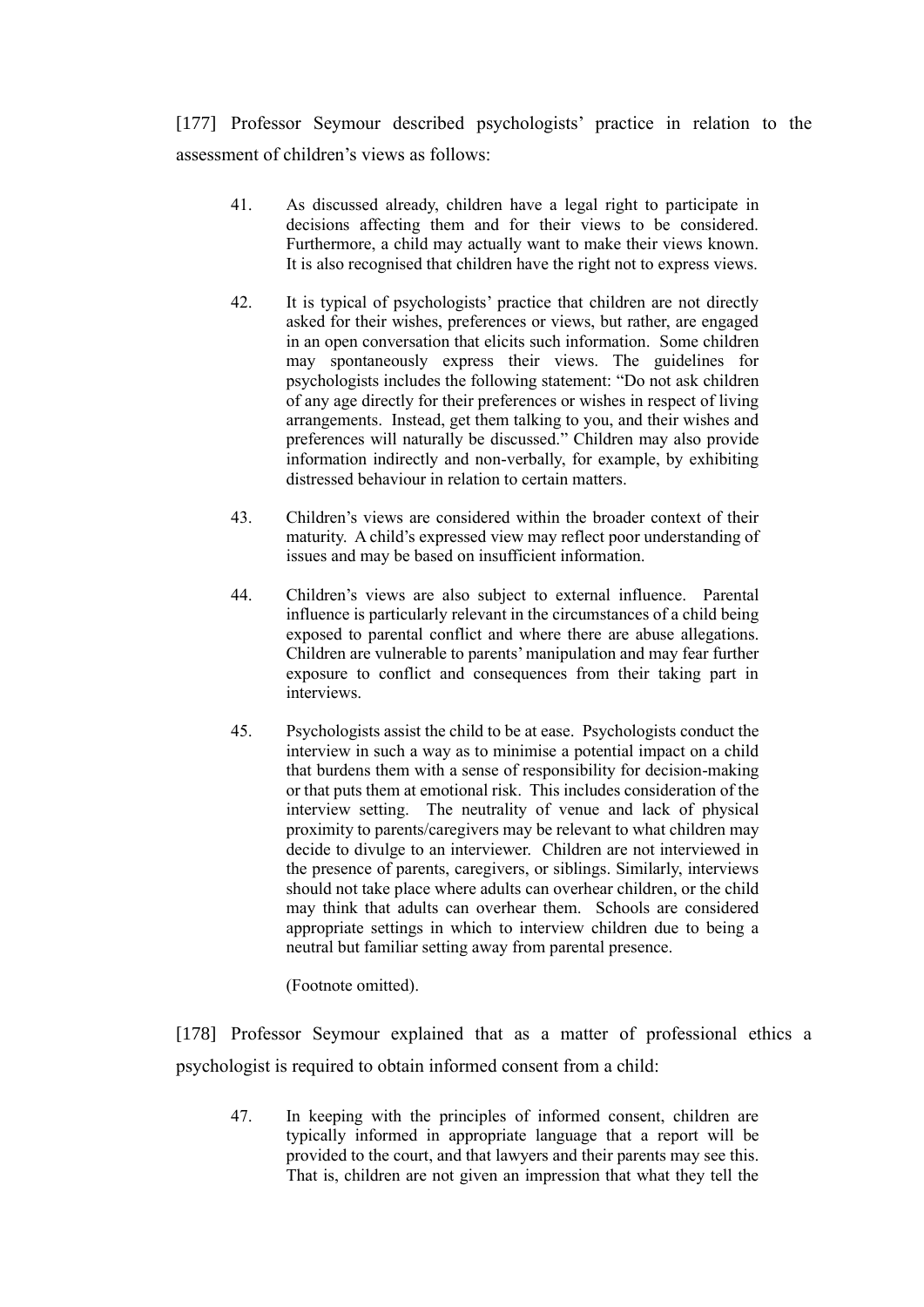psychologist will be kept secret. This is set out in the psychologists' guidelines as follows: "Principles of informed consent require that the child be explained your role, and who will get to read your report in age-appropriate language. Encourage the child to express himself/herself freely but also inform them that they should not feel any pressure to answer questions that he/she might not want to or be able to answer."

(Footnote omitted)

[179] Professor Seymour said that he was not aware of any instance other than the present case where the question about whether or not there should be a psychologist's report being put to children had been raised. He considered that to decline a s 133 report on the basis of a child's objection would impede the accumulation of evidence required for appropriate decision making. Most often in the Family Court context children's views are ascertained in relation to their care arrangements, rather than aspects of the court's processes such as the involvement of experts.

[180] Professor Seymour's conclusion was that asking children about participation in a s 133 report is both unnecessary and inappropriate:

- 59. The factors that are commonly taken into consideration when deciding whether to directly ascertain children's views about their care arrangements include:
	- (a) the child's age and/or cognitive development which influence their capacity to understand and communicate;
	- (b) the child's willingness to have such involvement;
	- (c) the child's exposure to conflict such that the views they express are subject to parental pressure thereby exposing them to the risk of further emotional harm.
- 60. With respect to the ability to understand and communicate, it is unlikely that a younger child has the capacity to understand what a s 133 report entails, and even an older child may struggle to comprehend its purpose and process. A full explanation of the process of a s 133 report is most appropriately provided by the psychologist.
- 61. With respect to children's willingness to have involvement in a s 133 report it is relevant to note that psychologists are obliged to gain informed consent to any interviews with children. It is at this point that the extent of a child's involvement in the process is most appropriately managed. In this process of engagement children's best interests are uppermost. Psychologists are skilled in conducting interviews with children, they are sensitive to the need to protect children from any further harm, and they use their discretion in the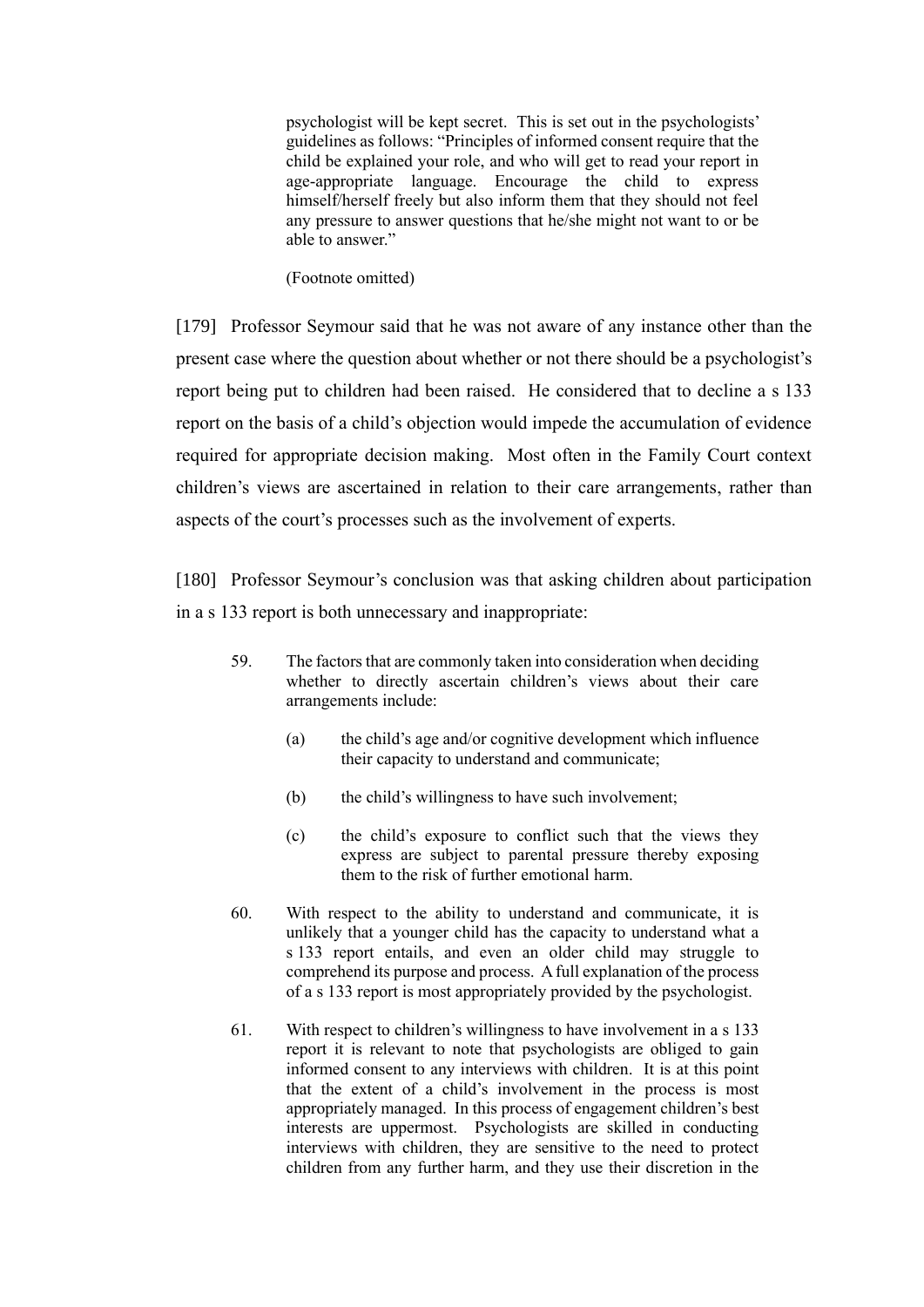questions they ask and how they report the outcomes of their contact with the children.

- 62. With respect to children's exposure to conflict, it is relevant to observe that exposure to parental conflict is one of the major influences on children's post separation adjustment; perhaps the most relevant factor. Family Court cases for which a s 133 report is being considered are invariably those where there is a high, if not extreme, level of conflict. In the circumstances of there being high conflict, children and young people are best protected from the conflict in so far as possible. Seeking their views as to how a court case is to be managed – as would be the case when they are asked to express their views about a s 133 report – risks drawing them further into parental conflict. The consequences of this would be to place them at even greater jeopardy of harm. For example, a parent may attempt to influence their views on this matter, as they may have done on issues of care arrangements and feelings for the other parent. Or, having expressed approval of a psychologist's involvement, the child or young person may feel responsible or to blame for the outcome of that report and/or the eventual Court decision.
- 63. Accordingly, it is my opinion that asking children about participation in a s 133 report is both unnecessary and inappropriate.

(Footnote omitted).

[181] After he had provided his first affidavit, Professor Seymour was sent a copy of the Children's Commissioner report referred to above. Having read that report, he provided supplementary comments including the following:

- 5. It is in this regard that I consider that participation of children in the decision about whether to obtain a s133 report is inappropriate. My opinion rests in large part on the reality that s133 reports are sought for a small minority of the total applications before the Family Court that are characterised by high levels of inter-parent conflict and typically contain allegations concerning child safety as a result of child abuse and/or significantly impaired parenting ability.
- 6. To require, or even to invite, children's participation on whether to obtain a s 133 report runs the strong risk of further exposure to conflict, to the detriment of their welfare. This is because a parent who considers they may be disadvantaged by a s 133 report may seek to influence a child against supporting a report whereas the other parent may seek to encourage the child to support a report. Furthermore, such discussion about the report may also heighten a child's sense of responsibility for the outcomes that result from subsequent court proceedings.

…

9. A consequence that appears not to have been considered in the Commissioner's recommended steps arises where the child is asked about participation in a s133 report and adopts an opposing position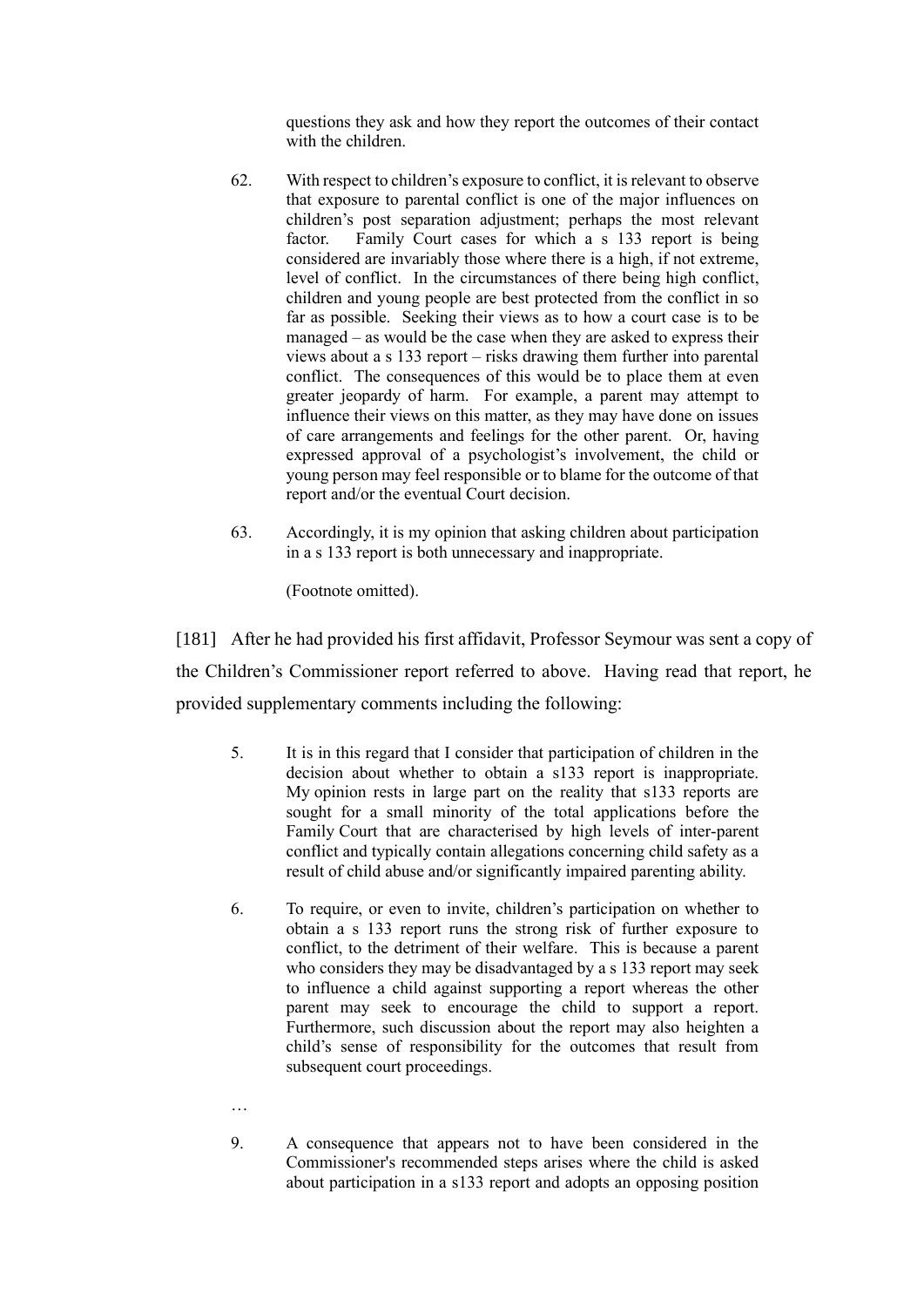only to find at a later date that the report is going ahead anyway. This is likely to lead to the child feeling their opinion did not matter. It may also have consequences for their effective engagement with the process once they do meet with the psychologist.

- 10. With respect to broader welfare considerations, the Family Court requires access to the best information about the child in order to make the most appropriate decisions for their future care. This is particularly the case with the subset of cases before the court for which a judge is likely to consider there is need for a specialist report.
- …
- 12. After consideration of the Commissioner's report, I remain of the view that a full explanation of the process of a s133 report is most appropriately provided by the psychologist, and that informed consent to participate is most appropriately obtained by the psychologist at first meeting with the child (see my previous paragraphs 62 and 63).
- 13. Accordingly, it remains my opinion that asking children about participation in a s 133 report is both unnecessary and inappropriate.

### *Joint memorandum on Family Court practice*

[182] The Family Court applied for leave to adduce further evidence on appeal in relation to current practice regarding obtaining children's views prior to commissioning a s 133 report. That application was opposed. The issue was ultimately resolved by the parties agreeing to provide, by way of memorandum of counsel, certain background information. The memorandum of counsel records that:

Since the implementation of the Care of Children Act 2004 (**COCA**), s 6(2) COCA has almost invariably been interpreted as meaning that children's views are ascertained in relation to matters such as who they should live with or what school they should attend. Children's views about whether a specialist report should be directed have not in practice generally been obtained.

Lawyer for the child is always appointed in COCA proceedings where a specialist report is sought. This appointment is made pursuant to s 7 of the COCA and s 9B Family Court Act 1980. The role requires the lawyer to act in the proceedings in a way that the lawyer considers promotes the welfare and best interests of the child or young person. Each child is an individual. In accordance with s 4 of COCA, the consideration of the child's welfare and best interests must be tailored to their "particular circumstances". Lawyer for child is required to meet with the children they represent and as a matter of practice do so.

[183] The memorandum sets out background information provided by the Principal Family Court Judge in relation to the work of the Family Court. Approximately 60,000 applications are filed each year. At any given time, there are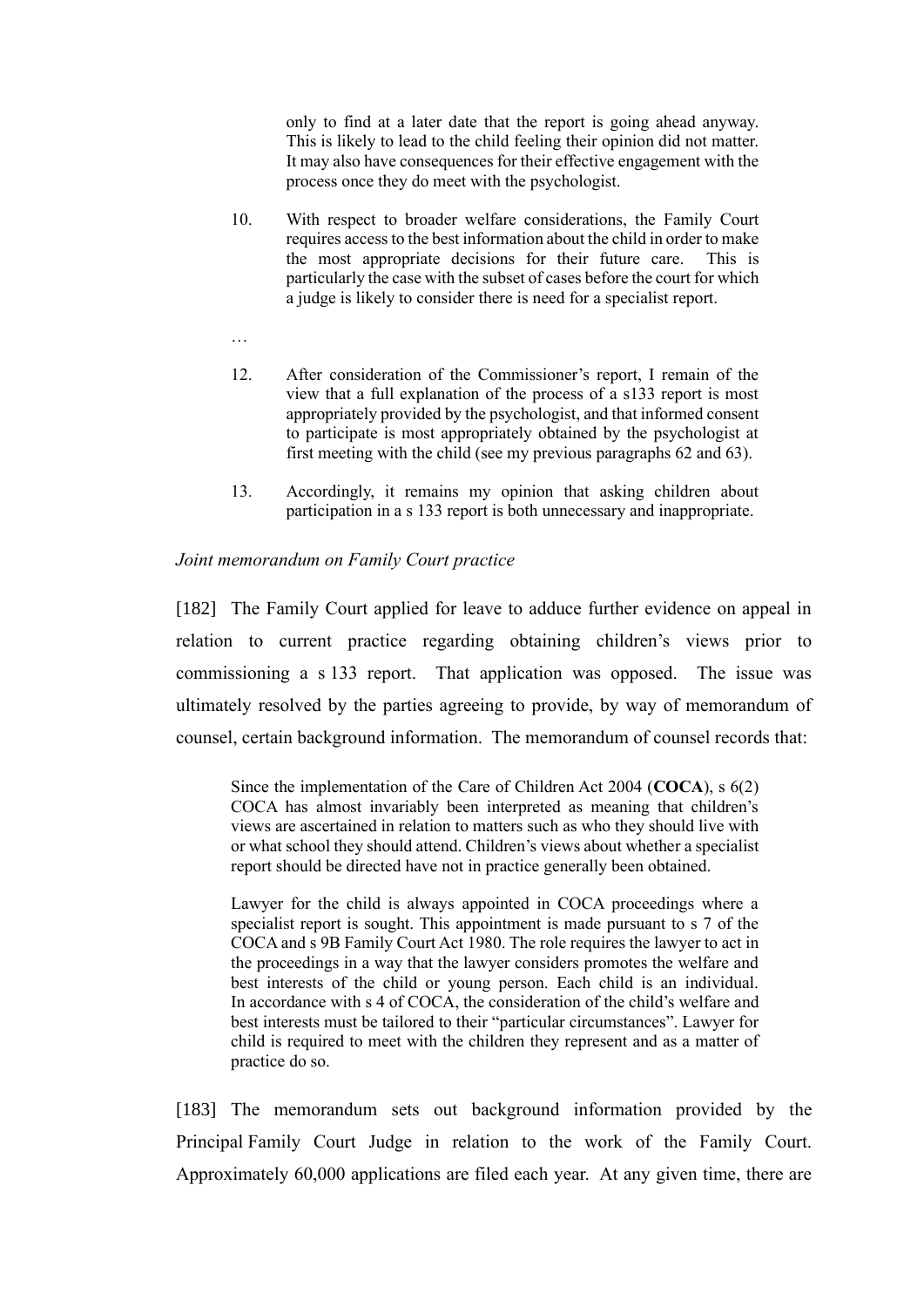approximately 28,000 applications on hand. Proceedings under COCA constitute the Court's main area of work: some 53.2 per cent of the total Family Court case load and some 71.5 per cent of the total defended case load. In the Auckland metropolitan region, the time frame from when the Court directs a s 133 psychological report to the time the report is received by the Court is about 12 months. A case is then set down for hearing, with a further six months' delay. So on average 18 months passes from the time a judge determines the report is essential to the date of determination of the relevant application.

[184] The memorandum provides helpful background in relation to the way in which s 133 orders are usually considered and made:

- 5. The decision whether to direct a report pursuant to s 133 is usually made at a directions conference under r 416Z of the Family Court Rules 2002. The judge has a wide discretion to make any orders and directions set out in r 175D. The purpose of the directions conference is to enable the judge to make the orders and directions necessary to "ensure that the hearing takes place as early as possible and will enable the determination of the issues in dispute between the parties".
- 6. Each directions conference is scheduled for a 15-minute duration. Judges can preside over up to 21 conferences per day.
- 7. The Principal Family Court Judge has indicated that if counsel, including lawyer for child, seek a direction for a s 133 psychological report, they do so either in a memorandum or orally. Sometimes counsel, including lawyer for child, are aware before a directions conference that submissions will be required on the issue of a s 133 report, and sometimes they are not. Lawyer for child's submissions and/or recommendations hold significant weight with the Court, as a central part of their role is to advocate independently for the child's best interest and welfare.
- 8. In ordering a psychological report, Family Court judges use what is known as a "standard brief", which sets out those matters that may be included in the psychological report under s 133(1). The judges customise this brief as appropriate depending on the requirements of the particular case.

### *"Evidence" on interpretation of COCA*

[185] In the second judicial review proceeding the Newtons also filed an affidavit of Professor Mark Henaghan, an academic lawyer specialising in family law. In that affidavit Professor Henaghan states that he knows the wording of COCA and the various interpretations of key sections, and can offer an objective opinion on how it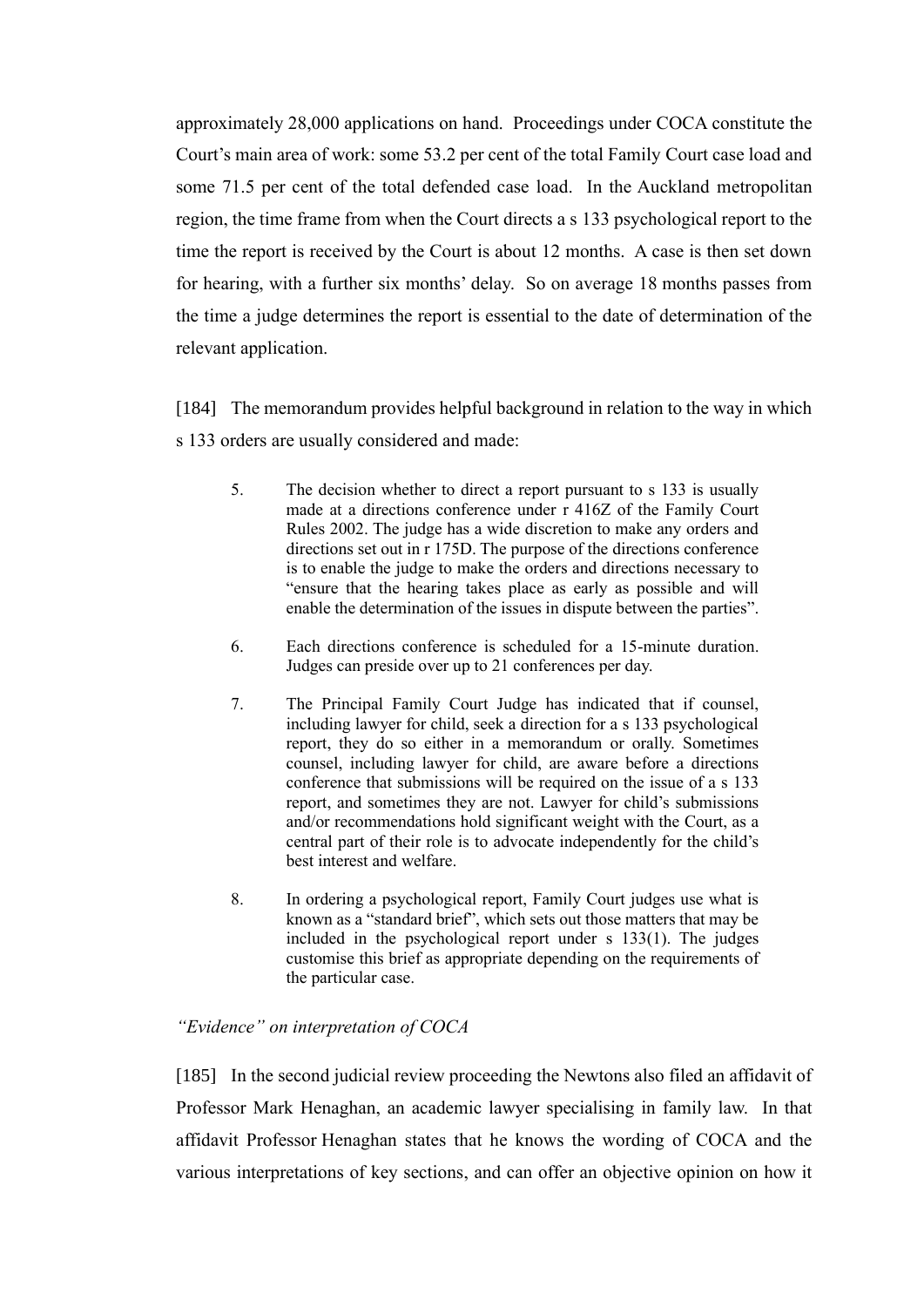should be interpreted when it comes to children's right to express their views. Professor Henaghan records that he was asked to give expert evidence on the question of whether or not it is appropriate to seek a child's view as to whether a s 133 report is essential in proceedings under COCA. Professor Henaghan's affidavit then goes on to analyse COCA, and express his views on its interpretation.

[186] It is elementary that the purpose of evidence is to establish *facts* relevant to the proceeding before a court. As s 25(1) of the Evidence Act 2006 makes plain, expert opinion evidence is admissible if the *fact-finder* is likely to obtain substantial help from the opinion in understanding other evidence in the proceeding or in ascertaining any *fact* that is of consequence to the determination of the proceeding. Even on the broadest of approaches, expert evidence about New Zealand law is not admissible in any proceedings. It simply is not evidence. It cannot assist a fact-finder.

[187] We are conscious that s 12A(4) of the Family Court Act provides for a relaxation of the rules of evidence in proceedings before the Family Court:

#### **12A Evidence**

- …
- (4) The effect of section  $5(3)$  of the Evidence Act 2006 is that that Act applies to the proceeding. However, the court hearing the proceeding may receive any evidence, whether or not admissible under the Evidence Act 2006, that the court considers may assist it to determine the proceeding.

[188] However any evidence that the Family Court receives under this provision must still be "evidence": that is, it must relate to facts, and must assist the fact-finder to establish relevant facts. $107$ 

[189] We do not doubt the Professor's expertise in this field of law. However, the practice of filing expert evidence on questions of New Zealand law, which this Court has encountered from time to time, is wholly inappropriate. It seeks to clothe submissions on the law made by a party with additional authority because those submissions are supported by an expert commentator. This adds nothing to the

<sup>&</sup>lt;sup>107</sup> See also Evidence Act 2006, s  $6(a)$ .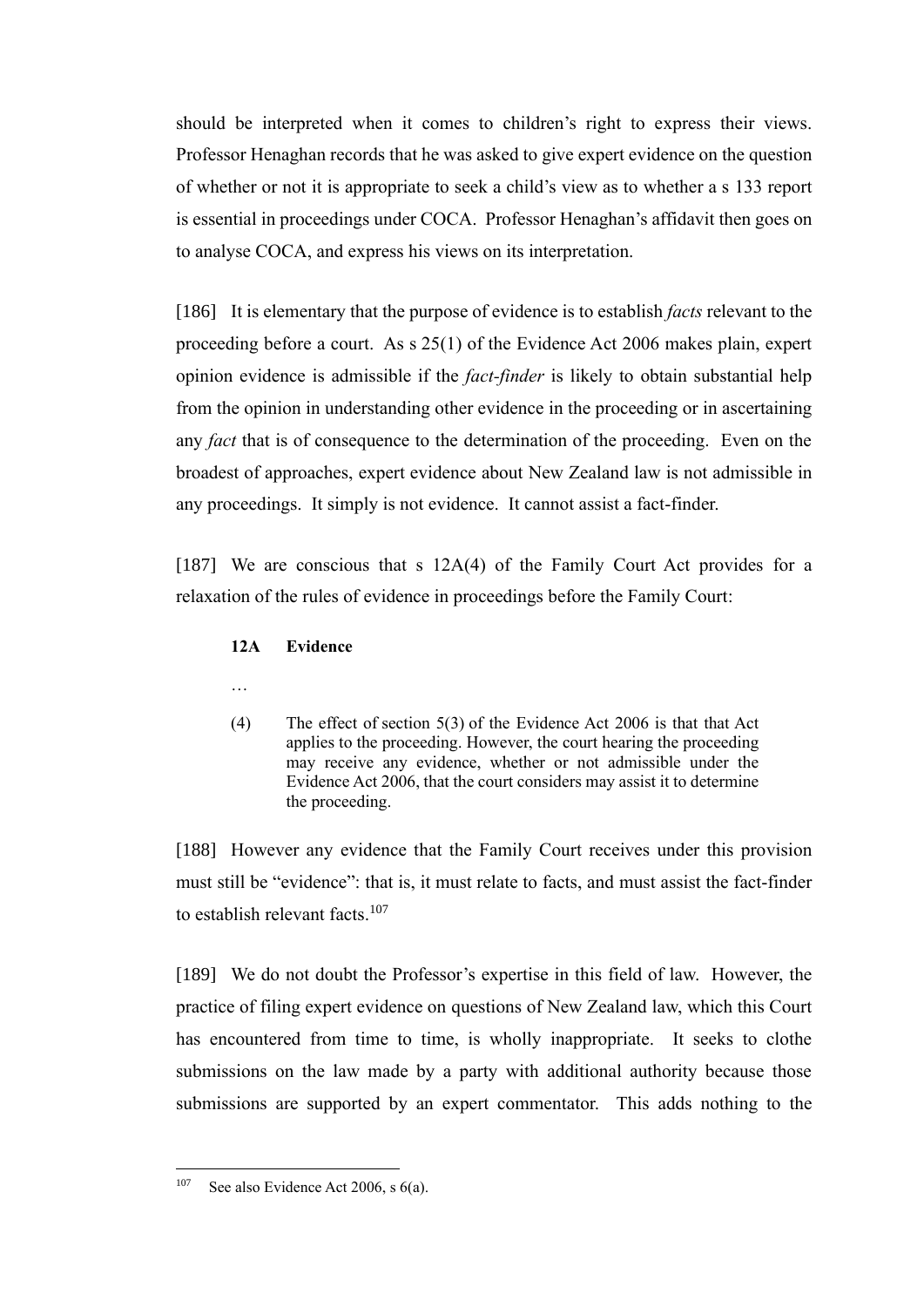proceedings: anything the "expert" says could be advanced by counsel as a submission, and evaluated by the judge on its merits. Not only does it add nothing, it risks wasting significant time and money. How are other parties supposed to respond to "evidence" of this kind? Should they file affidavits on the law in response? If they do not, will their submissions carry less weight? Should a party that disagrees with a proposition advanced in the "evidence" require the expert to attend and be cross-examined about the law? That would duplicate time spent on submissions, and would do so in a particularly unhelpful and unproductive manner.

[190] In *Penny v Commissioner of Inland Revenue* the Supreme Court had this to say about the filing of affidavits expressing views on legal issues:<sup>108</sup>

[32] For his part, the Commissioner objects to portions of Mr Shewan's evidence in which Mr Shewan expressed his views on some of the legal issues in the case. It seems to us that the Court of Appeal dealt correctly with this objection. Randerson J said that this material had no place in the evidence of an expert witness and should more properly have come from counsel. To that extent, the Court of Appeal put Mr Shewan's evidence to one side. So do we. But of course this Court did hear the same arguments canvassed by Mr Harley in his submissions. So there is no practical consequence of the upholding of the objection. It should, however, be observed that *it is undesirable and wasteful of time and effort of both parties when such material appears in expert briefs of evidence. The practice of including it should stop.* If it persists, courts should require amended briefs to be filed.

[191] As the Supreme Court said more than 10 years ago, the practice of including material of this kind in evidence should stop. Lawyers should know better than to permit affidavits of this kind to be filed. If they are filed, they should not be read. An award of costs may be made in favour of a party put to the trouble of objecting to such affidavits.

### **Issue one: appropriateness of judicial review of s 133 orders**

## *The issue*

[192] As a matter of logic, the first issue that needs to be considered is whether the applications for judicial review of Family Court orders under s 133 of COCA amounted to an abuse of process, as the Attorney-General submits.

<sup>108</sup> *Penny v Commissioner of Inland Revenue* [2011] NZSC 95, [2012] 1 NZLR 433 (emphasis added and footnote omitted).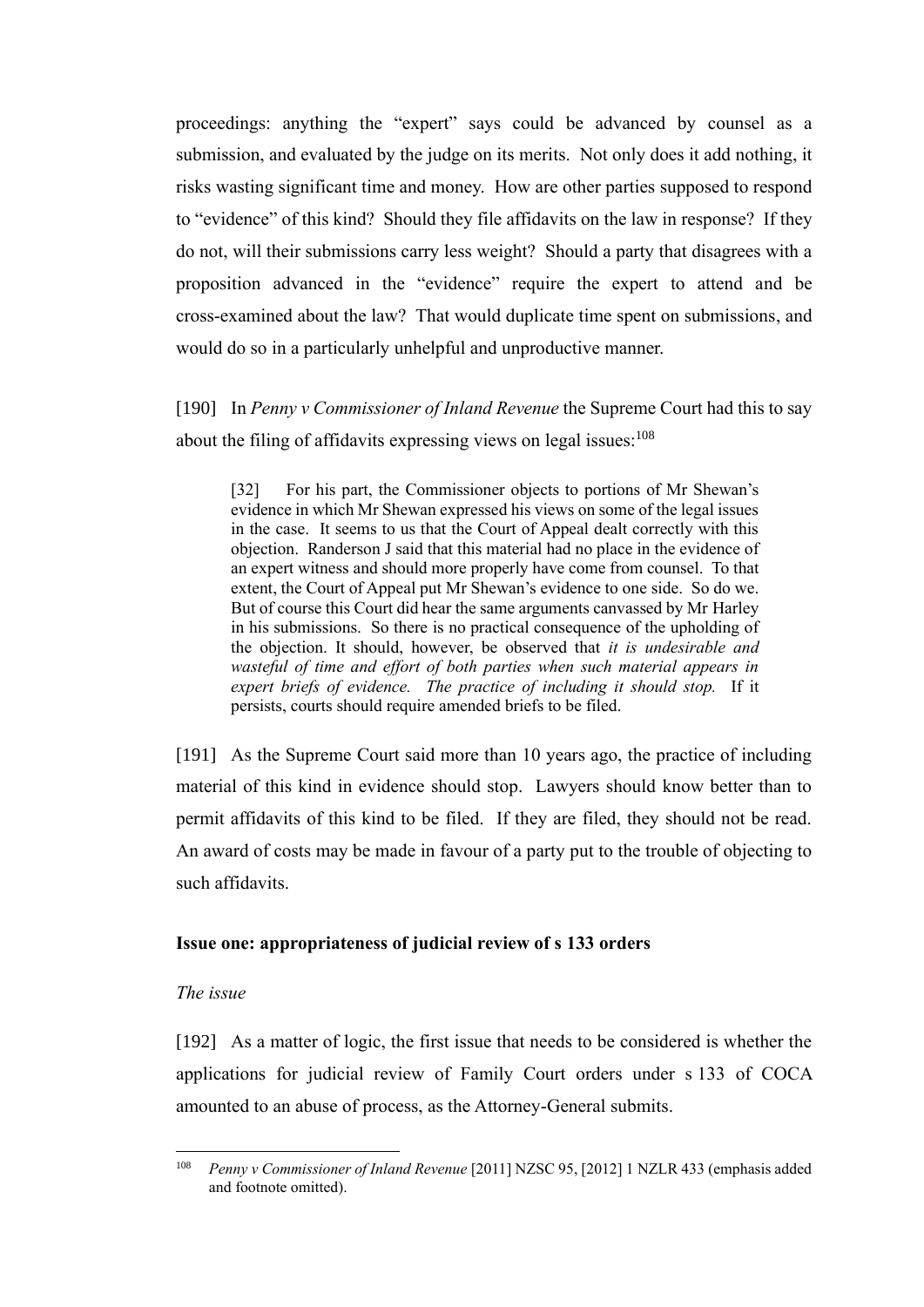#### *Submissions*

[193] Ms Chan QC, counsel for the Attorney-General, submits that s  $143(3A)(b)(iii)$ of COCA provides that no appeal may be made to the High Court in respect of certain decisions, including a decision under s 133 to obtain a psychological report. Leave is required to bring any appeal from the Family Court to the High Court in respect of an interlocutory decision under COCA.<sup>109</sup> But in relation to certain decisions specified in s 143(3A), including s 133 orders, even the ability to seek leave to appeal is excluded. The underlying policy rationale, Ms Chan submits, is to prevent Family Court proceedings being unduly protracted, consistent with the principle in s 4(2)(a) of COCA that decisions affecting a child should be made and implemented within a time frame that is appropriate to the child's sense of time.<sup>110</sup> A party should not be permitted to use judicial review proceedings to achieve an outcome which would not be available under COCA. It is impermissible "to accomplish via a back door that which the statute expressly prohibits if entry is attempted via the front  $door$ <sup>". 111</sup> It is an abuse of process to seek to do so.

<span id="page-59-0"></span>[194] For the Newtons, Ms Chambers submits that s 143 of COCA does not oust the High Court's jurisdiction to perform its constitutionally essential task of ensuring that statutory powers are exercised only within their true limits. The courts approach privative clauses cautiously. Here, there is no ouster clause that attempts to exclude or limit the availability of judicial review. In the absence of clear statutory language, Parliament cannot be taken to have intended to limit parties' access to judicial review.

[195] For the children, Mr Cooke agreed with the submissions made by the Attorney-General that use of the Judicial Review Procedure Act to challenge interlocutory rulings of the Family Court in care of children proceedings is an abuse of process.

<sup>&</sup>lt;sup>109</sup> Care of Children Act, s 143(3).<br><sup>110</sup> Malone y Auckland Family C

<sup>110</sup> *Malone v Auckland Family Court* [2014] NZHC 1290 at [28], quoting *T v E* FC Auckland FAM-2007-004-2481, 2 July 2008 at [4]; and *Rose v Family Court at Christchurch* [2015] NZHC 1597, (2015) 30 FRNZ 293 at [24], quoting *BLH v MNL* [2014] NZHC 194 at [25].

<sup>111</sup> *Norfolk Flats Ltd v Wellington City Council* [1980] 2 NZLR 614 (HC) at 623.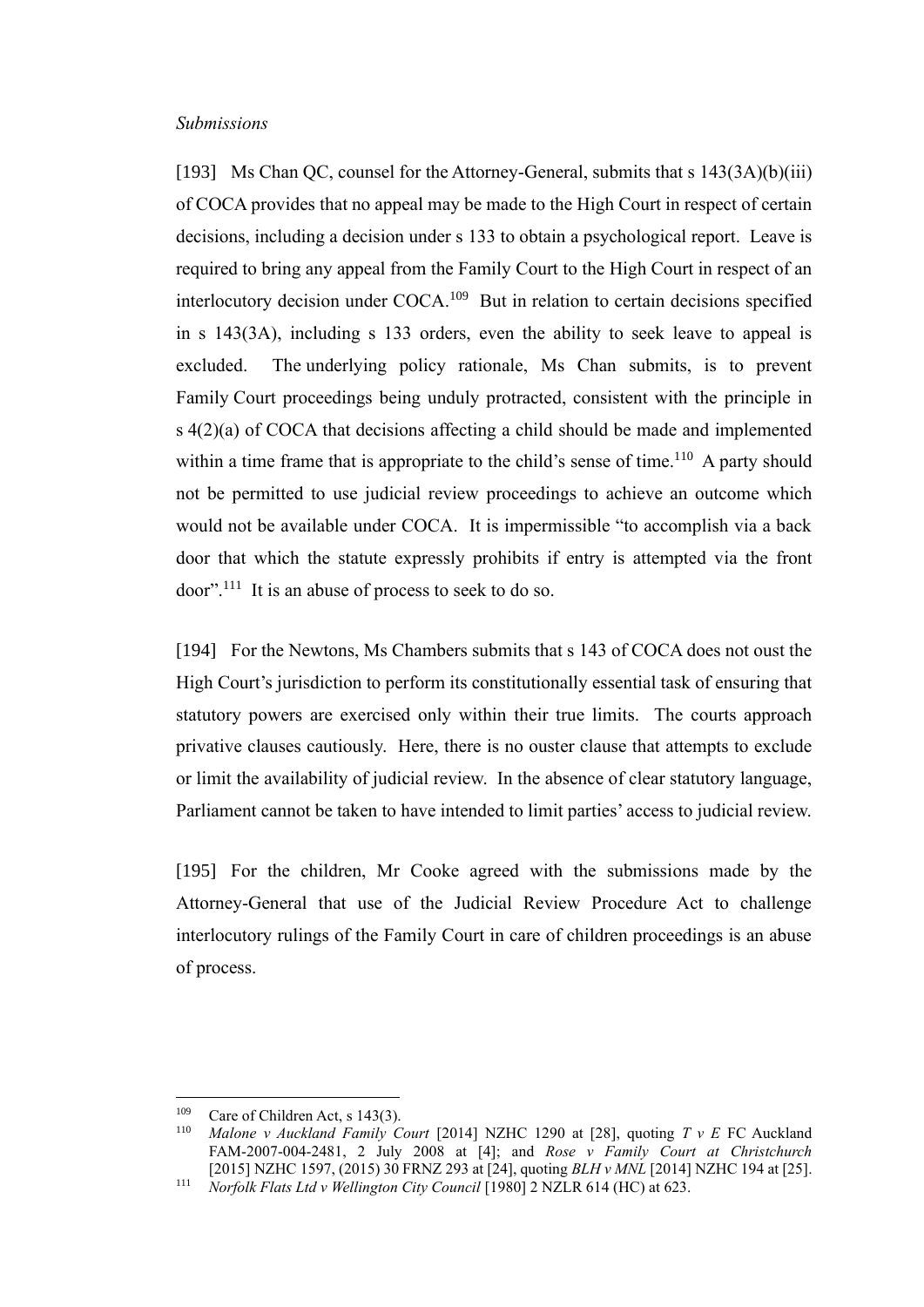#### *Discussion*

[196] The Family Court is a statutory court. Family Court judges exercise statutory powers. Those powers are necessarily subject to judicial review before the High Court. We accept Ms Chambers' submission that it is clear that judicial review by the High Court is available in relation to decisions made by Family Court judges under COCA.

[197] However the purpose of the judicial review jurisdiction is to ensure that powers are exercised lawfully and in a manner consistent with the statutory scheme under which the decision-maker operates. That requires consideration of the relevant legislation as a whole.

[198] It is well established that the High Court's judicial review jurisdiction in respect of interlocutory decisions made by judges of the Family Court is to be exercised sparingly, in light of the statutory scheme.<sup>112</sup>

[199] The importance of timely decision-making in the context of applications under COCA is underscored by  $s \frac{4(2)(a)(i)}{i}$ , which requires any person considering the welfare and best interests of a child — the paramount consideration under COCA to take into account the principle that decisions affecting the child should be made and implemented within a timeframe that is appropriate to the child's sense of time. Consistent with the need to make decisions in a timely manner, s 143(3) of COCA permits appeals from interlocutory and interim orders only with the leave of the Family Court. Even that limited ability to appeal with leave is excluded by subs (3A) in relation to certain decisions, including decisions to obtain a psychological report under s 133.

[200] In *Malone v Auckland Family Court* the applicant sought judicial review of a Family Court decision declining leave to appeal under s 143(3). Ellis J observed that "except in a very clear-cut case of fundamental error", there was a risk that the grant of an application for review of a decision made under s 143(3) would undermine the

<sup>112</sup> *Rose v Family Court at Christchurch*, above n [110,](#page-59-0) at [11]; and *Malone v Auckland Family Court*, above [n 110,](#page-59-0) at [53].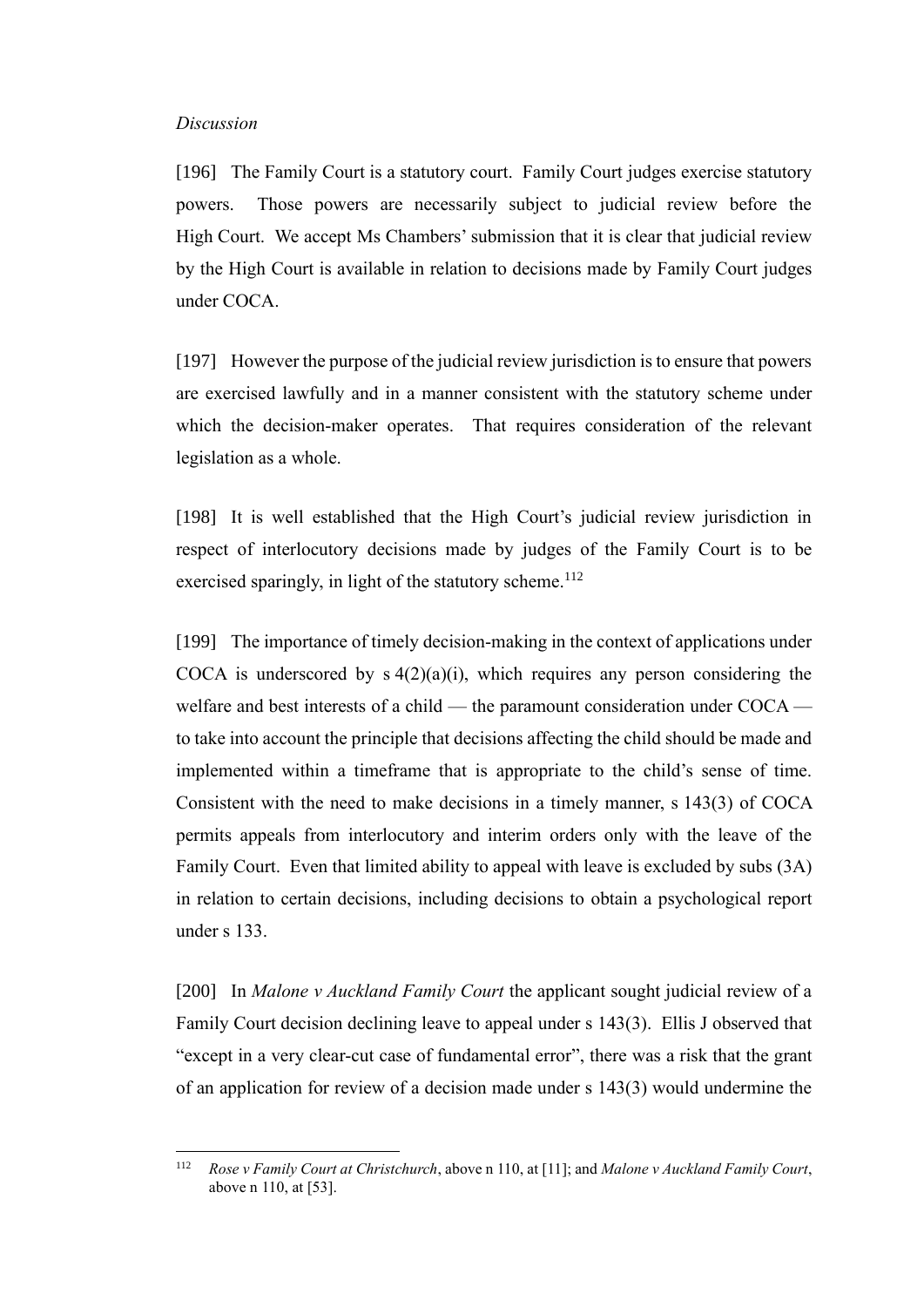policy objectives that underlie that provision.<sup>113</sup> We agree. The risk that the policy objectives that underlie s 143(3A) will be undermined by an application for judicial review of a decision to which that subsection applies is even starker.

[201] In her oral submissions Ms Chambers emphasised the additional criteria for obtaining a psychological report inserted in s 133 by the Care of Children Amendment Act (No 2) 2013. Her argument was, in effect, that it was necessary for the High Court to ensure, by means of judicial review, compliance with the mandatory requirements Parliament had specified in s 133(6) and (7). However the same 2013 legislation inserted subs (3A) in s 143. Plainly it was not Parliament's intention that orders made under s 133 should be able to be challenged by way of appeal, even with leave. Parliament could have permitted a limited right of appeal on a question of law. But it did not do so. Reading the legislation as a whole, we consider that it would be inconsistent with the statutory scheme for relief to be granted in judicial review proceedings in respect of a decision under s 133 except in a very clear-cut case of fundamental error. And even then, the Court should be cautious about permitting judicial review proceedings to be used to circumvent the clear statutory intention that applications under COCA should not be delayed by satellite litigation about interlocutory orders.

[202] In particular, we do not consider that an order under s 133 may be set aside in judicial review proceedings merely because the High Court judge considers that the criteria set out in s 133(6) were not met. It is difficult to envisage circumstances in which judicial review would be granted of a s 133 order made by a specialist judge, who can be expected to be very familiar with the provision. It will usually be implicit in the making of an order for a s 133 report that the criteria have been considered by the judge, and the judge is satisfied that the criteria are met. It would be a most unusual case in which it could be established that the criteria were not considered: it is not necessary for the judge to recite the criteria, let alone analyse each one separately. And it would be a most unusual case in which it could be said that it was not open to the judge to be satisfied that the criteria were met — that is, to form the view that the

<sup>113</sup> *Malone v Auckland Family Court*, above n [110,](#page-59-0) at [53].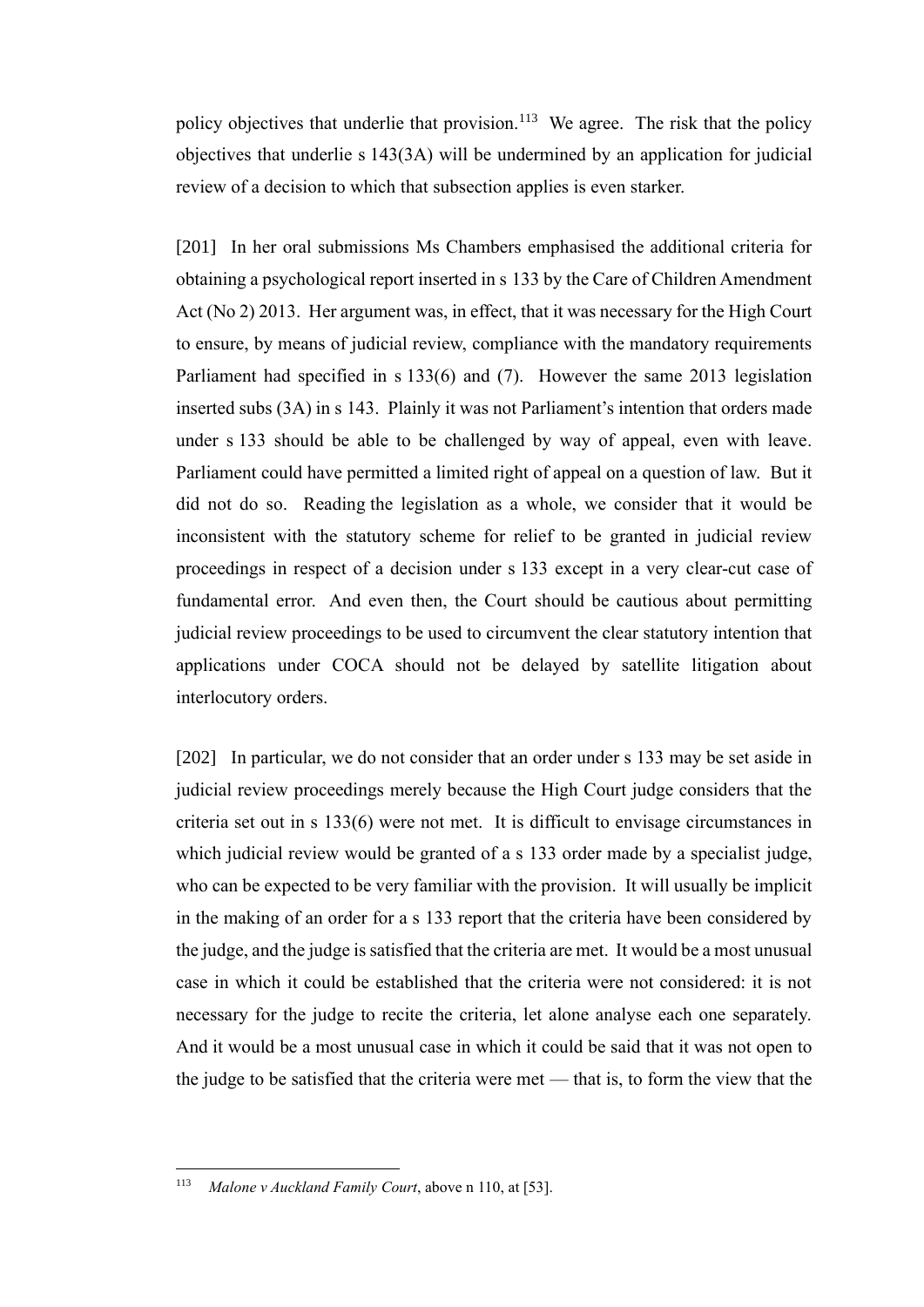criteria were met.<sup>114</sup> A High Court judge would need to be persuaded that it was not open to the Family Court judge to form that view.

[203] In this case, the possibility that relevant information about the children might be obtained from another source — the children's paediatrician — did not mean that it was not open to Judge de Jong to form the view that a psychological report would provide information that was essential for the proper disposition of the application. We consider that it was well open to Judge de Jong to form that view. That was the question for the High Court judge; not whether the High Court judge considered that the statutory threshold was met.

[204] We add that the mere fact that a party has applied for judicial review of an order made under s 133 does not operate as a stay of the s 133 order, and should not delay the process of obtaining a report directed under s 133 unless interim relief is sought and obtained. The High Court should be slow to grant interim relief preventing implementation of a s 133 order, having regard to the statutory scheme. If interim relief had been opposed in the present case, it would have been difficult to justify the making of interim orders preventing the psychologist appointed under s 133 from beginning preparation of a report. At most, an interview of the children might have been deferred for a short period to enable the judicial review proceedings to be heard as a matter of urgency. But we cannot see any reason to delay other aspects of the psychologist's work, such as interviews with the relevant adults and other medical professionals, and consideration of existing written reports.<sup>115</sup>

[205] Courtney J does not appear to have had the benefit of submissions from counsel on the appropriateness of intervening by way of judicial review in respect of s 133 orders. There is no reference in the first High Court judgment to s 143(3A) of COCA, or to the authorities on the need for circumspection in judicial review proceedings in respect of interlocutory decisions under COCA. The Judge was invited to form her own view on whether the statutory threshold for making a s 133 order was met, rather than asking whether it was open to Judge de Jong to form that view.<sup>116</sup> Nor does

<sup>&</sup>lt;sup>114</sup> *Commerce Commission v Woolworths Ltd* [2008] NZCA 276, (2008) 12 TCLR 194 at [97].

For the various sources that a psychologist draws on to prepare a s 133 report, see the evidence of Professor Seymour at [32], set out at [\[175\]](#page-50-0) above.

<sup>116</sup> First High Court judgment, above n [9,](#page-21-0) at [32].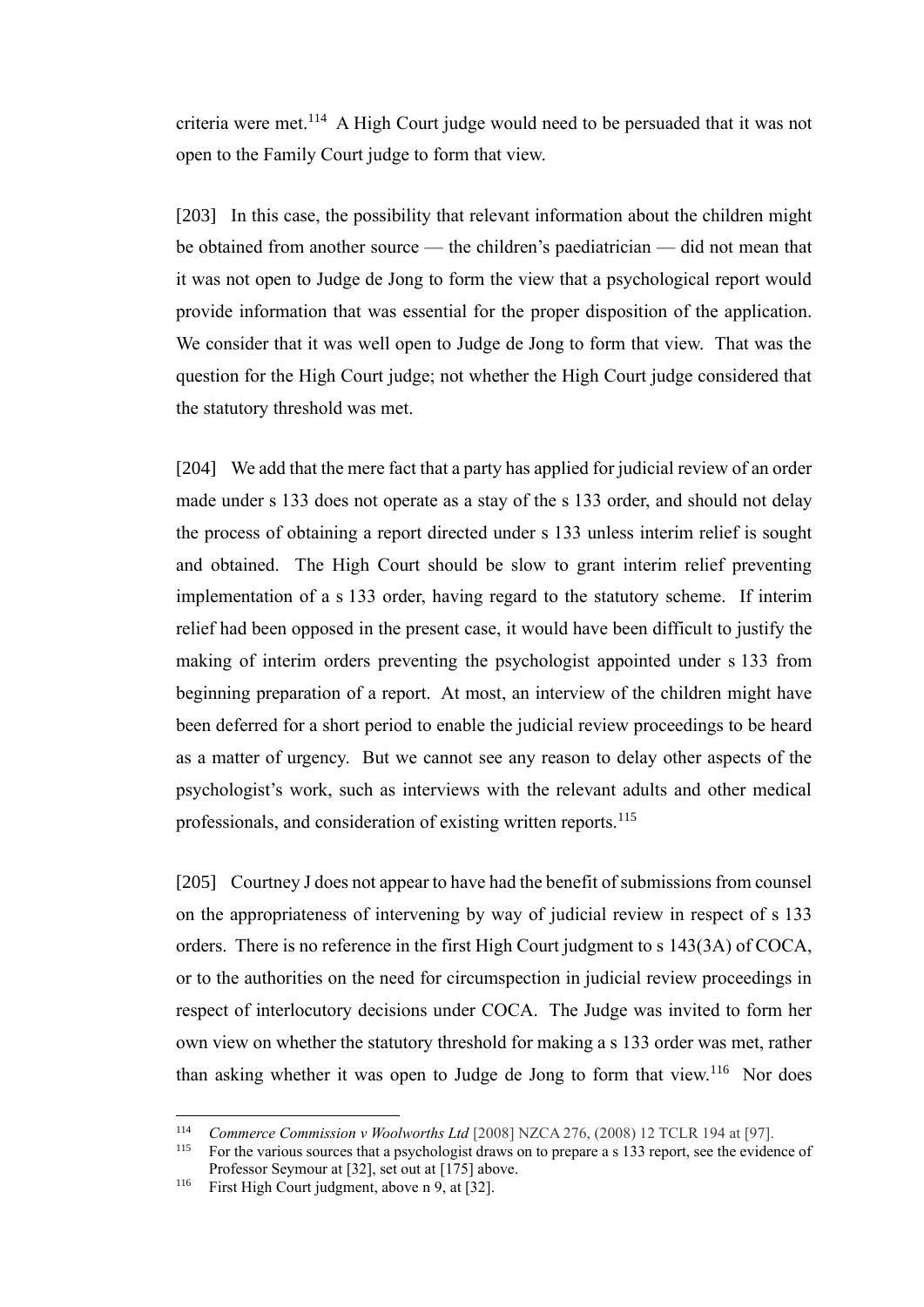Courtney J appear to have had the benefit of submissions on the wide range of sources that a psychologist would draw on in preparing their report, in addition to interviewing the children, or on the ways in which a psychologist seeking to interview the children would first seek to ensure their informed consent to the interview.

[206] In summary, for the reasons set out above we consider that it will only be appropriate for the High Court to exercise its jurisdiction to review a decision under s 133 in very rare circumstances where:

- (a) Something fundamental has gone wrong with the decision. That threshold is not met merely because the High Court judge considers that the criteria in s 133(6) and (7) are not satisfied. It would be met if for example the decision was affected by apparent bias, and possibly also where the decision had been pre-determined. We return to the question of pre-determination at [\[244\]](#page-74-0) to [\[268\]](#page-81-0) below.
- (b) It is necessary to do so in order to avoid adverse consequences that cannot be remedied by waiting for a final decision and exercising rights of appeal at that time. We would have thought it would be rare for the preparation of a psychologist's report to fall into this category, bearing in mind that conducting an interview with the child in question is only one part of the psychologist's task, and that the psychologist can be expected to approach that element of the task using their professional skill and care and in a manner consistent with their ethical responsibilities.

#### **Issue two: ascertaining children's views in relation to obtaining s 133 report**

#### *The issue*

[207] Is it necessary for a child's views to be obtained before the Family Court directs that a s 133 psychologist's report is obtained? Is this required by s 133(7), or by s 6 of COCA?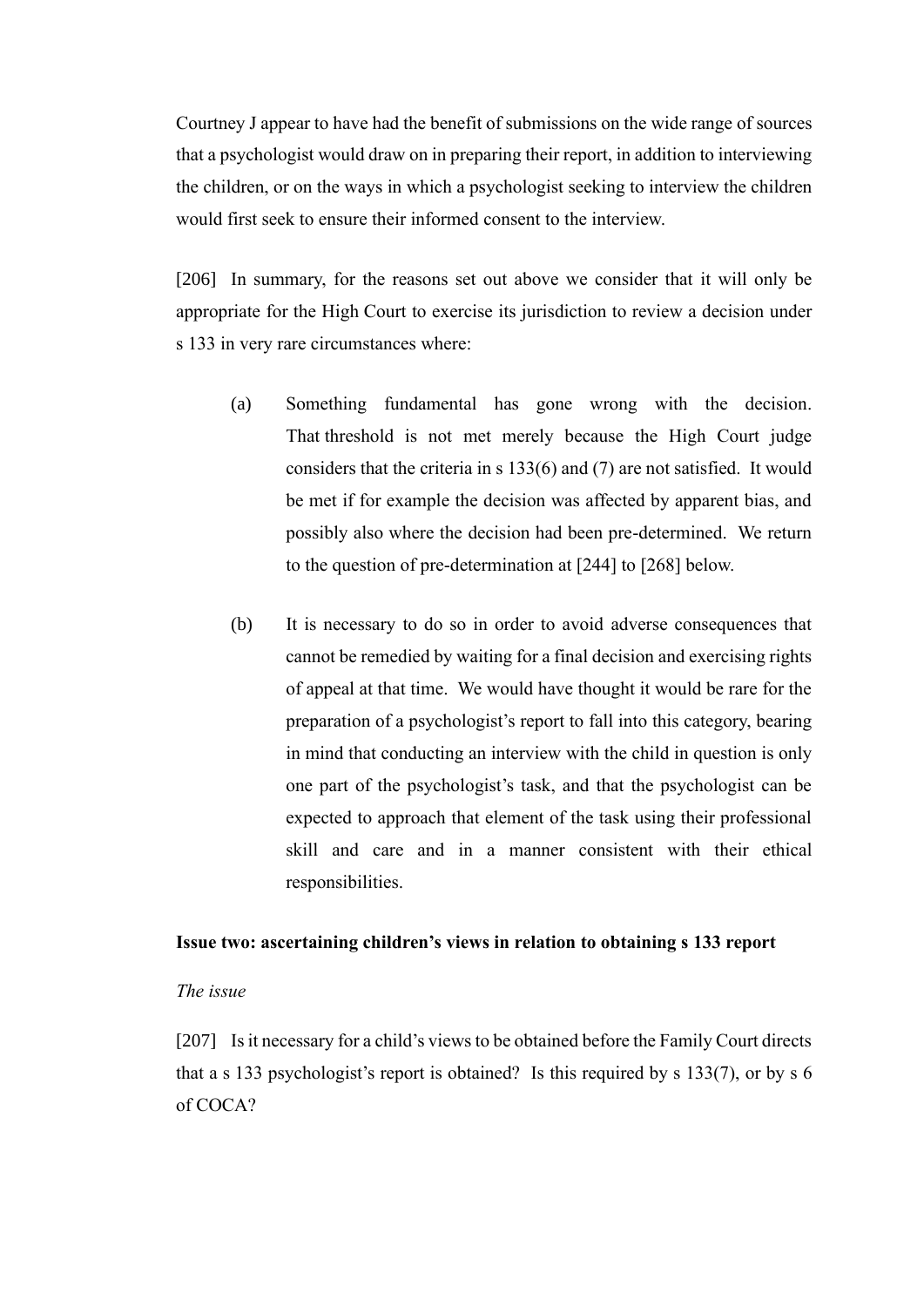### *Submissions for the Newtons*

[208] Ms Chambers supported the result reached in the first High Court judgment. She submitted that it is always necessary for a child's views to be obtained before the Family Court directs that a s 133 psychologist's report is obtained. This, she said, flows from s 133(7): the reference to ascertaining the "parties'" views must, in light of the scheme of COCA, be read as including the views of the child who is the subject of the report. In addition, she said, this necessarily flows from s 6 of COCA read in light of art 12 of the CRC.

[209] Ms Chambers emphasised the "direction of travel" reflected in the Family Court (Supporting Children in Court) Legislation Act, and the report of the Independent Panel that prompted those reforms.<sup>117</sup> As the Independent Panel observed, children "want to be better heard and have more opportunities to express their views".<sup>118</sup>

[210] Ms Chambers submitted that the court should not be "frog-marching" children off to see a psychologist, for an extended interview of many hours, without first seeking their views. The views expressed by Professor Seymour were paternalistic, and out of step with the direction of travel in this field, and the increasing emphasis placed on effective participation by children in decisions that affect them. It is too late, she submitted, for a psychologist to obtain the children's views after being appointed.

# *Submissions of other parties*

[211] For the Attorney-General, Ms Chan submitted that Courtney J was wrong to find the children's views should have been taken into account by the Family Court before ordering a psychologist's report under s 133 as:

(a) this is not required by s 133(7), as children are not parties to proceedings under COCA;

<sup>117</sup> Ministry of Justice *Te Korowai Ture ā-Whānau*: *The final report of the Independent Panel examining the 2014 family justice reforms* (May 2019).

 $118$  At [34].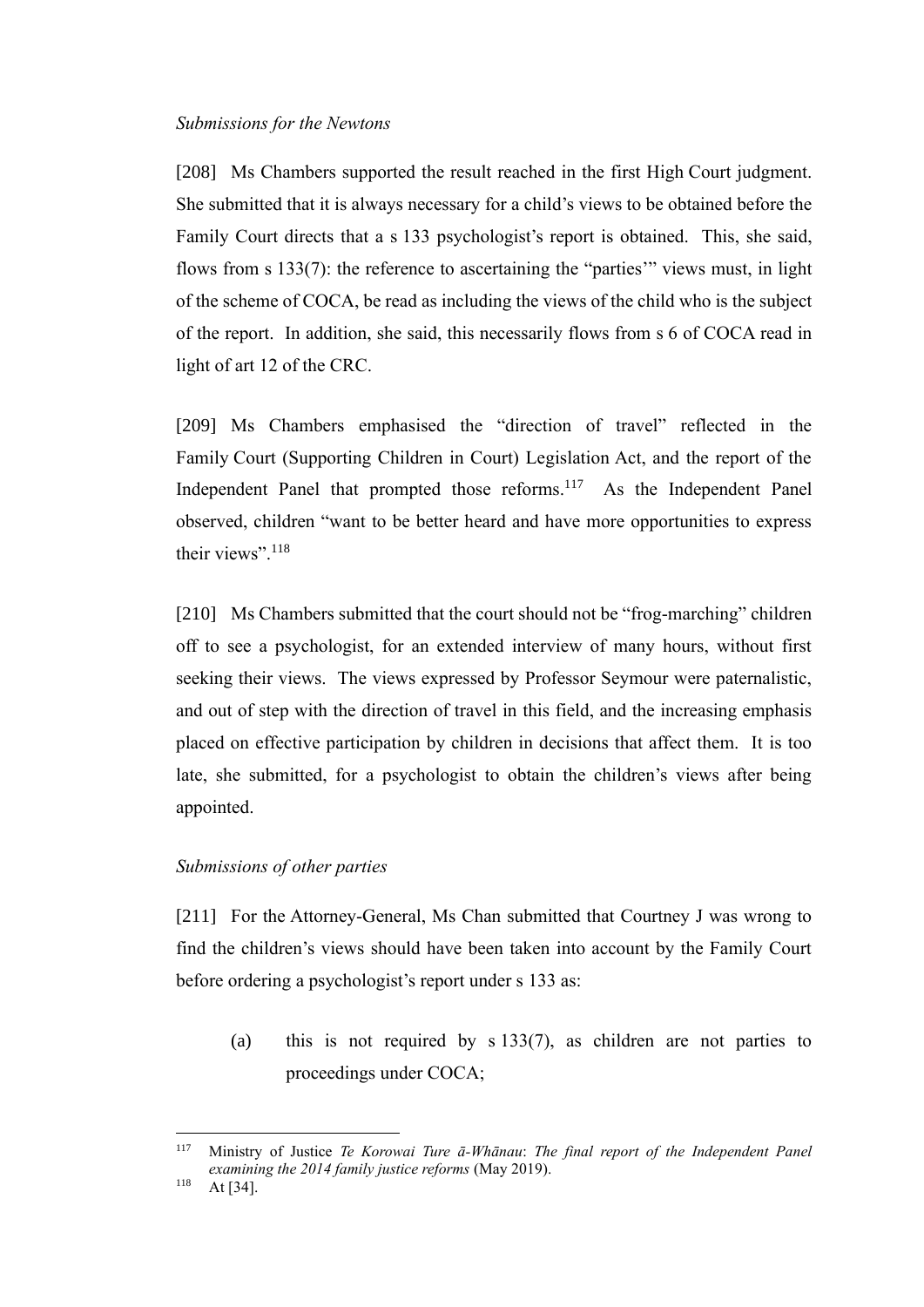- (b) it is not required under s 6 of COCA, based on the text and legislative history of that provision, a proper interpretation of art 12 of the CRC, and the welfare and best interests of the child;
- (c) section 133(6) does not impose this requirement; and
- (d) the LFC has a discretion as to whether a child's views are obtained prior to a s 133 report being ordered.

[212] Ms Chan emphasised the wide range of decisions that may need to be made in any case concerning the care of a child, including:

- (a) appointment of an LFC, and settling the brief of that lawyer;
- (b) requesting a report from Oranga Tamariki;
- (c) requesting a cultural report;
- (d) costs decisions;
- (e) adjournment of hearings;
- (f) making discovery orders; and
- (g) imposing sanctions on a parent for breach of a parenting order.

[213] She submitted that requiring a child's views to be sought with respect to every procedural decision of this kind is not in the child's best interests: that should be the touchstone for decision-making under COCA.

[214] Ms Chan agreed with the submissions made by Mr Cooke that a child should be supported to participate in most substantive decisions. But even then, she submitted, this is not appropriate in respect of all substantive decisions: for example, interim protection orders where there is a risk of imminent danger.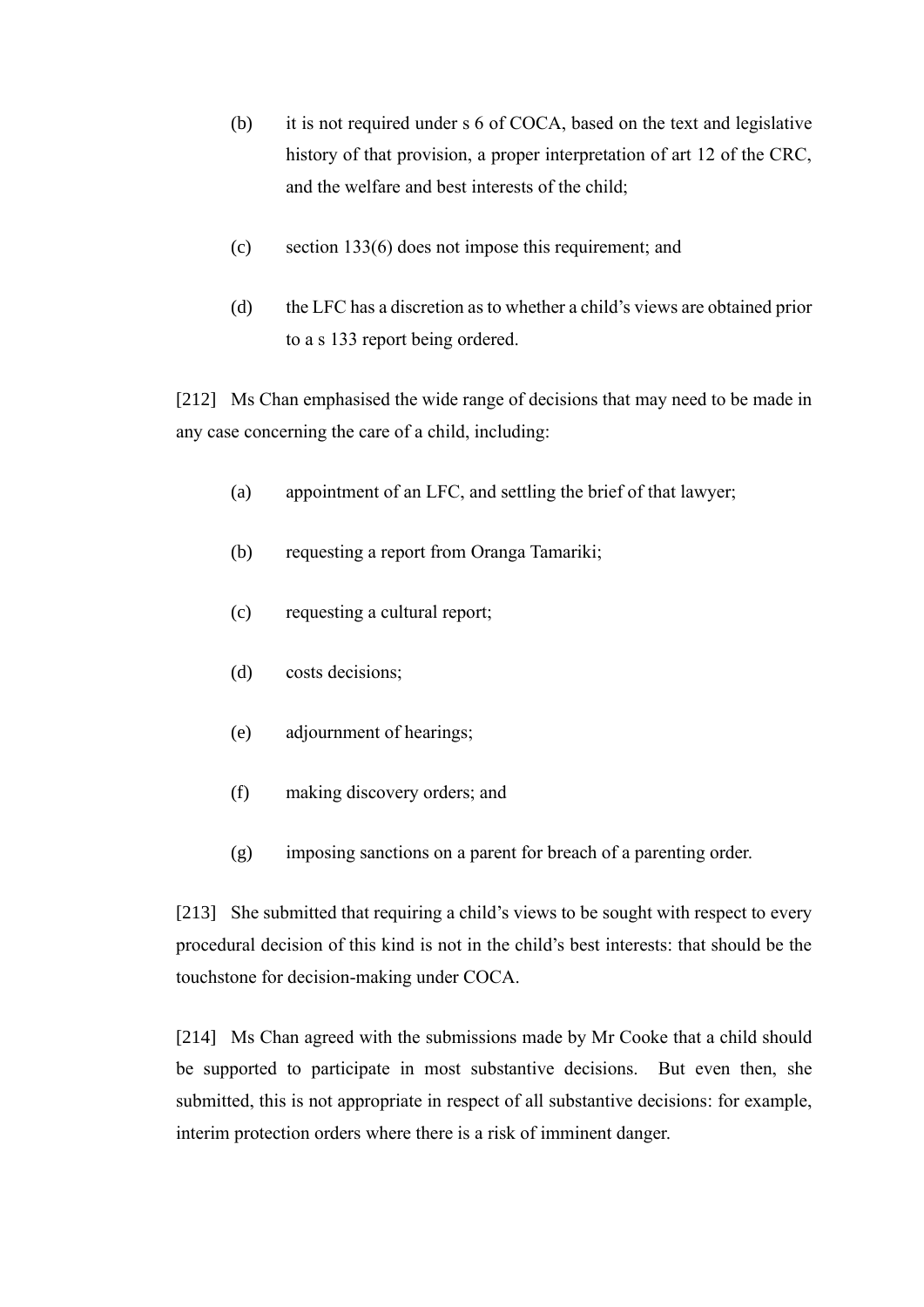[215] Ms Chan submitted that the delays that would result from imposing a requirement that children be consulted in respect of every decision made by a Family Court judge would make it impossible to decide applications under COCA within the child's sense of time, as required by  $s(2)(a)(i)$ . It would have a significant adverse impact on Family Court processes.

[216] Ms Chan noted that s 9B(2) of the Family Court Act refers to the LFC meeting with the child or young person and ascertaining the child's views on matters affecting the child *if it is appropriate to do so*. That provision expressly contemplates that there will be circumstances in which it is not appropriate to ascertain a child's views on some matters.

[217] Ms Chan also emphasised the expert view of Professor Seymour about the appropriateness of seeking a child's views on whether a s 133 report should be obtained. She emphasised his view that to require, or even invite, children's participation on procedural issues of this kind runs the strong risk of further exposure to conflict, to the detriment of the child's welfare. Discussion about the report may heighten the child's sense of responsibility for the outcomes that result from subsequent court proceedings. It may cause further distress to the child. It might cause loss of confidence in the judicial process, if an order is made contrary to their expressed views. A parent may seek to influence the child against the report, while the other parent may seek to encourage the child to support it. It would be difficult for the court to assess whether there had been such influence without a psychologist's report, resulting in an essentially circular process. Declining a s 133 report on the basis of a child's objection would impede the accumulation of evidence required for appropriate decision-making. And, as Professor Seymour said, a full explanation of the process of a s 133 report is most appropriately provided to the child by the psychologist. The child's involvement in the process is best managed at the point where the psychologist, who is skilled in conducting interviews with children while sensitive to the need to protect them from harm, gains informed consent.

[218] In response to Ms Chambers' argument that it is too late to seek the children's views once a psychologist has been appointed, Ms Chan submitted that it is always open to a psychologist to report to the court that the children were not willing to meet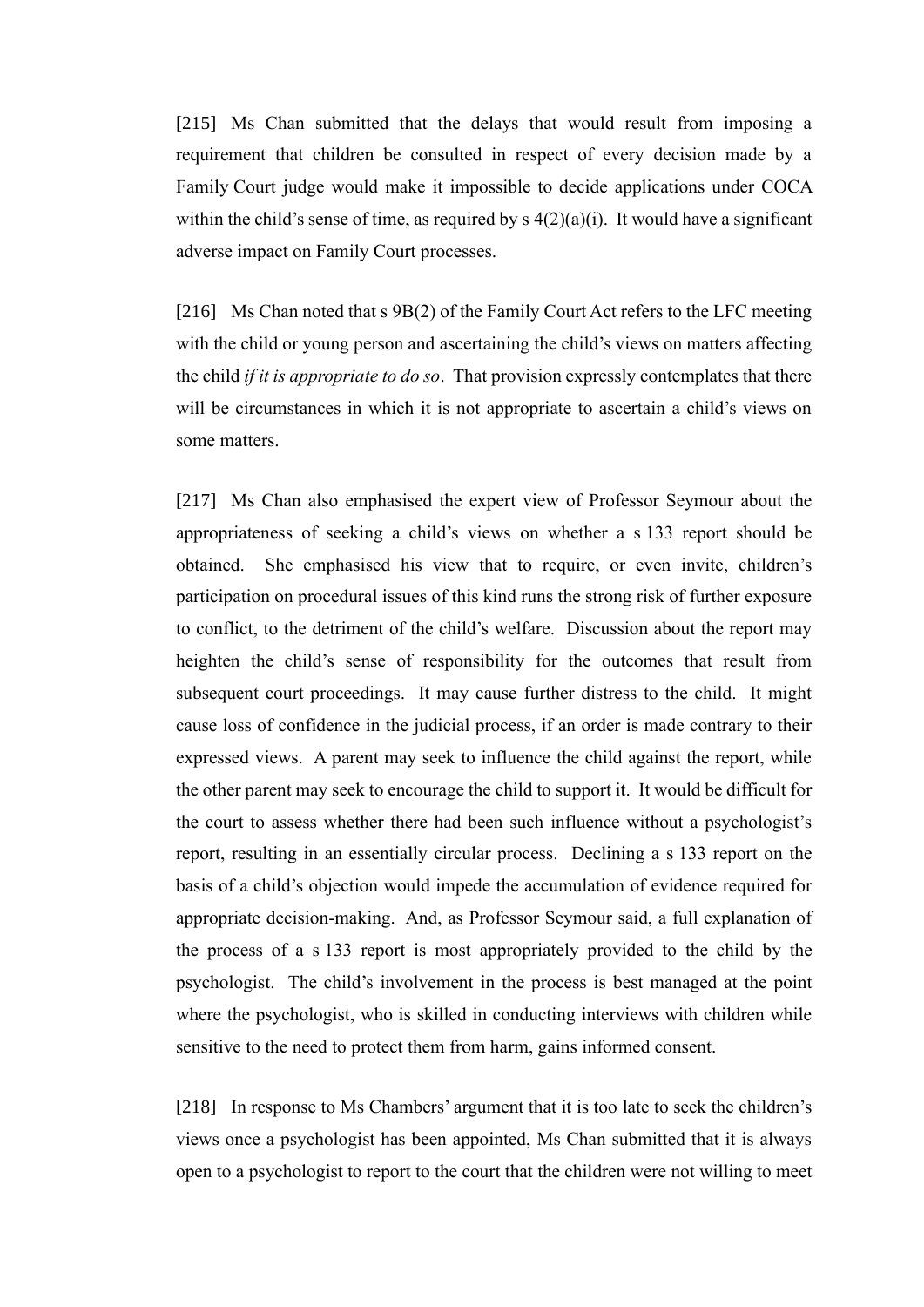with them, or to discuss certain issues. It is the psychologist, drawing on their professional expertise, who is best placed to explore such matters with a child.

[219] In response to questions from the Court, Ms Chan accepted that there is no hard and fast rule that a child's views should not be ascertained in relation to procedural decisions. Rather, she submitted, both the LFC and the judge have a discretion to seek a child's views in a particular case if they consider that it is appropriate to do so. But that will depend on context. It is not required in every case.

[220] Mr Cooke, for the children, emphasised the need for a nuanced approach by the LFC and by the courts. He submitted that the views of children should be sought on matters that affect them, that they need to know about, and may want to express a view on. That will depend on the issue, the age of the child, and other circumstances.

[221] Mr Cooke submitted that the children are not parties, so s 133(7) does not apply. Section 6(2) of COCA does apply. But it does not necessarily mean that the court must hear from the child. The LFC will need to exercise judgement, depending on the issue and the child, as to whether to obtain a child's views on a particular issue and place those views before the court. Where the LFC does so, the court is required to take those views into account. The court could also specifically require the children's views to be ascertained by the LFC. But primarily, Mr Cooke submitted, this is a matter for the judgement of the LFC. There is a balance to be struck by the LFC between involving the child enough and involving them too much, as that also can be damaging.

[222] Mr Cooke emphasised that lawyers who are appointed as LFCs under COCA are very experienced, and are required to exercise judgment in many respects in performing their functions.

[223] Ms Fisher QC, who appeared for the NZLS as intervener, submitted that in nearly all circumstances it will not be appropriate to obtain a child's views on whether a s 133 report should be obtained: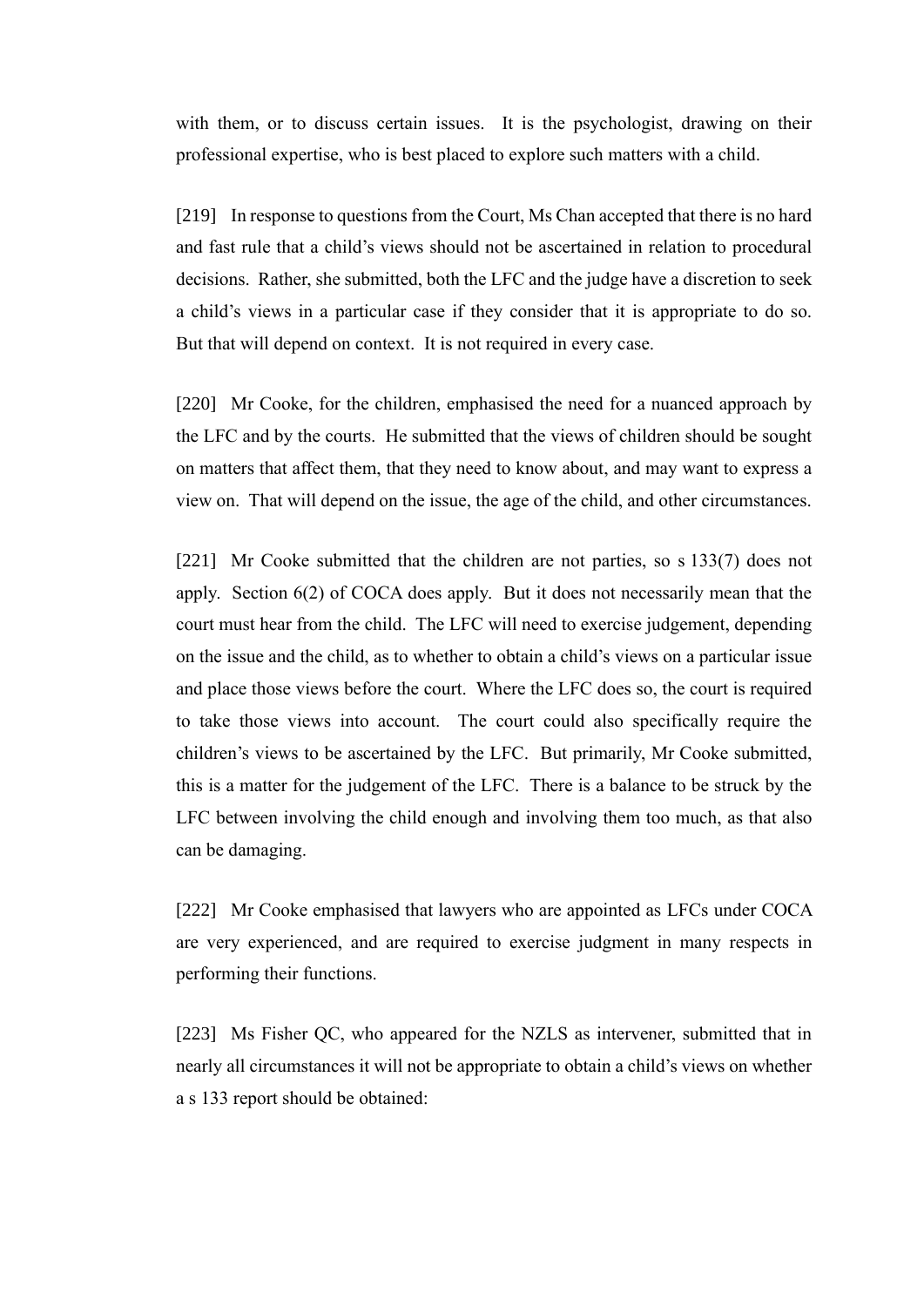- (a) This is not a matter affecting a child any more than the appointment of LFC, obtaining a social worker's report or a cultural report. These are procedural steps to gather information to enable the court to make decisions affecting the child, rather than decisions that affect the child in and of themselves.
- (b) The LFC is not the best person to discuss a potential s 133 report with the child. Rather, the psychologist appointed to prepare the report is the appropriate person, for the reasons explained by Professor Seymour. There may be some cases where the LFC can properly raise the question of willingness to participate in an interview with a psychologist with a child, but that cannot be a mandatory requirement.
- (c) Section 133 reports are used in high conflict situations, often involving vulnerable children. It is rare to seek their views on obtaining a s 133 report in such circumstances.

#### *Discussion*

[224] The United Nations Committee on the Rights of the Child has identified the right of all children to be heard and taken seriously as one of the fundamental values of the CRC. Article 12, which addresses that right, is one of the general principles underpinning the CRC. It establishes not only a right in itself, but should be considered in the interpretation and implementation of all other rights.<sup>119</sup> The Committee also emphasises how art 12 is complemented by art 3, which provides that the best interests of the child are a primary consideration in all actions undertaken concerning children. Article 3 establishes the objective of achieving the best interests of the child, and art 12 provides the methodology for reaching that goal by hearing the child: 120

In fact, there can be no correct application of article 3 if the components of article 12 are not respected. Likewise, article 3 reinforces the functionality of article 12, facilitating the essential role of children in all decisions affecting their lives.

<sup>119</sup> United Nations Committee on the Rights of the Child *General comment No. 12 (2009): the right of the child to be heard* UN Doc CRC/C/GC/12 (20 July 2009) at [2].

 $120$  At [74].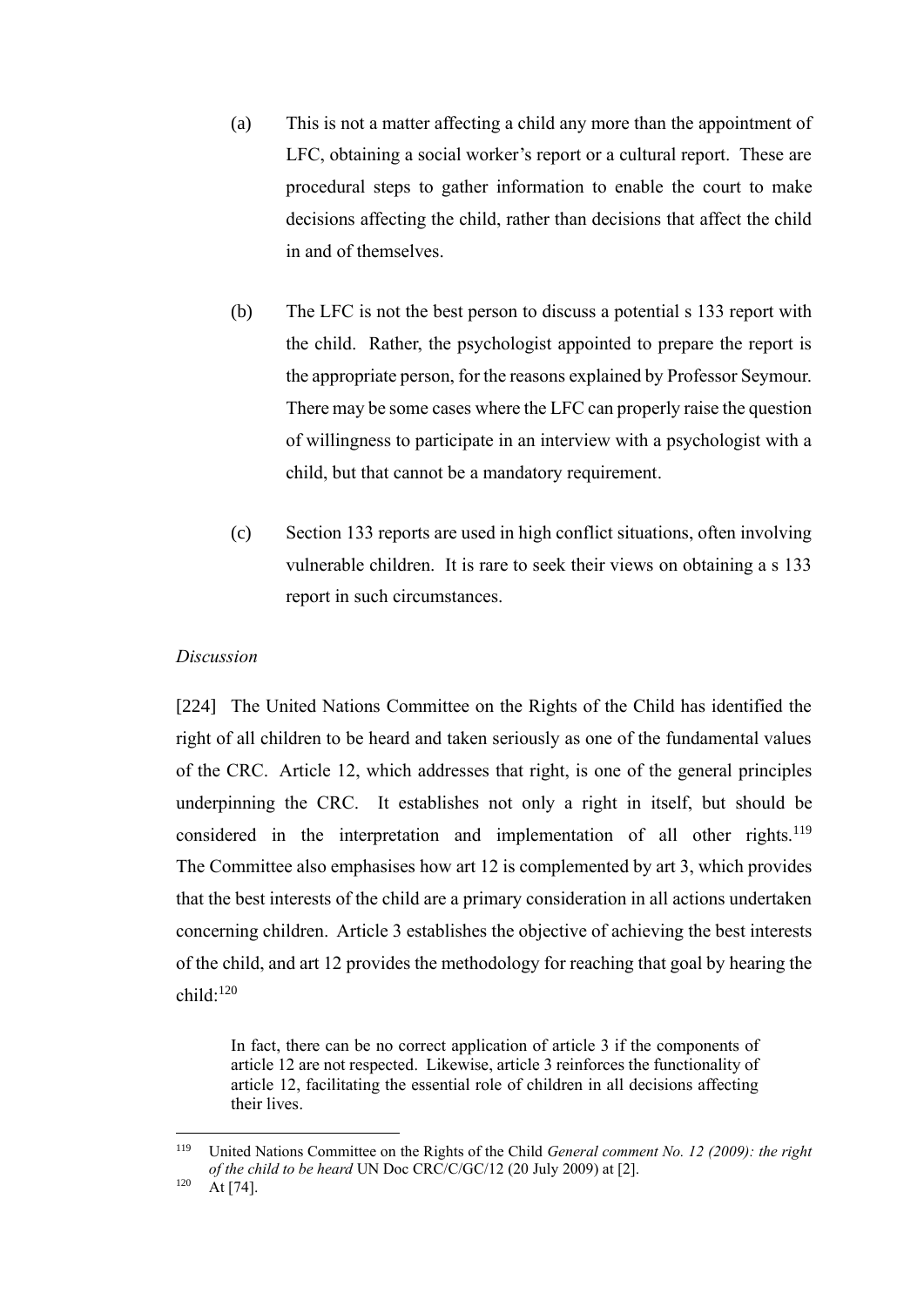[225] Section 6 of COCA gives effect to art 12 of the CRC in the context of proceedings under COCA, as the 2021 amendment makes explicit.<sup>121</sup> In proceedings in relation to care for or contact with a child, the child *must* be given reasonable opportunities to express views on matters affecting that child. Any views the child expresses must be taken into account.

[226] Section 4(4) makes it clear that child's the right to a reasonable opportunity to express views under s 6 is not limited by the requirement in s 4(1) that the welfare and best interests of a child in his or her particular circumstances must be the first and paramount consideration in proceedings under COCA. It is not open to a court or other decision-maker to decide that a child should not be given a reasonable opportunity to express their views because that would not be consistent with their welfare and best interests.

[227] However the requirement in s 6(2) is that the child be provided with *reasonable opportunities* to express their views on matters that affect them. In determining what opportunities ought reasonably to be provided, the welfare and best interests of the child will be a paramount consideration.

[228] The importance of ascertaining the views of a child on matters that affect them is also reflected in the best practice guidelines for LFCs issued by the NZLS. The guidelines provide that: $122$ 

A child must be given reasonable opportunities to be heard (either directly or indirectly) in any judicial and administrative proceedings affecting them as provided for by section 6(2)(a) of COCA, section 5(d) of the CYPTF Act and Articles 9.2 and 12.2 of UNCROC.

[229] It would be difficult to overstate the importance in the scheme of COCA of the child's right to express their own, authentic views on matters that affect them, and to have the views they express taken into account. Ensuring that children are supported to exercise that right is an essential corollary of treating their welfare and best interests as a paramount consideration.

<sup>&</sup>lt;sup>121</sup> Family Court (Supporting Children in Court) Legislation Act, s 6.<br><sup>122</sup> Nove Zealand Law Society Lawyer for the Child Rest Puration Cur

<sup>122</sup> New Zealand Law Society *Lawyer for the Child Best Practice Guidelines*, cl 4.2.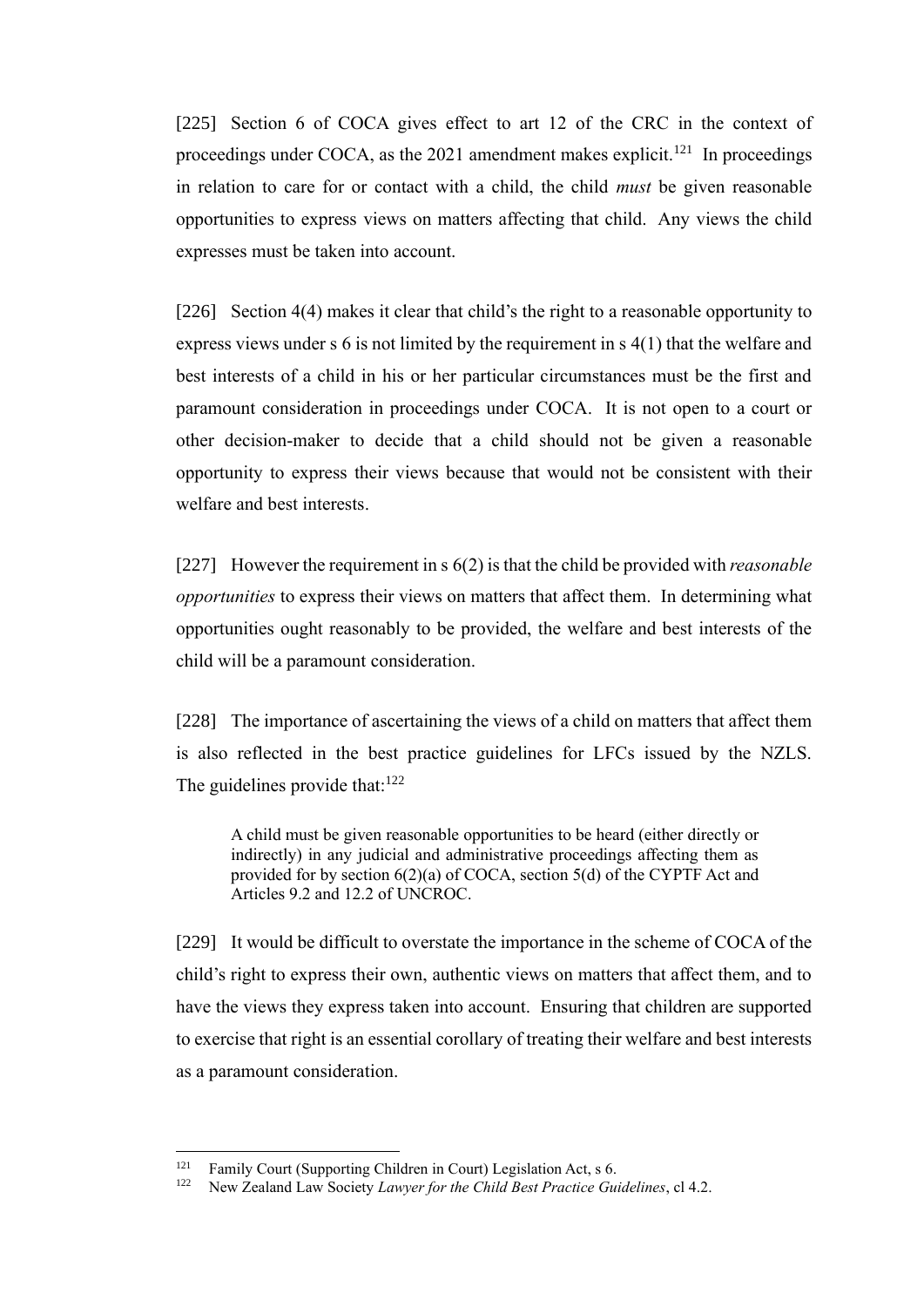[230] But we accept the submission of the Attorney-General, the NZLS, and Mr Cooke, that this does not translate into a blanket requirement that a child's views must be sought on any procedural step in proceedings under COCA. Where a decision will have a material effect on the child, they must be given a reasonable opportunity to express a view on the matters to which the decision relates. Different decisions will affect a child to a greater or lesser degree. What amounts to a reasonable opportunity to express views will turn on the significance of the decision for the child, the timeframe within which the decision is to be made, the age and maturity of the child and all their other circumstances, and the practical realities of seeking their views in a timely way. So for example it will not usually be necessary to seek a child's views before deciding to appoint a lawyer to represent the child under s 7 of COCA. This is a procedural decision that is usually taken at an early stage. Its effect is, among other things, to facilitate the future expression of views by the child. It would be difficult to seek the child's authentic views on such a step, and it would cause unnecessary and avoidable delays to do so.

[231] That is not to say that the child's views would not be relevant if, for example, the relationship between the child and the person appointed as LFC were to break down irretrievably. A judge would need to consider whether to make an alternative appointment in those circumstances, taking into account the child's views. But for initial, essentially routine, LFC appointments the child's views need not be sought in advance.

[232] Nor is it always necessary to seek a child's views before making urgent interim orders to ensure the child's safety. If the child's views about their circumstances and about possible interim arrangements are known to the court, those views must be taken into account. But if there is real urgency then it would not be reasonable — and would be inconsistent with s 4 — to delay taking action to protect the child. Once they are safe, their views about what comes next can be ascertained.

[233] It is neither possible nor appropriate to draw a bright line between substantive decisions, in respect of which a child must have an opportunity to express their views, and procedural matters, where that is not required. We accept the submission of Mr Cooke that a more nuanced approach is required which involves the exercise of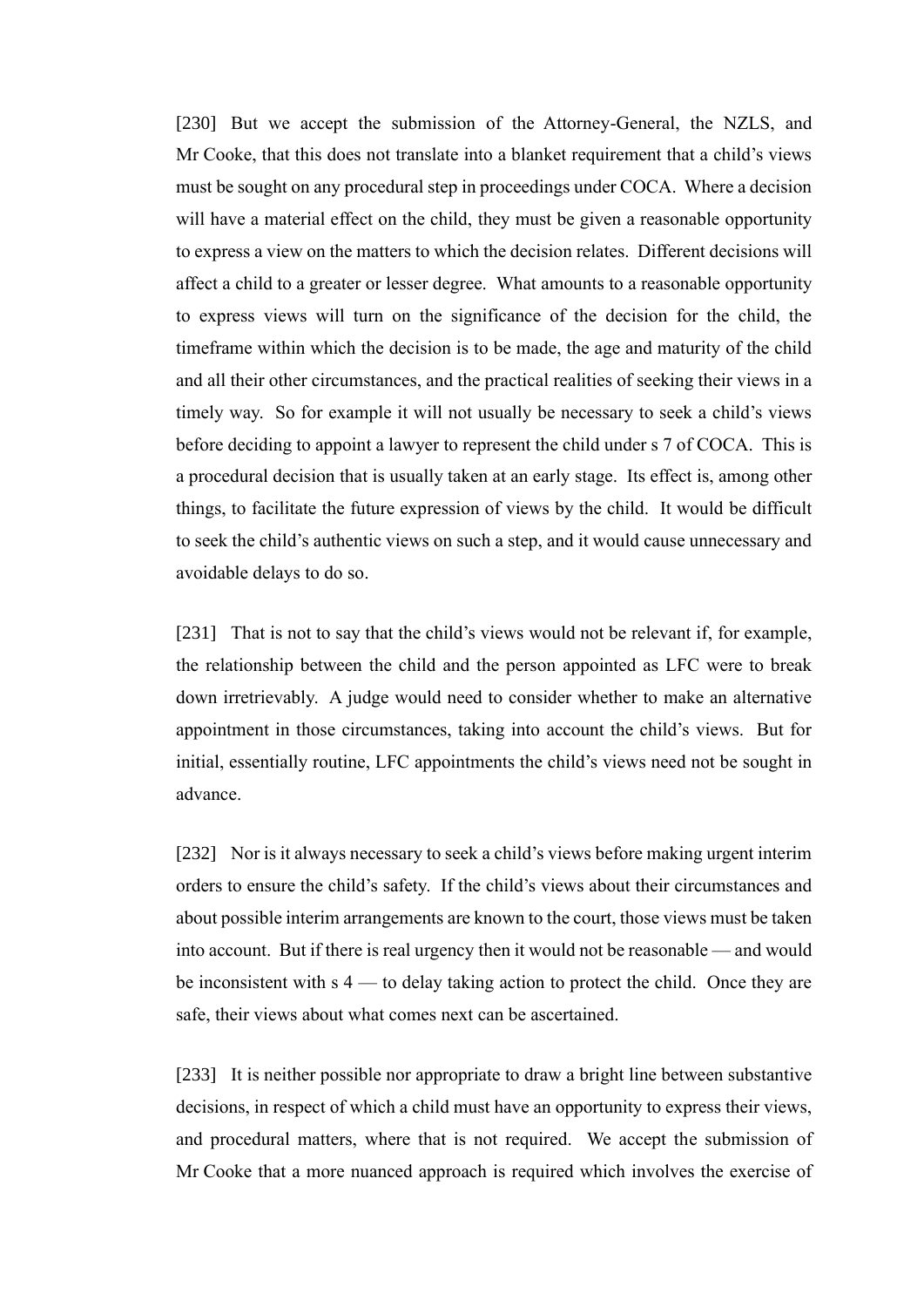judgment by a lawyer appointed to represent a child and by the court. Some procedural decisions may have a significant effect on a child, and it will be appropriate for the child to be informed about the issue and given an opportunity to express views on it.

[234] The need for an LFC to exercise judgement about the matters on which a child's view is sought is reflected in s 9B of the Family Court Act. The LFC must meet with the child. And, as s 9B(2) expressly provides, the LFC must ascertain the child's views on matters affecting the child relevant to the proceedings *if it is appropriate to do so*. That judgement must of course be exercised having regard to the strong direction in s 6 of COCA, and art 12 of the CRC.

[235] What, then, of decisions to obtain a psychological report under s 133 of COCA?

[236] Section 133(7) requires the court to have regard to the "parties" wishes before deciding whether or not to obtain a psychological report, if the court knows the parties' wishes or can speedily ascertain them. It is in our view quite clear that a child who is the subject of an application for a parenting order is not a party to that application. COCA consistently distinguishes between the parties and the child who is the subject of the application.<sup>123</sup> We do not consider that s 6 requires the term "parties" in s 133(7) to be given an extended meaning, as Ms Chambers submitted. Rather, we consider that the general approach to s 6 that we have described above applies equally in the s 133 report context.

[237] A person appointed as LFC must exercise judgement about whether it is appropriate for them to seek the views of the child about the possibility that a psychological report will be obtained. They might do so in general terms. Or they might ask whether the child is comfortable speaking with a particular psychologist, if that psychologist has previously met with the child. They might also inquire about the child's willingness to discuss particular topics with a psychologist. But all of that is a matter for the judgement of the LFC, depending on the circumstances of the case. It is not mandatory for them to do so in all cases.

<sup>&</sup>lt;sup>123</sup> See for example Care of Children Act, ss  $134(1)$ , and  $143(2)$  and (3).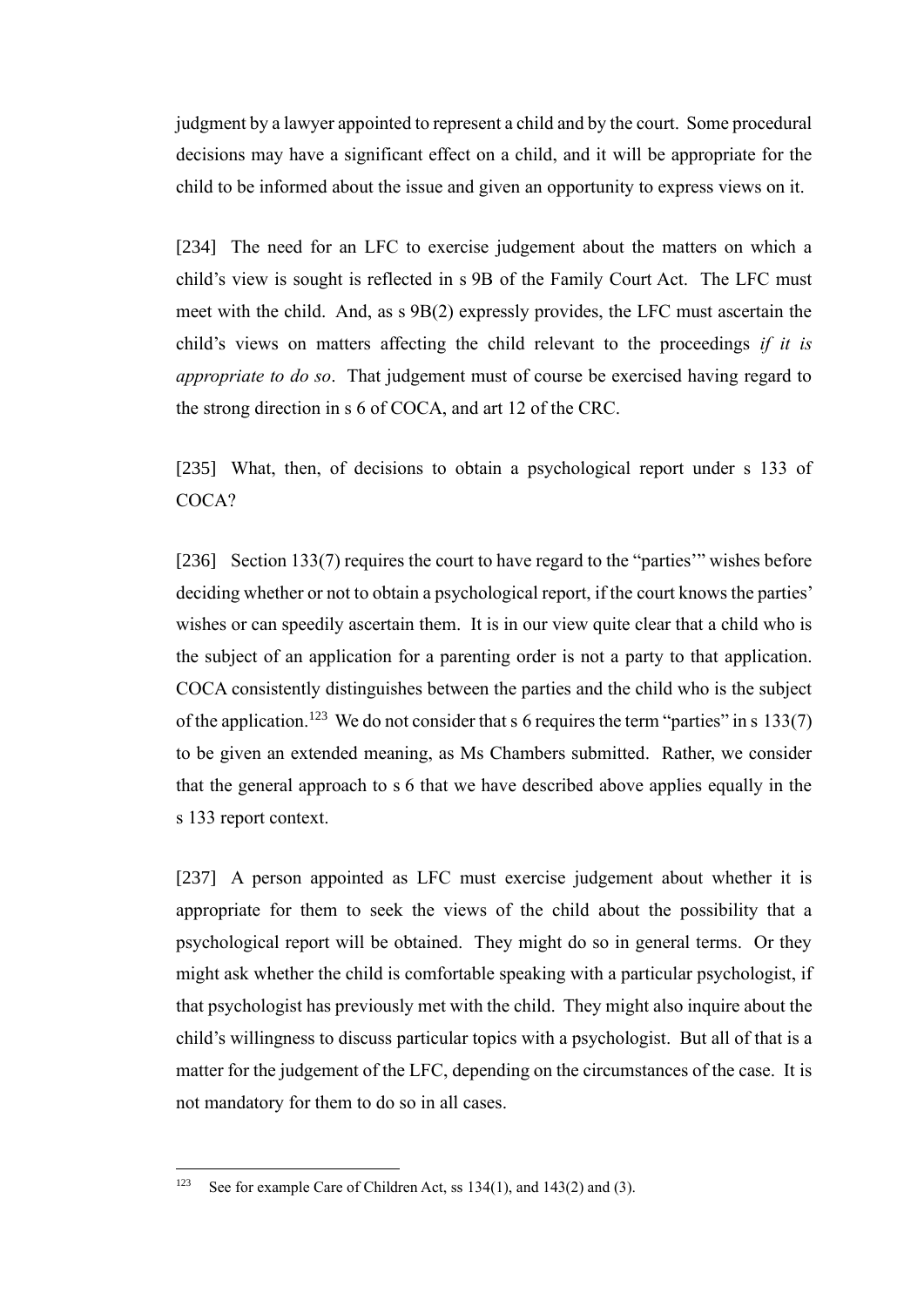[238] Before a judge makes an order under s 133(5) the judge should consider whether the views of the child are known. If their views are known, which would usually be because those views have been ascertained by the LFC, those views must be taken into account.<sup>124</sup> But they are not of course decisive. If the child's views are not yet known to the court, the judge will need to consider whether it would be appropriate to obtain the views of the child on matters such as whether a report should be sought, or who should prepare one. Family Court judges are appointed for their expertise in matters of this kind. That expertise, and the experience they have in dealing with many COCA cases on a regular basis, mean that they are particularly well placed to exercise judgment about such matters.

[239] It seems likely that in many cases a judge will consider it is not necessary to seek a child's views on whether a s 133 report should be obtained before directing the preparation of such a report. Such a report draws on many sources other than interviews with the child: the preparation of a report based on those sources does not have any direct effect on the child. The impact on the child of directing a s 133 report turns largely on whether the psychologist will conduct an extended interview with the child, and on the topics that will be explored with the child. It seems to us that there will often be a practical difficulty in obtaining the child's views on those matters in advance of the meeting with the psychologist. It is difficult to see how the court could assess the risk that those views have been influenced by a party without the assistance of a psychologist's report. And it is difficult to see who could be better placed than a psychologist to explore the child's willingness to discuss sensitive topics. The process risks becoming more than a little circular if the children's views on speaking to a psychologist must be obtained before the court directs that a s 133 report should be prepared. That circularity may mean, in many cases, that it is not reasonable to provide an opportunity for a child to express a view on their willingness to be interviewed by a psychologist before the psychologist is appointed.

[240] Another factor that bears on the reasonableness of seeking the child's views pre-appointment is that the making of a s 133 order does not oblige the child to participate in an interview, and does not require the psychologist to persist in

 $124$  Section 6(2)(b).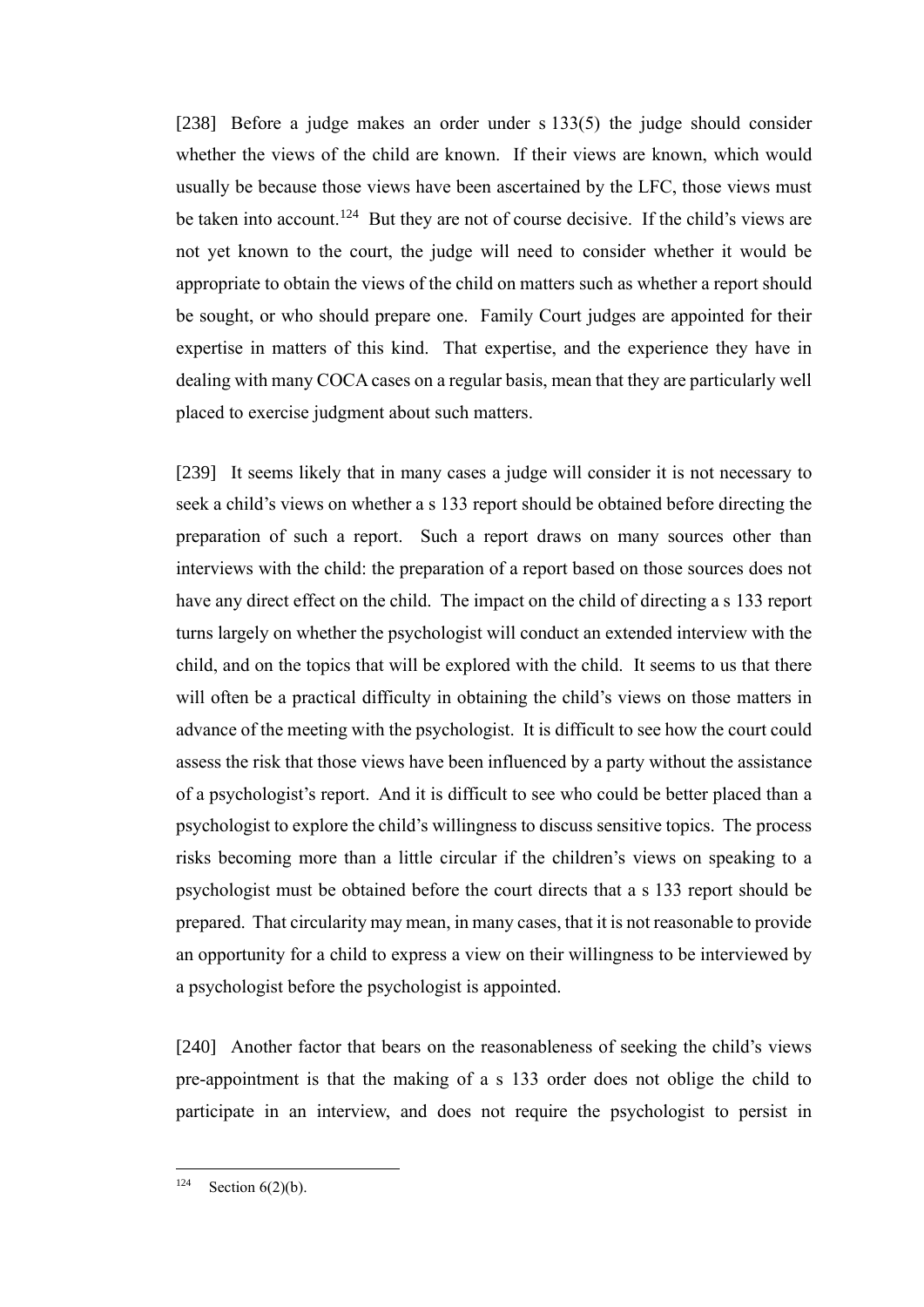interviewing a child who is reluctant to participate. If the child does not want to meet with the psychologist, the psychologist can seek directions from the court under s 133(9). Issues of this kind can be dealt with following appointment: confirmation of the child's willingness to be interviewed is not a precondition for a direction that a s 133 report be prepared.

[241] In any event, it is in our view very clear that if a Family Court judge makes an order under s 133 that a psychological report be prepared there is no right of appeal from that decision, even with leave. It is extremely difficult to envisage circumstances in which such an order could successfully be challenged in judicial review proceedings, as explained above. Parliament has made it clear that once an order is made under s 133, the determination of the substantive proceedings should not be delayed by ancillary litigation about the appropriateness of such an order.

[242] In summary, with the benefit of the extensive submissions we have received from the parties, the LFC and the interveners we have reached a view that differs from that expressed by Courtney J in the first High Court judgment at [33]. Section 133(7) did not require the views of the children to be taken into account before ordering a s 133 report. Nor was this a mandatory requirement for making a s 133 order by reference to the scheme of COCA more generally. And even if we had considered that it would have been preferable to seek the views of the children in this case — a matter on which we need not express a view — that would not be a basis on which to set aside the s 133 order in judicial review proceedings.

[243] However this was not the main basis on which Courtney J's decision proceeded. The focus of the first High Court judgment was the pre-determination argument. We turn to consider that issue.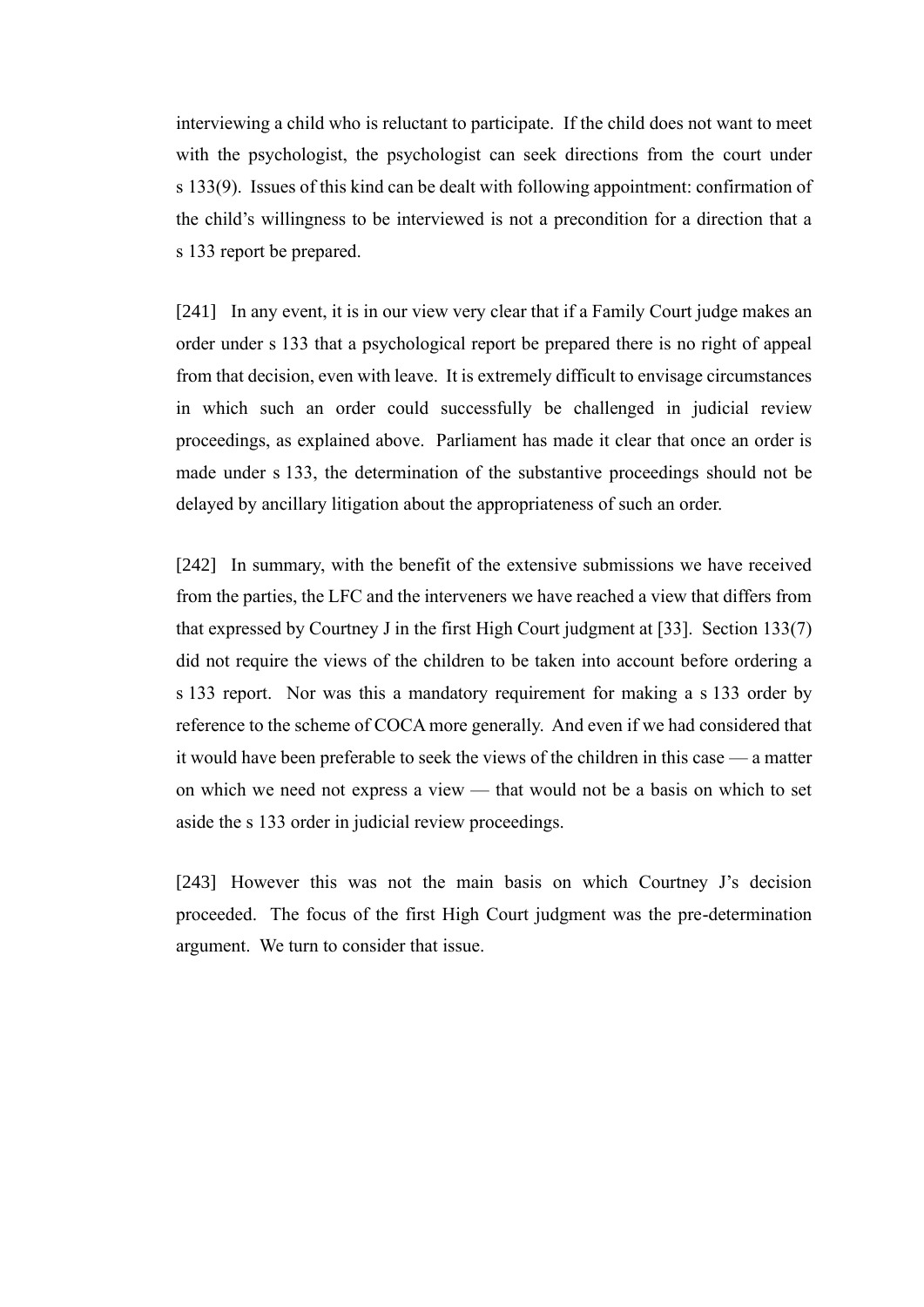#### **Issue three: pre-determination**

## *The issue*

[244] The third issue is whether Judge de Jong had pre-determined the making of the first s 133 order, as Courtney J held in the first High Court judgment.<sup>125</sup>

#### *Attorney-General's submissions*

[245] Ms Chan submitted that the test for pre-determination is whether the decision-maker's mind was closed, so that the decision was approached with a mind "already made up". A "blank mind" is not required. The question is whether a fair-minded observer would consider that the judge pre-determined the matter. Pre-determination is not lightly found.<sup>126</sup>

<span id="page-74-1"></span>[246] Ms Chan submitted that nothing in the exchange between Judge de Jong and counsel was indicative of pre-determination. Nothing suggested the Judge approached matters with a closed mind. By the time of the 27 November 2017 directions conference, Judge de Jong was well aware of the history of fraught relations between the parties, and the sensitivities regarding the children's mental state. As he confirmed in his report, he had read the parties' affidavits in advance of the hearing. Advance knowledge of a file, or "com[ing] to the hearing with a view" is not indicative of pre-determination: this is permissible, provided a decision-maker is open to hearing submissions and changing their mind.<sup>127</sup>

<span id="page-74-0"></span>[247] Ms Chan submitted that Courtney J was wrong to place emphasis on the fact that at the outset of the hearing no counsel was actively seeking a direction for a s 133 report.<sup>128</sup> The LFC did not explicitly seek a s 133 report, but had stated in her memorandum that consideration should be given to whether such a report was necessary. The intensity of conflict between the parties was evident from the LFC's memorandum, and the wider history of the file. Also apparent from her memorandum were the concerns regarding the children's vulnerability and anxiety and

<sup>&</sup>lt;sup>125</sup> First High Court judgment, above n [9,](#page-21-0) at  $[28]-[30]$ .<br><sup>126</sup> CREEDNZ *Inc. y Governor General* [1981] 1 NZ

<sup>126</sup> *CREEDNZ Inc v Governor-General* [1981] 1 NZLR 172 (CA) at 179 per Cooke J, 193–194 per Richardson J and 214 per McMullin J.

<sup>&</sup>lt;sup>127</sup> *Wilson v New Zealand Parole Board* HC Christchurch CIV-2010-409-2933, 20 May 2011 at [15].<br><sup>128</sup> First High Court judgment, above n 9, at [28]

First High Court judgment, above n [9,](#page-21-0) at [28].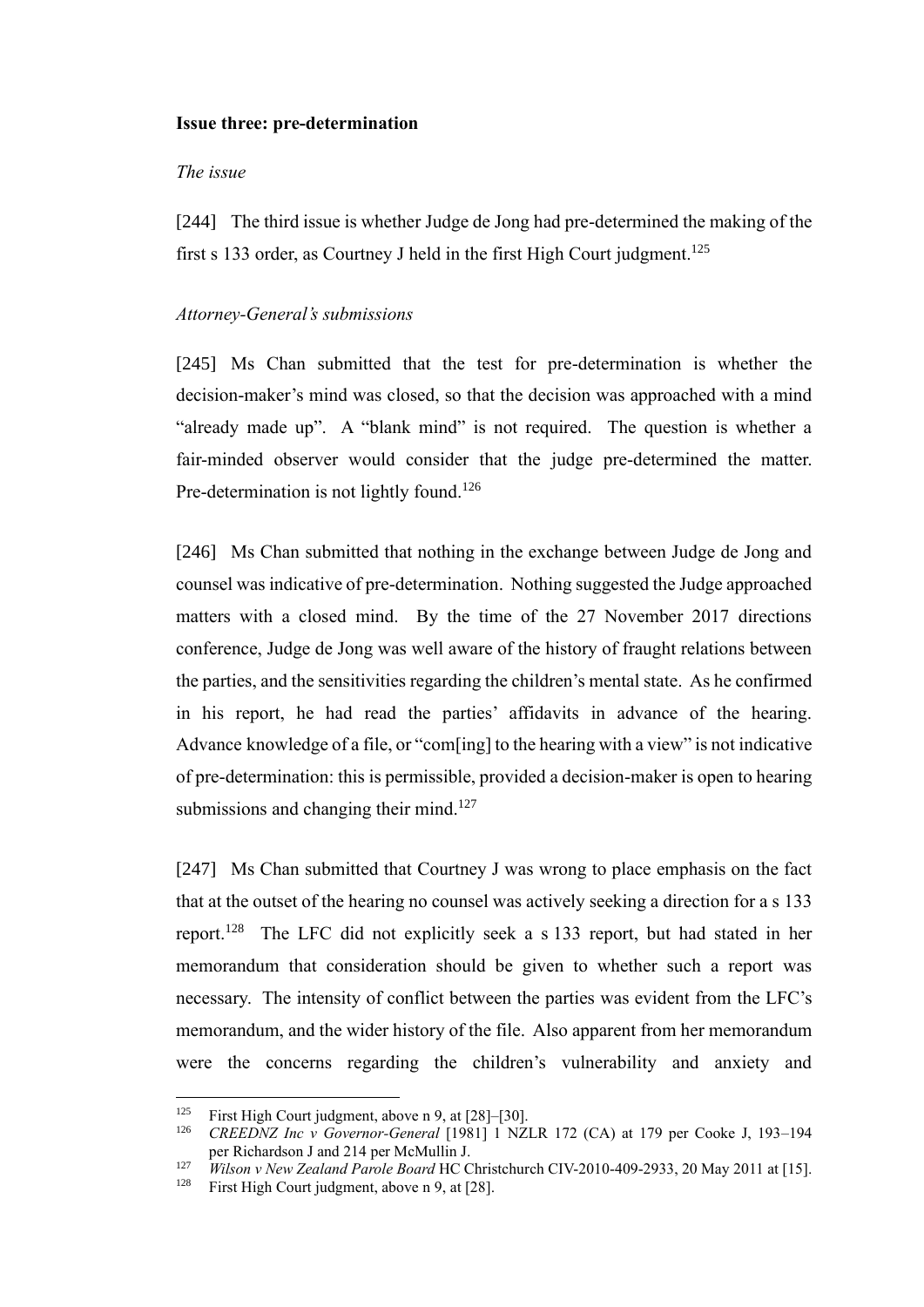behavioural issues. The Judge's expression of concern about "what's happening" and his statement that "I think we need a 133 report straight away" did not suggest a view that had already been formed. Rather, they reflected views being formed in the course of the hearing. As this Court noted in *Re Royal Commission on Thomas Case* there is "no reason why [a tribunal] should not express tentative views. That is done every day in the Courts".<sup>129</sup> The Judge went on to say he thought a s 133 report was "very essential in this case given the dynamics on both sides". He listed the matters he thought the psychologist should address and invited other thoughts from the parties as to terms of reference. None were offered. He then prepared the brief and delivered his minute. It was only once he had heard the views of the parties and the LFC that he decided to order a report, and settled the terms of the psychologist's brief. This would not suggest pre-determination to a fair-minded lay observer.

[248] Ms Chan also submitted that Courtney J was wrong to find that the ability of the Judge to prepare the brief during the hearing indicated it was "more likely than not that the Judge had already prepared the brief, and that his oral description reflected the brief, rather than the brief being prepared following the decision to make the order".<sup>130</sup> That finding did not have regard to the terms of s 133, or the standard practice of the Family Court as explained by Judge de Jong in his report. That standard practice was also described in the joint memorandum of counsel. Rather than being an indicator of pre-determination, Judge de Jong's modification of his standard s 133 brief in the course of the hearing was an entirely appropriate and efficient use of time and resources by an experienced Family Court judge.

#### *Submissions for the Newtons*

[249] Ms Chambers submitted that Courtney J was right to find that Judge de Jong failed to exercise his discretion pursuant to s 133, and pre-determined the issue of whether to order a psychological report. He was not open to persuasion, but rather had a "closed mind" and a set view that a report was essential.

<sup>129</sup> *Re Royal Commission on Thomas Case* [1982] 1 NZLR 252 (CA) at 279.

First High Court judgment, above n [9,](#page-21-0) at [30].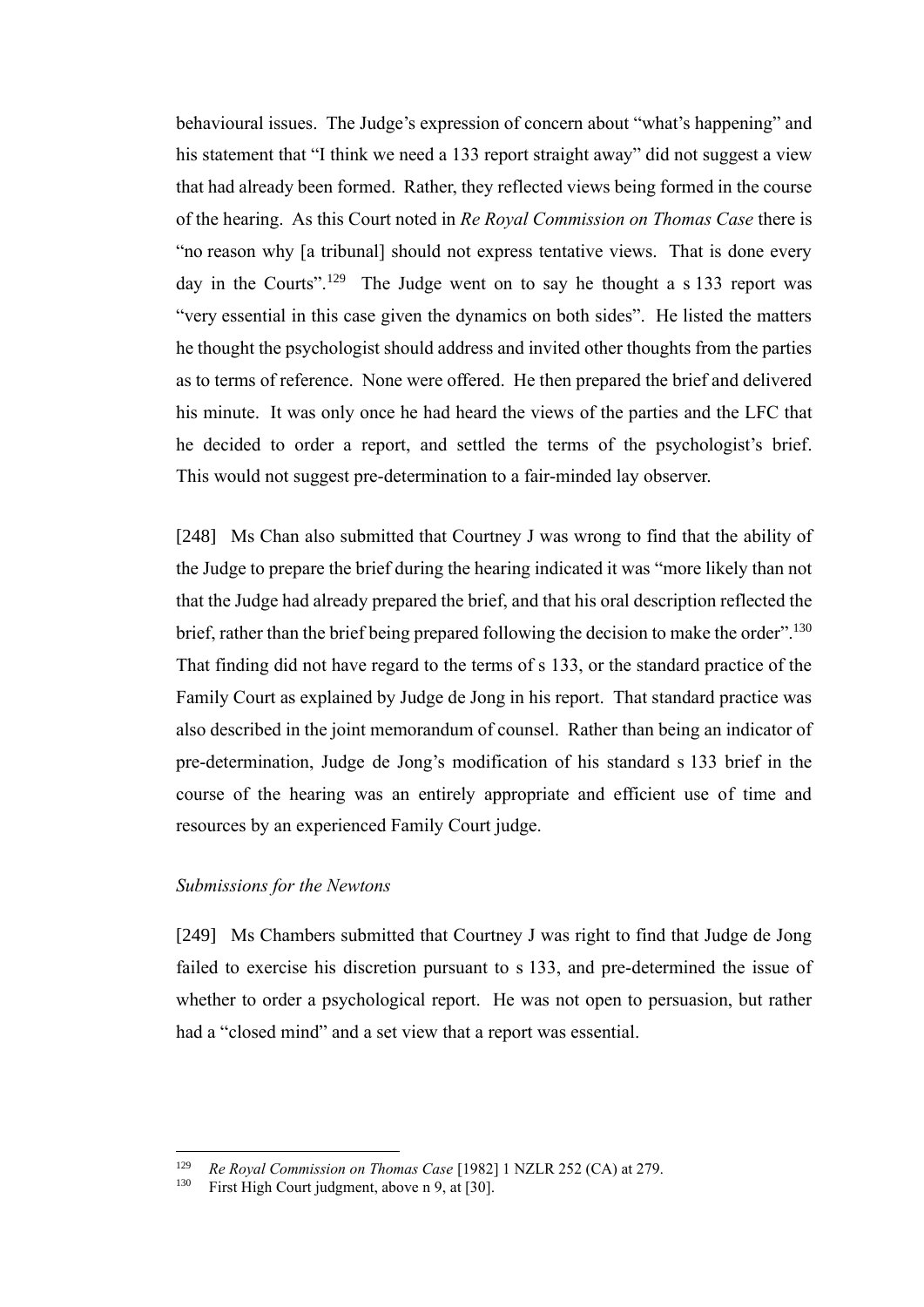[250] Ms Chambers accepted in the course of argument that it is legitimate for a decision-maker to have a preliminary or "in principle" view on a matter which must be decided. That does not amount to pre-determination. However when they come to make the actual decision, they must do so with a mind open to other alternatives. An open mind means that the decision-maker is "amenable to persuasion and do[es] not commit to a particular outcome in an individual cases".<sup>131</sup>

[251] Ms Chambers submitted that Judge de Jong's "one-track" focus was evident from the start. In his September 2017 memorandum Judge de Jong suggested that "[t]his might also be a case where a court appointed psychologist is required pursuant to s 133 COCA". The Judge did not pause to read the memorandum handed up on behalf of the Newtons, and did not engage with the submission that ordering a s 133 report could have a negative impact on the children and that their views should be taken into account. Nor did he address the submission that the matter should be stood down pending the LFC meeting with the children and their paediatrician, and that all parties should have the opportunity to review the LFC's report (which would include the children's views) before providing submissions on the issue of whether a s 133 report ought to be obtained.

[252] Nor, Ms Chambers submitted, did the Judge have regard to the mandatory considerations set out in s 133(6), and factors such as the existence of historic reports, the availability of the paediatrician to produce a report or at least provide views, delay, and the fact that a psychological report could not be ordered to obtain the children's views. The comments made by the Judge during the issues conference did not suggest a preference, or even a pre-disposition. Rather, she submitted, they showed a closed mind.

## *Discussion*

[253] As Courtney J noted in the first High Court judgment, the cases concerning pre-determination on the part of administrative decision-makers establish that a

<sup>&</sup>lt;sup>131</sup> *Save Chamberlain Park Inc v Auckland Council* [2018] NZHC 1462 at [178], quoting Philip Joseph *Constitutional and Administrative Law in New Zealand* (4th ed, Thomson Reuters, Wellington, 2014) at [25.5.5]. See also *Financial Services Complaints Ltd v Chief Ombudsman*  [2021] NZHC 307, [2021] 2 NZLR 475 at [81]–[87].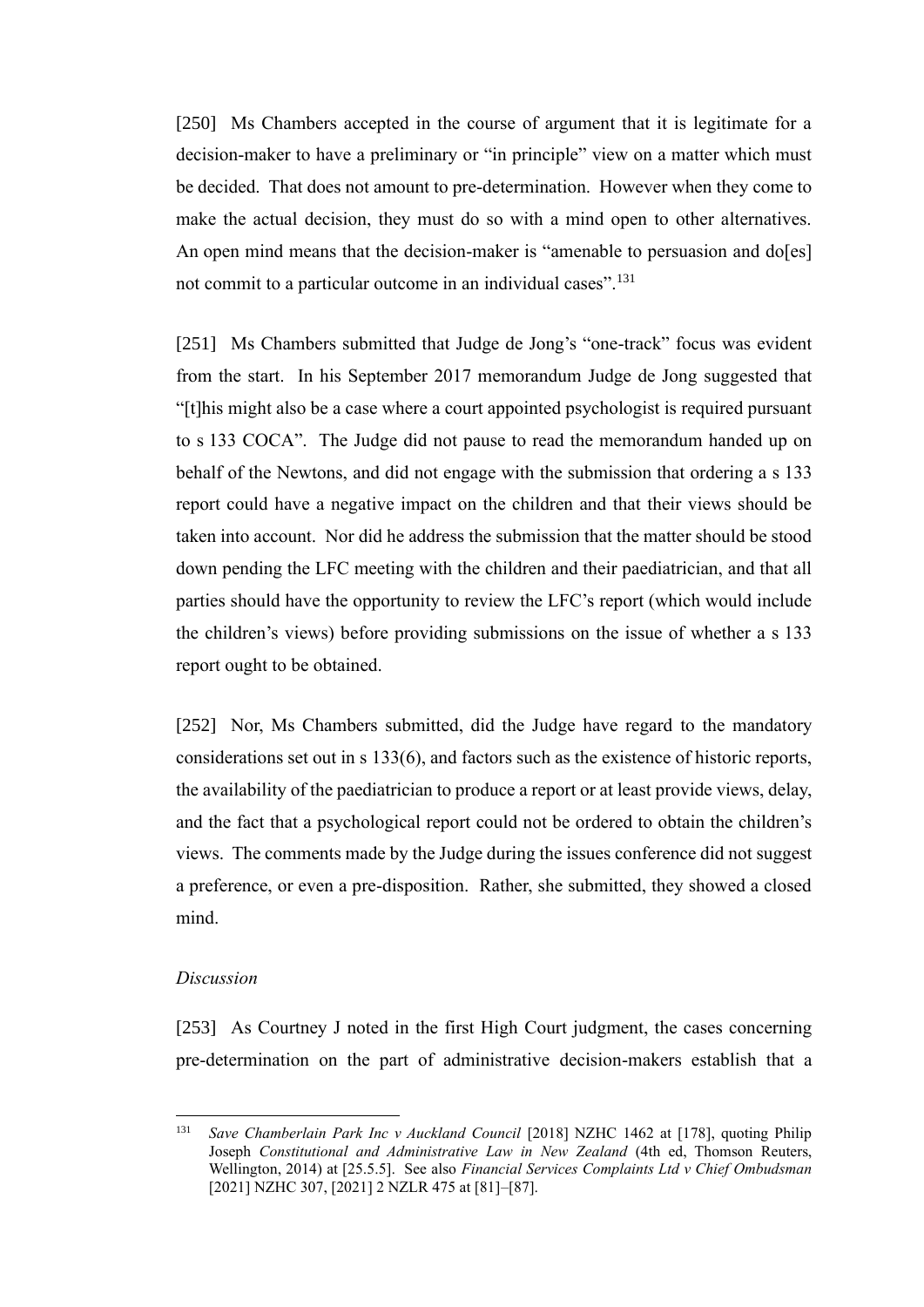challenge on the basis of pre-determination must generally show actual pre-determination, not merely the appearance of pre-determination.<sup>132</sup> However the cases involving judicial or quasi-judicial decision-makers have treated the "fair-minded lay observer" test as appropriate. That was the approach adopted by Mallon J in *Wilson v New Zealand Parole Board*. 133

[254] We agree with Courtney J that the appropriate test, where it is claimed that a judicial decision-maker has pre-determined a decision, is the fair-minded lay observer test. That aligns the test for pre-determination with the test for bias, giving effect to the requirement that justice should both be done and be seen to be done. As Blanchard J observed in the Supreme Court in *Saxmere Co Ltd v Wool Board Disestablishment Co Ltd*, this requirement reflects the fundamental importance of the principle that the tribunal be independent and impartial. Unless the judicial system is seen as independent and impartial the public will not have confidence in it, and in the judiciary who serve in it.<sup>134</sup>

[255] However the fair-minded lay observer is presumed to be intelligent and to view matters objectively. They are neither unduly sensitive or suspicious nor complacent about what may influence a judge's decision. They must be taken to be a non-lawyer but reasonably informed about the workings of our judicial system, as well as about the nature of the issues in the case and about the facts pertaining to the situation which is said to give rise to an appearance or of pre-determination.<sup>135</sup>

[256] The fair-minded observer's appreciation of how the justice system works must also in our view include some knowledge of how directions conferences, such as the one in issue in the present case, are conducted; and an understanding that an experienced judge who is properly prepared for a directions conference will often have a good sense of the directions that are likely to be needed to progress a proceeding at such a conference. These are matters that arise frequently. Indeed the making of a

<sup>132</sup> First High Court judgment, above n [9,](#page-21-0) at [2], referring to Philip Joseph *Constitutional and Administrative Law in New Zealand*, (4<sup>th</sup> ed, Thomson Reuters, Wellington, 2014) at [25.5.5].

<sup>133</sup> *Wilson v New Zealand Parole Board*, above n [127,](#page-74-0) at [22]. See also *Sisson v Canterbury District Law Society* [2011] NZCA 55, [2011] NZAR 340 at [20]–[21].

<sup>134</sup> *Saxmere Co Ltd v Wool Board Disestablishment Co Ltd* [2009] NZSC 72, [2010] 1 NZLR 35 at [3].

 $135$  At [5].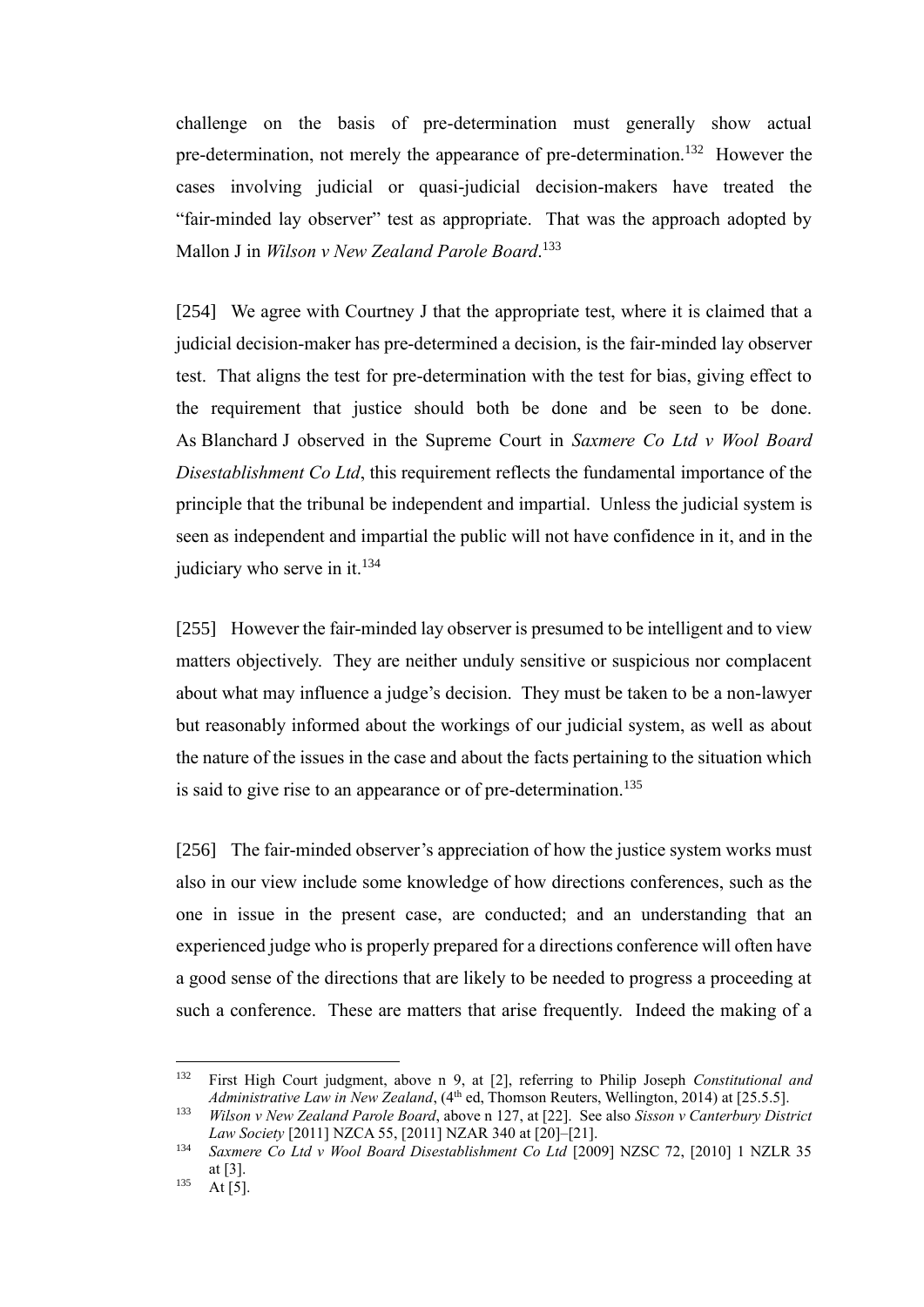s 133 order is one of the matters that must be considered at any directions conference convened under r 416Z of the Family Court Rules.<sup>136</sup>

[257] It was appropriate, indeed desirable, that Judge de Jong prepared for the conference by reviewing the file and by considering what orders might be needed. It was equally appropriate that Judge de Jong had template documents for various orders on his computer, and was able to prepare directions and briefs in a hearing in real time. Similarly, the fair-minded observer would understand that in busy courts where judges conduct a number of short hearings in one day, decisions need to be made promptly, and need to be recorded efficiently and concisely. Efficient Family Court judges hearing a number of directions conferences in quick succession cannot be expected to reserve routine decisions and deliver lengthy written decisions at a later date. To the contrary, it would be counterproductive for them to do so.

[258] We also remind ourselves that "the rule of disqualification by reason of pre-determination must be applied with the utmost caution".<sup>137</sup> It is important not to confuse experience and efficiency with pre-determination.

[259] Applying the approach outlined above, we have reached a view that differs from that reached by Courtney J. We do not consider that any significance should be attributed to the fact that no party actively sought a s 133 report before the directions conference. This was plainly an issue that needed to be considered at an early stage of the proceedings, as the Family Court Rules recognise. Judge de Jong had identified the possibility that such a report would be needed in his September 2017 memorandum. The possibility of such an order was also anticipated by the memorandum that the LFC handed up at that conference.

[260] It seems to us that s 133(7) anticipates that the question of a psychological report might arise in the course of a directions conference, rather than as a result of a formal application by one party. That is why that subsection requires the judge to take into account the parties' wishes *if they are known or can be speedily ascertained*.

<sup>&</sup>lt;sup>136</sup> See Family Court Rules, rr 416Z and 416ZA(2)(e).<br><sup>137</sup> CREEDVZ Inc.y Courmon Canaral, above a 126 a

<sup>137</sup> *CREEDNZ Inc v Governor-*General, above [n 126,](#page-74-1) at 193 per Richardson P, quoting *English v Bay of Islands Licensing Committee* [1921] NZLR 127 at 135 per Salmond J.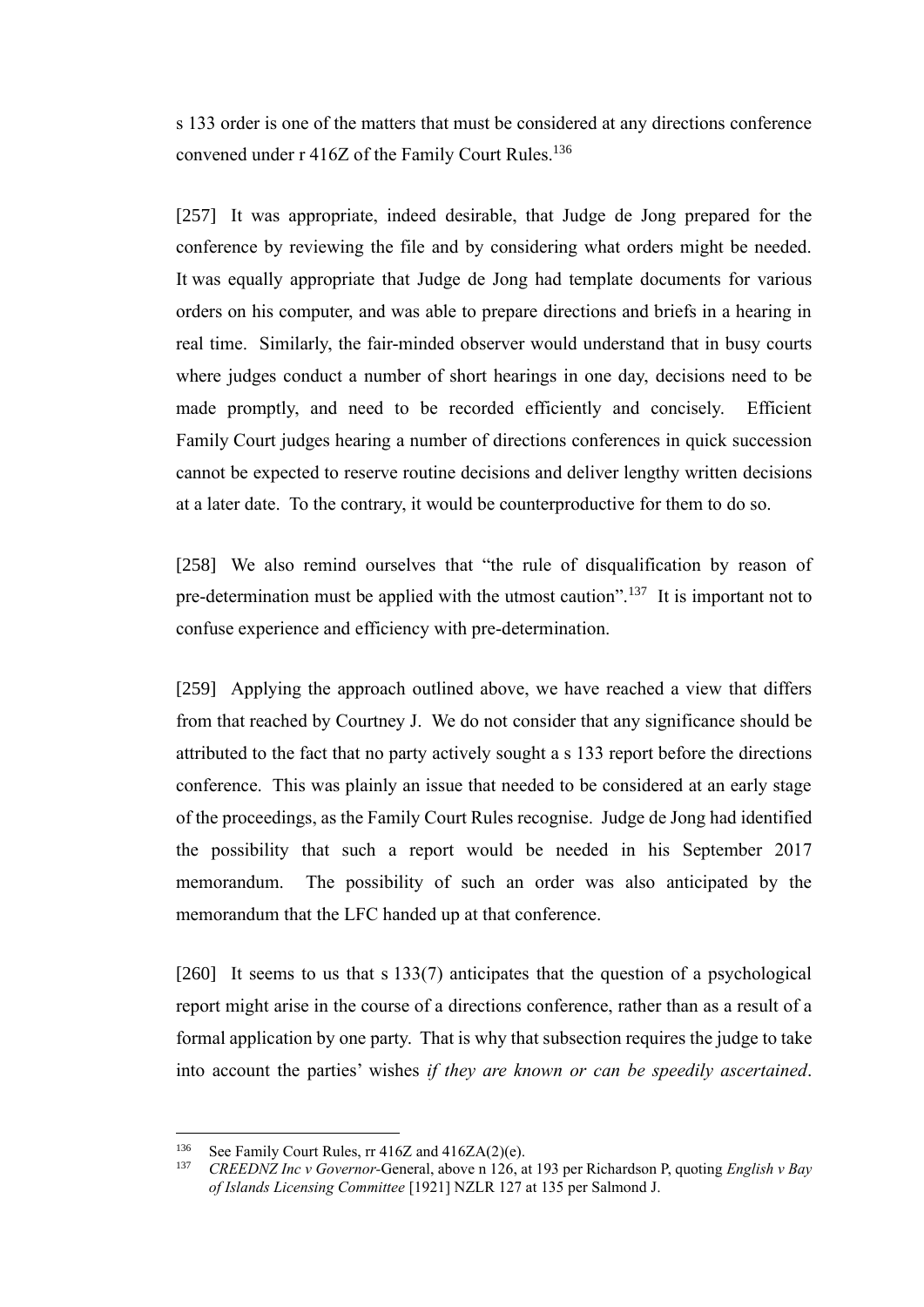The background assumption is that such an order may be made without the need for a formal application and notice of opposition. We also note that s 133(7) implicitly precludes an argument that natural justice requires that each party have a full opportunity to respond to a proposal that a s 133 report be obtained. Having regard to the nature and purpose of such reports, and the scheme of s 133, we think it is reasonably clear that this is an issue that is expected to be dealt with at an early stage of a proceeding as a question of case management, often relatively informally.

[261] It is therefore unsurprising that the possibility of a s 133 report was anticipated by Judge de Jong in September 2017, and unsurprising that it was dealt with at the directions conference in the absence of any formal application.

[262] It is also unsurprising that a very experienced Family Court judge who was familiar with the history of conflict in relation to these children, and the sudden and doubtless traumatic loss of their mother, might consider that he would be assisted by an up-to-date psychological report. We have reviewed the transcript of the hearing, and listened to the audio recording. We also have the benefit of the report from Judge de Jong to the High Court. These materials do not suggest to us that the Judge came into the hearing having decided that a s 133 report should be obtained, or that he had a closed mind in relation to the desirability of such a report and its content.

[263] Rather, the issue was raised early in the hearing by the LFC and counsel for the applicant grandmother. The Judge knew that s 133 reports had previously been provided by Ms Wali. But these were now significantly out of date — they preceded the death of the children's mother and the altered living arrangements that followed this traumatic event. It appears to us that as the hearing proceeded the Judge formed the view that an updated s 133 report was essential. With a view to making progress towards determining the vigorously contested parenting order application, the Judge proceeded to get a s 133 report underway. The Judge would have been conscious of the long delays in obtaining such reports noted in the joint memorandum referred to at [\[182\]–](#page-55-0)[\[183\]](#page-55-1) above: further delay would have raised justifiable concerns in terms of s 4(2) of COCA. The fact that the Judge did not accept the submission that he should defer directing a s 133 report until other steps had been taken did not indicate that he had a closed mind. It simply indicated that having heard from Ms Chambers, he was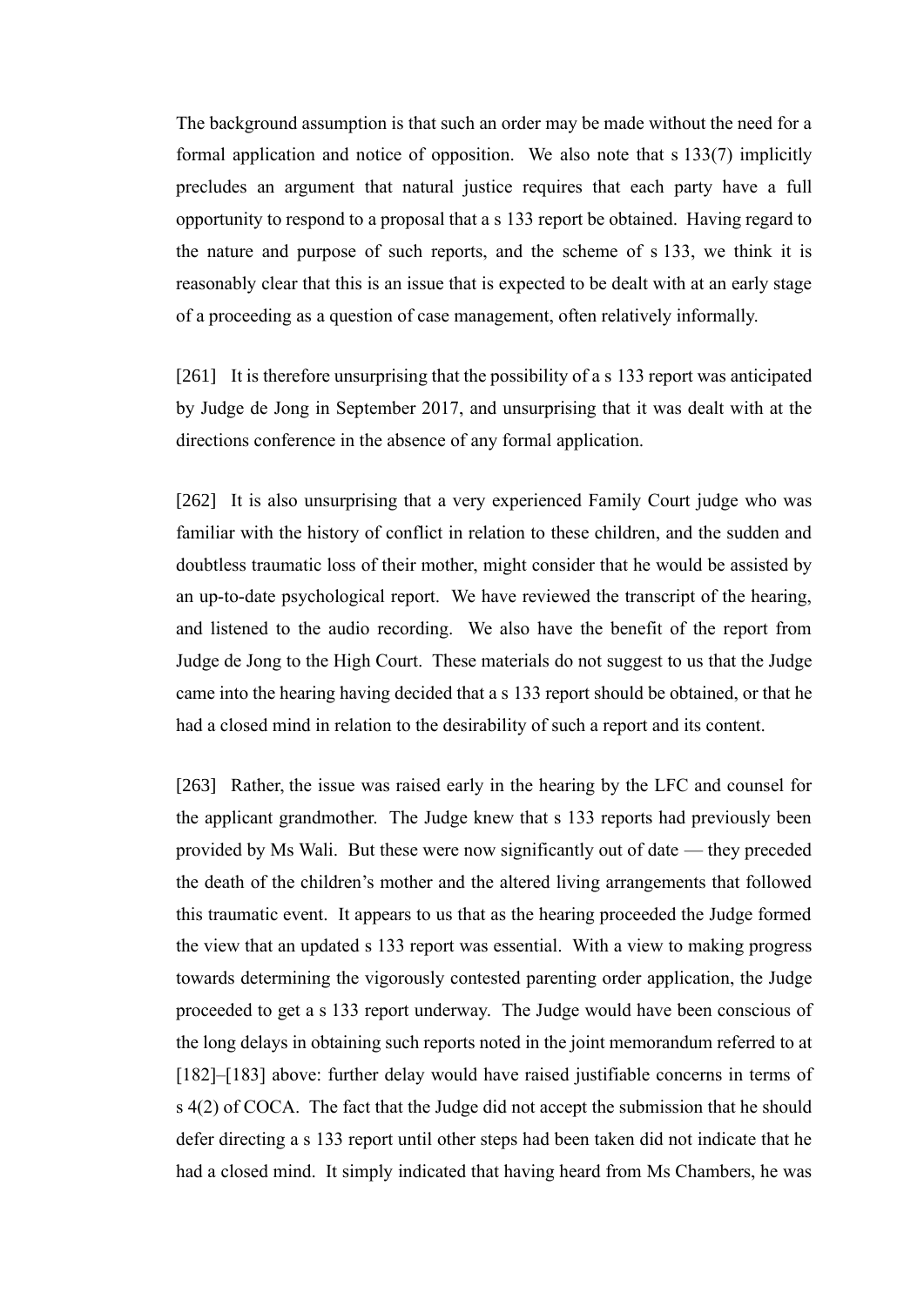not persuaded by the arguments she had advanced for deferring the making of such an order.

[264] We add that there is nothing in the submission that the Judge did not pause to read Ms Chambers' memorandum. That was not a realistic expectation in the context of a 15-minute directions conference. The Judge invited Ms Chambers to summarise her clients' position orally. She conveyed very clearly and effectively the reasons for her submission that a s 133 order should not be made at that conference. She explained why she considered that a decision should be deferred, acknowledging that her clients' had different views about whether such a report should be obtained, with one parent in favour and the other "not so sure". The Judge heard her. But he was not convinced. That does not indicate pre-determination.

[265] Nor is there anything in the fact that the brief for the psychologist was prepared at the hearing. It is clear from the audio recording, and confirmed by the Judge's report, that the brief had not been prepared in advance. A fair-minded lay observer would have seen the exchange between the Judge and counsel about the content of the brief for the psychologist, including an opportunity to comment on its proposed terms, and would then have seen the Judge type for some minutes before printing off the brief. They would have understood that it was prepared at the hearing, probably on the basis of a template. Any concern they might have had on that score would have been allayed by the Judge's report.

[266] Nor do we consider that the fact that the Judge did not work systematically through each of the criteria in s 133(6) and (7) indicates pre-determination. The Judge would have been well familiar with these criteria. It is unrealistic to expect a Judge making an order of this kind to refer expressly to each limb of the relevant provisions orally at the hearing or in a written decision. If any counsel wished to raise a concern about whether any of these criteria was met, they had an opportunity to do so. Ms Chambers did just that. But as we have already said, the Judge was not persuaded. We add that failure to consider a relevant factor would not necessarily indicate pre-determination, in any event. A judge with an open mind may omit to consider a relevant factor: such an omission does not indicate that the judge had a closed mind.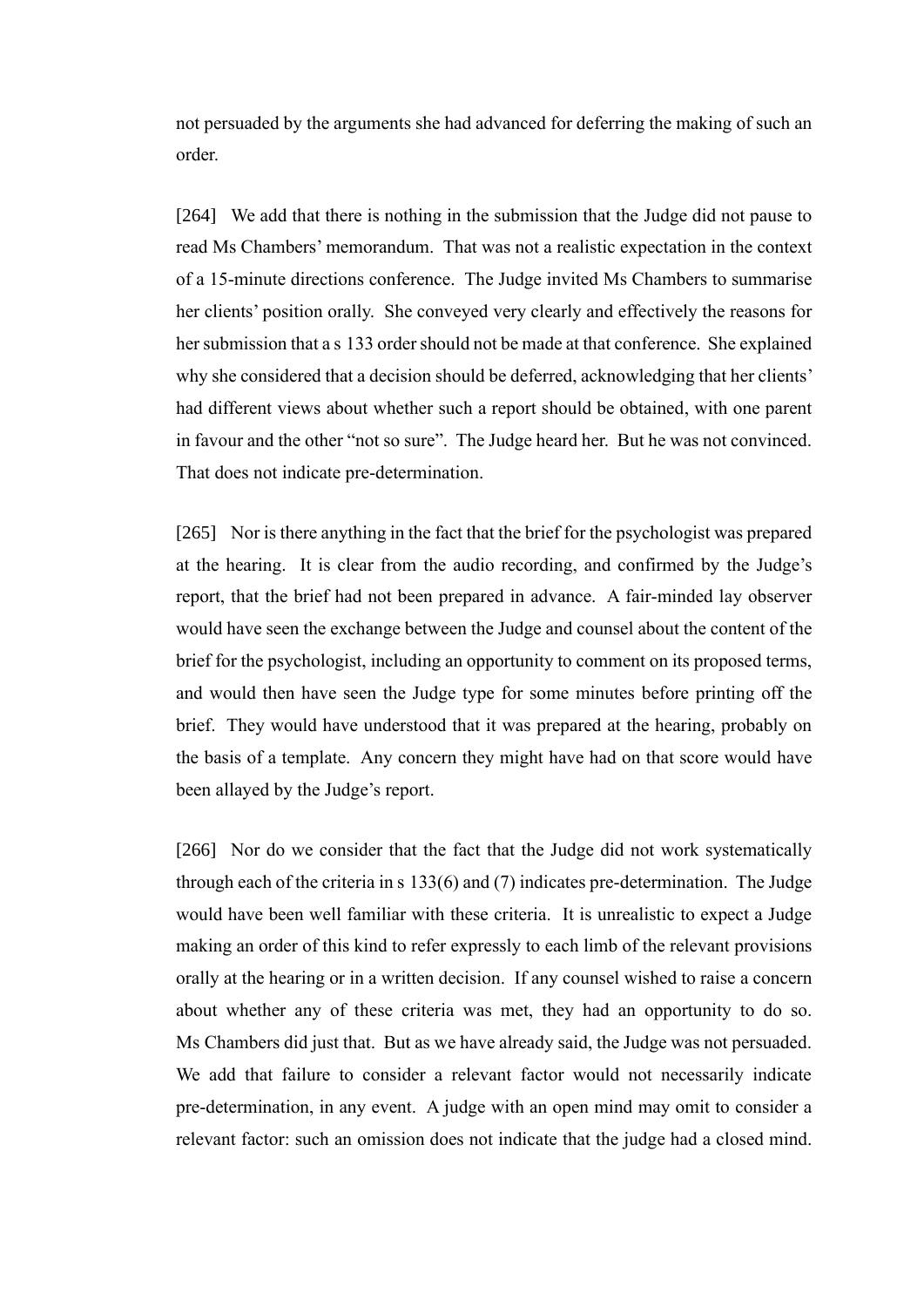Having listened to the audio recording of the hearing, we consider that the Judge's careful approach was beyond reproach.

[267] It follows from this conclusion, and our earlier conclusion in relation to the circumstances in which judicial review might be available in respect of a s 133 order, that the first s 133 order should not have been set aside. The appeal from the first High Court judgment must be allowed.

[268] However given the amount of time that has passed, and the subsequent steps that have been taken, it would be inappropriate to simply restore the s 133 order made by Judge de Jong. We return to the question of relief after considering the issues raised in the appeal from the third High Court judgment.

## **Issue four: reviewability of LFC report**

#### *The issue*

[269] The Newtons' appeal from the dismissal of their second cause of action in the second judicial review proceeding raises issues about the availability of judicial review in relation to a report by an LFC. Can the High Court intervene by way of judicial review if an LFC's report is wrong in law, or contains material that it ought not to contain? If there are defects of that kind in an LFC report, does that taint any decision made by a Family Court judge in reliance on the LFC report, with the result that that decision also is liable to be set aside in judicial review proceedings?

#### *Submissions on appeal*

[270] Ms Chambers submitted that LFCs are appointed under s 7 of COCA and s 9B of the Family Court Act. They perform a statutory role. In performing that role, they have a duty and responsibility to inquire into the matters raised in their brief, and to file a report that is consistent with the LFC's obligations.

[271] In this case, Ms Chambers said, the LFC should have filed a report that was consistent with the first High Court judgment and with ss 6 and 7 of COCA. Her report should also have complied with the Principal Family Court Judge's practice note, and the NZLS best practice guidelines for LFCs.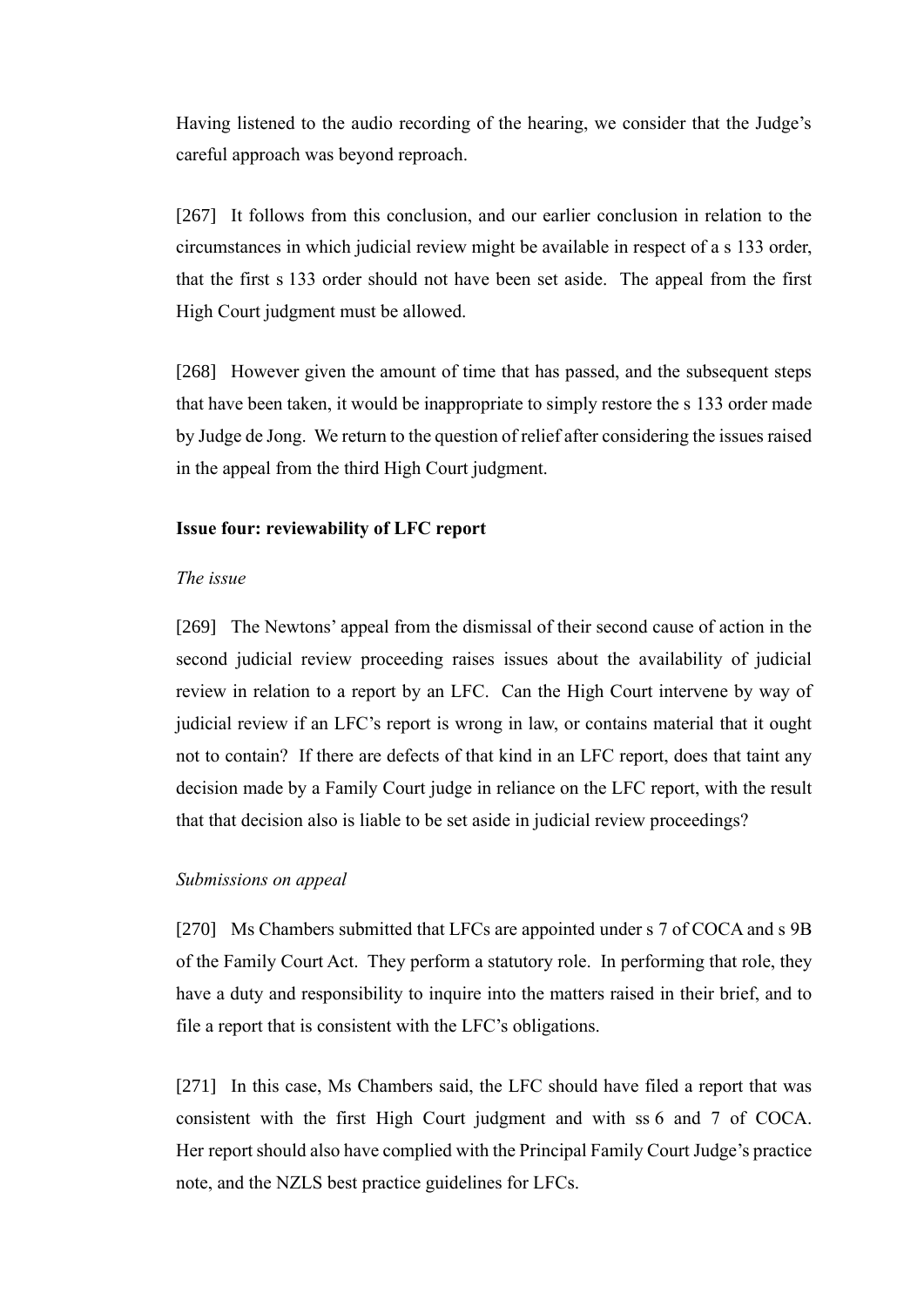[272] Ms Chambers submitted that the process adopted by the LFC, and her report, failed to comply with her statutory obligations by a wide margin in a number of material respects:

- (a) the LFC did not obtain either the children's, or their paediatrician's, views as to whether a s 133 report ought to be obtained;
- (b) the LFC report contained unnecessarily prejudicial material; and
- (c) the LFC report contained extensive evidence (including hearsay) in breach of s 9B(4) of the Family Court Act, the practice note issued by the Principal Family Court Judge and the NZLS best practice guidelines for LFCs. It contained highly prejudicial and irrelevant material, while failing to identify and promote the children's views on the matter affecting them.

[273] Ms Chambers submitted that the third High Court judgment was wrong in proceeding on the basis that the Newtons were not entitled to relief in judicial review proceedings because their rights were not affected. She emphasised the findings of the High Court in *Zhao v New Zealand Law Society* that the conduct of the NZLS interviewers in fitness-for-practice examinations was amenable to review because the interviewers' investigative and recommendatory powers involved the exercise of a statutory power; the recommendations are given considerable weight by the NZLS; and even at a preliminary stage, a power to investigate and recommend may "go off the rails" such that it is necessary that a court quash the decision.<sup>138</sup> Judicial review is the only cause of action available to ensure a check on the LFC's role. And where substantive grounds for relief are made out, there is a strong remedial presumption that wrongs should be righted.<sup>139</sup> She submitted that the Newtons are entitled to a declaration that the LFC report is ultra vires as a formal vindication of their rights, recognition of the breach, and to assist with ensuring future compliance by LFCs.

<sup>138</sup> *Zhao v New Zealand Law Society* [2012] NZHC 2169, [2012] NZAR 894 at [66].

<sup>139</sup> See *Air Nelson Ltd v Minister of Transport* [2008] NZCA 26, [2008] NZAR 139 at [60]–[61].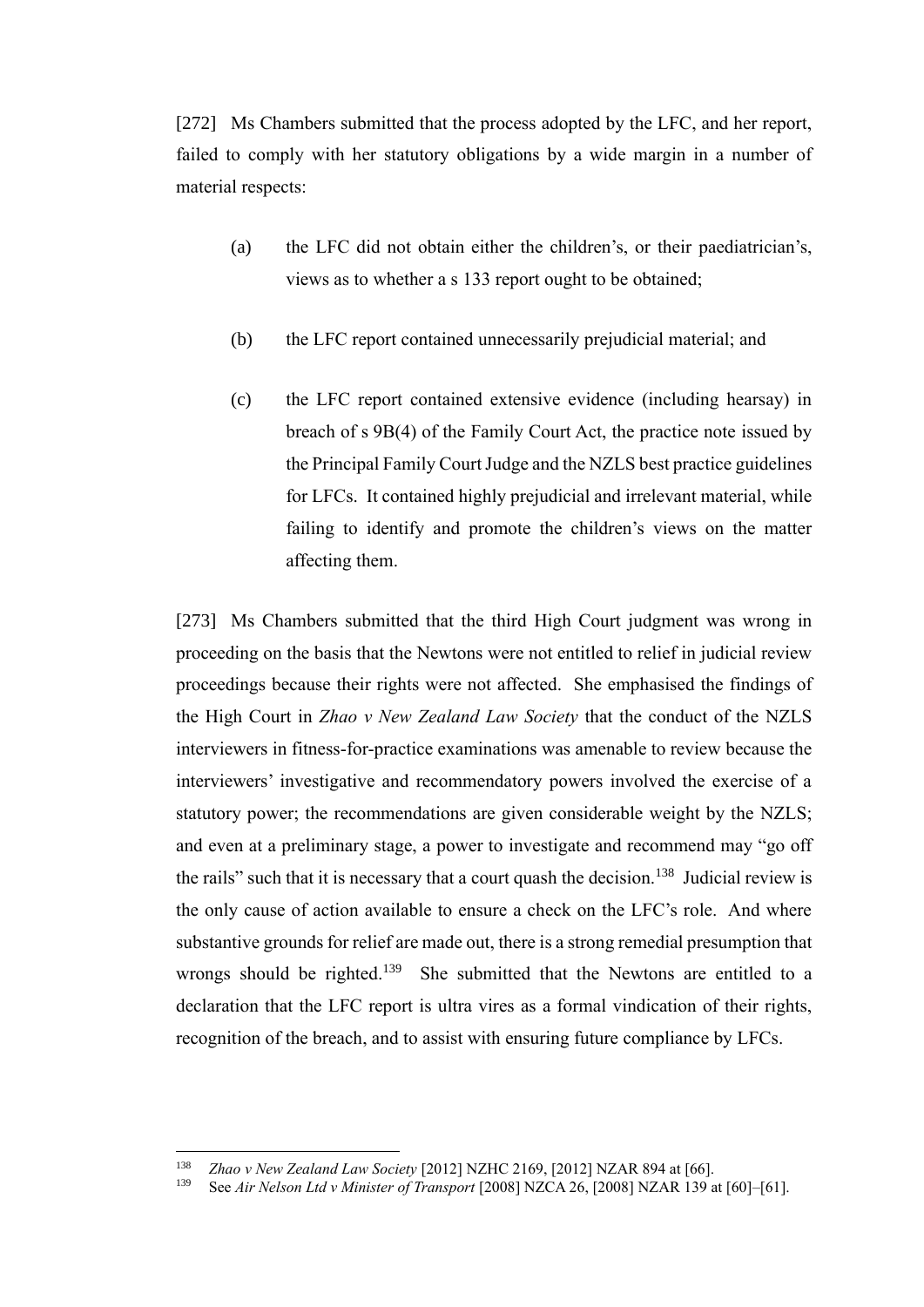[274] We need not separately summarise the submissions of the other parties, which are reflected in our discussion below.

## *Discussion*

[275] The Newtons' attempt to seek judicial review of the LFC report is in our view wholly misconceived. The LFC is appointed under statutory provisions. But the inquiries that an LFC carries out and the reports they prepare are not amenable to judicial review.

[276] The legislation does not confer on the LFC a power or right to prepare a report. A report by an LFC to the Family Court is simply a submission made by the LFC on behalf of the children they have been appointed to represent, having regard to the views expressed by the child and the LFC's own views about the welfare and best interests of the child. The LFC's submissions may address questions of fact and questions of law. Those submissions are then considered by the court, along with all other submissions. The submissions of the LFC, like other counsel's submissions, are contributions to the court's decision-making. It is for the court to determine whether they are assisted, or persuaded, by the content of an LFC report.

[277] Nor does an LFC have any special statutory powers to carry out inquiries. The inquiries that an LFC carries out in order to perform their role are simply the ordinary inquiries carried out by any lawyer on behalf of their client. No one is compelled to respond to their inquiries. And the product of those inquiries, though it is often referred to as a "report", is in truth — as explained above — simply a submission by the LFC to the court.

[278] An LFC does not exercise any statutory power of decision as defined in the Judicial Review Procedure Act, for the simple reason that an LFC does not decide anything: that is the role of the court, after hearing from the parties and from the LFC. 140

<sup>140</sup> Judicial Review Procedure Act, s 4.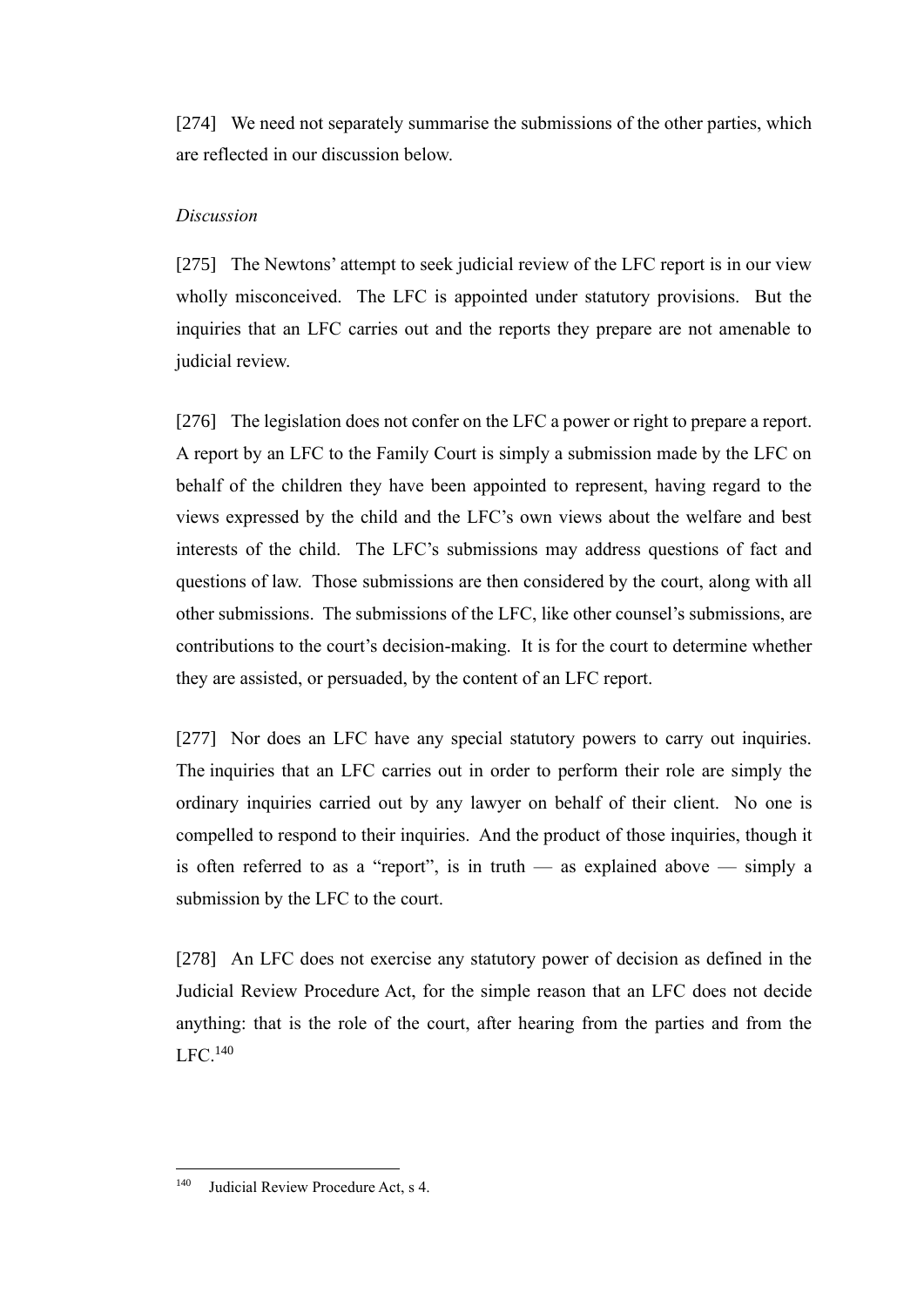[279] Nor does an LFC exercise any other form of statutory power as that term is defined in s 5 of the Judicial Review Procedure Act:

#### **5 Meaning of statutory power**

- (1) In this Act, **statutory power** means a power or right to do any thing that is specified in subsection (2) and that is conferred by or under—
	- (a) any Act; or
	- (b) the constitution or other instrument of incorporation, rules, or bylaws of any body corporate.
- (2) The things referred to in subsection (1) are—
	- (a) to make any secondary legislation; or
	- (b) to exercise a statutory power of decision; or
	- (c) to require any person to do or refrain from doing anything that, but for such requirement, the person would not be required by law to do or refrain from doing; or
	- (d) to do anything that would, but for such power or right, be a breach of the legal rights of any person; or
	- (e) to make any investigation or inquiry into the rights, powers, privileges, immunities, duties, or liabilities of any person.

[280] None of these limbs applies in relation to an LFC. The LFC does not have a power or right conferred by any Act to make an investigation or inquiry into the rights, powers, privileges, immunities, duties, or liabilities of any person for the purposes of  $s 5(2)(e)$  of the Judicial Review Procedure Act. As explained above, the inquiries made by an LFC have no special statutory backing. And plainly the preparation of a report by the LFC does not come within any of the other limbs of s 5(2).

[281] Nor is there any common law basis for judicial review of a report prepared by an LFC. The LFC's functions do not involve the exercise of any public power of the kind that is supervised by the High Court in the exercise of its judicial review jurisdiction.

[282] Nor, at the risk of stating the obvious, does an LFC act unlawfully merely because their submissions to the Family Court contain incorrect legal propositions, or material that should not form part of their report. An LFC report does not have any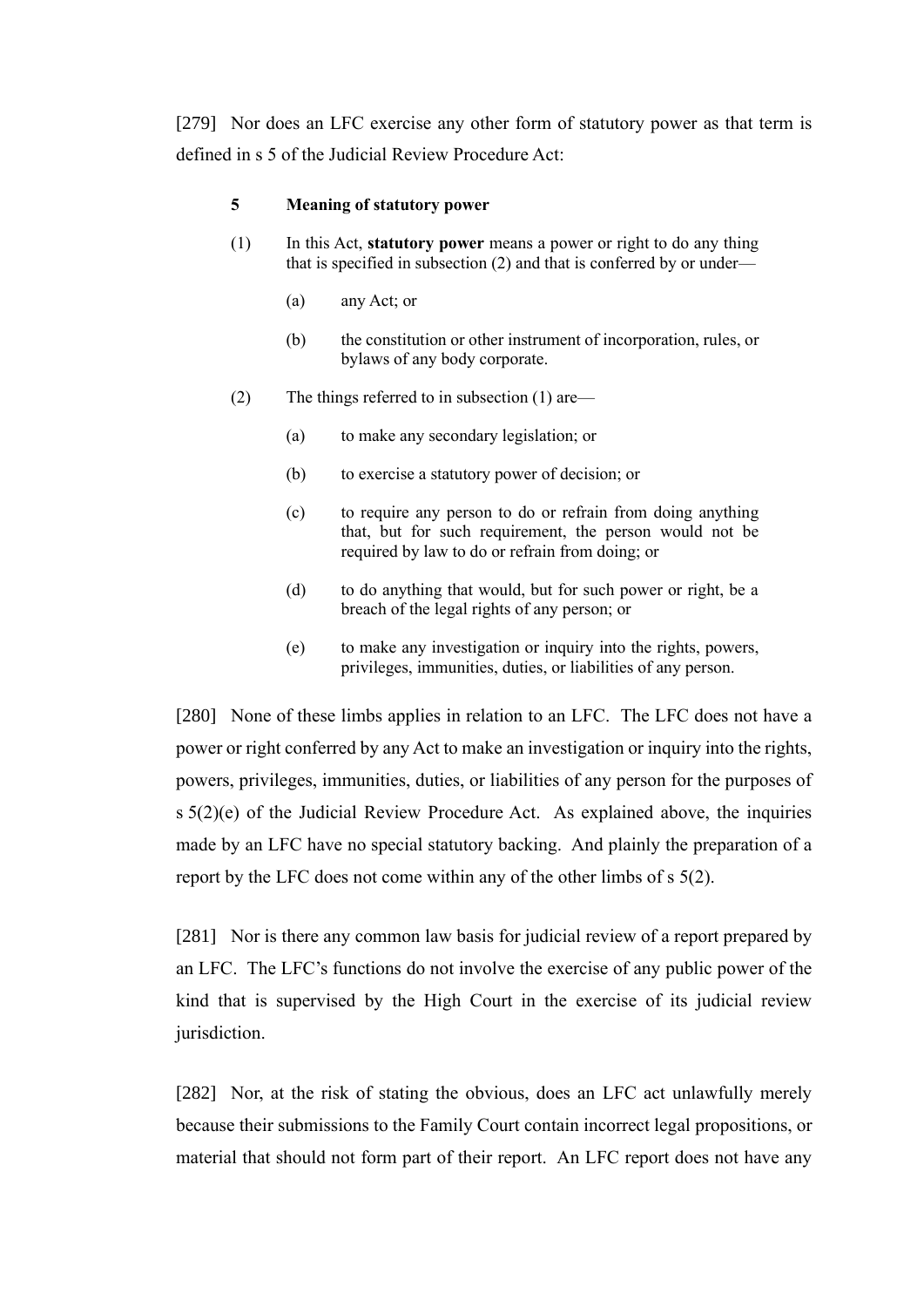special status. Of itself, it has no effect on anything or anyone. Other parties have an opportunity to make submissions in response to any such report. The judge will take the report into account, just as the judge will take all counsel's submissions into account. But ultimately, any decision must be made by the judge. If, for example, the LFC report contains legal propositions that are wrong, and those propositions are not accepted by the judge, they have no effect. If the judge accepts those incorrect propositions, and decides an issue on the basis of those propositions, it is the judge's decision that is wrong in law. And it is the judge's decision that has an effect on the parties and the child. COCA prescribes the manner in which such decisions may be challenged on appeal on the ground that they are wrong.

[283] *Zhao* is clearly distinguishable: the LFC is not exercising a statutory power, and the LFC's report has no special weight in the hearing by the Family Court. If the LFC goes "off the rails" there are many other ways of addressing that concern, and getting matters back on the rails. Judicial review is neither necessary nor appropriate. Ms Crawshaw identified a number of other forms of redress that are available if concerns arise in relation to an LFC report:

- (a) The judge can be invited by any party to disregard any inappropriate, or incorrect, propositions in an LFC report.
- (b) The LFC is an officer of the court, under the control of the court. The Family Court can give directions and guidance to the LFC in the course of the Family Court proceedings.
- (c) The court has relevant powers under the Family Court Rules and its general case management powers. For example, it can require the LFC to provide a supplementary report, or a replacement report, if an initial report is unsatisfactory.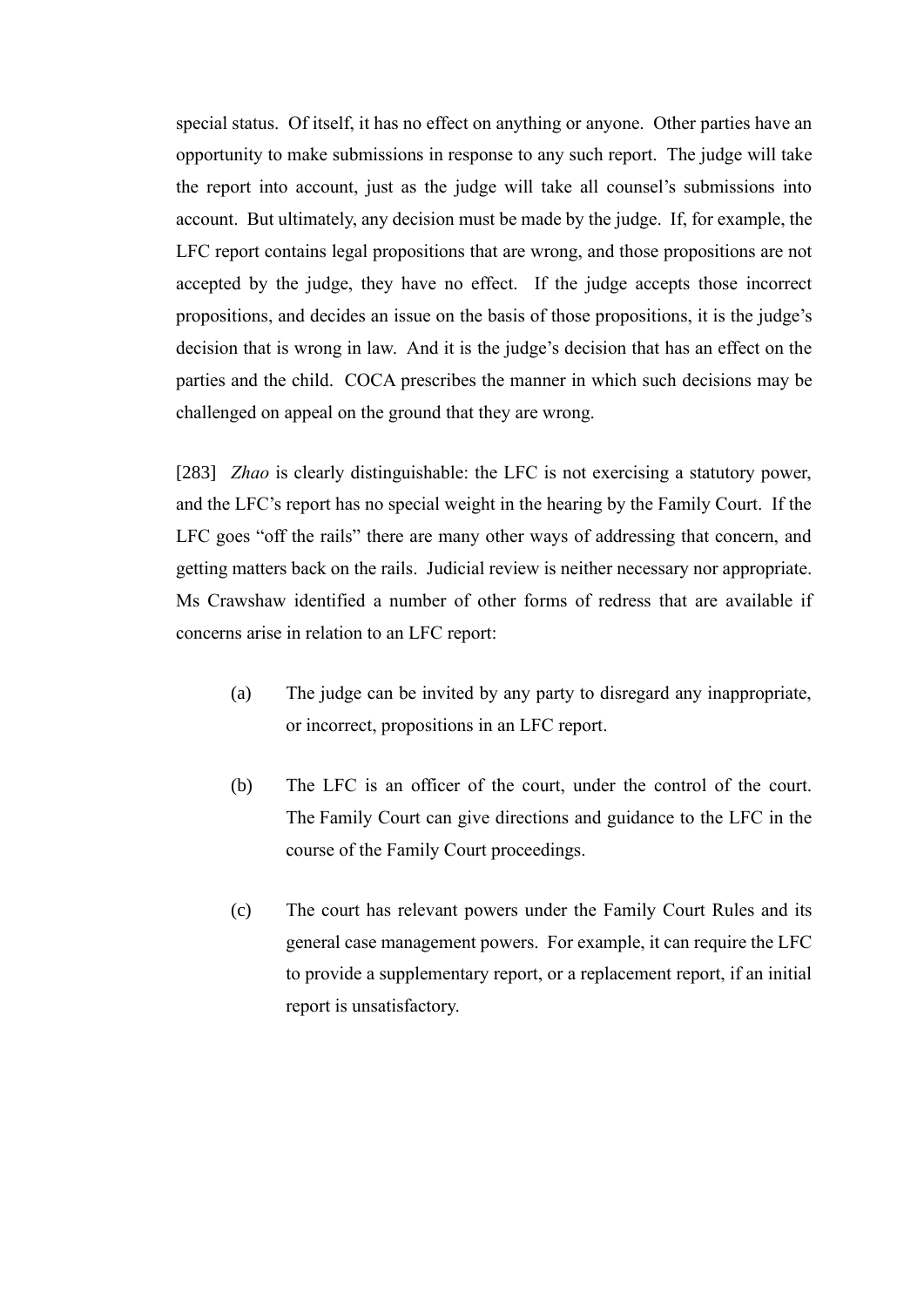- (d) There is a well-established procedure for dealing with complaints regarding LFCs, set out in the practice note issued by the Principal Family Court Judge<sup>141</sup>. That procedure was settled in consultation with the Ministry of Justice and the Family Law Section of the NZLS. Complaints can also be made to the NZLS.
- (e) Redress may also be available in the form of an appeal from, or judicial review of, the decision of a judge made in reliance on a flawed LFC report.

[284] We do not consider that judicial review is available in respect of an LFC report. The appropriate response to errors of law in an LFC report is for other parties to make submissions that the propositions of law are incorrect, and persuade the judge not to adopt them. If the judge does adopt them, then the appropriate course is to challenge the judge's decision by exercising appeal rights under the relevant legislation, or seeking judicial review in exceptional cases. Similarly, the appropriate response to the inclusion in an LFC report of material that ought not to be included — for example, factual information that ought to be provided by way of evidence, or inaccurate information — is by way of submission to the judge, inviting the court to disregard that material. There is no principled legal basis for judicial review of an LFC report on the grounds that it includes such material.

[285] Duffy J was prepared to contemplate the possibility that there may be occasions when the LFC performs their statutory function in a manner that has a direct effect, rendering any unlawful performance amenable to review.<sup>142</sup> We have not identified any context in which that might be the case. But even accepting that there might be cases we have not anticipated where judicial review of the actions of an LFC would be available and appropriate, it is in our view very plain that this is not such a case.

<sup>141</sup> *Family Court Practice Note: Lawyer for the Child – Selection, Appointment and other matters*, above [n 75,](#page-38-0) cl 12.

<sup>&</sup>lt;sup>142</sup> Third High Court judgment, above n [40,](#page-30-0) at [13].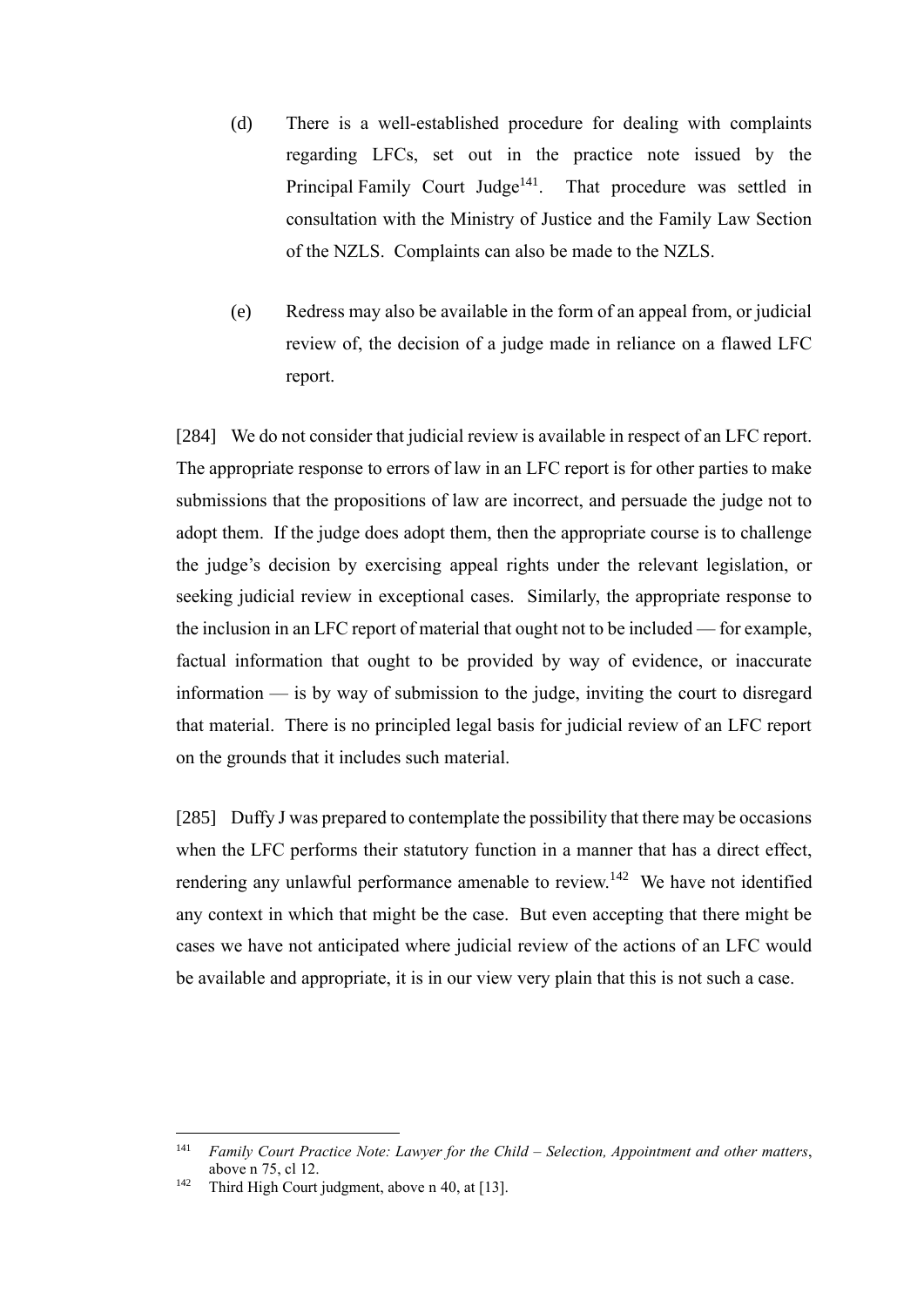[286] We therefore agree with Duffy J that, for the reasons she gave and the additional reasons set out above, the Newtons cannot obtain a declaration that the report of the LFC is ultra vires.

[287] This conclusion means that we do not need to consider the criticisms made by Ms Chambers of the LFC's report. But in fairness to the LFC we should record that there was nothing improper in her seeking to persuade the Judge that it was open to him to proceed on the basis that the children's views need not be sought before directing that a s 133 report be obtained. She drew the Judge's attention to the contrary view expressed by Courtney J in the first High Court judgment. The LFC cannot be criticised for making the submission that it was open to Judge Burns to adopt the approach that the LFC considered was preferable as a matter of statutory interpretation and good practice (an approach that we have concluded was correct), even if that submission was wrong in law.

[288] The attempt by the Newtons to challenge the third High Court judgment on the basis that the LFC report was an irrelevant consideration was equally misconceived. If a judge is persuaded by an incorrect proposition of law in the submissions of an LFC or any other counsel, the problem is not that the judge has had regard to an irrelevant consideration: the problem is that the judge has made an error of law. The appropriate remedy for such an error will depend on the nature of that error, and the nature of the decision made. In this case, there is no right of appeal even on questions of law from s 133 orders. That prohibition on appeals cannot be circumvented by an indirect challenge by way of judicial review.

[289] The Newtons' appeal from the dismissal of the second cause of action in the third High Court judgment must therefore fail.

#### **Issue five: claim for removal of documents from the court file**

## *The issue*

[290] The Newtons sought orders that Judge de Jong's October 2018 minute, re-released minute and recall decision (which we described above as "the challenged documents") be removed from the Family Court file. They said the challenged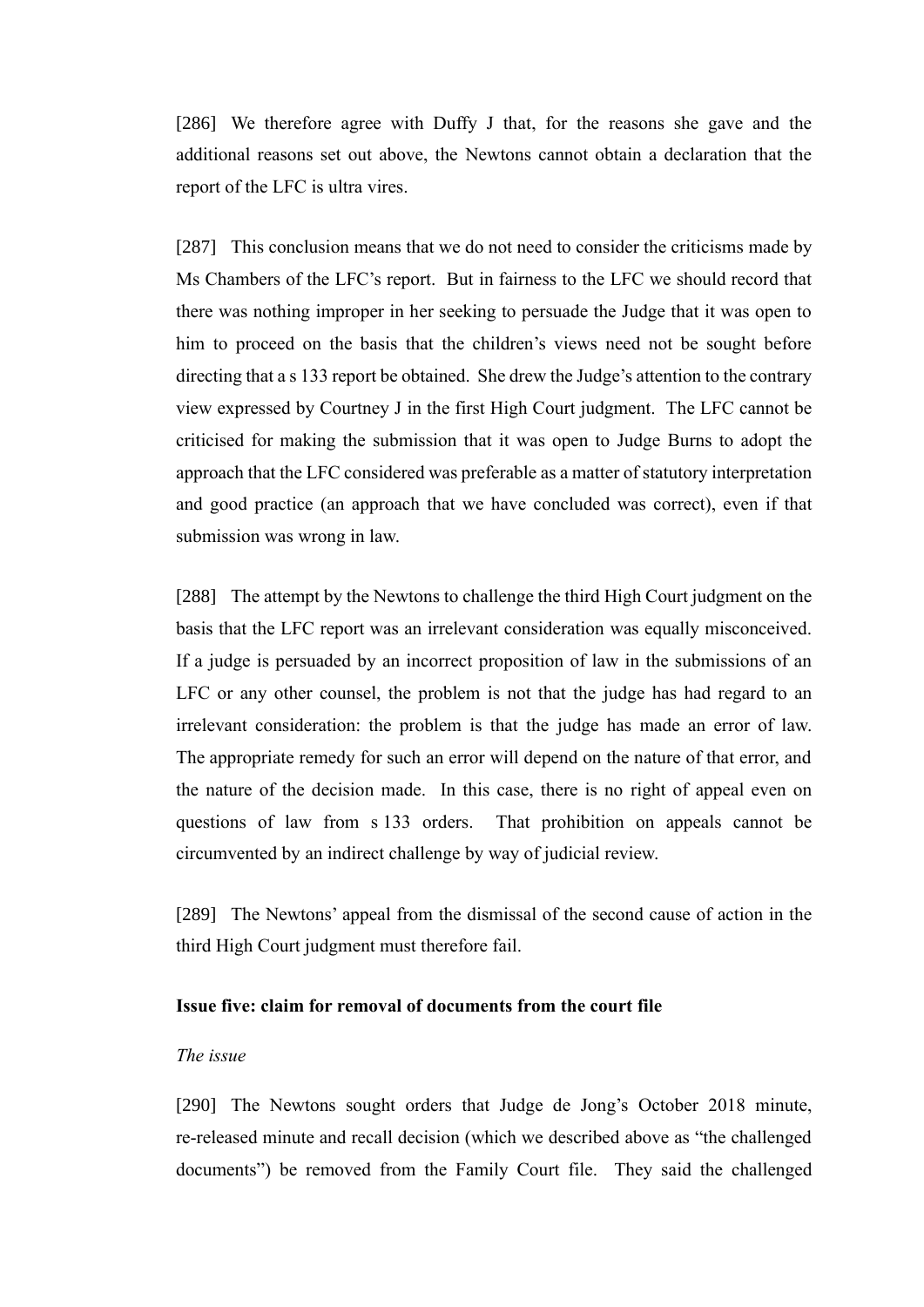documents were issued by Judge de Jong without hearing from the parties, in breach of the requirements of natural justice. They risk prejudicing future judges against the Newtons. As the Newtons said in their joint affidavit, it seemed to them that Judge de Jong "had taken a negative view of us and our approach to the case and had recorded that on the file for all future decision-makers to see". The minor edits that Judge de Jong made in response to their recall application did not resolve their concerns.

[291] This argument was rejected by Duffy J in the third High Court judgment.<sup>143</sup> The Newtons argue on appeal that she was wrong to do so.

#### *Submissions on appeal*

[292] Ms Chambers submitted that the Newtons' third cause of action was not confined to an allegation of apparent bias, which is how Duffy J had approached it. Rather, they alleged that the challenged documents breached natural justice, including the right to a fair hearing, the right to the appearance of an impartial decision-maker, and risked the appearance of partial decision-makers in future hearings in the proceeding. The Newtons said that for each of those reasons the documents ought to be removed from the Family Court file.

[293] Ms Chambers noted that no advance warning was given to the parties that the matters canvassed in Judge de Jong's October 2018 minute were to be the subject of judicial comment. She submitted that the Judge's comments in that minute were intemperate, and failed to give effect to the Judge's obligation to take care to avoid unnecessary criticism in the exercise of the judicial function.<sup>144</sup> Judgments should stand without further clarification or explanation: it was inappropriate for Judge de Jong to enter into a lengthy explanation of why he made the decision to order a s 133 report, why Courtney J's reasoning was wrong, and why he had not pre-determined the issue. Duffy J was right to find that the re-released minute "does little to remedy any of the concerns the applicants raised with the original minute".<sup>145</sup>

<sup>&</sup>lt;sup>143</sup> Third High Court judgment, above n [40,](#page-30-0) at [51]–[57].

<sup>144</sup> *Guidelines for Judicial Conduct 2019* at [43].

Third High Court judgment, above n [40,](#page-30-0) at [32].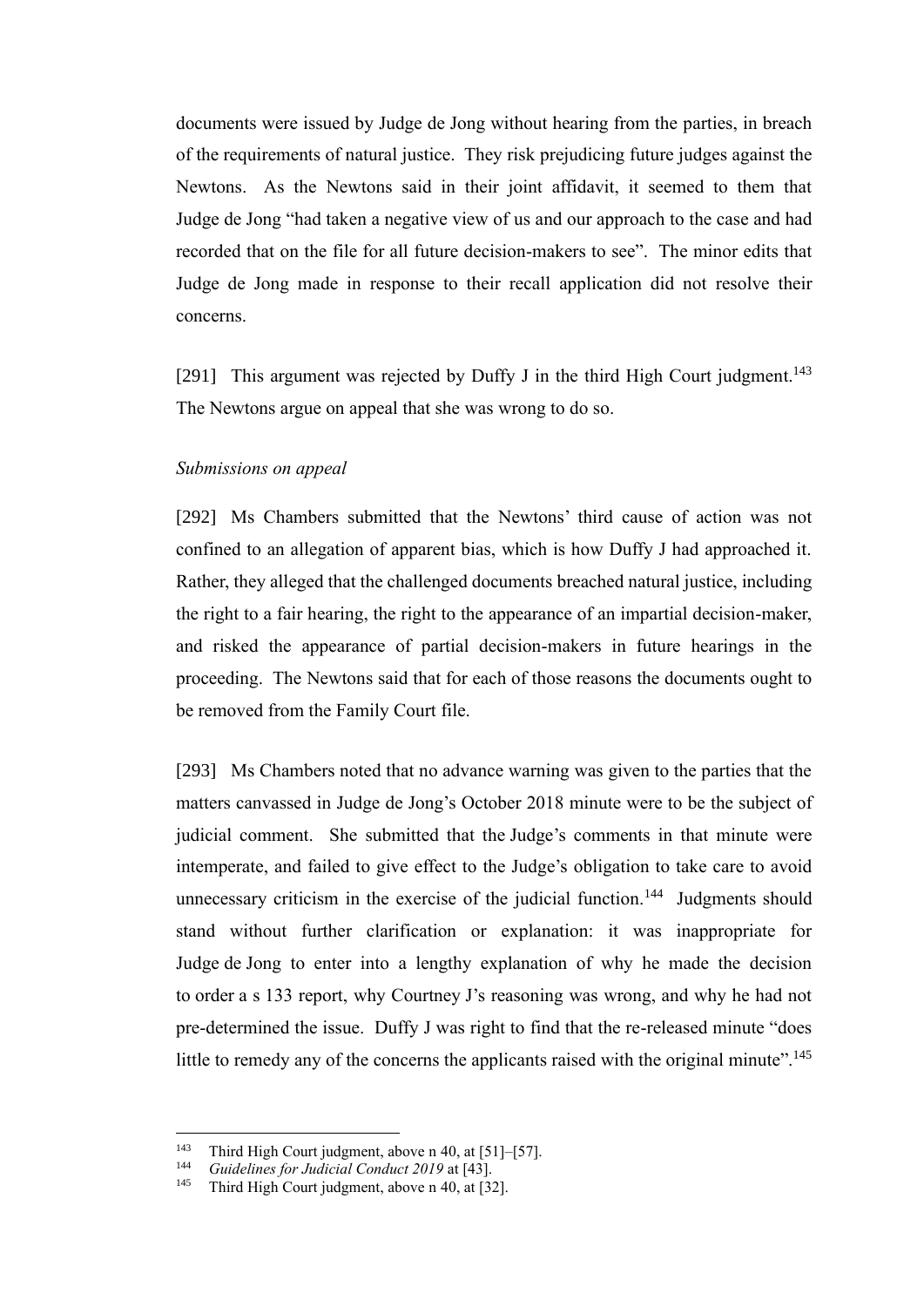[294] Taken overall, the Newtons say, the minute contained inaccurate and highly prejudicial material which portrayed them in a poor light, and deprived them of the right to a fair and impartial decision-maker. The decision ought to be expunged from the record for the duration of the underlying proceeding.

[295] Ms Chambers submitted that Duffy J was right to find that a reasonable observer would conclude that apparent bias was present on the face of Judge de Jong's minutes and memoranda. And contrary to the view expressed by Duffy J, there was a logical connection between Judge de Jong's apparent bias and the risk that future judges could be influenced by the documents. That was after all the purpose of the minute: the Judge described it as designed to "ensure this file is advanced" and because "it may be helpful to the future of this case if it is known what was actually in my mind and to briefly address each of the points raised by Courtney J". Judge de Jong expressly accepted in his memorandum that there was "at least a slight risk" of future judges being influenced by the contents of his October 2018 minute.

[296] Ms Chambers submitted that Duffy J was wrong to find that the fair-minded lay observer would not consider that future judges would be influenced by these documents against the Newtons.

#### *Discussion*

[297] We accept Ms Chambers' submission that the minute issued by Judge de Jong was inappropriate. It is not appropriate for a first instance judge to respond to an appellate court, or to the High Court exercising its judicial review jurisdiction, by issuing a minute challenging the views expressed and conclusions reached by the High Court. As Duffy J said, the outcome of an appeal and the setting aside of a first instance decision "are not cause for judicial comment by the first instance Judge".<sup>146</sup>

[298] If a Family Court judge considers that a High Court decision in judicial review proceedings is wrong in law, and that the error may cause systemic difficulties beyond the particular case in question, that concern can be raised with the Principal Family Court Judge. As this case illustrates, it is possible for the Family Court to pursue an

 $146$  At [53].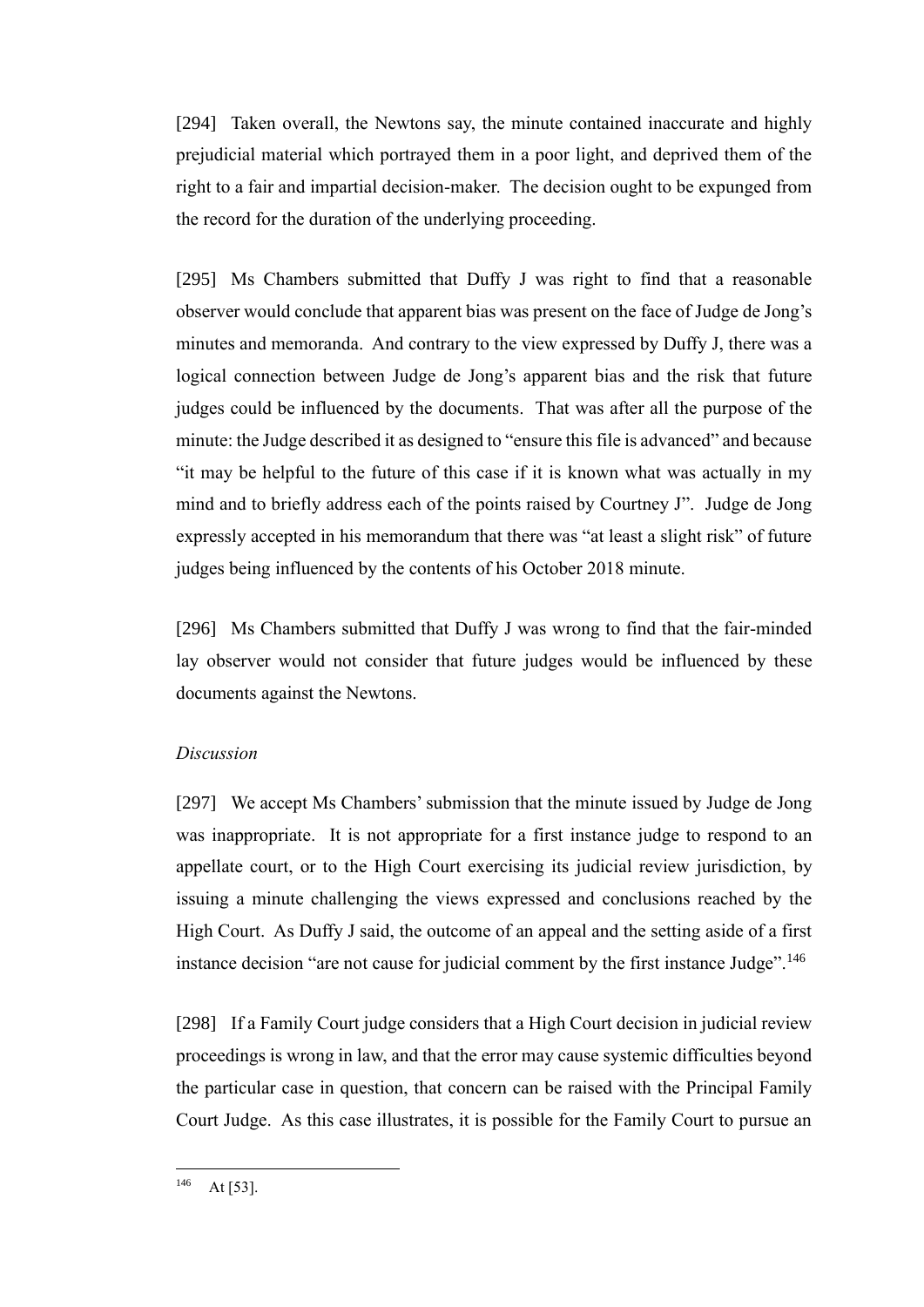appeal in an appropriate case. But issuing a minute responding to the High Court decision, with a view to influencing the future course of a case, is wholly inappropriate.

[299] It was even more inappropriate to issue such a minute without hearing from the parties on whether that course should be adopted. We accept Ms Chambers' submission that this was inconsistent with the requirements of natural justice.

[300] We agree with Duffy J that the challenged documents and the conduct of Judge de Jong would lead a fair-minded lay observer to conclude apparent bias was present, in the sense that a fair-minded lay observer would apprehend that Judge de Jong would come to future matters in this proceeding with a pre-disposition against the Newtons. But as Duffy J said, Judge de Jong has disqualified himself from making any further determinations in this proceeding. So any issue regarding apparent bias on his part is now of historical interest only.<sup>147</sup>

[301] We understand the concern expressed by the Newtons about the potential for these documents to have some intangible influence on future decision-makers. After all, that is what they appear on their face to be intended to achieve.

[302] However we agree with Duffy J that there is no real risk of such an outcome. If future judges read the challenged documents, they will do so in light of the findings of the High Court and of this Court. It was made quite clear in the High Court, and we agree, that there were significant defects in both the process by which the October 2018 minute was produced and its content. We now make it plain that no regard whatsoever should be had to it by any future decision-maker in this proceeding.

[303] A fair-minded lay observer would understand that the observations made by the High Court and this Court are sufficient to dissuade any future Family Court judge from being influenced by the challenged documents. There is no need to remove documents from the Family Court file, or redact documents, in order to avoid improper influence on future decision-makers. That is not how the court record operates. A decision that forms part of the record remains on that record even if it is

 $147$  At [46].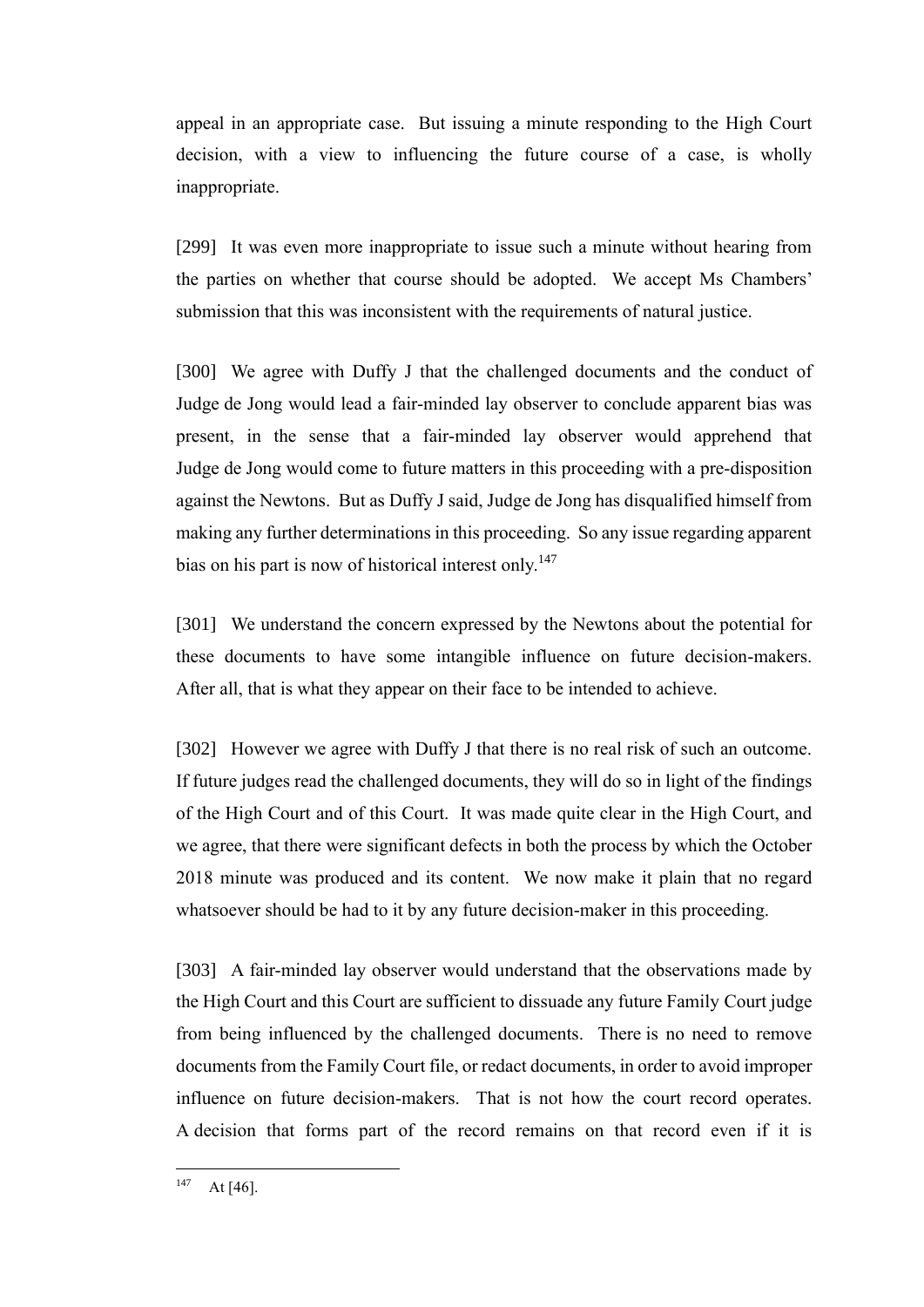subsequently reversed. It does not matter how severe the criticisms may be of the earlier decision by the superior court that reverses it: it must nonetheless be retained on the record. But it will be read in light of the decisions of superior courts, and subject to them.<sup>148</sup> That is how the legal system works. A fair-minded lay observer would understand that.

[304] The Newtons' appeal from the dismissal of their third cause of action must therefore be dismissed.

[305] We add that the Family Court may of course give directions that certain material on the court file should not be provided to future report writers, including where that material is superseded or inaccurate. It would be inappropriate and undesirable for any of the challenged documents to be provided to any psychologist who may be instructed to prepare a s 133 report in the future. That material could not assist the report writer, and could lead them off course.

[306] The Principal Family Court Judge may also wish to take into account the history of this matter when allocating judicial resources to this file, to ensure that any risk of apparent influence on future judges by Judge de Jong's October 2018 minute and the other challenged documents is avoided.

#### **Relief**

[307] Drawing together the threads of this lengthy decision, the position we have arrived at is that the first s 133 order should not have been set aside. However it was set aside by the first High Court judgment. It was then superseded by the second s 133 order. That too was set aside, this time by the second High Court judgment.

<sup>&</sup>lt;sup>148</sup> A court of record has an inherent power to direct that offensive and objectionable material be removed from the record. Such a power is a corollary of the court's need to act effectively and uphold the administration of justice: see *Siemer v Solicitor-General* [2013] NZSC 68, [2013] 3 NZLR 441 at [114]; and *Siemer v Hodgson* [2008] NZCA 255 at [20]–[26]. So, for example, intemperate attacks on a judge contained in a document filed by a party, which could have been rejected for filing by the Registrar but was inadvertently received, may be removed: see *District Court at Christchurch v McDonald* [2021] NZCA 353, [2021] 3 NZLR 585 at [31]. But that power does not extend to judgments, or other judicial decisions.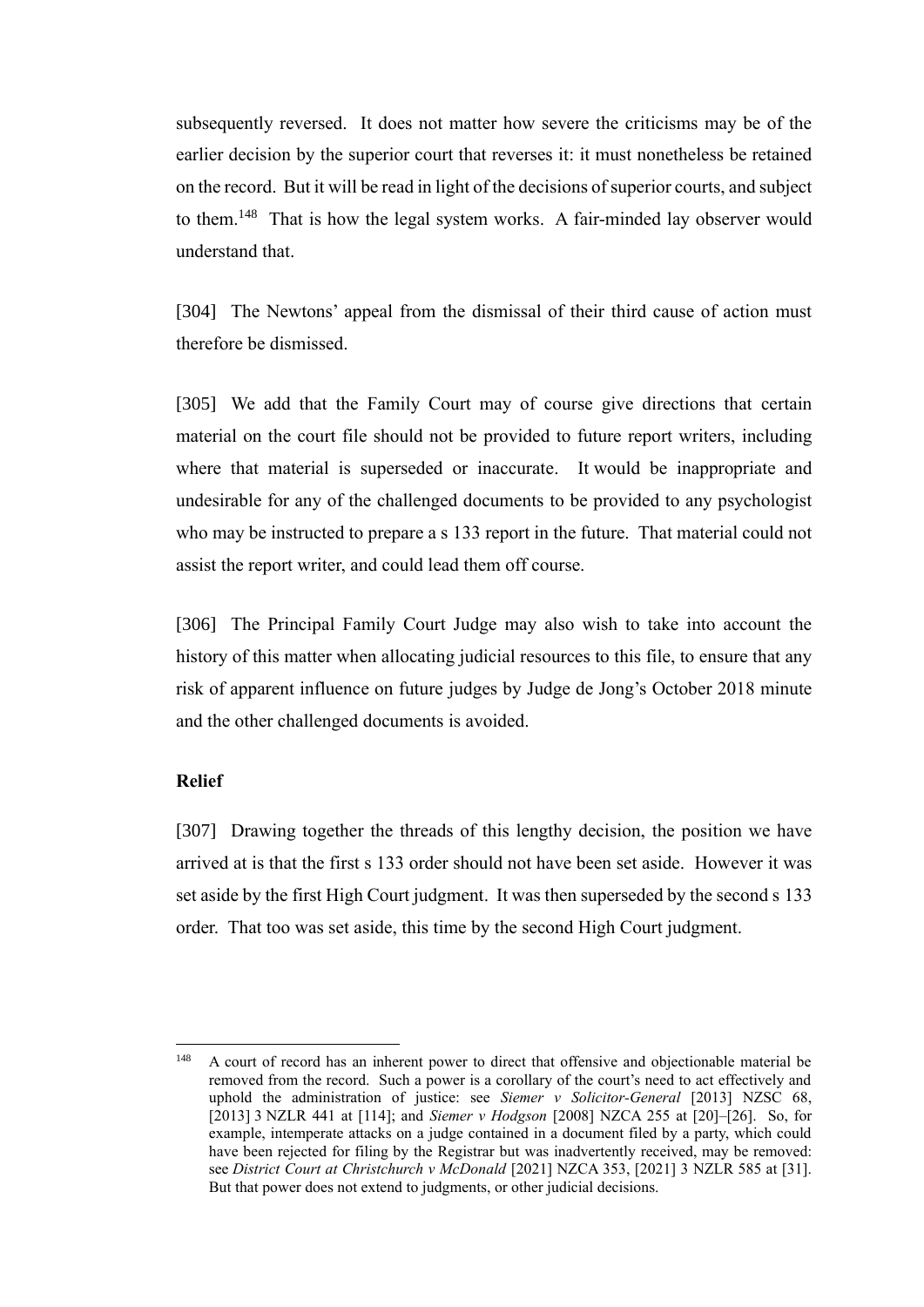[308] This Court has now reversed the findings of the High Court in the first High Court judgment in relation to the need to ascertain the views of the children before a s 133 order is made. The direction given by Duffy J in the second High Court judgment that the Family Court must reconsider whether to make a s 133 order remains appropriate. But the directions at [41] of the second High Court judgment in relation to how that reconsideration is to take place have been overtaken by the outcome of the appeal from the first High Court judgment. Rather, that question must be reconsidered in light of the reasoning in this judgment. That will require, among other things, that the LFC exercise judgement about whether the views of the children should be sought, and if so, on what topics. It will also require the judge deciding whether to make a s 133 order to consider whether they need to be informed about the wishes of the children on any aspect of the orders they propose to make, before they proceed to determine that question. But we emphasise that is a matter for the judge, as explained above.

[309] The stay granted by the High Court in respect of the reconsideration expires on the determination of this appeal, on its own terms. We need not make any order in respect of that stay.

## **Costs**

[310] The appeal by the Newtons from the third High Court judgment has been dismissed. Costs should follow the event in the ordinary way. The Newtons must pay costs for a standard appeal on a band A basis, with usual disbursements, to the second and third respondents. The Attorney-General is not entitled to seek costs, pursuant to the terms on which leave was granted to intervene.<sup>149</sup> Similarly, the NZLS is not entitled to seek costs in respect of its intervention in that appeal.<sup>150</sup>

[311] The appeal by the Family Court from the first High Court judgment has succeeded. But the Family Court, which did not play an active role, is not entitled to an award of costs. Nor are the interveners. There is therefore no award of costs in respect of that appeal.

<sup>&</sup>lt;sup>149</sup> *Family Court v AA*, above n [103,](#page-45-0) at [22(c)].<br><sup>150</sup> **A**  $\uparrow$  **C6(d)**]

At  $[26(d)]$ .